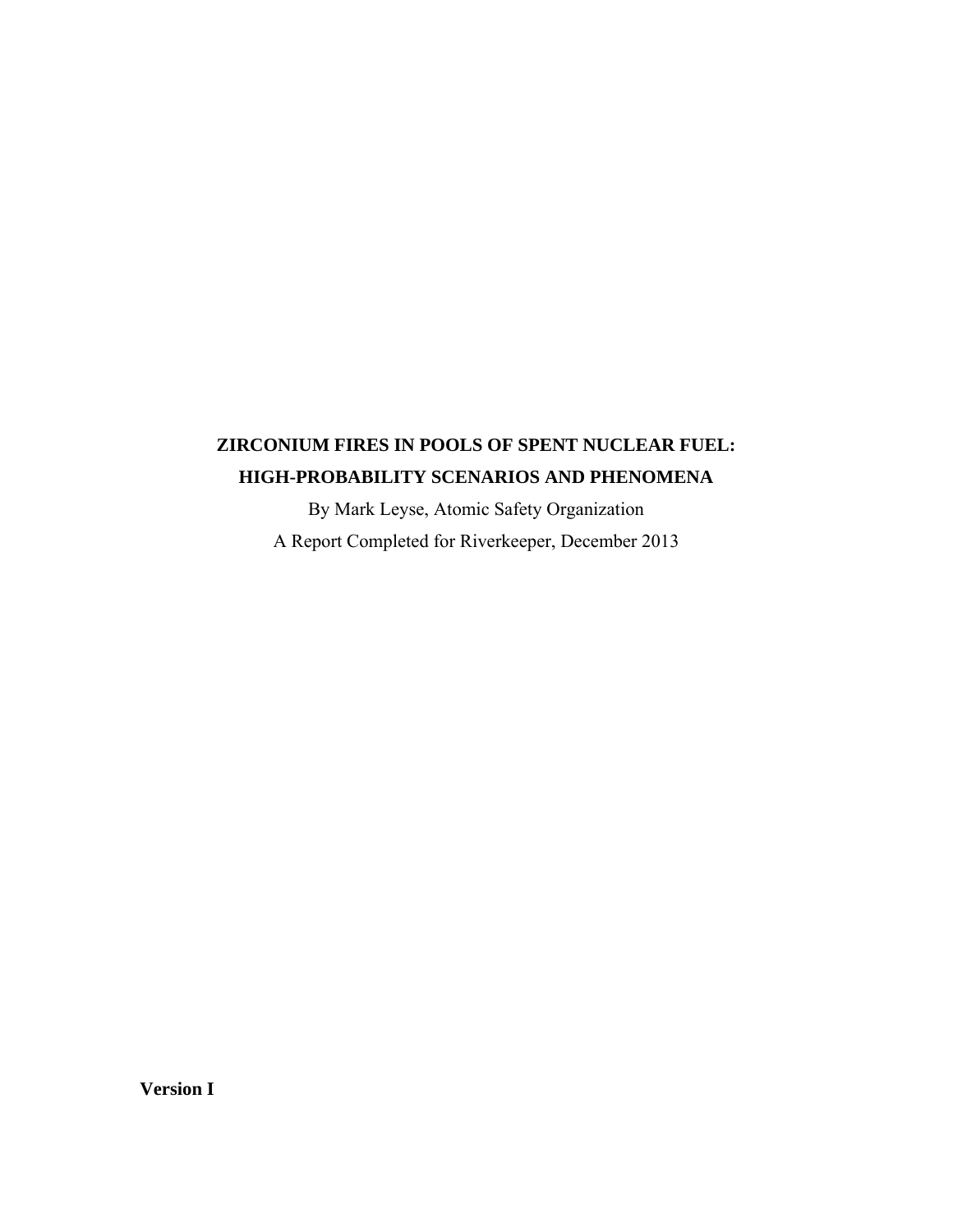© 2013 Mark Leyse

Acknowledgement: The author thanks Robert H. Leyse for reviewing this report.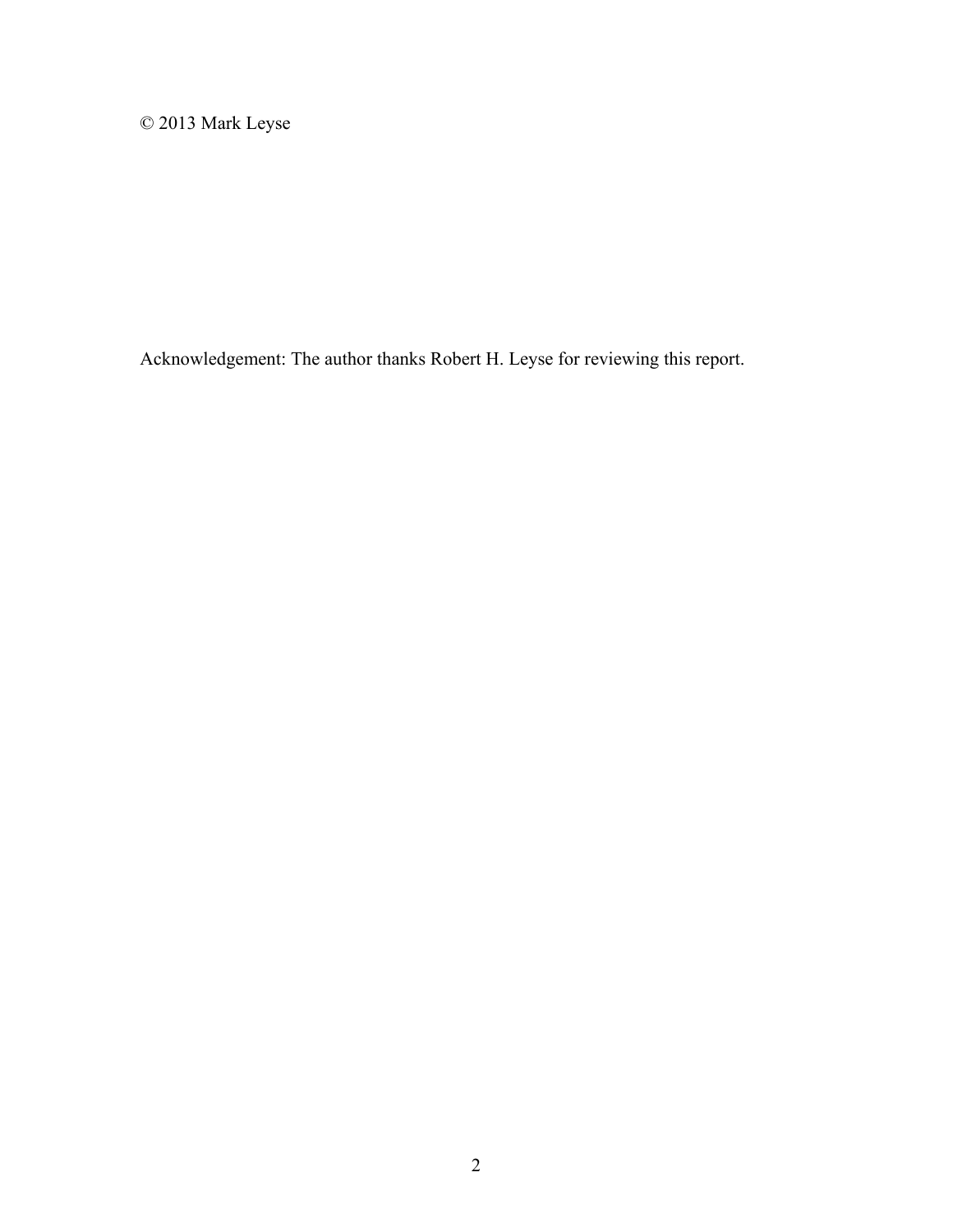### TABLE OF CONTENTS

| II. SPENT FUEL POOL FIRE SCENARIOS AND PHENOMENA11                                                                                                                     |
|------------------------------------------------------------------------------------------------------------------------------------------------------------------------|
| II.A. Large-Scale, Long-Term Power Outages Could Lead to Multiple Concurrent                                                                                           |
| II.B. Large-Scale, Long-Term Power Outages Should Be Considered the Prototypical                                                                                       |
| II.C. Station Blackout Boil-Off Scenarios Could Lead to Spent Fuel Pool Fires22                                                                                        |
| II.C.1. Local Heavy Oxide and/or Crud Layers Would Partly Impede either the Local<br>Steam or Air "Coolant" Flow through the Spent Fuel Assemblies in a SFP Accident30 |
| II.C.2. The Role of the Degraded Thermal Conductivity of High Burnup Fuel Rods in                                                                                      |
| II.D. Station Blackout Boil-Off Scenarios Could Lead to Criticality Accidents35                                                                                        |
| II.D.1. Neutron-Absorber Materials and How the Potential for Criticality Accidents in                                                                                  |
|                                                                                                                                                                        |
| II.D.2. Neutron-Absorber Materials Could Melt in a Station Blackout Boil-Off                                                                                           |
| II.D.3. The Potential for Criticality Accidents When Water is Sprayed onto Fuel                                                                                        |
| II.D.4. The Potential for Criticality Accidents When Water Boils in Certain Spent Fuel                                                                                 |
|                                                                                                                                                                        |
|                                                                                                                                                                        |
| II.E. Fuel Rods in a Spent Fuel Pool Would Balloon and Burst as It Boiled Dry, Impeding                                                                                |
| II.E.1. Fuel Fragmentation, Relocation, and Dispersal in a Spent Fuel Pool Boil-Off                                                                                    |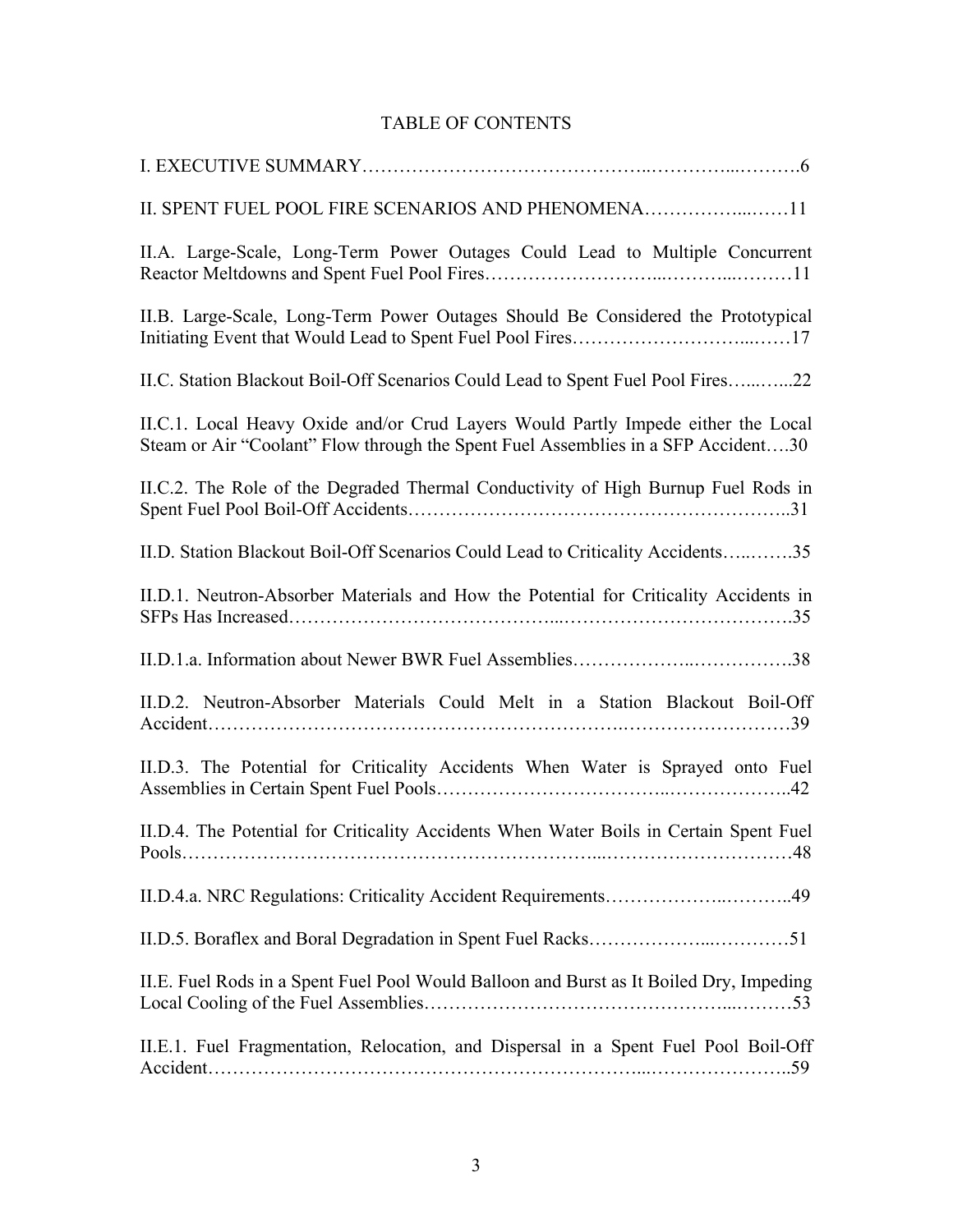| II.F.1. In a Spent Fuel Pool Boil-Off Accident, a Zirconium Fire Could Ignite in Steam if                                                                               |
|-------------------------------------------------------------------------------------------------------------------------------------------------------------------------|
| II.F.2. In a SFP Boil-Off Accident, a Zirconium Fire Might Not Ignite in Steam if Fuel-                                                                                 |
| II.F.2.a. The PHEBUS B9R Test had a Low Initial Heatup Rate and a Rapid Fuel-                                                                                           |
| II.F.3. In a Spent Fuel Pool Boil-Off Accident, a Zirconium Fire Would Most Likely<br>Ignite in Air if Fuel-Cladding Temperatures Reached 900°C (1652°F) or Lower71     |
| II.F.4. Exothermic Reactions in Air: Zirconium Oxidation and Zirconium Nitriding72                                                                                      |
| II.F.5. Nitrogen Accelerates the Oxidation and Degradation of Zirconium Fuel-Cladding                                                                                   |
|                                                                                                                                                                         |
| II.G. Other Chemical Reactions that Could Occur in a Spent Fuel Pool Fire77                                                                                             |
|                                                                                                                                                                         |
|                                                                                                                                                                         |
| Chemical Interactions between Zirconium and Inconel at "Low<br>II.G.3.                                                                                                  |
| II.G.4. Chemical Interactions Between Zircaloy and Stainless Steel at "Low                                                                                              |
|                                                                                                                                                                         |
| II.H. In a SBO Boil-Off Accident or Partial Spent Fuel Pool LOCA, Explosive Hydrogen<br>Gas Would Be Produced by Zirconium and Other Materials Chemically Reacting with |
| II.H.1. How Hydrogen Explosions Could Affect BWR Mark I and Mark II Spent Fuel                                                                                          |
| II.H.2. How Hydrogen Explosions Could Affect PWR and BWR Mark III Spent Fuel                                                                                            |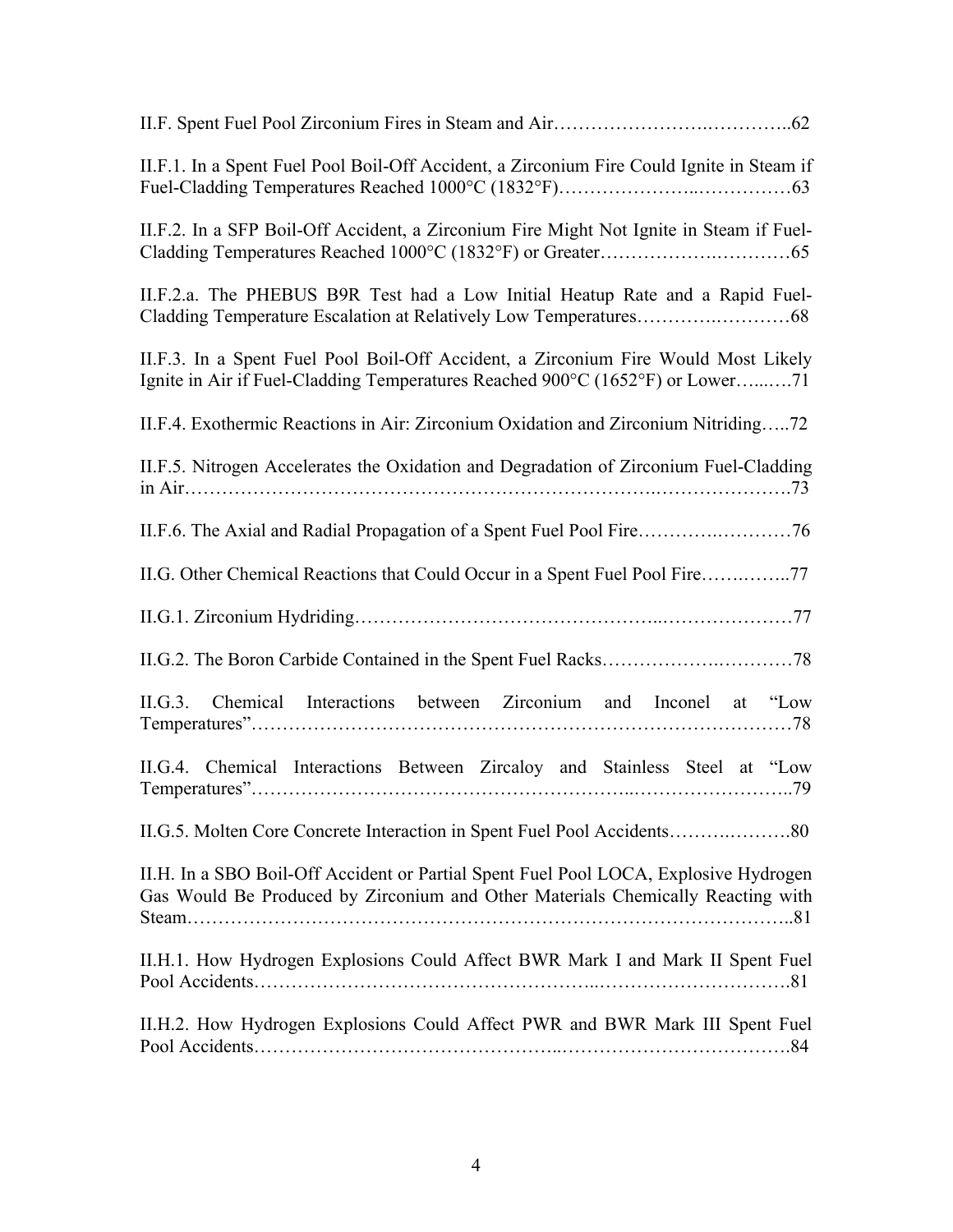II.H.3. Indian Point Energy Center's Spent Fuel Pools are Located Underground; However, They Are Vulnerable to Hydrogen Explosions…………………...…………..84

II.I. Deficiencies of the NRC MELCOR Computer Safety Model, Regarding the Zirconium-Oxygen and Zirconium-Nitrogen Reactions in Air……………….…………86

II.I.1. MELCOR Does Not Model the Exothermic Zirconium-Nitrogen Reaction…...…86

II.I.2. MELCOR Does Not Model How Nitrogen Accelerates the Oxidation and Degradation of Zirconium Fuel-Cladding in Air……………………..………………….88

II.I.3. The NRC's Recent Non-Conservative Post-Fukushima MELCOR Simulations………………………………………………………...…………………….92

II.I.4. Recent Sandia National Laboratory Spent Fuel Pool Accident Experiments Are Unrealistic because They Were Conducted with Clean Non-Oxidized Cladding…….…94

II.J. Experimental Data Indicates that MELCOR Under-Predicts the Zirconium-Steam Reaction Rates that Would Occur in a Spent Fuel Pool Accident……………………………95

II.J.1. Oxidation Models Are Not Able to Predict the Fuel-Cladding Temperature Escalation that Commenced at "Low Temperatures" in the PHEBUS B9R Test…….…95

II.J.2. "Low Temperature" Oxidation Rates Are Under-Predicted for the CORA-16 Experiment……………………………………………………………………………….96

| Figure 3. Film Effects of Water Sprinklers on Storage Array of 4.1%-enriched $UO2$ |  |
|------------------------------------------------------------------------------------|--|
|                                                                                    |  |
|                                                                                    |  |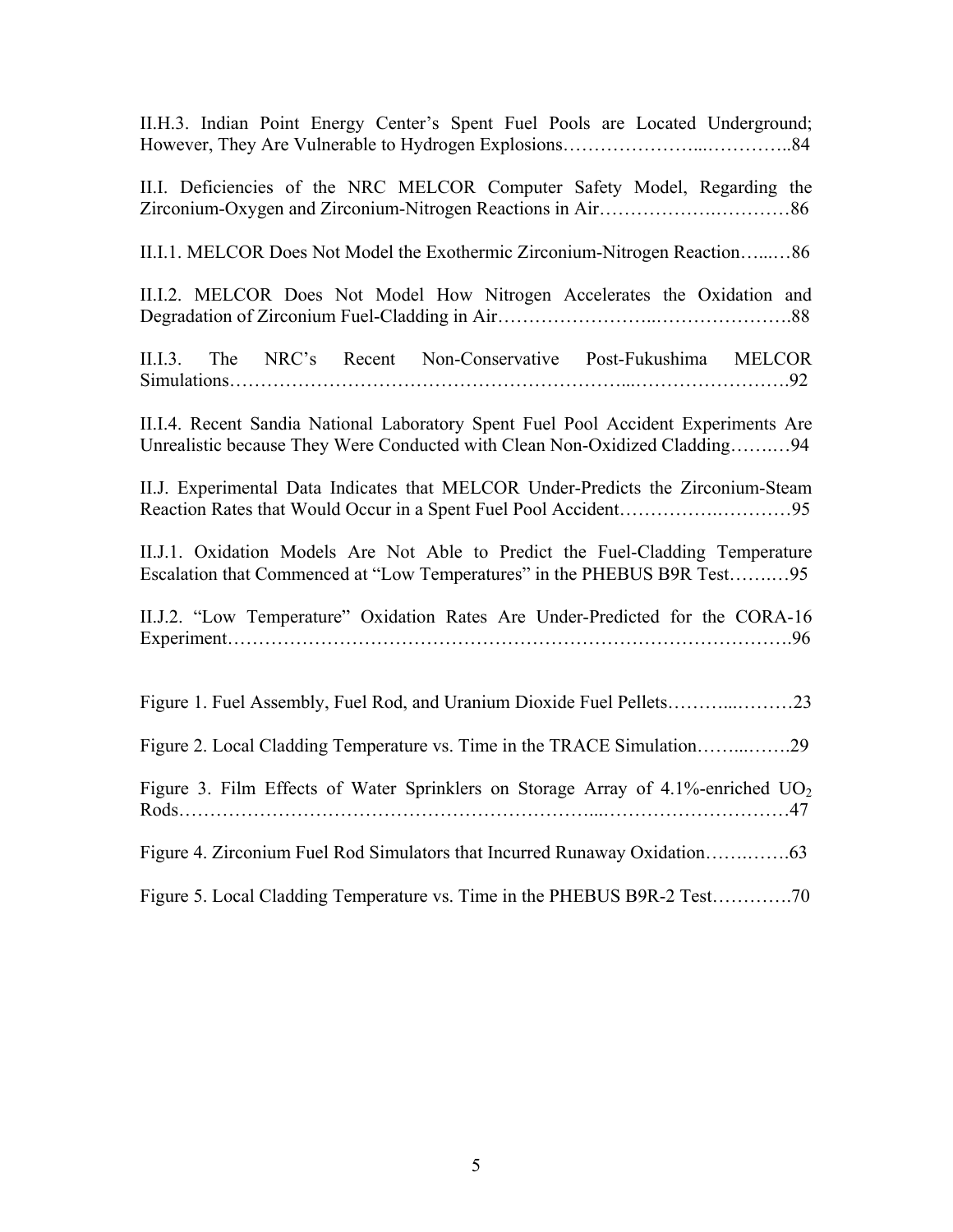#### **I. EXECUTIVE SUMMARY**

1

An extreme solar storm (geomagnetic disturbance) could cause over 300 extra high voltage transformers to fail, "leading to probable power system collapse[s] in the Northeast, Mid-Atlantic, and Pacific Northwest," which could last months or longer, "affecting a population in excess of 130 million." Such a solar storm could occur as frequently as once in 153 years to once in 500 years, according to the U.S. Nuclear Regulatory Commission ("NRC"), and initiate "a series of events potentially leading to core damage at multiple nuclear sites."<sup>1</sup>

In the event of prolonged electrical grid failures, neither the NRC nor any other government agency has a strategy for implementing measures that would effectively prevent multiple concurrent reactor core meltdowns and spent fuel pool ("SFP") fires, which would cause catastrophic releases of radiation. (This report focuses on SFP accidents; reactor core meltdown phenomena are primarily discussed when their consequences, such as the production of explosive hydrogen gas, could affect the progression of SFP accidents.)

If large-scale power outages were to last months or longer, multiple nuclear power plants ("NPP") would lose their supply of offsite alternating current ("ac") power, which is necessary for daily operation and *preventing* severe accidents. Multiple loss-ofoffsite power ("LOOP") events—especially in the event of prolonged electrical grid failures—could lead to a number of station-blackouts ("SBO"); a SBO is a complete loss of both grid-supplied and backup onsite ac power. The Fukushima Dai-ichi accident was a SBO accident that caused three reactor core meltdowns.

Many of the safety systems that are required for cooling the reactor core and SFP in a SBO—removing decay heat: the heat generated by the radioactive decay of the nuclear fuel's fission products—need ac power to operate.

In a LOOP event, a NPP's emergency diesel generators ("EDG") are intended to "supply power [promptly and] continuously to the equipment needed to maintain the

<sup>&</sup>lt;sup>1</sup> NRC, "Long-Term Cooling and Unattended Water Makeup of Spent Fuel Pools: Proposed Rules," Docket No. PRM–50–96, NRC–2011–0069, Federal Register, Vol. 77, No. 243, December 18, 2012, pp. 74788-74798.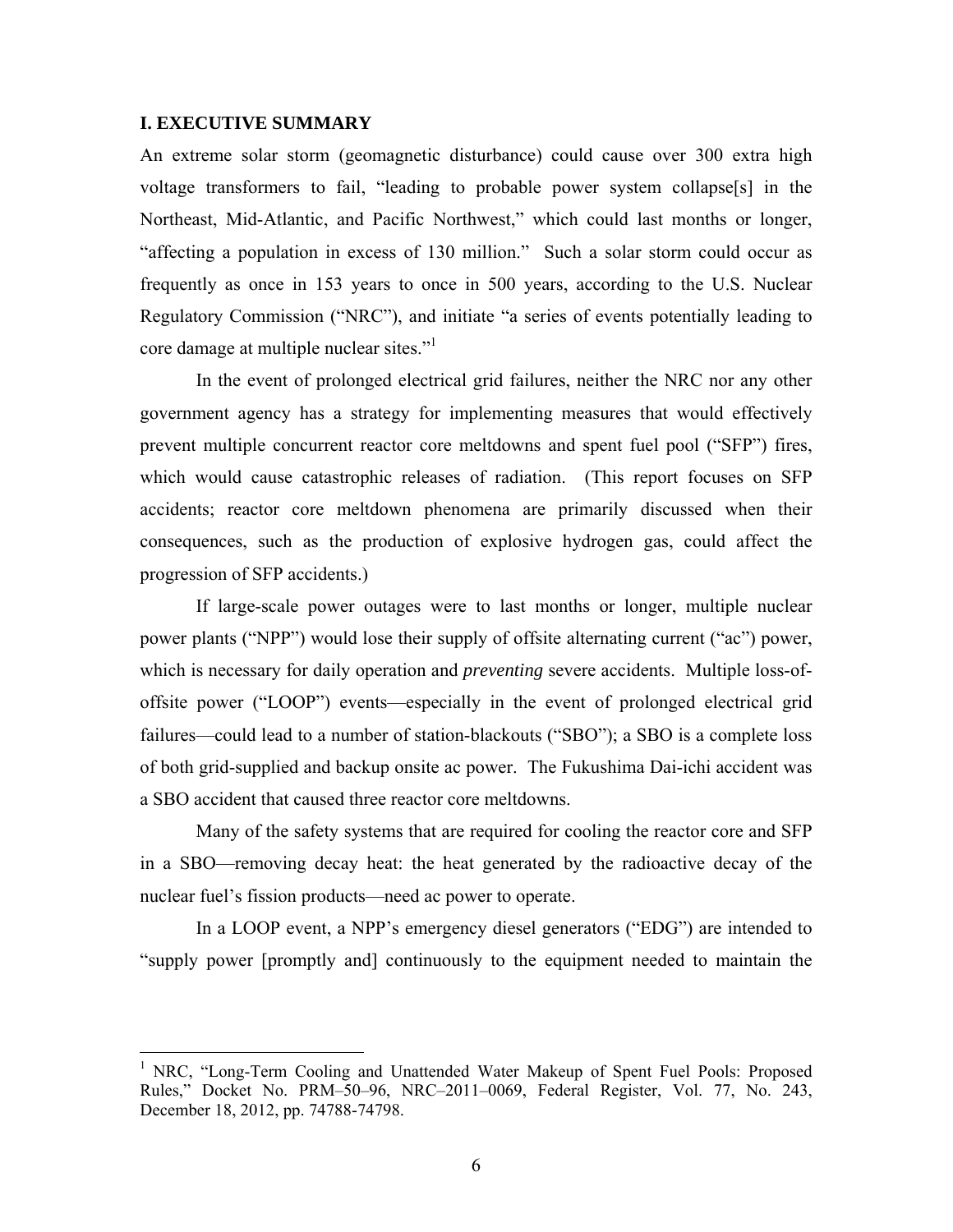plant in a safe condition" for an extended time period, "with refueling every 7 days."<sup>2</sup> The NRC has stated that, in a LOOP event, EDGs should be able to maintain a NPP in a safe condition for a *mission time* of "typically around 30 days."<sup>3</sup> Most U.S. NPPs are required to have an a 7-day capacity of fuel oil for EDGs onsite; many NPPs have additional fuel oil onsite and arrangements to receive prompt deliveries of fuel oil.<sup>4</sup> However, there could be problems with transporting and maintaining a fuel supply, amidst varying degrees of social disruption, in the event of large-scale, long-term power outages.

It is worrisome that the frequency of extreme solar storms, causing the largescale, long-term power outages that could lead to at least one SFP fire, is estimated to be *as high as once in 100 years*. 5 The U.S. is particularly vulnerable to SFP fires, because its SFPs are *densely-packed* with spent fuel assemblies. (Low-density storage would help prevent SFP fires.) For example, in August 2013, Indian Point Unit 3's SFP—located less than 25 miles north of New York City—contained 1199 fuel assemblies, approximately 89 percent of storage capacity.<sup>6</sup>

Indian Point's owner, Entergy, touts the safety of Indian Point Unit 3's SFP, explaining that it is "constructed with concrete walls 4 to 6 feet wide and with a half-inch stainless steel inner liner" and that it is "nearly 100% underground, so [it is] protected on all sides by rock and gravel."7 However, if there were a SFP fire at Unit 3, *thousands of kilograms of explosive hydrogen gas* could be generated by the oxidation (burning) of the tens of thousands kilograms of zirconium—the cladding material of the fuel rods—in

<sup>&</sup>lt;sup>2</sup> NRC, "Application and Testing of Safety-Related Diesel Generators in Nuclear Power Plants," Regulatory Guide 1.9, March 2007, Revision 4, p. 2.

<sup>&</sup>lt;sup>3</sup> NRC Inspection Manual, "Emergency Diesel Generator Technical Specification Surveillance Requirements Regarding Endurance and Margin Testing," May 2008, (ADAMS Accession No. ML080420064), p. 3.

<sup>&</sup>lt;sup>4</sup> NRC, "Long-Term Cooling and Unattended Water Makeup of Spent Fuel Pools: Proposed Rules," p. 74796.

<sup>&</sup>lt;sup>5</sup> John Kappenman, "Geomagnetic Storms and Their Impacts on the U.S. Power Grid," Meta-R-319, January 2010, pp. 3-14, 3-22, 3-26, 3-27.

<sup>&</sup>lt;sup>6</sup> NRC, "Summary of August 26, 2013, Meeting with Entergy Nuclear Operations, Inc. and Netco on Indian Point Unit 2 Spent Fuel Pool Management," September 24, 2013, (ADAMS Accession No. ML13256A086), p. 1.

<sup>&</sup>lt;sup>7</sup> Entergy, "Safe, Secure, Vital: Indian Point Energy Center," website, "Spent Fuel," (located at http://www.safesecurevital.com/safe-secure-vital/spent-fuel.html: last visited on October 12, 2013).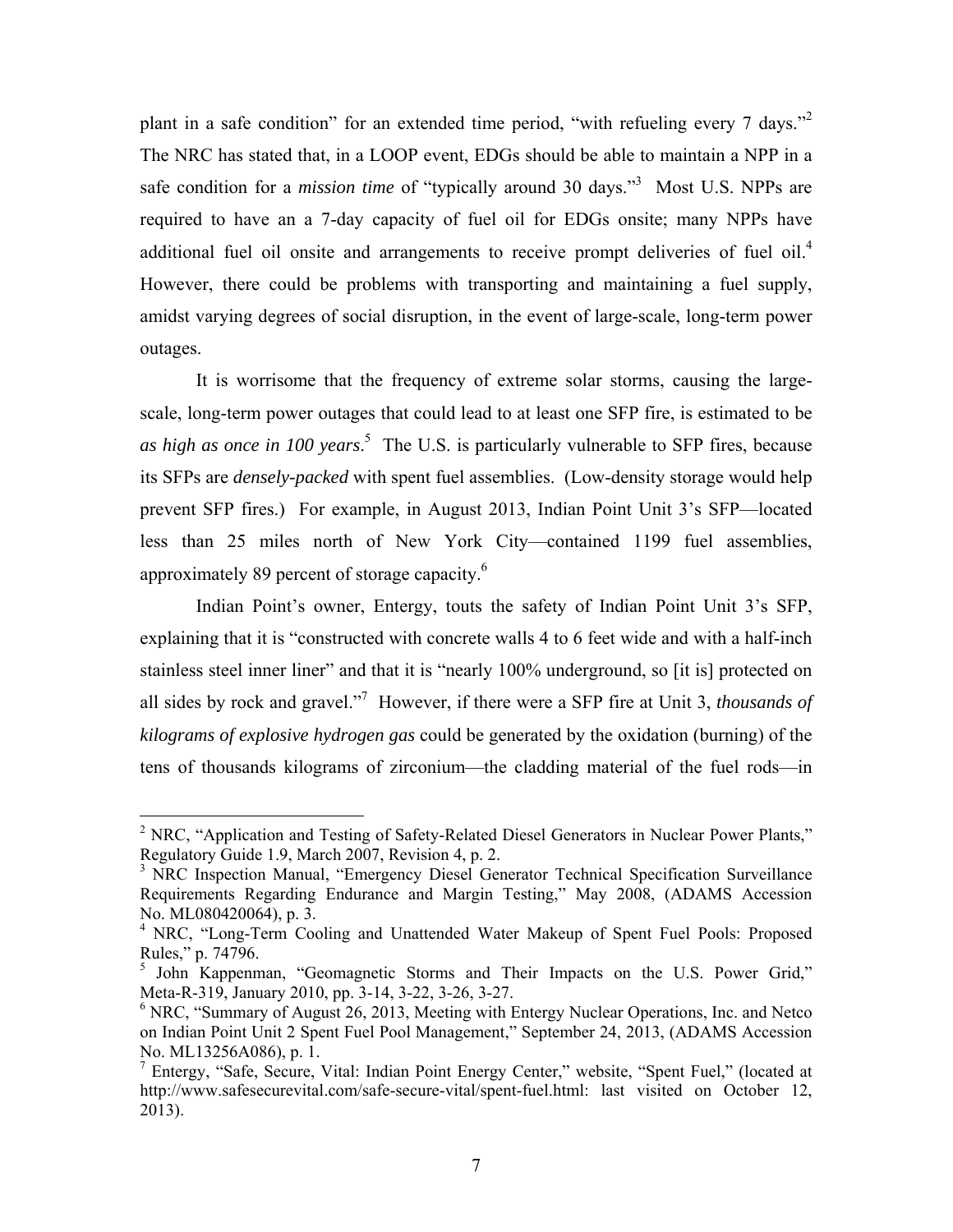storage. It is almost inevitable that hydrogen gas would detonate, breaching the barriers that are supposed to protect the public; releases of radiation could far exceed the quantity released by the Chernobyl Unit 4 accident. More land could be contaminated than the area encompassing the Chernobyl Exclusion Zone, with higher concentrations of radioactive cesium-137. The number of premature deaths from cancer and economic damages would perhaps be incalculable. (This report does not attempt to estimate the extent of the radiological releases, health consequences, land contamination, and economic damages that would ensue from such a catastrophe.)

This report provides an overview and detailed discussions of SFP fire scenarios and phenomena. For example, there is a discussion of the chemical reaction of zirconium (of the fuel rods) and oxygen *in air*, which has *significantly higher reaction rates* than the zirconium-oxygen reaction does in either pure oxygen or steam. $8$ 

This report draws conclusions from data of severe accident experiments that is pertinent to SFP accidents. A 2001 NRC report, NUREG-1738, also draws conclusions from such data, stating that "it is useful to consider the range of available data including core degradation testing in steam environments, since it is likely that many SFP accidents may involve some initial period during which steam oxidation kinetics controls the initial oxidation, heatup, and release of fission products."<sup>9</sup> Data of reactor loss-of-coolant accident experiments can also be pertinent to SFP accidents. In both types of accidents, fuel rods would heat up, causing their internal-pressures to increase up to the points at which they ballooned and burst, impeding local cooling of the fuel assemblies.

This report argues that the prototypical initiating event that would lead to either one or multiple concurrent SFP fires is the event of large-scale, long-term power outages, because the frequency of such an event is relatively high. In such an event, SFP fires could commence at some point after the water in the pools heated up and boiled off, uncovering the fuel assemblies.

<sup>8</sup> O. Coindreau, C. Duriez, S. Ederli, "Air Oxidation of Zircaloy-4 in the 600-1000°C Temperature Range: Modeling for ASTEC Code Application," Journal of Nuclear Materials 405, 2010, p. 208.

<sup>&</sup>lt;sup>9</sup> NRC, "Technical Study of Spent Fuel Pool Accident Risk at Decommissioning Nuclear Power Plants," NUREG-1738, February 2001 (ADAMS Accession No. ML010430066), Appendix 1 B, p. Al B-2.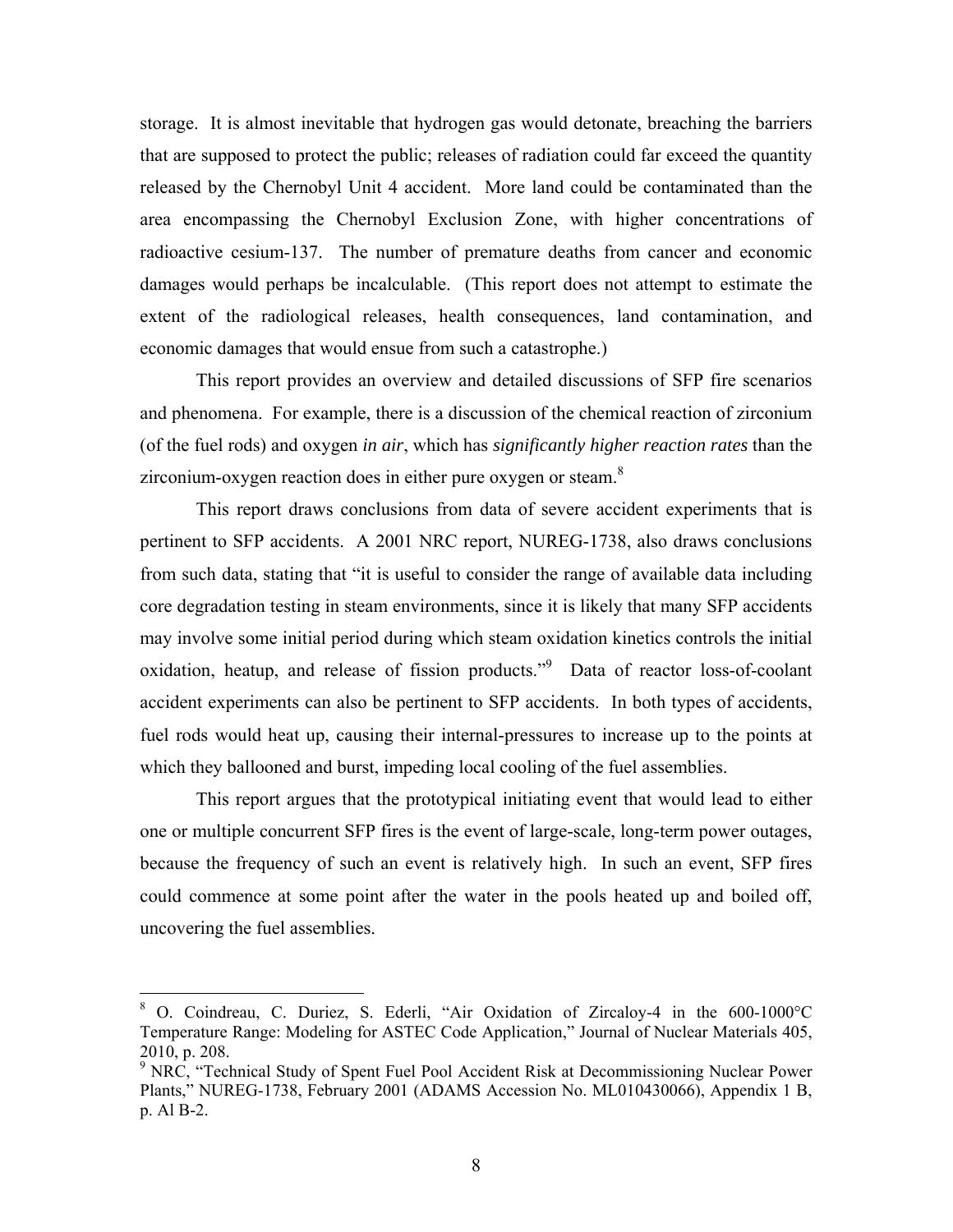A June 2013 NRC report on how earthquakes could affect boiling water reactor ("BWR") Mark I SFPs and a September 2013 NRC report, NUREG-2157, both claim that a severe earthquake is *the prototypical* initiating event that would lead to a SFP fire. The June 2013 report assigns such a severe earthquake a frequency of once in 60,000 years; the frequency of such an earthquake leading to a SFP fire is claimed to be far lower.<sup>10</sup> And NUREG-2157 states that "the frequency of fuel being uncovered... is between [once in 416,667 years and once in 1,724,138 years] depending upon the seismic hazard assessment."<sup>11</sup>

Clearly, the authors of the June 2013 NRC report and NUREG-2157 are incorrect that a catastrophic earthquake should be considered as the prototypical initiating event that would lead to a SFP fire. They overlooked new information about the potential affects of solar-induced geomagnetic disturbances and that (in 2012) the NRC assigned frequencies to the occurrence of large-scale, long-term power outages that are *two orders of magnitude greater* than the frequencies assigned to the type of severe earthquake that could lead to a SFP fire. Furthermore, phenomena of SFP boil-off scenarios (which large-scale, long-term power outages could cause) are different than those of SFP rapiddrain scenarios (which beyond-design-basis earthquakes could cause).

This report discusses deficiencies of the NRC computer safety model, MELCOR, which under-predicts the severity of SFP accidents. The NRC has recently performed a number of post-Fukushima computer simulations of SFP accidents with MELCOR. However, MELCOR *does not simulate* how nitrogen gas (in air) accelerates the oxidation (burning) and degradation of zirconium fuel cladding *in air*, 12 which would affect the progression and severity of SFP accidents, including radioactive releases, "most notabl[y] ruthenium."13 MELCOR also *does not simulate* the generation of heat from the chemical

<sup>&</sup>lt;sup>10</sup> NRC, "Consequence Study of a Beyond-Design-Basis Earthquake Affecting the Spent Fuel Pool for a U.S. Mark I Boiling Water Reactor: Draft Report," June 2013, (ADAMS Accession No. ML13133A132), pp. viii, x.

<sup>&</sup>lt;sup>11</sup> NRC, "Waste Confidence Generic Environmental Impact Statement: Draft Report for Comment," NUREG-2157, September 2013, (ADAMS Accession No. ML13224A106), p. 4-81.

<sup>&</sup>lt;sup>12</sup> K. C. Wagner, R. O. Gauntt, "Mitigation of Spent Fuel Pool Loss-of-Coolant Inventory Accidents and Extension of Reference Plant Analyses to Other Spent Fuel Pools," SAND1A Letter Report, Revision 2, November 2006, (ADAMS Accession No. ML120970086), p. 12.

<sup>&</sup>lt;sup>13</sup> J. Stuckert, M. Große, Z. Hózer, M. Steinbrück, Karlsruhe Institute of Technology, "Results of the QUENCH-16 Bundle Experiment on Air Ingress," KIT-SR 7634, May 2013, p. 1.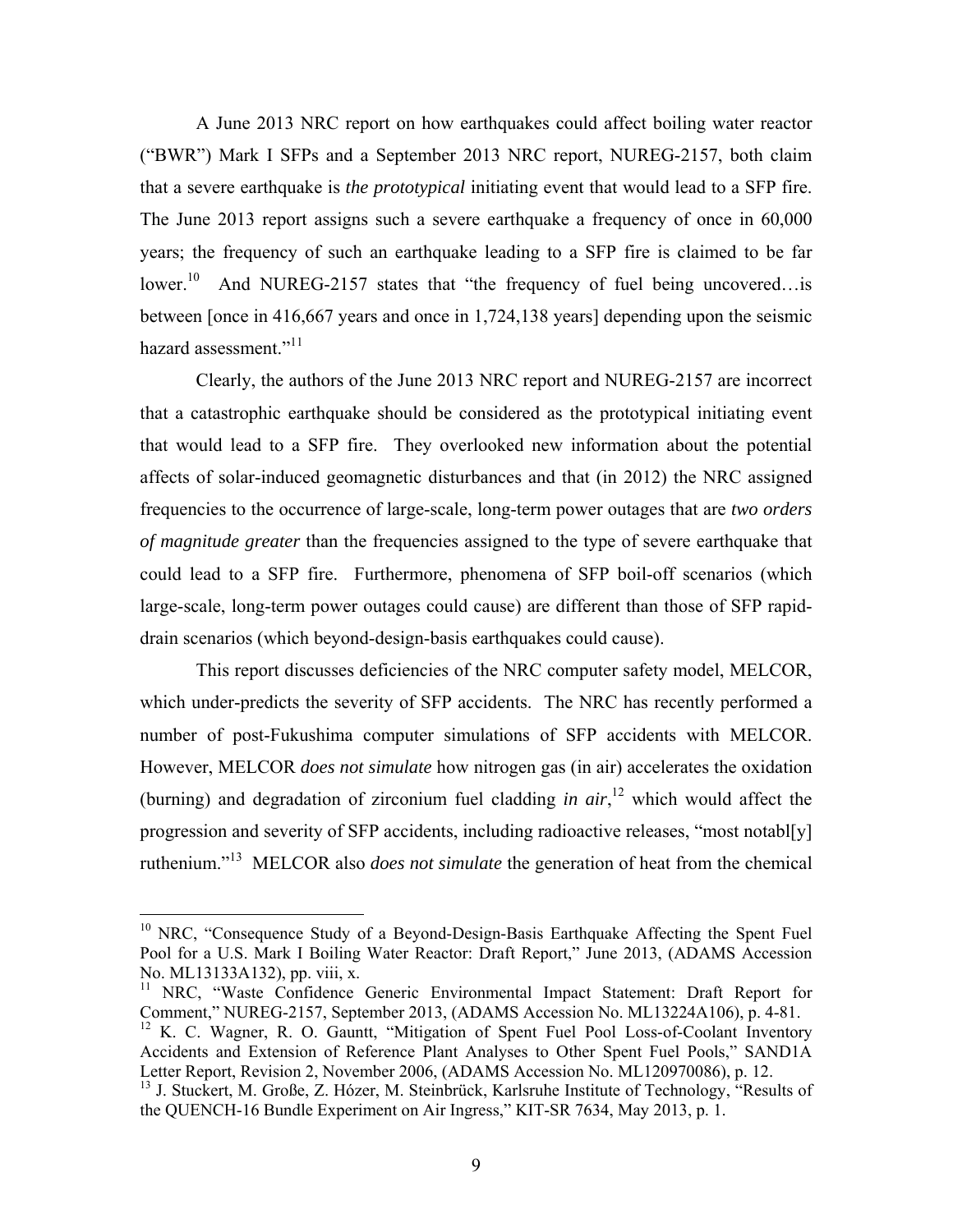reaction of zirconium and nitrogen; neglecting to model a heat source that would affect the progression and severity of SFP accidents is another serious flaw.

The NRC's conclusions from its Post-Fukushima MELCOR simulations are nonconservative *and misleading*, because their conclusions *underestimate* the probabilities of large radiological releases from SFP accidents. By overlooking the deficiencies of its Post-Fukushima MELCOR simulations, the NRC undermines its own philosophy of defense-in-depth, which requires the application of conservative models.<sup>14</sup>

1

<sup>&</sup>lt;sup>14</sup> Charles Miller *et al.*, NRC, "Recommendations for Enhancing Reactor Safety in the 21st Century: The Near-Term Task Force Review of Insights from the Fukushima Dai-ichi Accident," SECY-11-0093, July 12, 2011, (ADAMS Accession No. ML111861807), p. 3.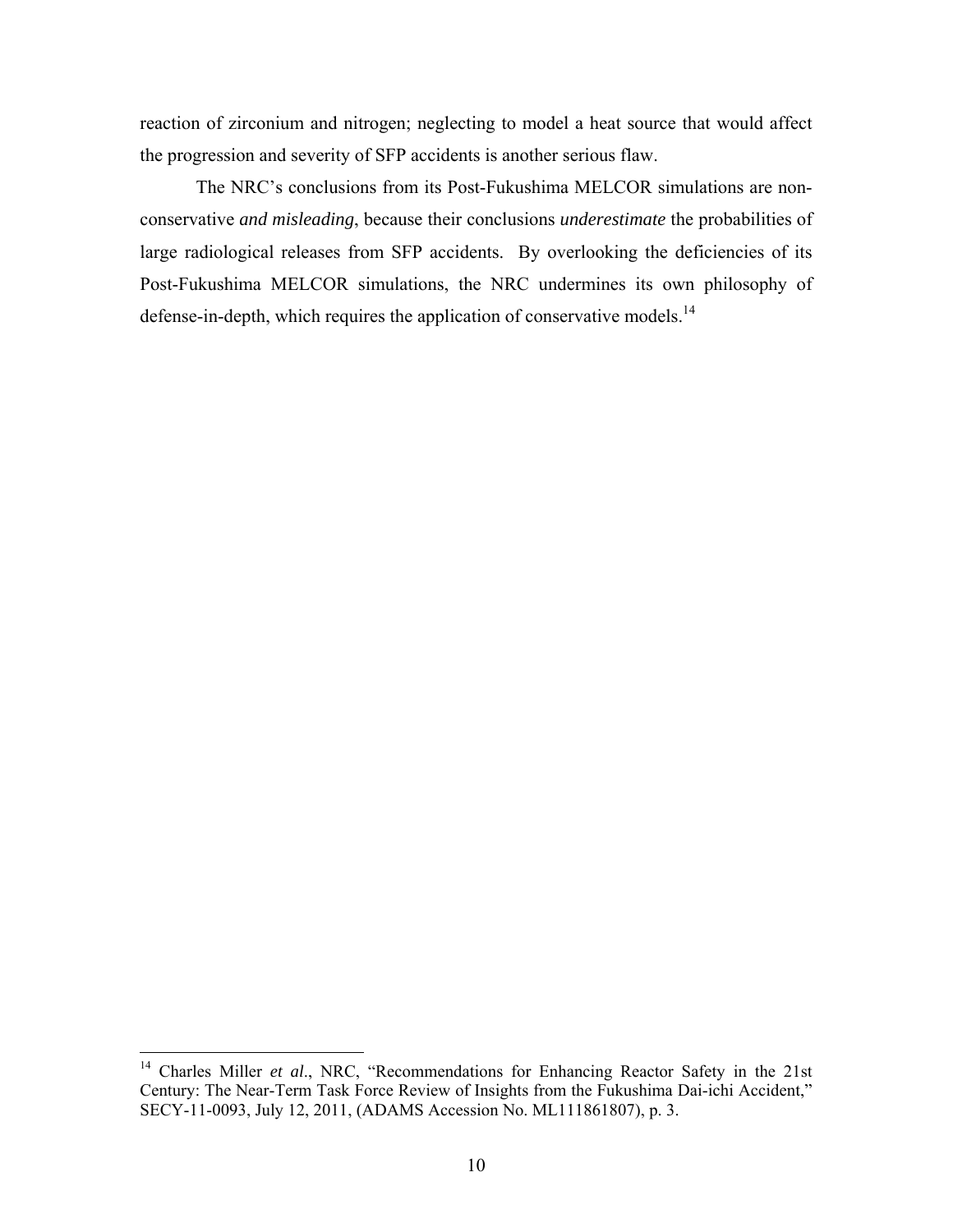#### **II. SPENT FUEL POOL FIRE SCENARIOS AND PHENOMENA**

## **II.A. Large-Scale, Long-Term Power Outages Could Lead to Multiple Concurrent Reactor Meltdowns and Spent Fuel Pool Fires**

An extreme solar storm (geomagnetic disturbance) could cause over 300 extra high voltage ("EHV") transformers<sup>15</sup> to fail, "leading to probable power system collapse[s] in the Northeast, Mid-Atlantic, and Pacific Northwest," which could last months or longer, "affecting a population in excess of 130 million."<sup>16</sup> Such a solar storm—with an intensity similar to that of the 1859 Carrington event<sup>17</sup>—could occur as frequently as once in 153 years to once in 500 years  $(2.0 \times 10^{-3}/yr)$  to  $6.5 \times 10^{-3}/yr$ ), according to the NRC, and initiate "a series of events potentially leading to core damage at multiple nuclear sites."<sup>18</sup> (This is an international nuclear safety issue, not only pertinent to the U.S.)

(On March 14, 2011, Thomas Popik, submitted a petition for rulemaking, PRM-50-96,<sup>19</sup> on behalf of the Foundation for Resilient Societies, requesting regulations to help prevent SFP severe accidents—like zirconium<sup>20</sup> fires in racks of densely-packed spent fuel assemblies—in the event of prolonged outages of "North American commercial electric power grids…caused by extreme space weather, such as coronal mass ejections and associated geomagnetic disturbances."<sup>21</sup> In 2012, the NRC decided to consider the issues raised in PRM-50-96 in its rulemaking process.<sup>22</sup>)

<sup>&</sup>lt;sup>15</sup> The NRC has explained that "[I]arge transformers are very expensive to replace and few spares are available. Manufacturing lead times for new equipment range from 12 months to more than 2 years." See NRC, "Long-Term Cooling and Unattended Water Makeup of Spent Fuel Pools: Proposed Rules," Docket No. PRM–50–96, NRC–2011–0069, Federal Register, Vol. 77, No. 243, December 18, 2012, p. 74794.

<sup>16</sup>*Id*., pp. 74788-74798.

<sup>&</sup>lt;sup>17</sup> The Carrington event in 1859 is the largest solar storm ever recorded.

<sup>&</sup>lt;sup>18</sup> NRC, "Long-Term Cooling and Unattended Water Makeup of Spent Fuel Pools: Proposed Rules," p. 74790.

<sup>&</sup>lt;sup>19</sup> Thomas Popik, PRM-50-96, March 14, 2011 (ADAMS Accession No. ML110750145).

<sup>&</sup>lt;sup>20</sup> For consistency, this report will use the term "zirconium" to refer to all the various types of zirconium alloys that comprise fuel cladding. Zircaloy, ZIRLO, and M5 are particular types of zirconium alloy fuel cladding. In a SFP accident, the oxidation behavior of the different fuel cladding materials, with various zirconium alloys, would be similar because of their shared zirconium content.

<sup>&</sup>lt;sup>21</sup> NRC, "Long-Term Cooling and Unattended Water Makeup of Spent Fuel Pools: Proposed Rules," p. 74788.

<sup>22</sup> *Id*., pp. 74788-74798.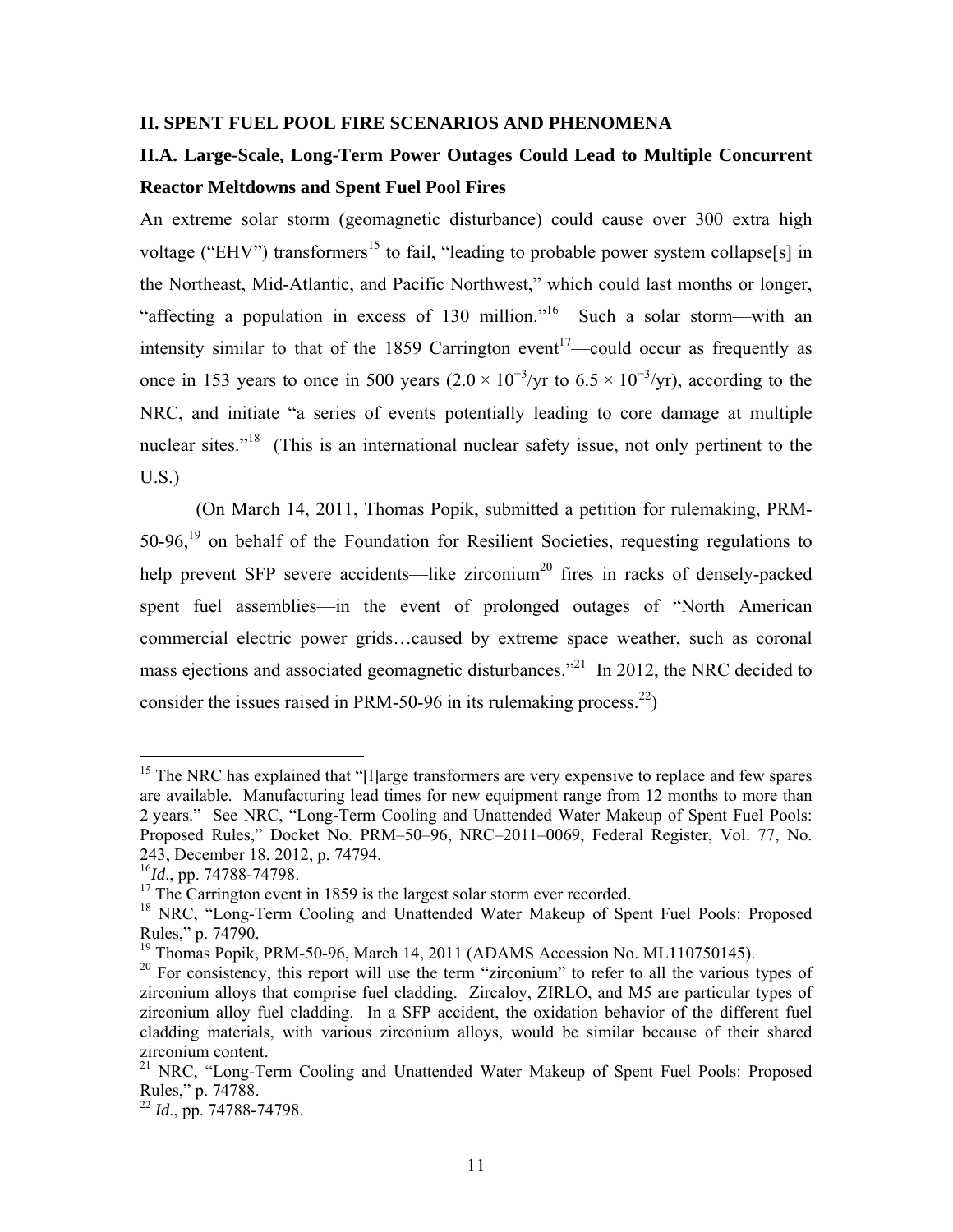Additionally, either devices designed specifically to disrupt (or destroy) electronic equipment or the detonation of a nuclear device high above the earth's atmosphere could also produce an electromagnetic pulse with a magnitude that could cause large-scale, long-term power outages.<sup>23</sup> A June 2010 North American Electric Reliability Corporation ("NERC") and U.S. Department of Energy ("DOE") report states that such power outages could also be caused by pandemics, "coordinated cyber, physical, and blended attacks"<sup>24</sup> and that "[d]eliberate attacks (including acts of war, terrorism, and coordinated criminal activity) pose especially unique scenarios due to their inherent unpredictability and significant national security implications.<sup>225</sup>

Regarding nuclear electromagnetic pulse ("EMP") attacks, a May 21, 2013 Wall Street Journal op-ed, "How North Korea Could Cripple the U.S.: A Single Nuke Exploded above America Could Cause a National Blackout for Months," states:

The Congressional Electromagnetic Pulse Commission, the Congressional Strategic Posture Commission and several other U.S. government studies have established that detonating a nuclear weapon high above any part of the U.S. mainland would generate a catastrophic electromagnetic pulse.

An EMP attack would collapse the electric grid and other infrastructure that depends on it—communications, transportation, banking and finance, food and water—necessary to sustain modern civilization and the lives of 300 million Americans.

EMP effects can be made more powerful and more catastrophic by using an Enhanced Radiation Warhead. This is a low-yield nuclear weapon designed not to create a devastating explosion, but to emit large amounts of radiation, including the gamma rays that generate the EMP effect that fries electronics<sup>26</sup>

And discussing the North American power grid's vulnerabilities to large-scale, long-term power outages, the executive summary for "Electromagnetic Pulse: Effects on

<sup>&</sup>lt;sup>23</sup> Metatech Corporation, "Electromagnetic Pulse: Effects on the U.S. Power Grid," Executive Summary, January 2010.

<sup>&</sup>lt;sup>24</sup> NERC, DOE, "The High-Impact, Low-Frequency (HILF) Event Risk Effort," June 2010, pp. 3, 8.<br> $^{25}$  *Id.* 

<sup>&</sup>lt;sup>26</sup> R. James Woolsey, Peter Vincent Pry, "How North Korea Could Cripple the U.S.: A single nuke exploded above America could cause a national blackout for months," Wall Street Journal, May 21, 2013.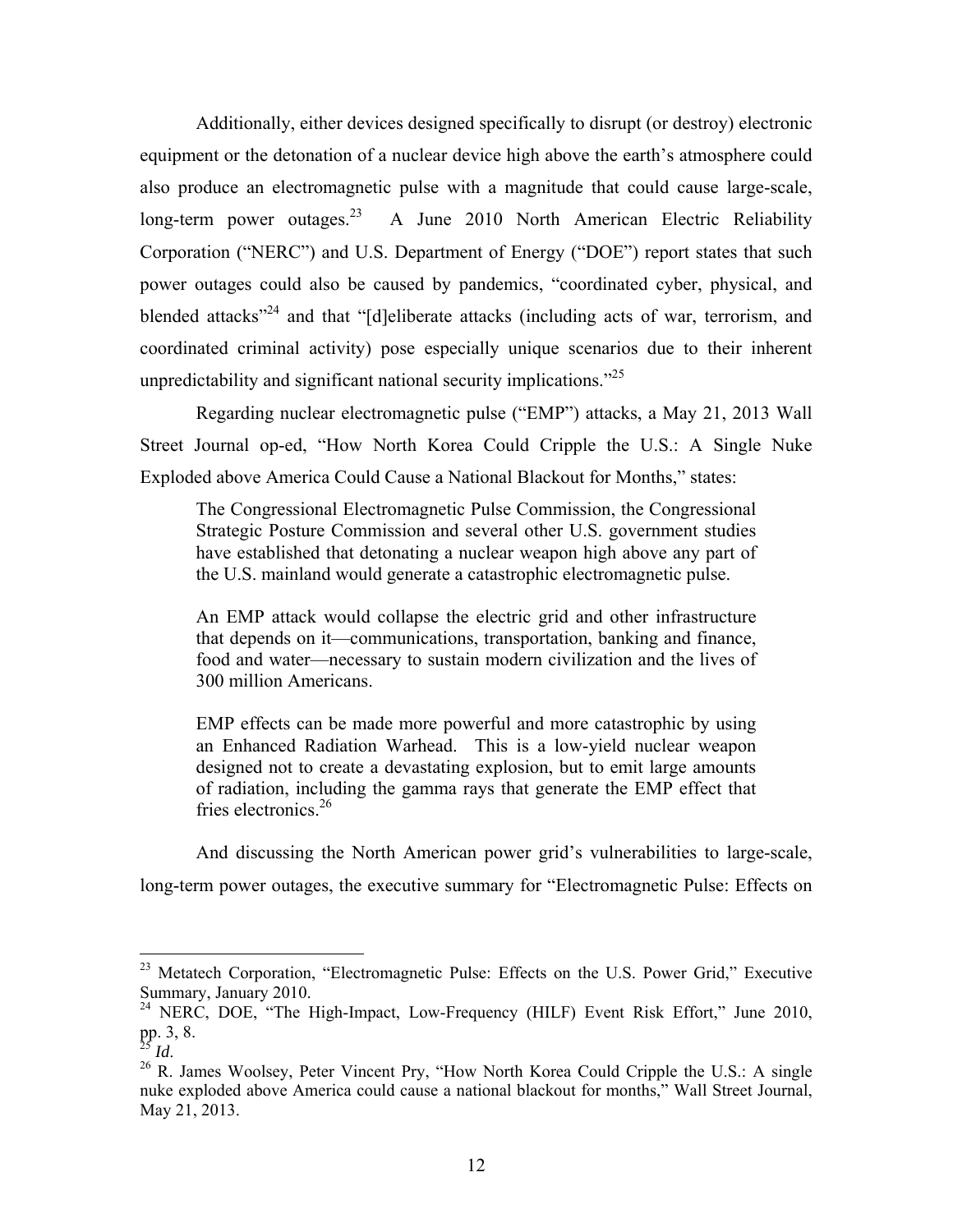the U.S. Power Grid," a series of reports Metatech prepared for the Oak Ridge National Laboratory ("ORNL"), states:

The nation's power grid is vulnerable to the effects of an electromagnetic pulse (EMP), a sudden burst of electromagnetic radiation resulting from a natural or man-made event. EMP events occur with little or no warning and can have catastrophic effects, including causing outages to major portions of the U.S. power grid possibly lasting for months or longer. … The cost of damage from the most extreme solar event has been estimated at \$1 to \$2 trillion with a recovery time of four to ten years,  $27$  while the average yearly cost of installing equipment to mitigate an EMP event is estimated at less than 20 cents per year for the average residential customer.28

The NRC has pointed out that a 2012 NERC report, "Effects of Geomagnetic Disturbances on the Bulk Power System,<sup>329</sup> disagrees with conclusions of the Metatech report, stating that "[b]ased on an assumed frequency of a once-in-100-year geomagnetic event, the NERC report indicates that potential damage to EHV transformers of recent design is of a low probability, and thus challenges the assertions of the Metatech report that 300 large EHV transformers would be at risk of failure."<sup>30</sup> The 2012 NERC report states that "[t]he most likely consequence of a strong GMD [geomagnetic disturbances] and the accompanying GIC [geomagnetic induced currents] is the increase of reactive power consumption and the loss of voltage stability," "which could lead to…power system collapse."<sup>31</sup> The NERC report concludes that if the power system were to collapse from a loss of voltage stability that it could be restored in a time period of "hours to days."32

However, Lawrence J. Zanetti, a physicist in the Space Department of the Johns Hopkins University Applied Physics Laboratory, disagrees with conclusions of the 2012

1

<sup>&</sup>lt;sup>27</sup> National Academy of Sciences, "Severe Space Weather Events—Understanding Societal and Economic Impacts: A Workshop Report," 2008.

<sup>&</sup>lt;sup>28</sup> Metatech Corporation, "Electromagnetic Pulse: Effects on the U.S. Power Grid," Executive Summary, January 2010.

<sup>&</sup>lt;sup>29</sup> NERC, "2012 Special Reliability Assessment Impact Report: Effects of Geomagnetic Disturbances on the Bulk Power System," February 2012.

<sup>&</sup>lt;sup>30</sup> NRC, "Long-Term Cooling and Unattended Water Makeup of Spent Fuel Pools: Proposed Rules," p. 74795.

<sup>&</sup>lt;sup>31</sup> NERC, "2012 Special Reliability Assessment Impact Report: Effects of Geomagnetic Disturbances on the Bulk Power System," pp. iii, iv.

<sup>32</sup> *Id.*, p. iv.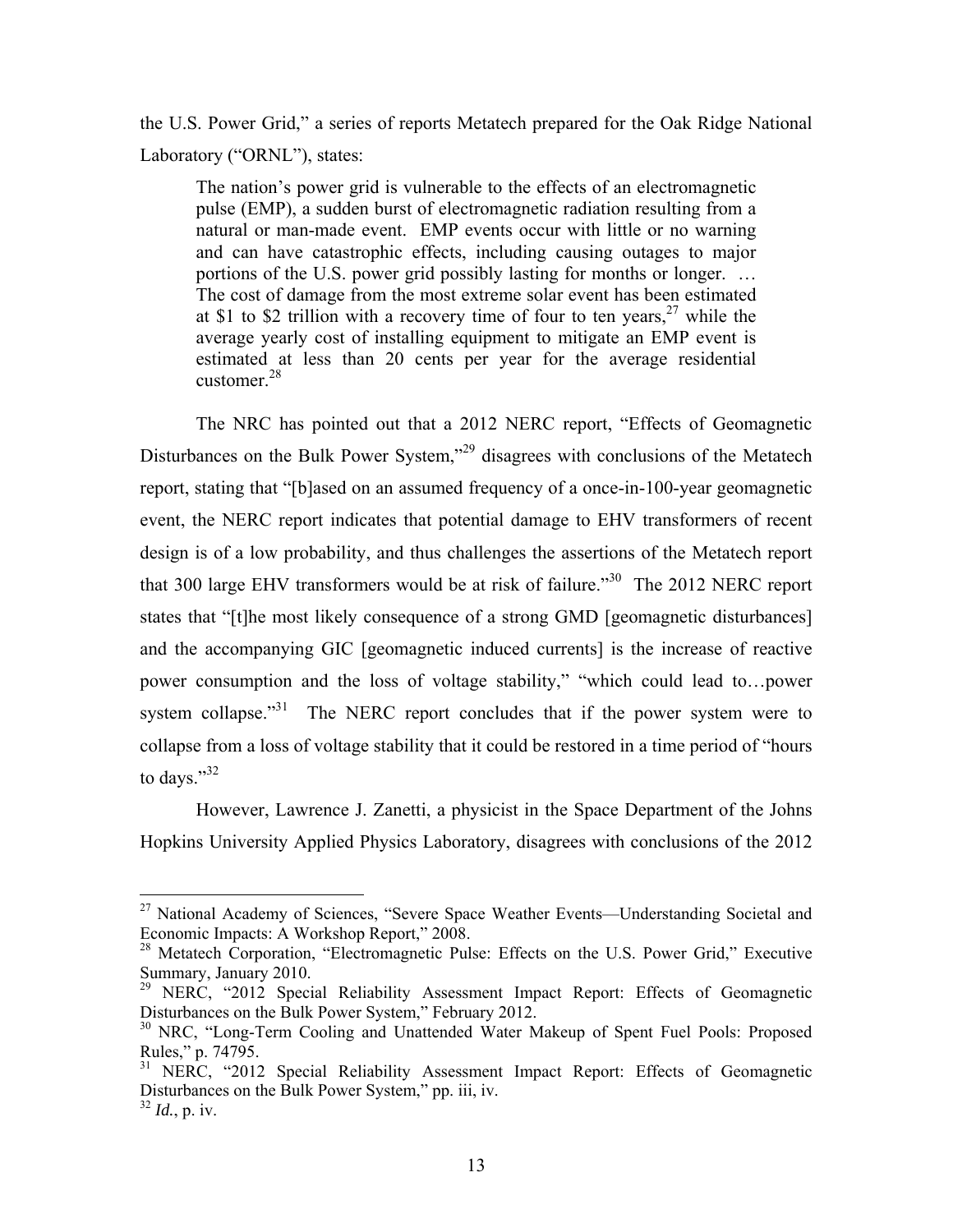NERC report, stating that "[i]n this NERC report, the strong denial of the likelihood of a large number of multiple transformer failures is misleading and purveys a false sense of grid security."33

If large-scale power outages were to last months or longer, multiple nuclear power plants ("NPP") would lose their supply of offsite alternating current ("ac") power, which is necessary for daily operation and preventing severe accidents. Multiple loss-ofoffsite power ("LOOP") events—especially in the event of prolonged electrical grid failures—could lead to a number of station-blackouts ("SBO"); a SBO is a complete loss of both grid-supplied and backup onsite ac power. The Fukushima Dai-ichi accident was a SBO accident that caused three reactor core meltdowns.

Many of the safety systems that are required for cooling the reactor core and SFP in a SBO—removing decay heat: the heat generated by the radioactive decay of the nuclear fuel's fission products—need ac power to operate.

In a LOOP event, a NPP's emergency diesel generators ("EDG") are intended to "supply power [promptly and] continuously to the equipment needed to maintain the plant in a safe condition" for an extended time period, "with refueling every 7 days."34 The NRC has stated that, in a LOOP event, EDGs should be able to maintain a NPP in a safe condition for a *mission time* of "typically around 30 days."<sup>35</sup> Most U.S. NPPs are required to have an a 7-day capacity of fuel oil for EDGs onsite; many NPPs have additional fuel oil onsite and arrangements to receive prompt deliveries of fuel oil.<sup>36</sup> However, there could be problems with transporting and maintaining a fuel supply, amidst varying degrees of social disruption, in the event of large-scale, long-term power outages.

1

<sup>&</sup>lt;sup>33</sup> Zanetti, L. J., "Review of North American Electric Reliability Corporation (NERC) Interim Report: Effects of Geomagnetic Disturbances on the Bulk Power System—February 2012," Space Weather, Vol. 11, doi:10.1002/swe.20060, 2013, p. 335.

<sup>&</sup>lt;sup>34</sup> NRC, "Application and Testing of Safety-Related Diesel Generators in Nuclear Power Plants," Regulatory Guide 1.9, March 2007, Revision 4, p. 2.

<sup>&</sup>lt;sup>35</sup> NRC Inspection Manual, "Emergency Diesel Generator Technical Specification Surveillance Requirements Regarding Endurance and Margin Testing," May 2008, (ADAMS Accession No. ML080420064), p. 3.

<sup>&</sup>lt;sup>36</sup> NRC, "Long-Term Cooling and Unattended Water Makeup of Spent Fuel Pools: Proposed Rules," p. 74796.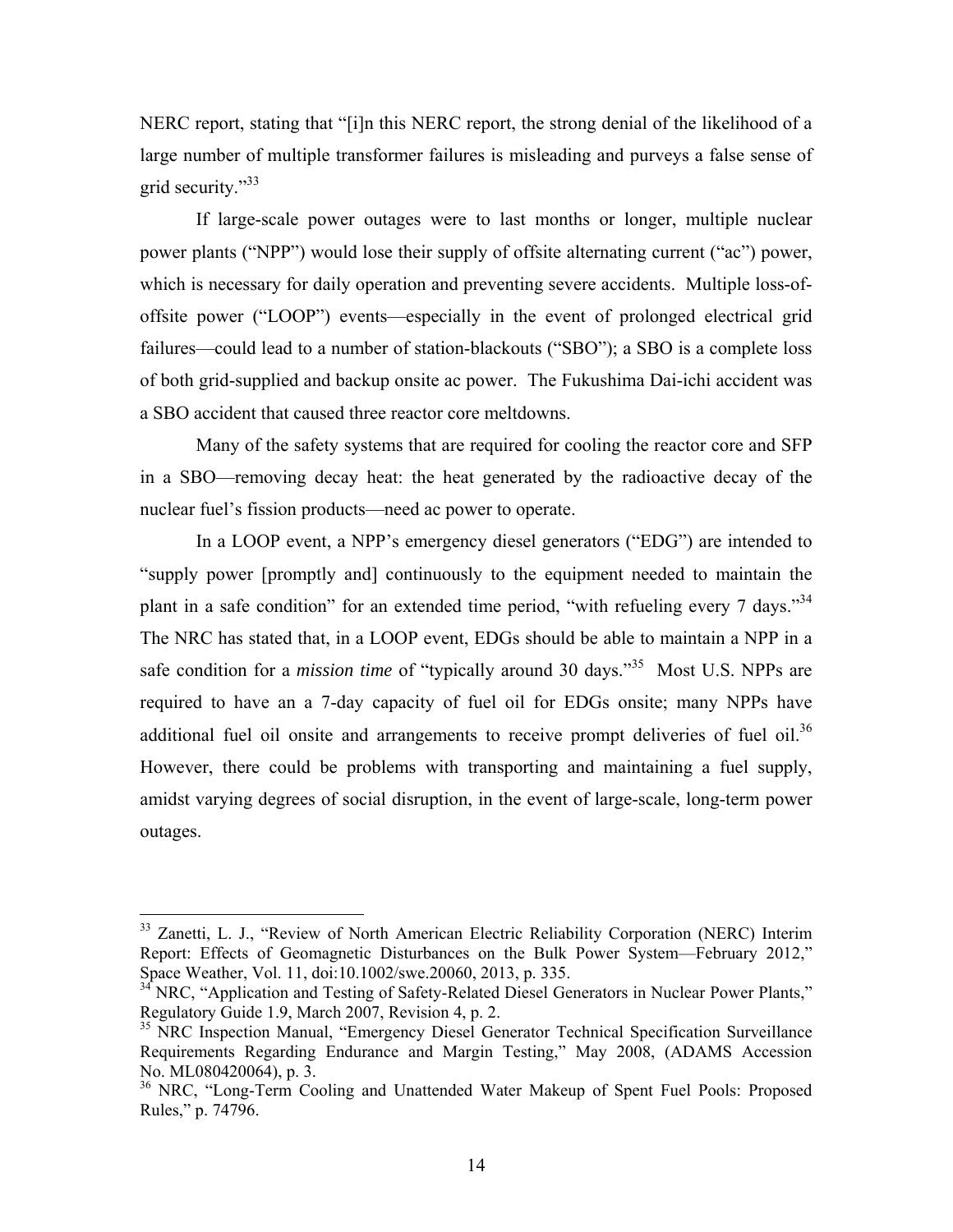There could be cases in which EDGs would not be able to either operate promptly or continuously for months (or longer), causing a SBO. A 2011 report, "Fukushima Fallout," states "that there have been recurrent prolonged malfunctions of [EDGs] at nuclear power plants in the U.S" and that "[i]n the past eight years there have been at least 69 reports of EDG inoperability at 33 nuclear power plants. A total of 48 reactors were affected, including 19 failures lasting over two weeks and 6 that lasted longer than a month."<sup>37</sup> (EDG endurance and margin tests are typically performed every 18 to 24 months; a 24-hour test period is intended to ensure that an EDG would be able to meet its 30-day mission time. The NRC allows some NPP personnel, including Indian Point's, to perform the test for *an 8-hour test period*. 38)

In a SBO, EDGs are inoperable and "reactor cooling is *temporarily provided* by systems that do not rely on ac power, such as turbine-driven pumps that are driven by steam from the reactor. Batteries also are used to provide direct current (dc) power to control the turbine-driven pumps and to power instrumentation<sup>39</sup> [emphasis added]. Backup batteries would become depleted in four hours—for some reactors, eight hours. Without a timely restoration of ac power, a SBO will lead to a reactor core meltdown at each affected NPP unit, as occurred at Fukushima Dai-ichi. And, if there were freshly discharged fuel assemblies in a spent fuel pool ("SFP"), its water could heat up and boil off in 49.3 hours or 125.0 hours (depending on whether there had been a 1/3 or full core discharge, five days prior); $^{40}$  pools densely-packed with fuel assemblies would be likely to incur SFP fires.

"Fukushima Fallout," also states that "[a] review of the NRC's Standard Technical Specifications for nuclear power plants<sup>41</sup> indicates that spent fuel pools at

<sup>&</sup>lt;sup>37</sup> The Staff of Congressman Edward J. Markey, "Fukushima Fallout: Regulatory Loopholes at U.S. Nuclear Plants," May 12, 2011, pp. 9, 25.

<sup>&</sup>lt;sup>38</sup> NRC Inspection Manual, "Emergency Diesel Generator Technical Specification Surveillance Requirements Regarding Endurance and Margin Testing," pp. 1, 3.

<sup>&</sup>lt;sup>39</sup> NRC, "Modeling Potential Reactor Accident Consequences," NUREG/BR-0359, January 2012, (ADAMS Accession No: ML12026A470), p. 11.

<sup>&</sup>lt;sup>40</sup> NRC, "Regulatory Analysis for the Resolution of Generic Issue 82, 'Beyond Design Basis Accidents in Spent Fuel Pools'," NUREG-1353, April 1989, (ADAMS Accession No. ML082330232), p. 4-25.

<sup>41 &</sup>quot;Fukushima Fallout: Regulatory Loopholes at U.S. Nuclear Plants" (p. 13, note 46) states "[s]ee for example 'Standard Technical Specifications General Electric Plants, BWR/4' and 'Standard Technical Specifications for Westinghouse Plants.' "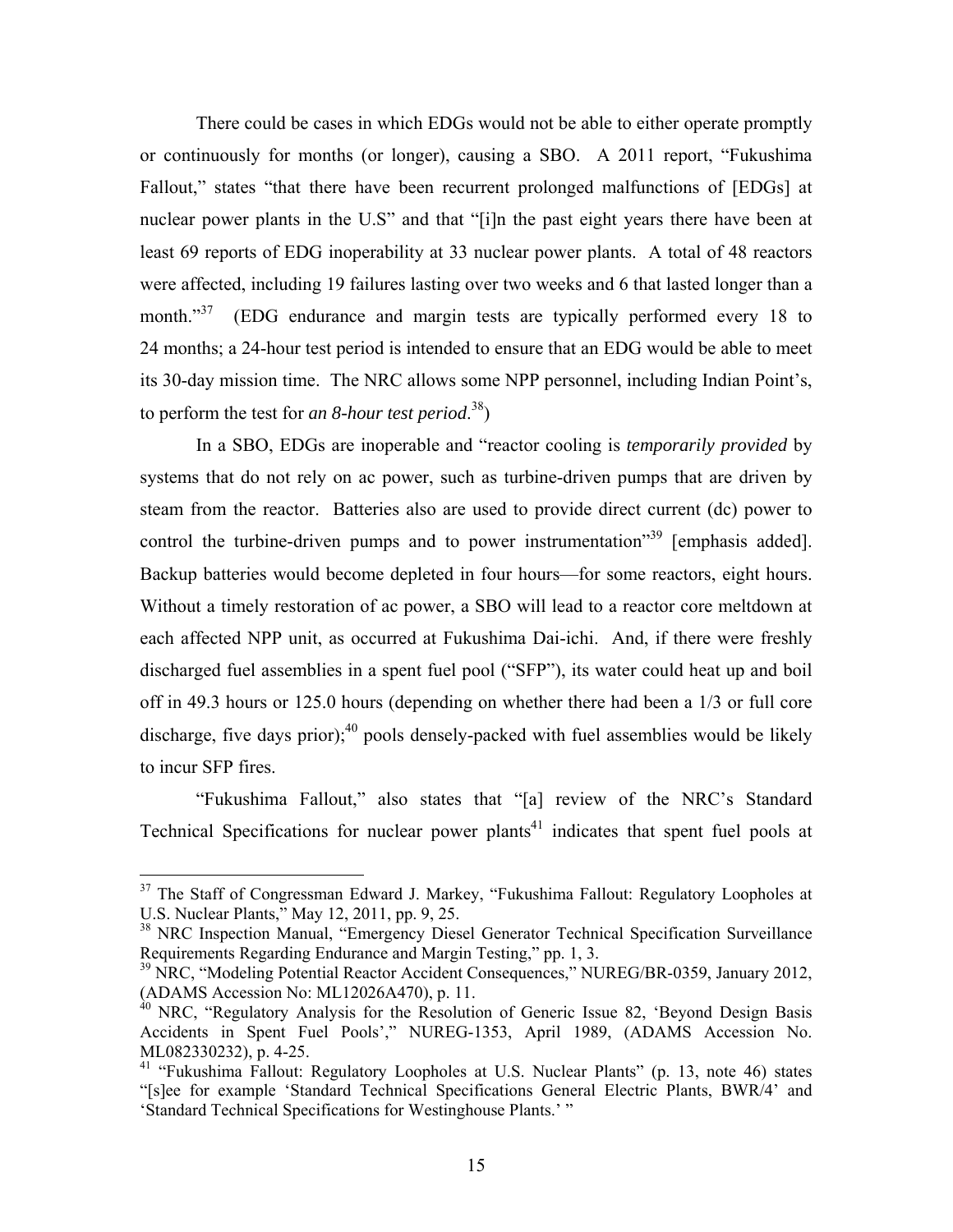nuclear reactors whose cores do not contain nuclear fuel (for example, because they [are] in the process of being refueled) do NOT require the presence of operable secondary emergency generation capacity" [emphasis not added], explaining that "licensees often perform maintenance on their [EDGs] when the reactors are undergoing refueling outages."42

It has been documented that solar storms have damaged NPPs. For example, in March 1989, a geomagnetic storm caused a generator step-up ("GSU") transformer to fail at the Salem Nuclear Plant.<sup>43</sup> And, in April 1994, a "moderate intensity" geomagnetic storm caused a GSU transformer at Zion Nuclear plant to fail: "[t]he failure was so severe that the transformer tank, containing thousands of gallons of oil, ruptured and started a major fire in the yard at the plant, which eventually involved control circuits and other sensitive systems."<sup>44</sup> It has also been documented that high-altitude electromagnetic pulses produced by nuclear detonations *caused diesel generators to fail* in 1962, when the USSR detonated a few nuclear weapons at high altitudes—above an altitude of approximately 30 kilometers—in an experimental program.<sup>45</sup> (The NRC maintains that solar storms would not adversely affect EDGs, because they are normally not operating and that "any [geomagnetically-induced currents] that enter the plant's electrical system during EDG operation should not result in excessive overheating of the generator windings." $46$ )

The NRC does not require NPP owners to be prepared for large-scale, long-term power outages, and notes that "in the event of a widespread electrical transmission system blackout for an extended duration (beyond 7 days and up to several months), it may not be possible to transport…necessary offsite resources to the affected NPPs in a

<u>.</u>

 $42$  The Staff of Congressman Edward J. Markey, "Fukushima Fallout: Regulatory Loopholes at U.S. Nuclear Plants," May 12, 2011, p.13. "Fukushima Fallout" (p. 13, note 47) states that the sources of this information are from "[p]rivate communications from an individual working inside an operating nuclear power plant obtained by Rep. Markey's office and discussions with nuclear safety experts."

<sup>&</sup>lt;sup>43</sup> John Kappenman, "Geomagnetic Storms and Their Impacts on the U.S. Power Grid," Metatech Report Meta-R–319, January 2010, p. 2-29.

<sup>44</sup>*Id*., p. 2-33.

<sup>&</sup>lt;sup>45</sup> Edward Savage *et al.*, "The Early-Time (E1) High-Altitude Electromagnetic Pulse (HEMP) and Its Impact on the U.S. Power Grid," Metatech Report Meta-R-320, January 2010, pp. i, 2-1, 3-4.

<sup>&</sup>lt;sup>46</sup> NRC, "Long-Term Cooling and Unattended Water Makeup of Spent Fuel Pools: Proposed Rules," p. 74796.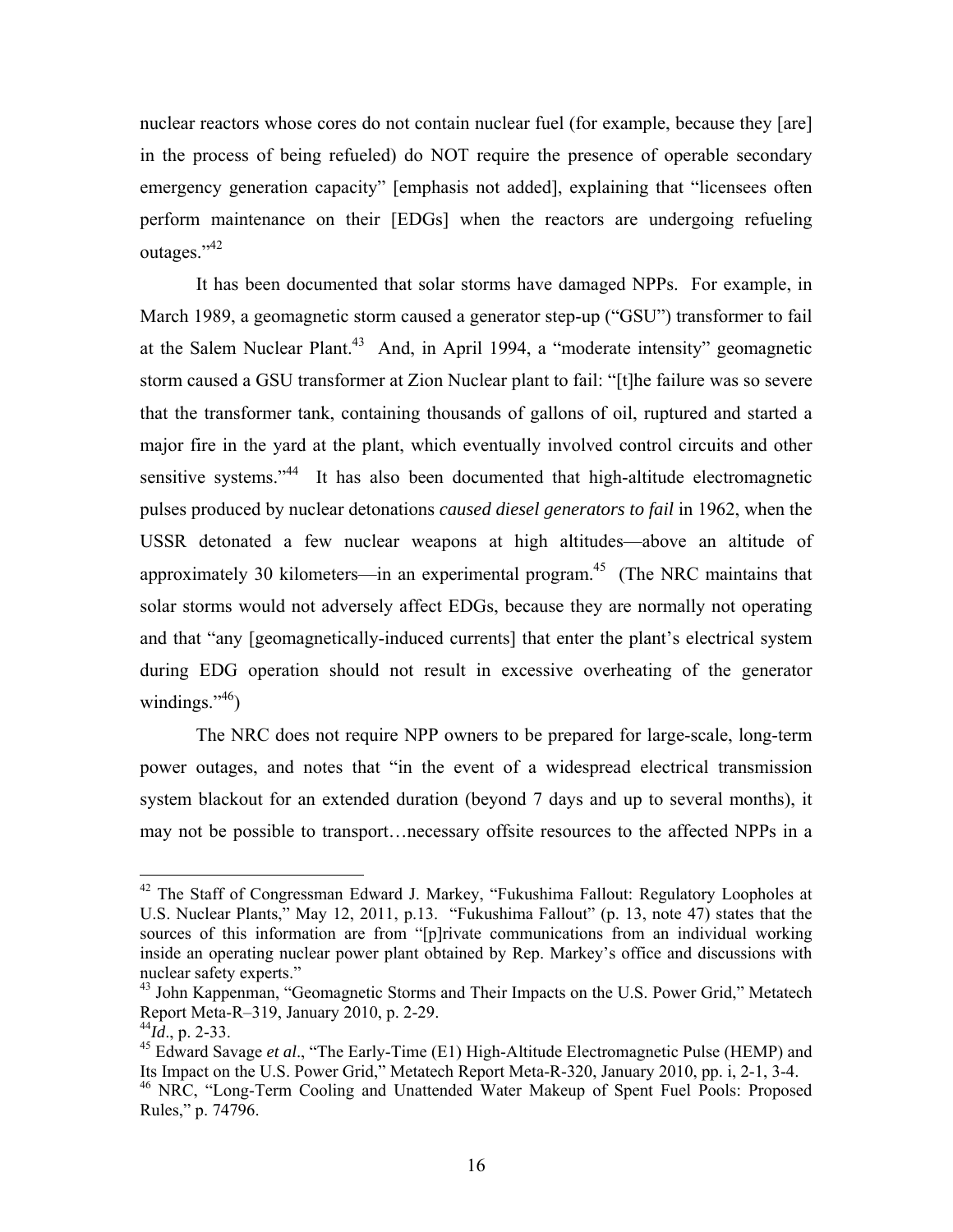timely manner. Thus, government assistance (local, state, or Federal) may be necessary to maintain the capability to safely shutdown nuclear plants and cool spent fuel pools in the affected areas. Prior planning is needed to efficiently and effectively use government resources to ensure protection of public health and safety."<sup>47</sup> In other words, in the event of prolonged electrical grid failures, neither the NRC nor any other government agency has a strategy for implementing measures that would effectively prevent multiple concurrent reactor core meltdowns and SFP fires, which would cause catastrophic releases of radiation.

It is worrisome that the frequency of extreme solar storms, causing the largescale, long-term power outages that could lead to at least one SFP fire, is estimated to be as high as once in 100 years  $(1.0 \times 10^{-2}/yr)^{48}$  The U.S. is particularly vulnerable to SFP fires, because its SFPs are densely-packed with spent fuel assemblies. (Low-density storage would help prevent SFP fires.) For example, in August 2013, Indian Point Unit 3's SFP—located less than 25 miles north of New York City—contained 1199 fuel assemblies, approximately 89 percent of storage capacity.49

### **II.B. Large-Scale, Long-Term Power Outages Should Be Considered the Prototypical Initiating Event that Would Lead to Spent Fuel Pool Fires**

Large-scale, long-term power outages, which lasted months or longer, should be considered as the prototypical initiating event that would lead to either one or multiple concurrent SFP fires, because the frequency of such an event is estimated to be relatively high. (In such an event there would also be multiple concurrent reactor core meltdowns.<sup>50</sup>) However, a June 2013 NRC report on how earthquakes could affect BWR

<sup>47</sup> *Id*., p. 74797.

<sup>&</sup>lt;sup>48</sup> John Kappenman, "Geomagnetic Storms and Their Impacts on the U.S. Power Grid," Meta-R-319, pp. 3-14, 3-22, 3-26, 3-27.

<sup>&</sup>lt;sup>49</sup> NRC, "Summary of August 26, 2013, Meeting with Entergy Nuclear Operations, Inc. and Netco on Indian Point Unit 2 Spent Fuel Pool Management," September 24, 2013, (ADAMS Accession No. ML13256A086), p. 1.

<sup>&</sup>lt;sup>50</sup> NRC, "Long-Term Cooling and Unattended Water Makeup of Spent Fuel Pools: Proposed Rules," p. 74790.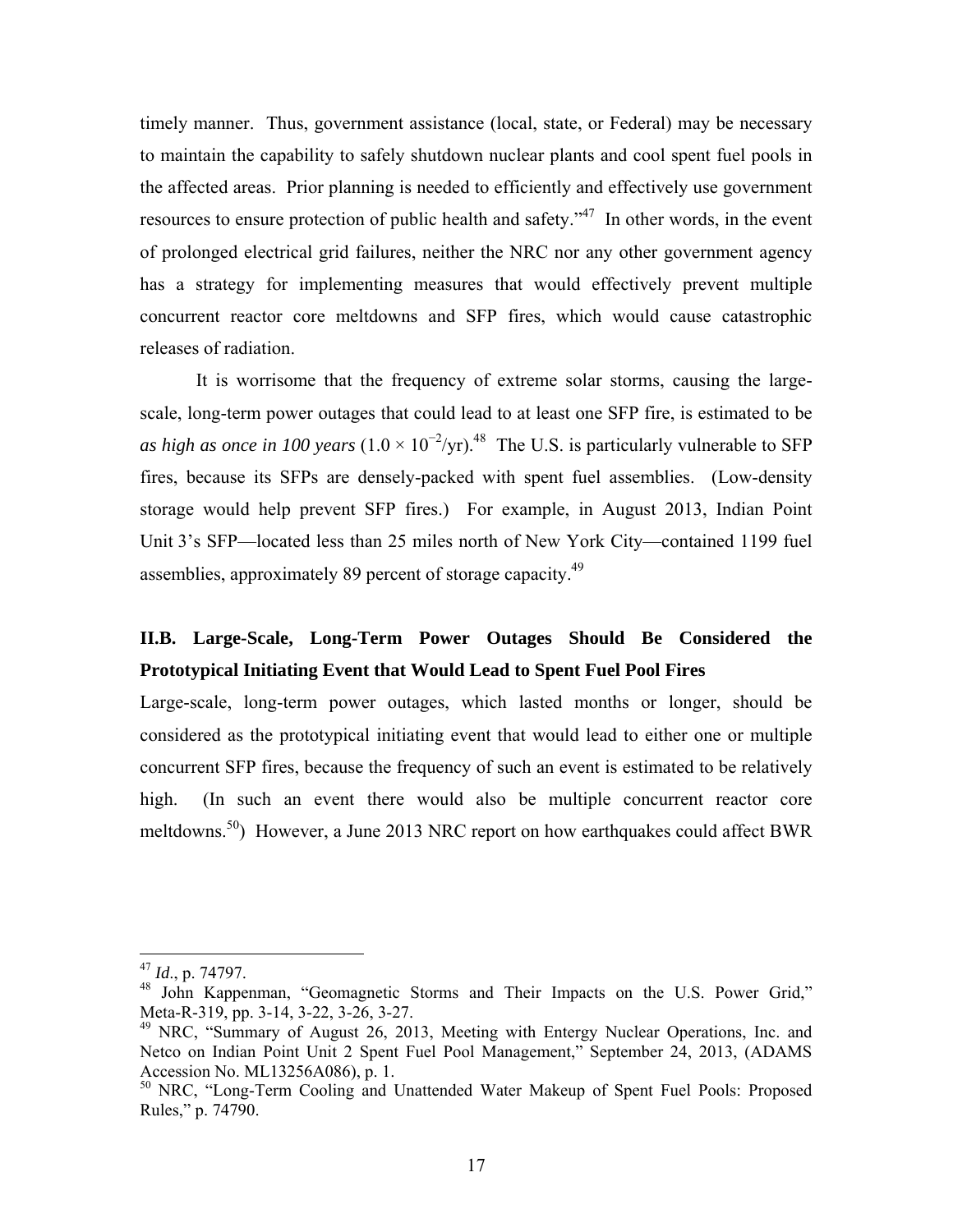Mark I SFPs<sup>51</sup> and a September 2013 NRC report, NUREG-2157,<sup>52</sup> both claim that a severe earthquake is *the prototypical* initiating event that would lead to a SFP fire. The June 2013 report assigns such a severe earthquake a frequency of once in 60,000 years  $(1.67 \times 10^{-5}$ /yr); the frequency of such an earthquake leading to a SFP fire is claimed to be far lower.<sup>53</sup> And NUREG-2157 states that "the frequency of fuel being uncovered... is between  $5.8 \times 10^{-7}$ /yr and  $2.4 \times 10^{-6}$ /yr [between once in 416,667 years and once in 1,724,138 years] depending upon the seismic hazard assessment.<sup>54</sup>

Clearly, the authors of the June 2013 NRC report and NUREG-2157 are incorrect that a catastrophic earthquake should be considered as the prototypical initiating event that would lead to a SFP fire. They overlooked new information about the potential affects of solar-induced geomagnetic disturbances and that (in 2012) the NRC assigned frequencies to the occurrence of large-scale, long-term power outages that are *two orders of magnitude greater* than the frequencies assigned to the type of severe earthquake that could lead to a SFP fire.

Large-scale, long-term power outages would lead to SBO scenarios in which the water in the pools heated up and boiled off, uncovering the fuel assemblies; severe earthquakes would lead to different scenarios. NUREG-2157 states that in the event of a beyond-design-basis earthquake with a magnitude significantly larger than what a SFP could withstand that "water would rapidly drain out of the pool. Only a small amount of water would remain and the spent fuel would be uncovered and exposed to the air.<sup>"55</sup>

Contrary to NUREG-2157, a May 2013 Pennsylvania State University ("PSU") report claims that it is *unlikely* in the event of a SFP loss-of-coolant accident ("LOCA") that all the water would rapidly drain, except a small amount, completely uncovering the

<sup>&</sup>lt;sup>51</sup> NRC, "Consequence Study of a Beyond-Design-Basis Earthquake Affecting the Spent Fuel Pool for a U.S. Mark I Boiling Water Reactor: Draft Report," June 2013, (ADAMS Accession No. ML13133A132).

<sup>52</sup> NRC, "Waste Confidence Generic Environmental Impact Statement: Draft Report for Comment," NUREG-2157, September 2013, (ADAMS Accession No. ML13224A106).

<sup>&</sup>lt;sup>53</sup> NRC, "Consequence Study of a Beyond-Design-Basis Earthquake Affecting the Spent Fuel Pool for a U.S. Mark I Boiling Water Reactor: Draft Report," pp. viii, x.

<sup>54</sup> NRC, "Waste Confidence Generic Environmental Impact Statement: Draft Report for Comment," NUREG-2157, p. 4-81.

<sup>55</sup> *Id.*, p. 4-81.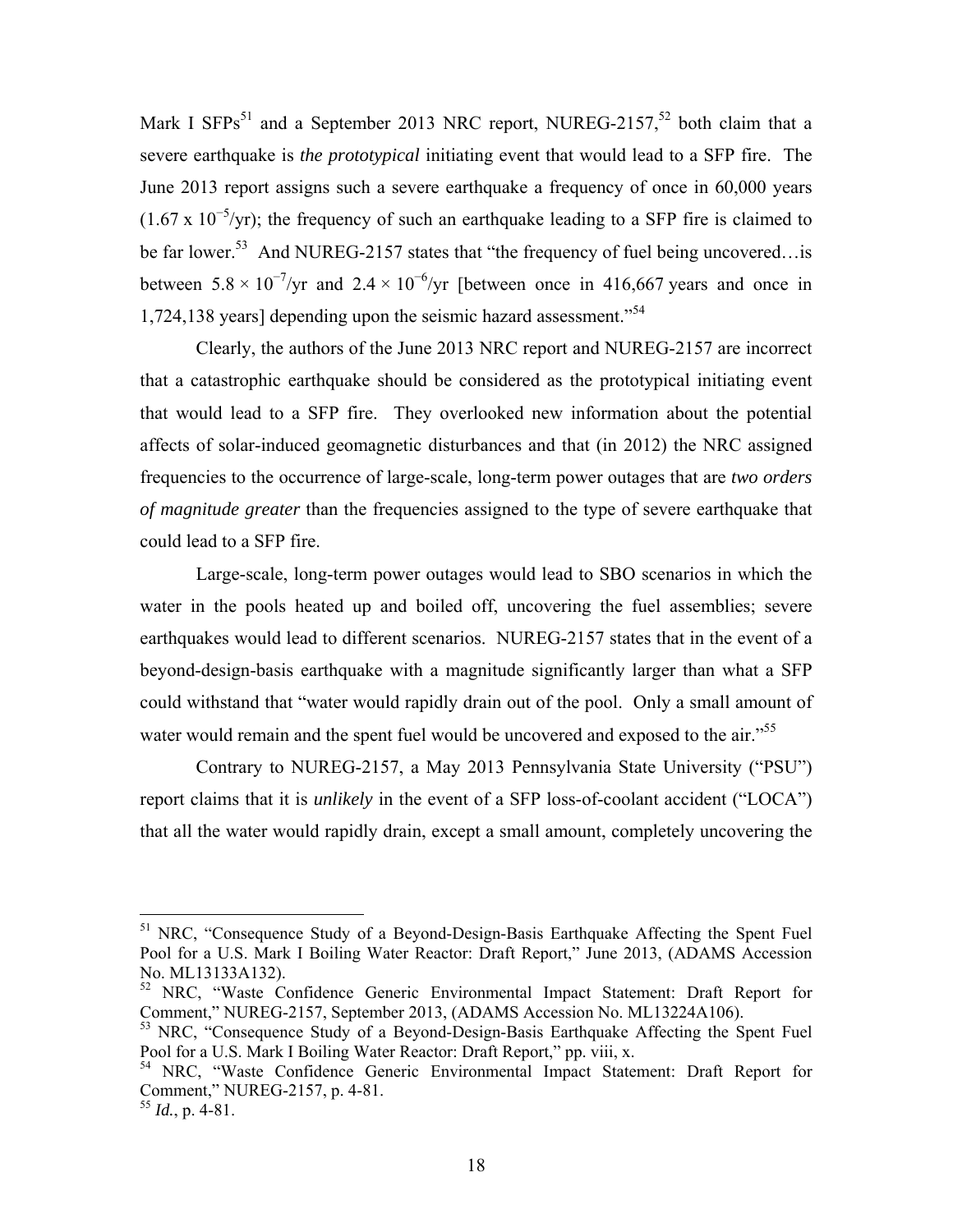fuel assemblies and exposing them to air over their entire length.<sup>56</sup> The 2013 PSU report opines that *partial* SFP LOCAs—in which "the water level in the SFP drains below the top of the fuel bundle<sup> $357$ </sup>—would be more likely.

In a SFP LOCA, partial fuel assembly uncovery would be a greater threat to safety than complete uncovery of the fuel assemblies. Complete uncovery of the fuel assemblies (with the water level dropping far enough below the bottom of the SFP baseplates,  $58$  which have holes) would enable air to flow through the fuel assemblies, entering at the base and exiting at the top. This would help cool the fuel assemblies. There would not be the same advantage if there were partial uncovery of the fuel assemblies. If the water level remained above the baseplates, it would essentially block the flow of air through the fuel assemblies and "effectively reduce the heat transfer rates from the fuel, causing the fuel to heat up at a higher rate than if natural circulation [were] occurring."59

SBO boil-off accidents resemble partial SFP LOCAs in that in both accidents there would be times in which there was partial uncovery of the fuel assemblies; the water level would be above the baseplates, essentially blocking the flow of air through the fuel assemblies and impeding the transfer of heat away from the fuel. The poor heat transfer conditions of SBO boil-off accidents make it more probable that they would lead to SFP fires.

The June 2013 NRC report on how earthquakes could affect BWR Mark I SFPs claims that in the event of a complete SFP LOCA, the fuel assemblies would *not* be air coolable for 10 percent of a two year operating cycle (the approximate time interval between the loading of each reactor core discharge into the SFP); that is, the fuel assemblies would not be air coolable for 73 days. However, the June 2013 NRC report

<sup>56</sup> Zachary I. Franiewski *et al*., Pennsylvania State University, "Spent Fuel Pool Analysis of a BWR-4 Fuel Bundle Under Loss of Coolant Conditions Using TRACE," NucE431W S2013, May 2013, p. 3.

<sup>57</sup> *Id*., p. 1.

<sup>&</sup>lt;sup>58</sup> "[T]he distance between the pool floor liner and the bottom of the rack baseplate is...on average…26 centimeters (cm) (10.25 in.), depending on adjustments made to the leveling pad during installation." See NRC, "Consequence Study of a Beyond-Design-Basis Earthquake Affecting the Spent Fuel Pool for a U.S. Mark I Boiling Water Reactor: Draft Report," p. 76, Footnote 1.

<sup>59</sup> Zachary I. Franiewski *et al*., Pennsylvania State University, "Spent Fuel Pool Analysis of a BWR-4 Fuel Bundle Under Loss of Coolant Conditions Using TRACE," p. v.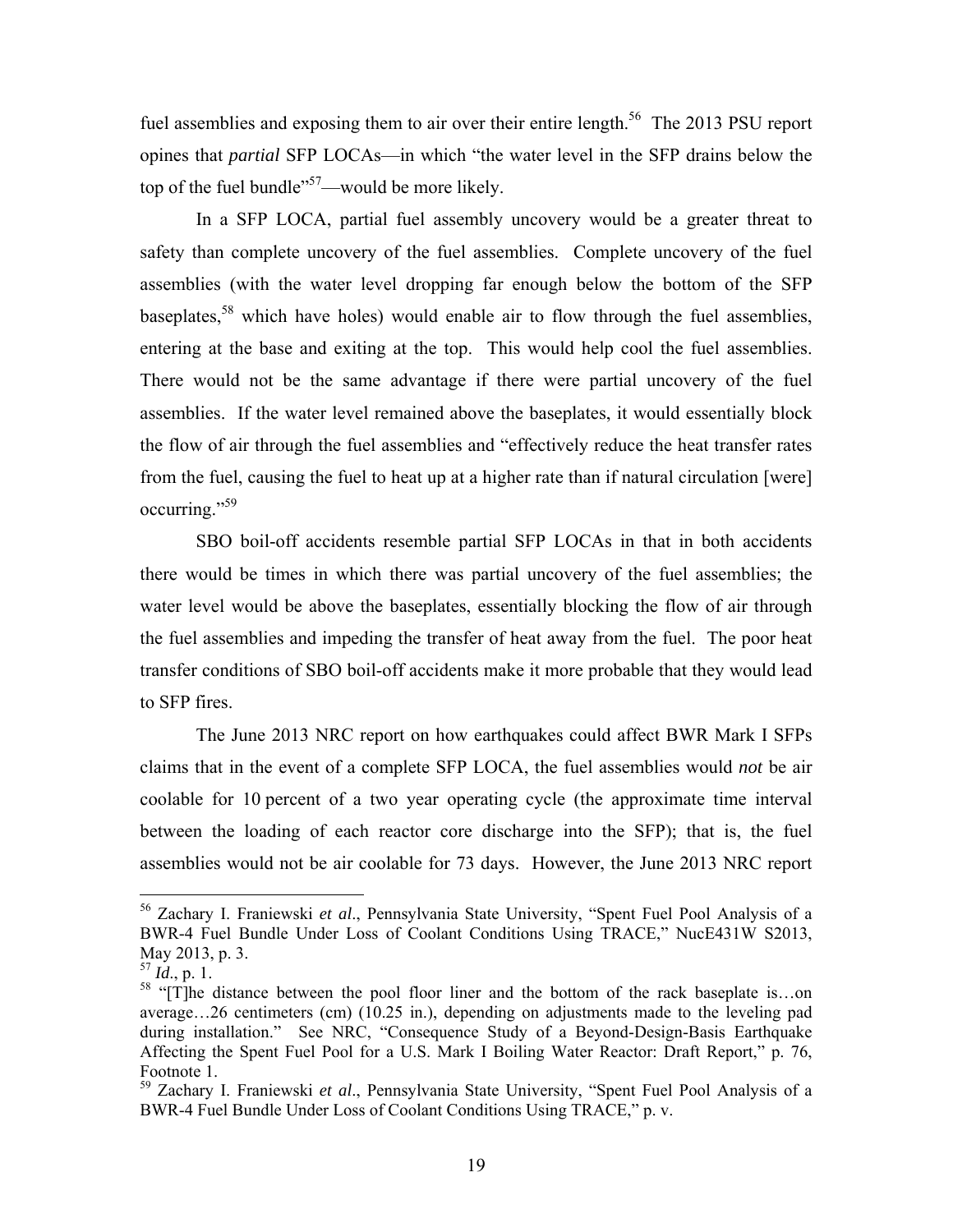states that in a partial BWR Mark I SFP LOCA, the airflow could be impeded if there were channeled fuel assemblies in the SFP, which would "*increase the time to coolability*" 60 [emphasis added].

Elsewhere, the June 2013 NRC report states that a partial BWR Mark I SFP LOCA is *assumed not* to be air coolable for an entire two year operating cycle (730 days).<sup>61</sup> In other words, partial BWR Mark I SFP LOCAs, in which "the rack baseplate is not cleared and airflow is impeded,"62 are *assumed not* to be air coolable during a reactor's entire life of operation, in which reactor core discharges would be loaded into the SFP every two years. As stated, the baseplates also would not be cleared in SBO boil-off accidents—another reason such accidents could lead to SFP fires.

According to the Electric Power Research Institute ("EPRI"), in a boil-off accident, "the temperature on the operating floor of the SFP…would also, at best, be tolerable from the standpoint of temperature and humidity for only a short period even with the help of protective clothing;"<sup>63</sup> which "may require a special suit and a breathing apparatus."64 EPRI also states:

[T]he possibility of increased radiation levels on the refueling floor would be a key concern since some emergency actions could involve installing hoses or pipes on the refueling floor to refill the pool. From the safety perspective, the SFP water depth absorbs the gamma rays emitted by the decay heat from reactor fuel. The gamma rays are attenuated exponentially as a function of the water depth…

[I]f the initial water depth is decreased by a factor of two [50 percent], the radiation intensity would increase by 300 to 1000 times [from typical values]. When the radiation level increases to this extent, only minimal time should be spent on the refueling floor. Furthermore, the radiation

 $60$  NRC, "Consequence Study of a Beyond-Design-Basis Earthquake Affecting the Spent Fuel Pool for a U.S. Mark I Boiling Water Reactor: Draft Report," Appendix B, p. B-10.

<sup>&</sup>lt;sup>61</sup> *Id.*, Appendix D, p. D-13.<br><sup>62</sup> *Id* 

<sup>&</sup>lt;sup>63</sup> Electric Power Research Institute ("EPRI"), "Severe Accident Management Guidance Technical Basis Report," Volume 2: "The Physics of Accident Progression," 1025295, October 2012, Appendix EE, p. EE-2.

<sup>64</sup> Robert E. Henry, Fauske & Associates, "Additions and Changes to TBR Volume 2: Physics of Accident Progression," NRC Briefing on SAMG TBR, November 7, 2012, (ADAMS Accession No: ML12318A080), p. 66.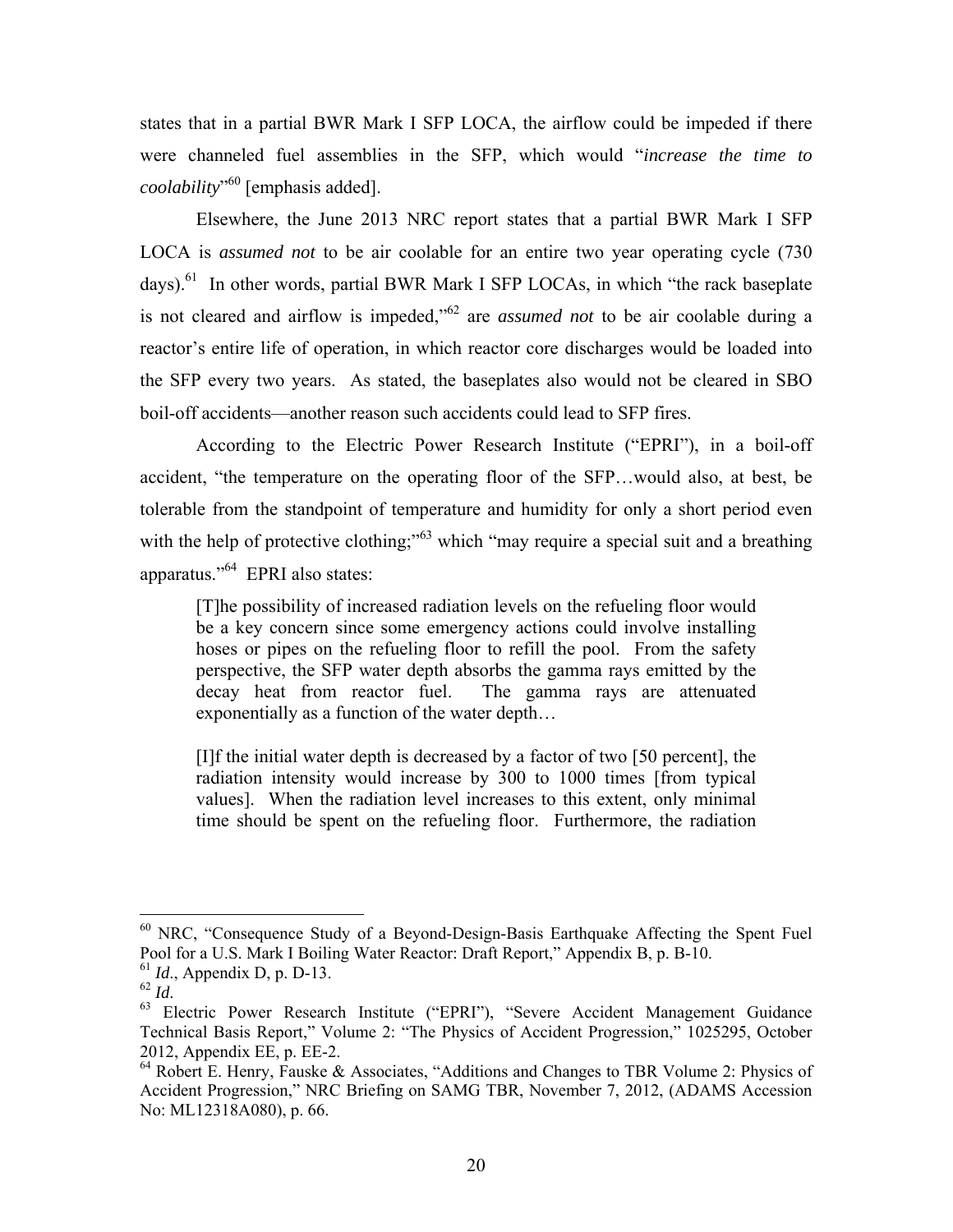level will increase exponentially with a further decrease in the SFP water level $65$ 

In fact, personnel access "should be limited when the [SFP water] level is significantly reduced and prohibited when the water level is below one-half of the nominal value."<sup>66</sup>

In a SBO boil-off accident, if enough water boiled off, the water level would drop in the pool, uncovering the fuel assemblies; and if temperatures in the SFP were to increase to approximately 657°C (1214°F), the Boral plates of the fuel assembly storage racks would melt.<sup>67</sup> (Boraflex would melt at even lower temperatures and not be effective once heated above approximately  $300^{\circ}$ C (572°F).<sup>68</sup>) Boral and Boraflex are neutron-absorber materials that are placed in high-density storage racks to help prevent criticality accidents. (Fission—the splitting of atoms in the nuclear fuel—occurs in a criticality accident.)

If Boral were to melt in *BWR* high-density storage racks, neutrons would diffuse throughout the SFP; in scenarios in which water was injected back into the boiled-off SFP, fission could possibly commence. (BWR SFPs do not use borated water.<sup>69</sup>) If fission were to occur, local fuel and fuel-cladding temperatures would rapidly increase. Fission would also "cause an increase in decay products, which [would] have a delayed effect on temperature increase[s]. $1.70$  (A June 2013 NRC document states that "if an [inadvertent criticality event] were severe enough to produce significant heat, the fuel will be harder to cool."<sup>71</sup>) Rapid increases in the fuel and fuel-cladding temperatures could lead to a SFP fire. And radiation releases, caused by a criticality accident in a SFP,

1

<sup>65</sup> EPRI, "Severe Accident Management Guidance Technical Basis Report," Volume 2: "The Physics of Accident Progression," 1025295, Appendix EE, pp. EE-1, EE-2.

<sup>66</sup> *Id*., Appendix EE, p. EE-2.

<sup>67</sup> Zachary I. Franiewski *et al*., Pennsylvania State University, "Spent Fuel Pool Analysis of a BWR-4 Fuel Bundle Under Loss of Coolant Conditions Using TRACE," NucE431W S2013, May 2013, pp. 1-2.

<sup>68</sup> EPRI, "Severe Accident Management Guidance Technical Basis Report," Volume 2: "The Physics of Accident Progression," 1025295, Appendix EE, p. EE-9.

 $69$  NRC, "Consequence Study of a Beyond-Design-Basis Earthquake Affecting the Spent Fuel Pool for a U.S. Mark I Boiling Water Reactor: Draft Report," p. 30.

<sup>70</sup> Zachary I. Franiewski *et al*., Pennsylvania State University, "Spent Fuel Pool Analysis of a BWR-4 Fuel Bundle Under Loss of Coolant Conditions Using TRACE," NucE431W S2013, pp. 1-2.

<sup>71</sup> NRC, "Consequence Study of a Beyond-Design-Basis Earthquake Affecting the Spent Fuel Pool for a U.S. Mark I Boiling Water Reactor: Draft Report," p. 29.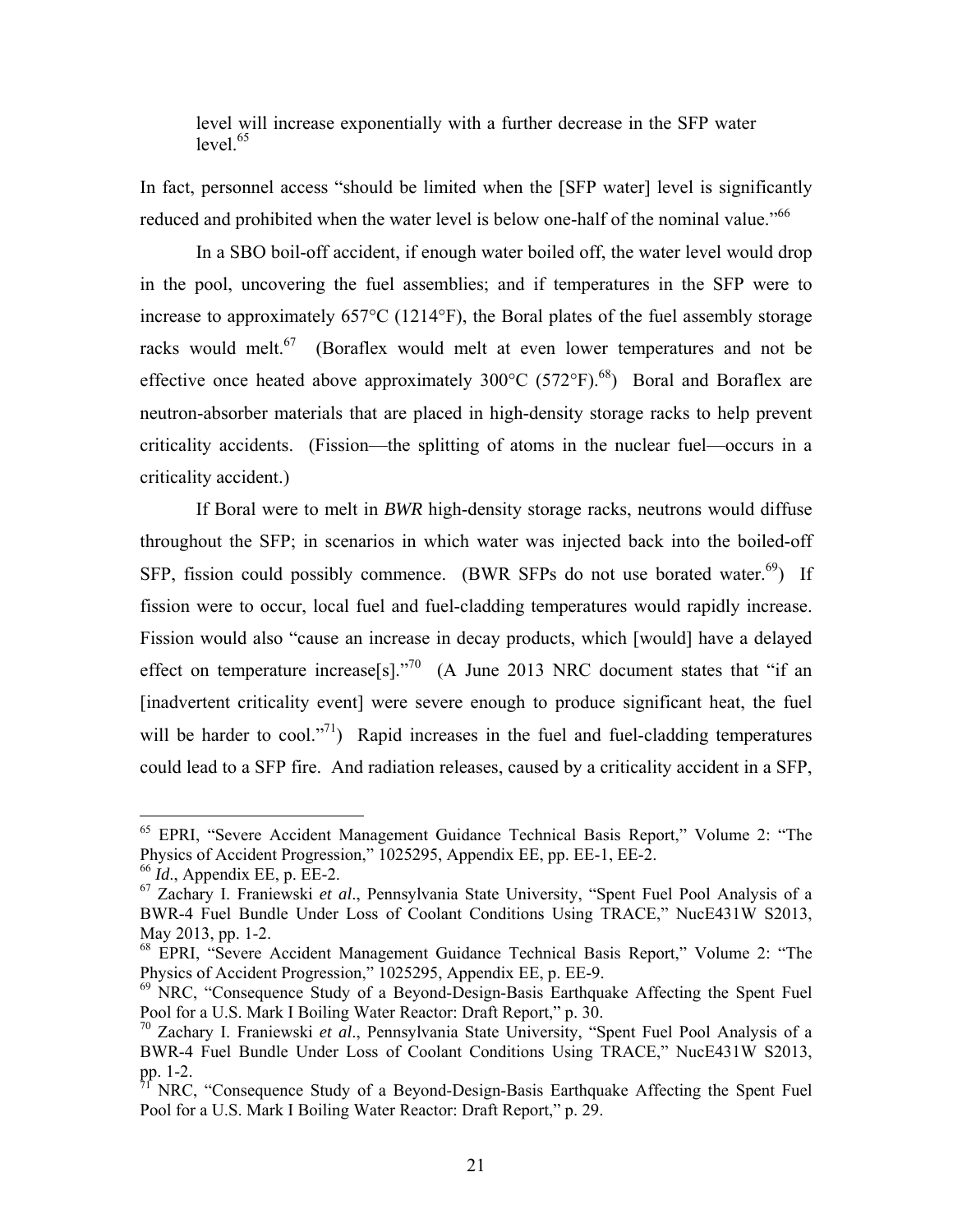would impede (or possibly prevent for significant time periods) efforts to mitigate either a partial SFP LOCA or SBO boil-off accident, making it more probable that such accident scenarios would lead to SFP fires. (Criticality accidents are discussed in more detail in Section D.)

As the NRC observes, large-scale, long-term power outages, which lasted months or longer, could initiate "a series of events potentially leading to core damage at multiple nuclear sites."<sup>72</sup> Radiological releases resulting from core damage would contaminate the NPP site and impede efforts to mitigate the accident, especially if radioactive debris were propelled throughout the site by hydrogen explosions, as occurred in the Fukushima Daiichi accident.<sup>73</sup> After the Fukushima Dai-ichi site was contaminated, workers had to wear additional protective clothing and limit the time they spent, working to mitigate the accident.<sup>74</sup> Efforts to mitigate a SFP accident would also be impeded (or possibly entirely prevented for significant time periods) by the radiologically-contaminated environment. Hence, if large-scale, long-term power outages lead to core damage, it would be more probable that such outages would also lead to at least one SFP boil-off accident and fire.

### **II.C. Station Blackout Boil-Off Scenarios Could Lead to Spent Fuel Pool Fires**

SFPs store fuel assemblies (essentially bundles of fuel rods, comprised of zirconium alloy cladding sheathing uranium dioxide  $(UO<sub>2</sub>)$  fuel pellets) after they are discharged from the reactor core. (See Figure 1.) If there were a loss of SFP cooling, the water in the pool would be heated by the fuel assemblies' decay heat (heat generated by the radioactive decay of the fuel's fission products) until it reached the boiling point; then the water would boil away, uncovering the fuel assemblies.

 $72$  NRC, "Long-Term Cooling and Unattended Water Makeup of Spent Fuel Pools: Proposed Rules," p. 74790.

 $73$  Institute of Nuclear Power Operations ("INPO"), "Special Report on the Nuclear Accident at the Fukushima Dai-ichi Nuclear Power Station," INPO 11-005, November 2011, pp. 9, 12, 21, 24, 25, 32, 37, 79, 85, 86, 96.

<sup>74</sup> *Id*., p. 9.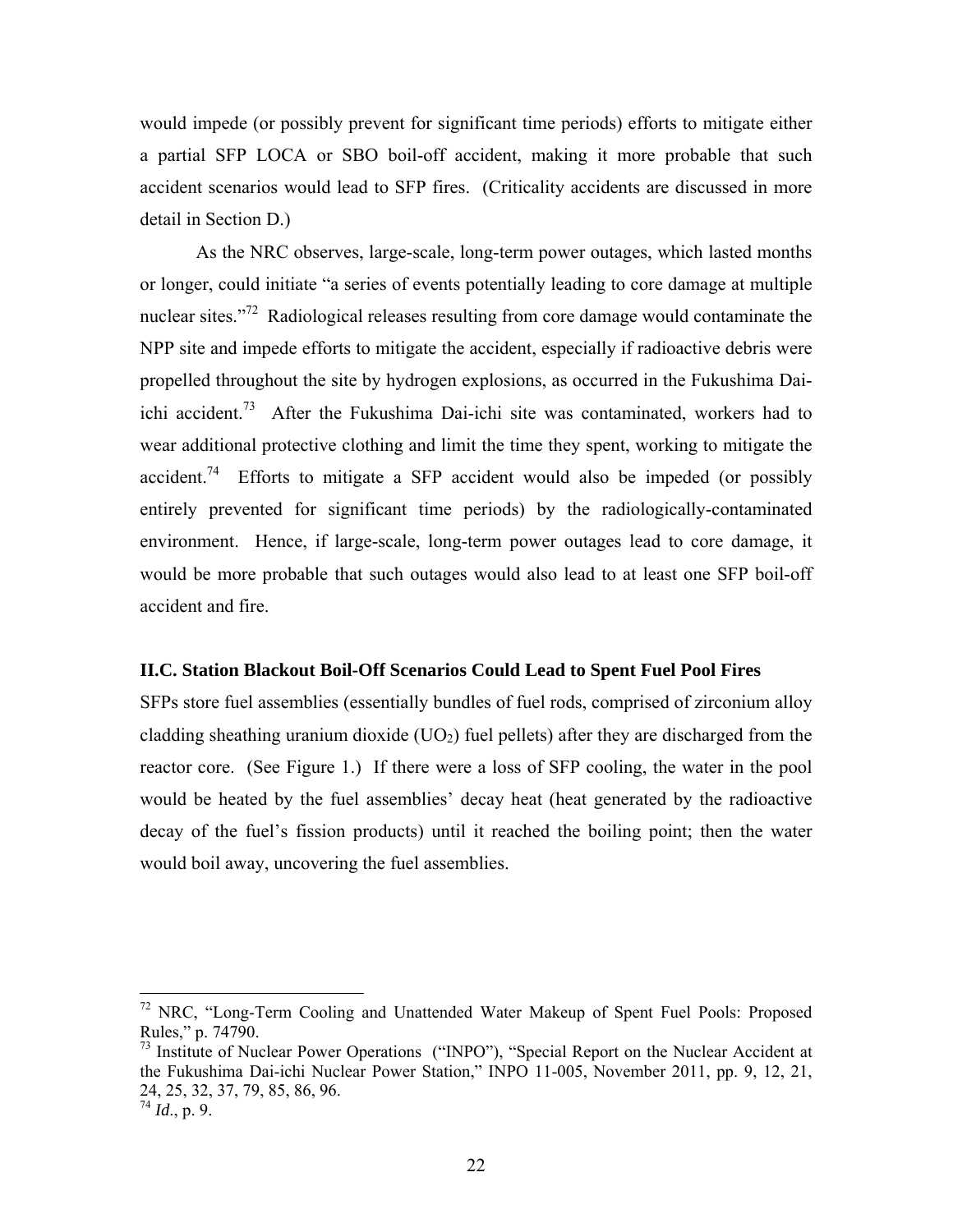

**Figure 1. Fuel Assembly, Fuel Rod, and Uranium Dioxide Fuel Pellets**<sup>75</sup>

SFPs have various depths; PWR and BWR SFPs typically have depths in a range from 38.0 feet to 40.0 feet.<sup>76</sup> And spent fuel assembles typically have heights of approximately 13 feet 4 inches,<sup>77</sup> so there is typically less than 27 feet of water above the top of the fuel assembles in SFPs. (In BWR Mark I and II designs, SFPs are typically located at the level of the operating floor, approximately 100 to 150 feet above ground level; and in PWR and BWR Mark III designs, SFPs are typically located at ground  $level.<sup>78</sup>$ 

A number of factors would determine the "heat load" in the SFP, including how recently some of the fuel assemblies stored there had been discharged from the reactor core, because the amount of heat generated by decay heating progressively declines (nonetheless, decay heating remains a significant heat source for years). A 2011 IAEA report states that "[t]he heat load in spent fuel soon after irradiation is primarily due to the fission products [that is, primarily due to the decay heat generated by the fission products]. Much later in life it is due to the decaying actinides,"79 predominantly

<sup>&</sup>lt;sup>75</sup> NRC, Image from "Fact Sheet: Storage of Spent Nuclear Fuel."

<sup>76</sup> NRC, "Regulatory Analysis for the Resolution of Generic Issue 82, 'Beyond Design Basis Accidents in Spent Fuel Pools'," NUREG-1353, April 1989, (ADAMS Accession No. ML082330232), p. 4.5.

<sup>77</sup> EPRI, "Severe Accident Management Guidance Technical Basis Report," Volume 2: "The Physics of Accident Progression," 1025295, October 2012, Appendix EE, p. EE-8.

<sup>&</sup>lt;sup>78</sup> NRC, "Regulatory Analysis for the Resolution of Generic Issue 82, 'Beyond Design Basis Accidents in Spent Fuel Pools'," NUREG-1353, p. 4.6.

<sup>79</sup> IAEA, "Impact of High Burnup Uranium Oxide and Mixed Uranium-Plutonium Oxide Water Reactor Fuel on Spent Fuel Management," No. NF-T-3.8, 2011, p. 18.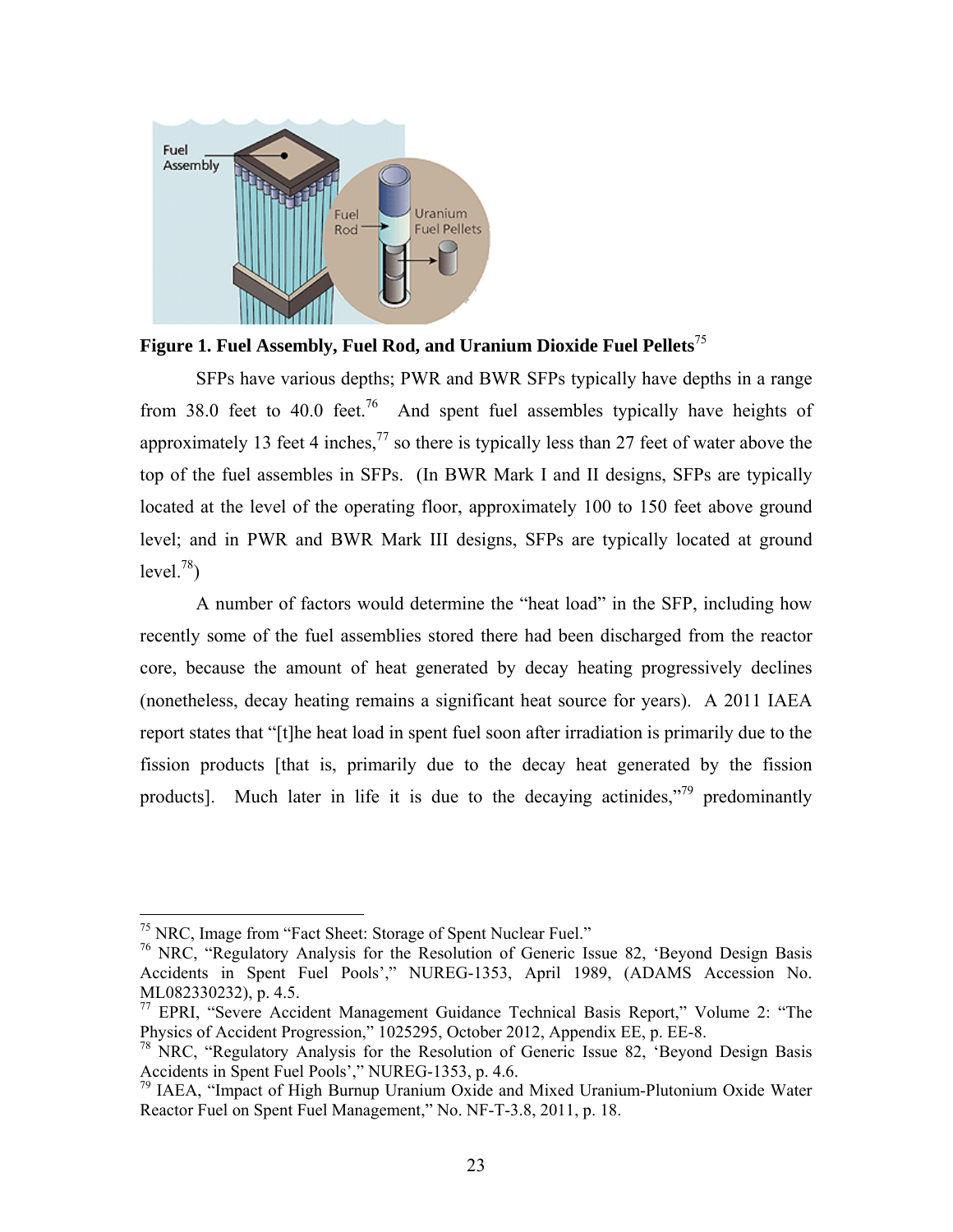uranium, a small percentage of plutonium, and traces of other actinides. And the NRC states that the heat load in the SFP decreases rapidly over time from its peak value."<sup>80</sup>

The length of time prior to commencing movement of the fuel assemblies from the reactor core after shutdown to the SFP should also be considered in accessing SFP accidents. At some NPPs, the time before commencing fuel movement after shutdown has been reduced; for example, in 2002, PSEG Nuclear, the owner of Salem Nuclear Generating Station, Units 1 and 2, requested that the time prior to commencing fuel movement after shutdown at Salem be *reduced from 168 hours to 100 hours*. 81

Fuel assemblies that had a higher burnup<sup>82</sup>—whose enriched-uranium fuel had been converted into energy to a greater extent in the reactor core—would produce greater quantities of decay heat; "[i]n general, the higher the burnup, the higher the heat load generated and the more heat rejection [cooling] capability is required.<sup>83</sup>

In the U.S. and elsewhere, the trend is to increase the burnup of fuel assemblies; this is done by extending the length of time the assemblies spend producing energy in the reactor core and/or by increasing the power levels of NPPs. Some power uprates—"[t]he process of increasing the licensed power level at a commercial [NPP]<sup>"84</sup>—in the U.S. have been substantial; in 2006, the NRC approved a 20 percent power uprate for Vermont Yankee Nuclear Power Station.

(In 1999, burnup levels for spent PWR fuel and spent BWR fuel were approximately 45 gigawatt-days thermal per metric ton<sup>85</sup> of enriched uranium ("GW $\cdot$ d/t U") and 37 GW $\cdot$ d/t U, respectively; in the U.S., by 2021, "[b]urnup levels for

<sup>80</sup> NRC, "Review Standard for Extended Power Uprates," RS-001, Revision 0, December 2003, Attachment 2 to Matrix 5, (located at http://www.nrc.gov/reactors/operating/licensing/poweruprates/rs-001-rev-0-dec2003.pdf), p. 2.

<sup>81</sup> D.F. Garchow, PSEG Nuclear, "Request for Changes to Technical Specifications for Refueling Operations: Fuel Decay Time Prior to Commencing Core Alterations or Movement of Irradiated Fuel at Salem Nuclear Generating Station, Units 1 and 2," June 28, 2002, (ADAMS Accession No. ML021920053), p. 1.

 $82$  Burnup is the thermal energy produced per unit mass of enriched-uranium in the fuel.

<sup>&</sup>lt;sup>83</sup> IAEA, "Impact of High Burnup Uranium Oxide and Mixed Uranium-Plutonium Oxide Water Reactor Fuel on Spent Fuel Management," No. NF-T-3.8, 2011, p. 18.

<sup>&</sup>lt;sup>84</sup> NRC, "Review Standard for Extended Power Uprates," RS-001, Revision 0, December 2003, Background.

 $85$  1000 kilograms.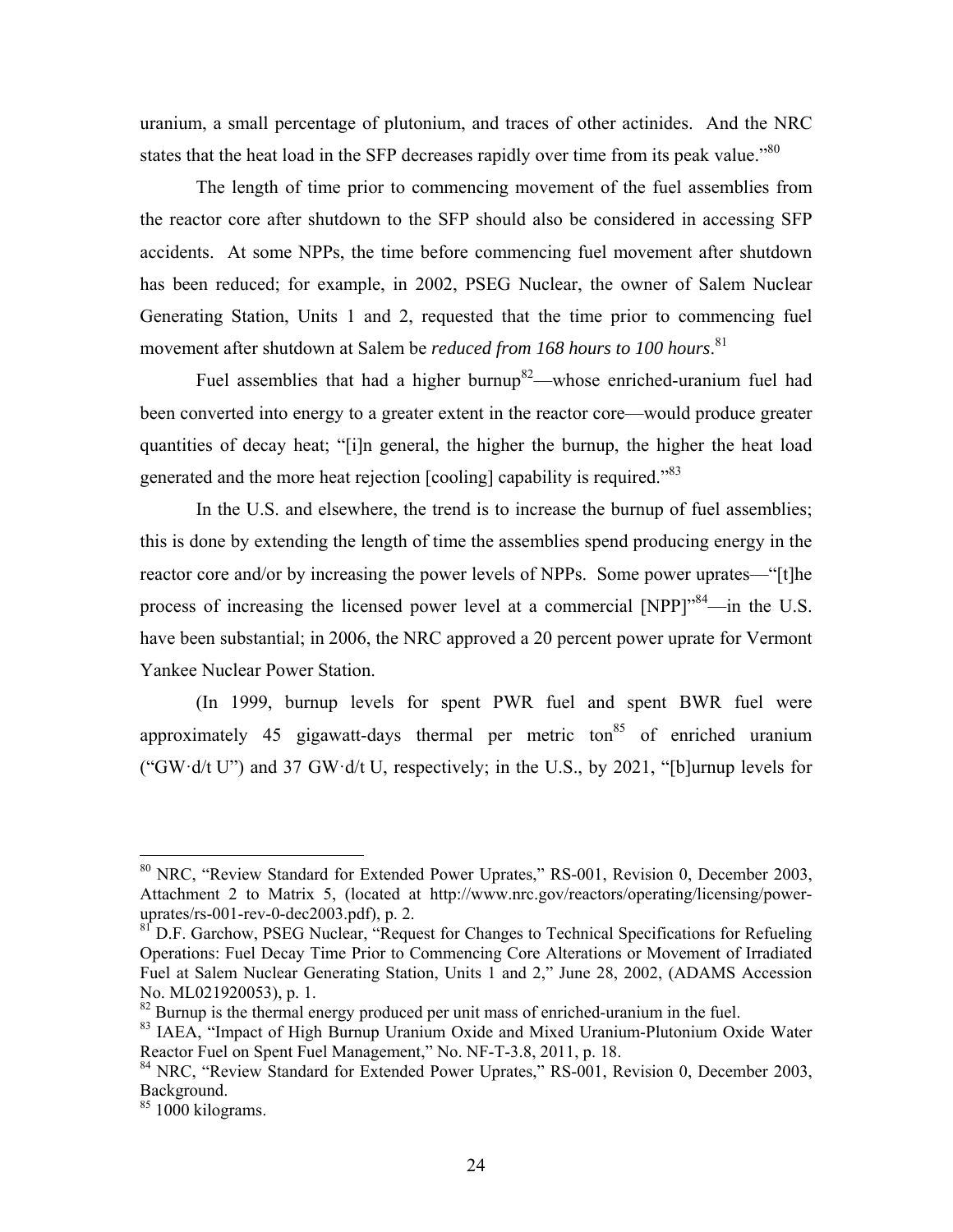spent PWR fuel are anticipated to rise to  $\sim$  55 GW·d/t U [and] burnup levels for spent BWR fuel will likely increase to over 40 GW·d/t  $U$ .<sup>86</sup>)

Of course, the heat load in the SFP would also be determined by the quantity of fuel assemblies stored in the SFP. With high-density storage there are greater heat loads. If there were a loss of SFP cooling, the heat load in the SFP would affect how long it took for the water to reach the boiling point and boil away, uncovering the fuel assemblies. As an accident progressed, *local* heat up rates would be affected by fuel rack loading patterns—how the most recently discharged fuel assemblies were arranged with ones discharged over a year previously. In the SFP, fuel assemblies might be arranged within checkerboard configurations; there may be one more recently discharged fuel assembly out of every four cells; the other three could contain older fuel assemblies.

In *certain* boil-off scenarios, the water in a "typical" SFP<sup>87</sup> that had been loaded five days prior with a 1/3 core discharge, would heat from 51.7°C (125°F) to 100°C (212°F) in 11.2 hours and boil dry in 125.0 hours; and a typical SFP that had been loaded five days prior with a full core discharge, would heat from  $66^{\circ}$ C (150 $^{\circ}$ F) to 100 $^{\circ}$ C (212°F) in 3.1 hours and boil dry in 49.3 hours. (All of these values are for a SFP already stocked with 20 years of accumulated core discharges.) $88$ 

Regarding one-third and full core discharges (offloads), a 2005 National Research Council report, "Safety and Security of Commercial Spent Nuclear Fuel Storage," states:

After a power reactor is shut down, its nuclear fuel continues to produce heat from radioactive decay… Although only one-third of the fuel in the reactor core is replaced during each refueling cycle, operators commonly offload the entire core (especially at PWR[s] [pressurized water reactor]) into the pool during refueling to facilitate loading of fresh fuel or for inspection or repair of the reactor vessel and internals. Heat generation in the pool is at its highest point just after the full core has been offloaded.<sup>89</sup>

<sup>&</sup>lt;sup>86</sup> IAEA, "Impact of High Burnup Uranium Oxide and Mixed Uranium-Plutonium Oxide Water Reactor Fuel on Spent Fuel Management," No. NF-T-3.8, 2011, p. 9.

<sup>&</sup>lt;sup>87</sup> Generic analyses of SFPs are limited. See J.H. Jo, P.F. Rose, S.D. Unwin, V.L. Sailor, Brookhaven National Laboratory, "Value/Impact Analyses of Accident Preventive and Mitigative Options for Spent Fuel Pools," NUREG/CR-5281, March 1989, (ADAMS Accession No. ML071690022), p. 5.

<sup>&</sup>lt;sup>88</sup> NRC, "Regulatory Analysis for the Resolution of Generic Issue 82, 'Beyond Design Basis Accidents in Spent Fuel Pools'," NUREG-1353, p. 4-25.

<sup>&</sup>lt;sup>89</sup> National Research Council, Committee on the Safety and Security of Commercial Spent Nuclear Fuel Storage, "Safety and Security of Commercial Spent Nuclear Fuel Storage: Public Report," 2005, p. 40.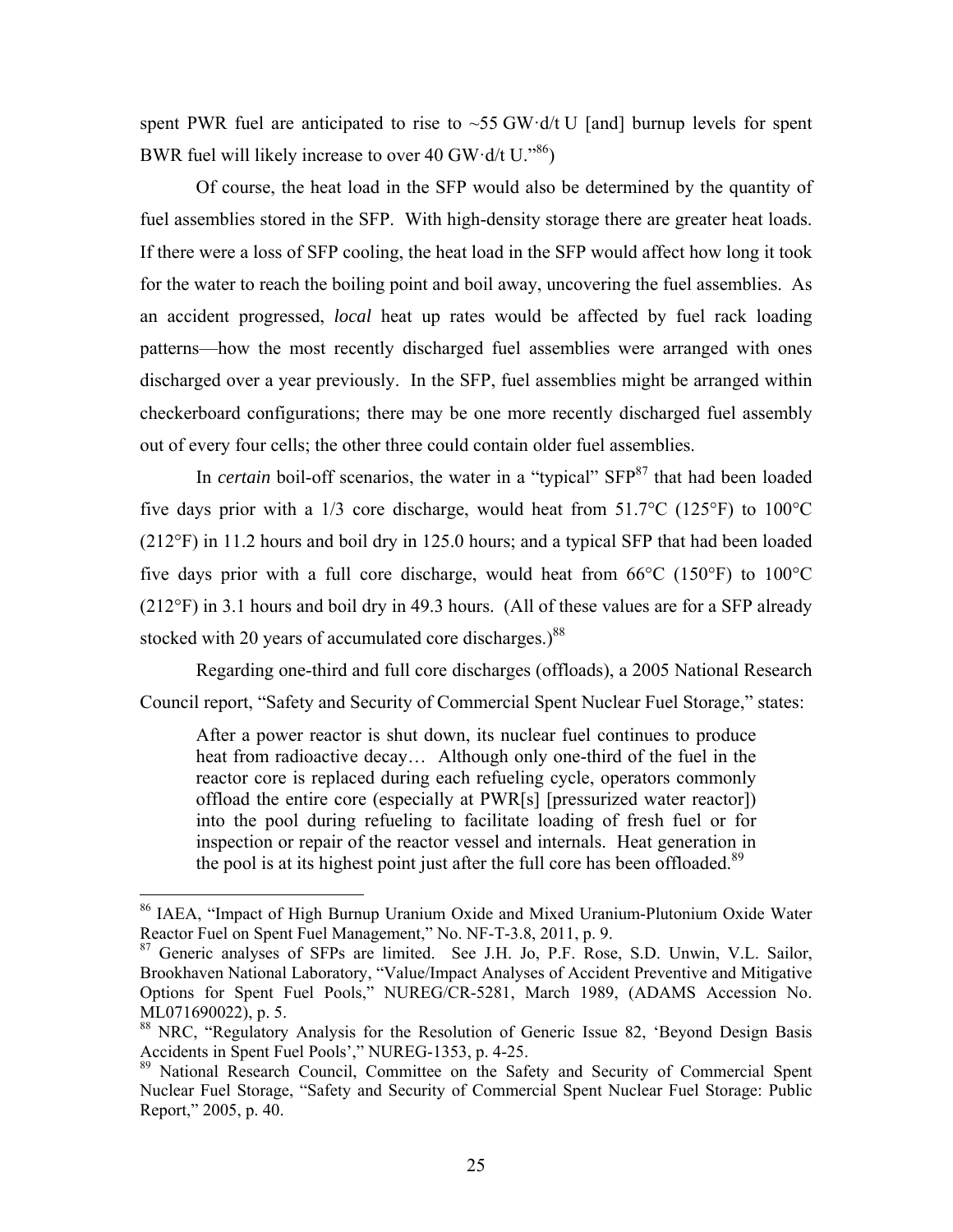The same report provides information on industry practices, stating:

A 1996 survey by the Nuclear Regulatory Commission (USNRC,  $1996^{90}$ ) found that the majority of commercial power reactors routinely offload their entire core to the spent fuel pool during refueling outages. The practice is more common among PWRs than BWRs, which tend to offload only that fuel that is to be replaced, but some BWRs do offload the full core. In response to a committee inquiry, an Energy Resources International staff member confirmed that this is still the case today [in  $2005$ ].<sup>91</sup>

In a SBO boil-off accident, if there were partial uncovery of the fuel assemblies, the water level would be above the baseplates, essentially blocking the flow of air through the fuel assemblies and impeding the transfer of heat away from the fuel; the poor heat transfer conditions would cause "the fuel to heat up at a higher rate than if natural circulation [were] occurring."92

A March 1979 report, NUREG/CR-0649, observes that in partial-uncovery scenarios, the "heat transfer advantages…gained by converting decay heat to boiling energy would be minimal," because the (boiling) water level would be "far" below the elevations of the fuel assemblies that had the maximum fuel-cladding temperatures and heatup rates.<sup>93</sup> There would also be partial cooling of the fuel cladding from the steam that was generated by the boiling water;  $94$  saturated steam would enhance the natural convection of heat away from the fuel assemblies because it has a high heat capacity.<sup>95</sup> However, in partial-uncovery scenarios, the heat-transfer benefits of steam would be minimal compared to how the blockage of air flow through the fuel assemblies would

<sup>90</sup> NRC, "Refueling Practice Survey: Final Report," 1996 (ADAMS Accession No. ML003705757).

<sup>&</sup>lt;sup>91</sup> National Research Council, "Safety and Security of Commercial Spent Nuclear Fuel Storage: Public Report," p. 40, Note 4.

<sup>92</sup> Zachary I. Franiewski *et al*., Pennsylvania State University, "Spent Fuel Pool Analysis of a BWR-4 Fuel Bundle Under Loss of Coolant Conditions Using TRACE," p. v.

<sup>93</sup> Allan S. Benjamin *et al*., Sandia Laboratories, "Spent Fuel Heatup Following Loss of Water During Storage," NUREG/CR-0649, March 1979, p. 40.

<sup>&</sup>lt;sup>94</sup> NRC, "Consequence Study of a Beyond-Design-Basis Earthquake Affecting the Spent Fuel Pool for a U.S. Mark I Boiling Water Reactor: Draft Report," p. 118.

<sup>&</sup>lt;sup>95</sup> Allan S. Benjamin et al., Sandia Laboratories, "Spent Fuel Heatup Following Loss of Water During Storage," NUREG/CR-0649, March 1979, p. 40.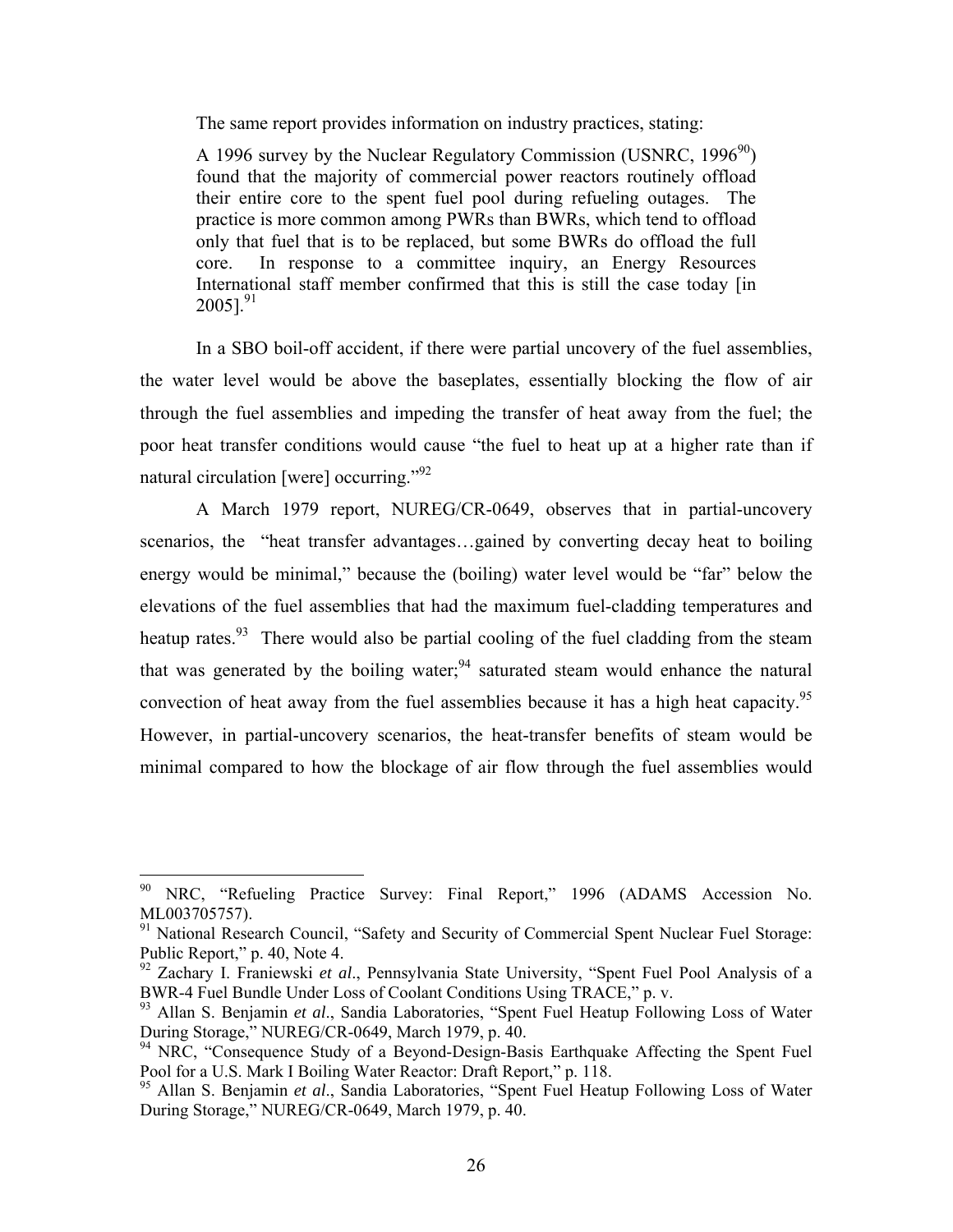impede the transfer of heat away from the fuel rods; in terms of heat transfer, partial uncovery is considered "the worst case scenario."<sup>96</sup>

(In a complete SFP LOCA, complete uncovery of the fuel assemblies (with the water level dropping far enough below the bottom of the SFP baseplates,  $97$  which have holes) would enable air to flow through the fuel assemblies, entering at the base and exiting at the top. NUREG/CR-0649, states that, in complete SFP LOCA scenarios**,** "the baseplate hole size can exert a marked effect on the heatup of the spent fuel, since a small baseplate hole tends to constrict the flow at the inlet to the fuel assembly. …if the temperature of self-sustaining clad oxidation is not attained, the peak clad temperature tends to reach a steady-state maximum value that remains essentially invariant with time. If a sufficiently high temperature is achieved, however, the clad oxidation reaction can become self-sustaining, leading to a temperature divergence that results in local clad melting. The temperature at which clad oxidation becomes self-sustaining is a function of the storage configuration, but tends to occur around  $900^{\circ}$ C.<sup> $98$ </sup>)

A June 2013 NRC report on how earthquakes could affect BWR Mark I SFPs claims that in the event of a complete SFP LOCA, the fuel assemblies would *not* be air coolable for 10 percent of a two year operating cycle (the approximate time interval between the loading of each reactor core discharge into the SFP); that is, the fuel assemblies would not be air coolable for 73 days. However, the same June 2013 NRC report states that a partial BWR Mark I SFP LOCA "with channeled fuel could impede airflow and *increase the time to coolability*" 99 [emphasis added]. (The same poor heat transfer conditions would occur in a SBO boil-off accident, if there were partial uncovery of the fuel assemblies.) Elsewhere, the June 2013 NRC report states that a partial BWR Mark I SFP LOCA is *assumed not* to be air coolable for an entire two year operating

<sup>96</sup> Zachary I. Franiewski *et al*., Pennsylvania State University, "Spent Fuel Pool Analysis of a BWR-4 Fuel Bundle Under Loss of Coolant Conditions Using TRACE," p. v.

 $97$  "[T]he distance between the pool floor liner and the bottom of the rack baseplate is...on average…26 centimeters (cm) (10.25 in.), depending on adjustments made to the leveling pad during installation." See NRC, "Consequence Study of a Beyond-Design-Basis Earthquake Affecting the Spent Fuel Pool for a U.S. Mark I Boiling Water Reactor: Draft Report," p. 76, Footnote 1.

<sup>98</sup> Allan S. Benjamin *et al*., Sandia Laboratories, "Spent Fuel Heatup Following Loss of Water During Storage," NUREG/CR-0649,SAND77-1371, March 1979, p. 47.

<sup>&</sup>lt;sup>99</sup> NRC, "Consequence Study of a Beyond-Design-Basis Earthquake Affecting the Spent Fuel Pool for a U.S. Mark I Boiling Water Reactor: Draft Report," Appendix B, p. B-10.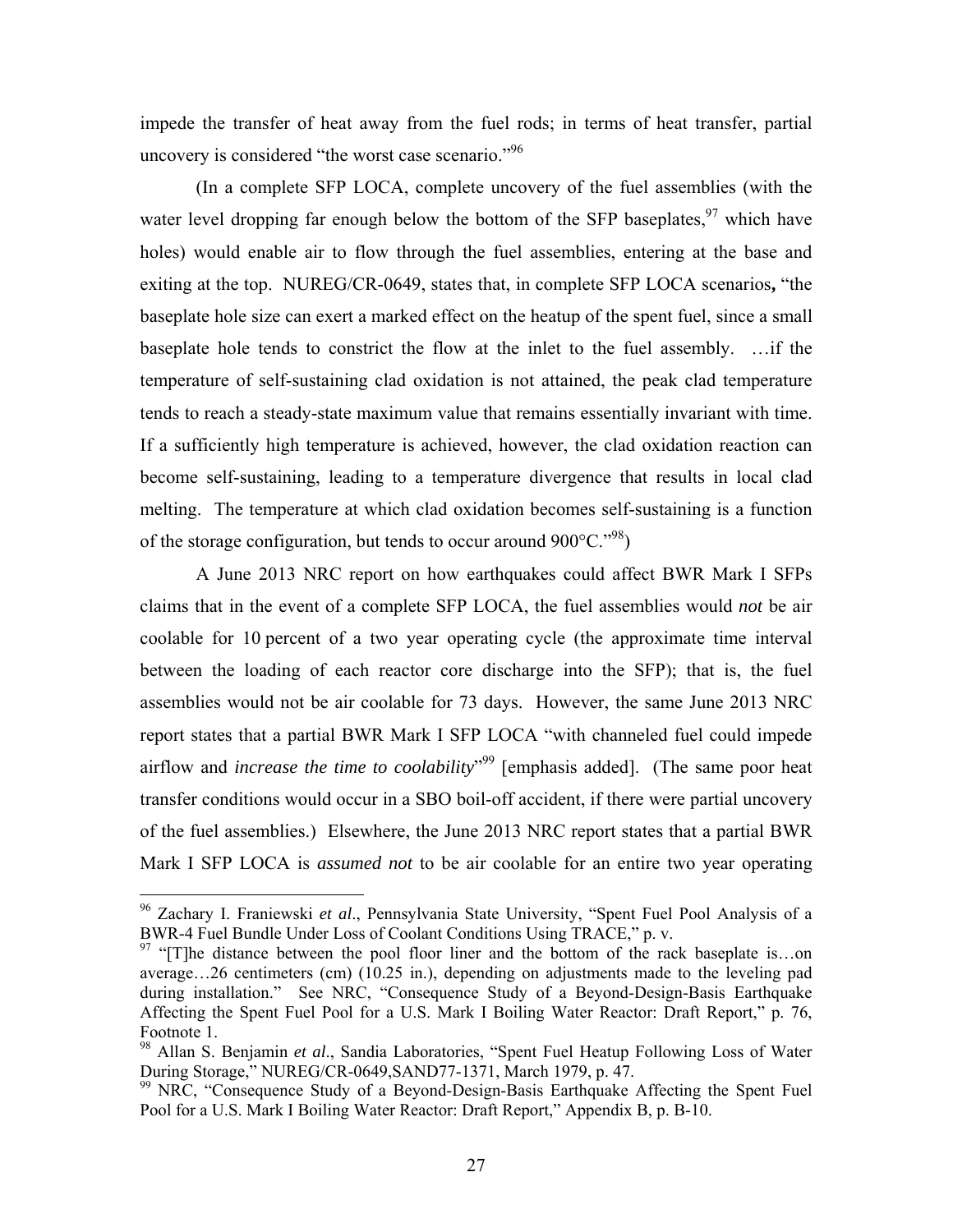cycle (730 days).<sup>100</sup> In other words, partial BWR Mark I SFP LOCAs, in which "the rack baseplate is not cleared and airflow is impeded,"101 are *assumed not* to be air coolable during a reactor's entire life of operation, in which reactor core discharges would be loaded into the SFP every two years. As stated, the baseplates also would not be cleared in SBO boil-off accidents.

A 2013 PSU report, "Spent Fuel Pool Analysis of a BWR-4 Fuel Bundle Under Loss of Coolant Conditions Using TRACE," states that "[t]he time required for a SFP to reach temperatures high enough  $[827^{\circ}\text{C} (1520^{\circ}\text{F})^{102}]$  to result in fuel overheating could range from several days to weeks."<sup>103</sup> The 2013 PSU report is referring to partial SFP LOCAs; however, the same applies to SBO boil-off scenarios.

For certain boil-off scenarios, after the fuel assemblies were partly uncovered, the upper exposed elevations of the cladding of the fuel rods would *initially* heat up *very slowly*, at local rates possibly lower than  $0.01^{\circ}$ C/sec  $(0.018^{\circ}$ F/sec) (lower than 36<sup>o</sup>C/hour  $(64.8^{\circ}F/hour).$ <sup>104</sup> (These values are based on results of computer simulations conducted with the NRC TRACE computer safety model. The TRACE simulations were conducted to help Sandia National Laboratories ("SNL") develop a full-scale boil-off experiment, simulating a rapid partial SFP LOCAs, in which "the water level in the SFP drains below the top of the fuel bundle."105 In the TRACE simulations of *particular* SFP LOCAs, with particular accident parameters, the initial temperature of the fuel cladding is 27°C (80°F); in a slower SBO boil-off scenario the initial temperature of the fuel cladding would be approximately 100°C (212°F) at the water surface. In the TRACE simulations, the local fuel-cladding temperature heated up from 27°C (80°F) to 827°C (1520°F) in less than 25 hours.<sup>106</sup> (See Figure 2.)

<sup>100</sup> *Id*.," Appendix D, p. D-13.

<sup>101</sup> *Id.*<br><sup>101</sup> *Id.*<br><sup>102</sup> Zachary I. Franiewski *et al.*, Pennsylvania State University, "Spent Fuel Pool Analysis of a BWR-4 Fuel Bundle Under Loss of Coolant Conditions Using TRACE," p. 2. <sup>103</sup> *Id*., p. 1.

 $^{104}$   $^{104}$ , p. 19.

 $^{105}$  *Id.*, p. 1.

 $^{106}$   $\dddot{Id}$ ., p. 19.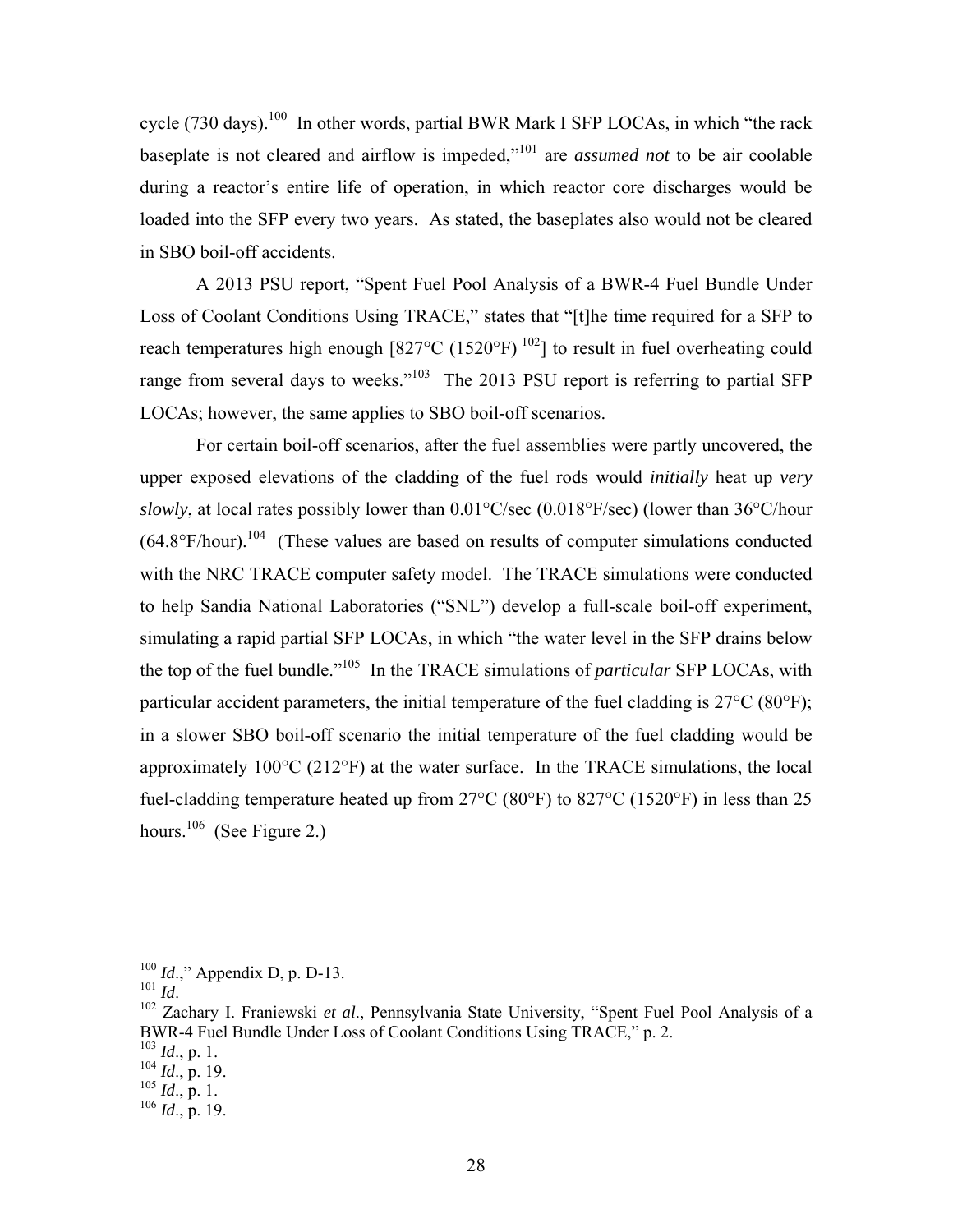

Figure 2. Local Cladding Temperature vs. Time in the TRACE Simulation<sup>107</sup>

According to EPRI, for certain PWR boil-off scenarios, after the fuel assemblies—with a decay heat of 42,334 watts per assembly—were partly uncovered, the upper exposed elevations of the cladding of the fuel rods would have local heatup rates of approximately  $0.13^{\circ}$ C/sec  $(0.23^{\circ}$ F/sec).<sup>108</sup> This is still a relatively slow heatup rate; however, it is more than 10 times faster than that of the TRACE simulation example. If the local fuel-cladding heatup rate were 0.13°C/sec (0.23°F/sec), (without considering any additional heat that would be contributed by the zirconium-steam reaction) local fuelcladding temperatures would heat from  $100^{\circ}$ C (212°F) to 827°C (1520°F) in approximately 1.6 hours.

(Below the water surface, the temperature of the fuel cladding *initially* would be higher than 100<sup>o</sup>C, because the boiling points of water are higher at greater pressures; for

<sup>&</sup>lt;sup>107</sup> Graph from "Spent Fuel Pool Analysis of a BWR-4 Fuel Bundle Under Loss of Coolant Conditions Using TRACE;" see Zachary I. Franiewski *et al*., Pennsylvania State University, "Spent Fuel Pool Analysis of a BWR-4 Fuel Bundle Under Loss of Coolant Conditions Using TRACE," p. 19.

<sup>&</sup>lt;sup>108</sup> EPRI, "Severe Accident Management Guidance Technical Basis Report," Volume 2: "The Physics of Accident Progression," 1025295, Appendix EE, p. EE-10.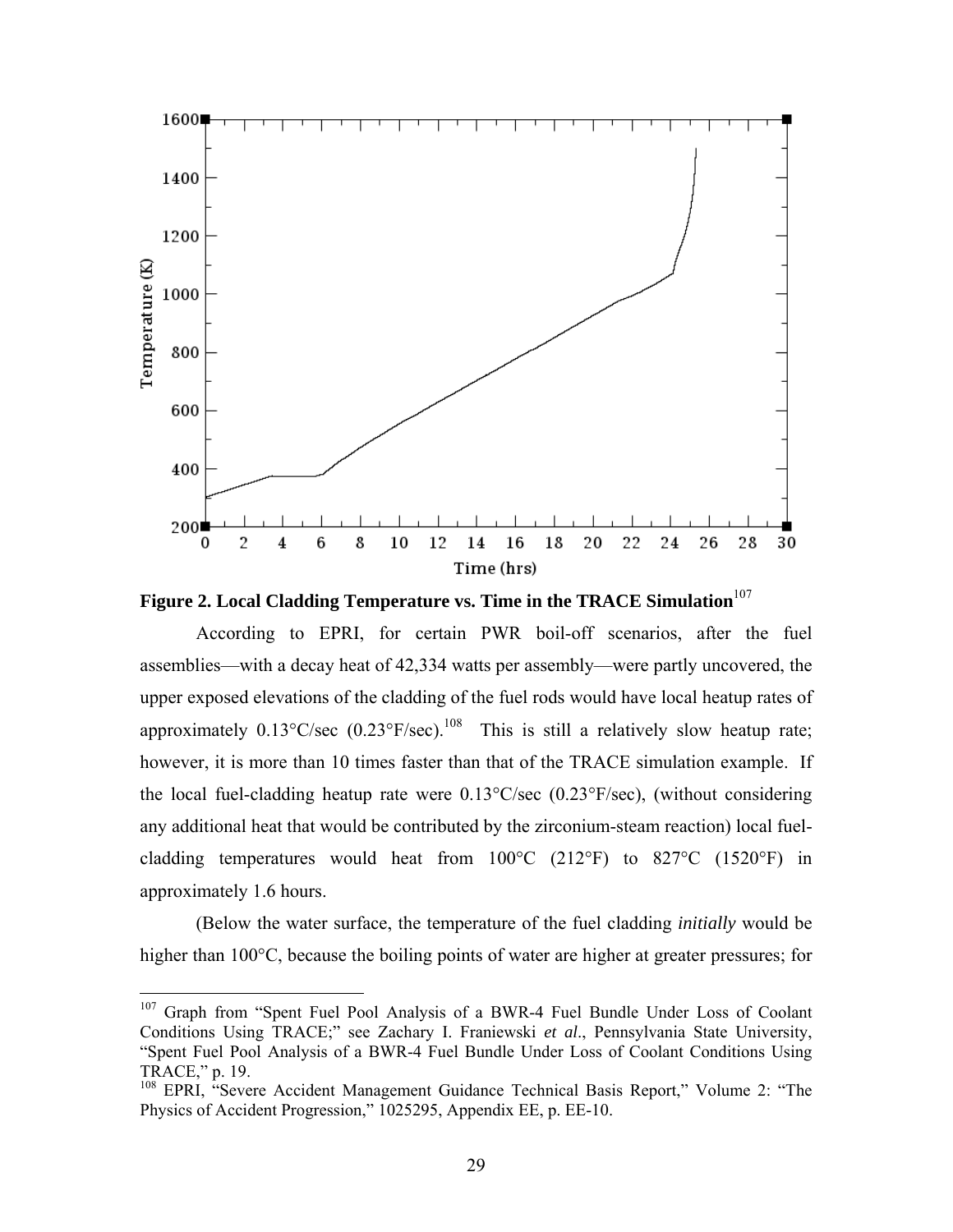example, at 35 feet deep, the pressure would be approximately 30 pounds per square inch absolute ("psia") and the water temperature would exceed  $121^{\circ}$ C (250 $^{\circ}$ F); the fuel cladding would be the same temperature at that depth.)

The temperature range of a SFP's water can vary during normal operation; for example, Palisades Nuclear Plant's SFP is maintained with water temperatures in a range between  $75^{\circ}$ F and  $125^{\circ}$ F.<sup>109</sup> Hence, in the event of a SFP accident, the initial water temperature would be at some value within a range of approximately 50 degrees Fahrenheit.

EPRI SFP accident guidance states that in a SBO boil-off accident, "should the water level decrease to 2/3 of the [spent fuel assembly] height, the overheating of the top of the fuel assemblies would approach 2000°F (1093°C)."110 In a SBO boil-off accident, a SFP fire would possibly commence (*in a steam atmosphere*) if the fuel cladding reached local temperatures between approximately 1000°C (1832°F) and 1200°C (2192°F). *In air,* a SFP fire would most likely commence if the fuel cladding reached local temperatures between approximately 827°C (1520°F)<sup>111</sup> and 900°C (1652°F).<sup>112</sup>

# **II.C.1. Local Heavy Oxide and/or Crud Layers Would Partly Impede either the Local Steam or Air "Coolant" Flow through the Spent Fuel Assemblies in a SFP Accident**

When high burnup (and other) fuel rods are discharged from the reactor core and loaded into the SFP, the fuel cladding can have local zirconium dioxide  $(ZrO<sub>2</sub>)$  "oxide" layers that are up to 100 microns (" $\mu$ m") thick (or greater);<sup>113</sup> there can also be local crud layers on top of the oxide layers, which can sometimes also be up to  $100 \mu m$  thick.<sup>114</sup>

<sup>&</sup>lt;sup>109</sup> Entergy Nuclear Operations, "Commitments to Address Degraded Spent Fuel Pool Storage Rack Neutron Absorber: Palisades Nuclear Plant," August 27, 2008, (ADAMS Accession No. ML082410132), p. 1.

<sup>&</sup>lt;sup>110</sup> EPRI, "Severe Accident Management Guidance Technical Basis Report," Volume 2: "The Physics of Accident Progression," 1025295, October 2012, Appendix EE, p. EE-17.

<sup>111</sup> Zachary I. Franiewski *et al*., Pennsylvania State University, "Spent Fuel Pool Analysis of a BWR-4 Fuel Bundle Under Loss of Coolant Conditions Using TRACE," pp. iv, 2, 3, 8, 13.

<sup>112</sup> Allan S. Benjamin *et al*., Sandia Laboratories, "Spent Fuel Heatup Following Loss of Water During Storage," NUREG/CR-0649, March 1979, p. 47.

<sup>&</sup>lt;sup>113</sup> IAEA, "Impact of High Burnup Uranium Oxide and Mixed Uranium-Plutonium Oxide Water Reactor Fuel on Spent Fuel Management," No. NF-T-3.8, 2011, p. 30. <sup>114</sup> *Id*., p. 29.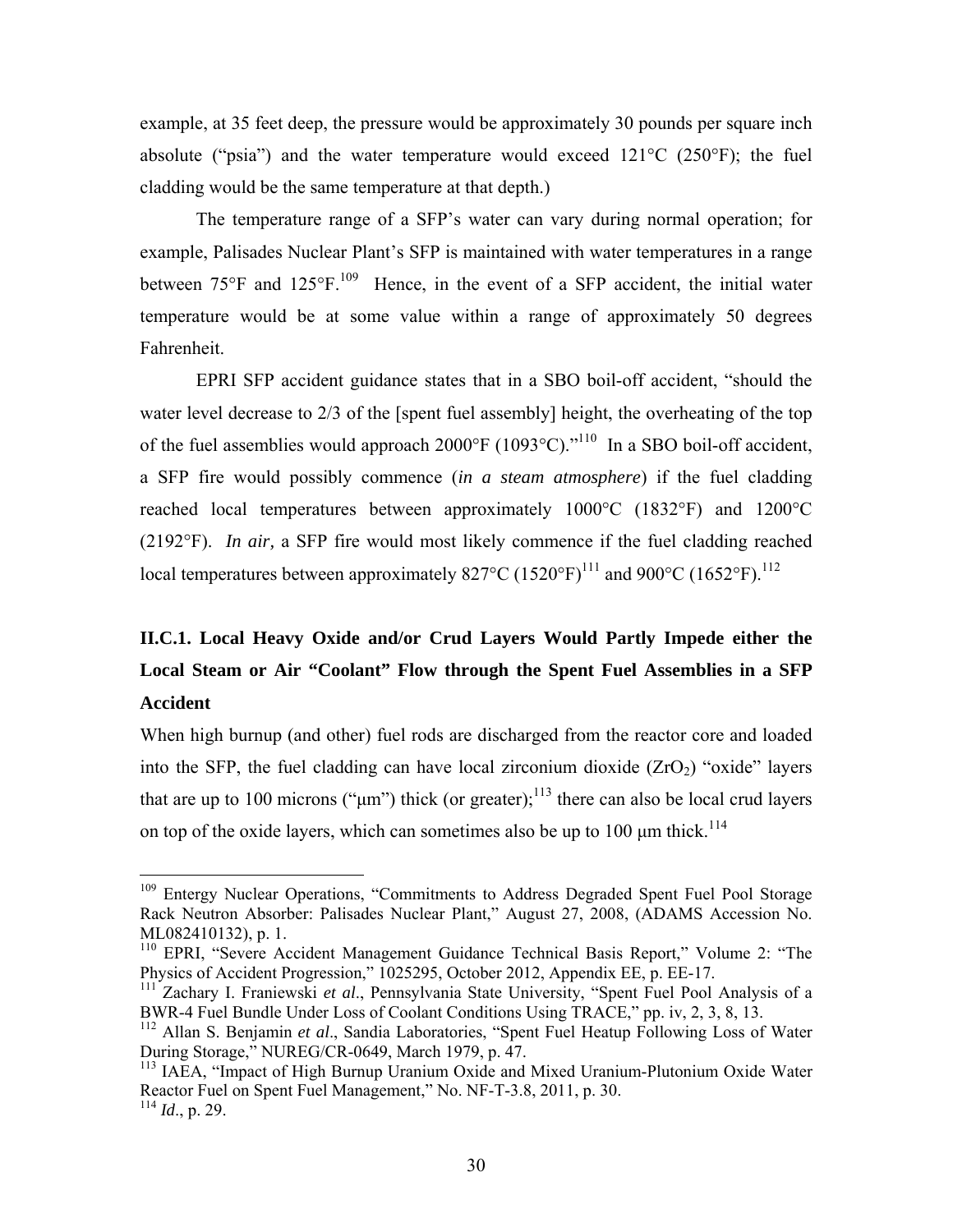Local heavy oxide and/or crud layers would partly impede the local steam or air "coolant" flow through the spent fuel assemblies in a SFP boil-off accident or complete SFP LOCA, respectively, in at least the following aspects: 1) the amount of either steam or air "coolant" in the vicinity of the spent fuel cladding that had local heavy oxide and/or crud layers may be substantially less than if the cladding were clean; 2) the amount of either steam or air coolant flow past the vicinity of the spent fuel cladding that had local heavy crud and oxide layers may be substantially less than the flow past clean cladding; 3) if there were rapid oxidation, local growth of oxide layer thicknesses and increased degradation of the fuel cladding would further obstruct either the steam or air "coolant" flow.

Partly impeded local cooling, caused by local heavy oxide and/or crud layers, could cause local fuel-cladding temperatures to increase up the point at which zirconium would begin to rapidly chemically react with steam or air—at approximately 1000°C (1832°F) or 900°C (1652°F), <sup>115</sup> respectively. In a SFP accident, partly impeded local cooling, caused by local heavy oxide and/or crud layers, could decrease the time to the ignition of zirconium in either steam or air.

(It is doubtful that the NRC's computer safety model MELCOR simulates how local heavy oxide and/or crud layers would partly impede the local steam or air "coolant" flow through the spent fuel assemblies in a SFP boil-off accident or complete SFP LOCA, respectively.)

## **II.C.2. The Role of the Degraded Thermal Conductivity of High Burnup Fuel Rods in Spent Fuel Pool Boil-Off Accidents**

As stated above, when high burnup (and other) fuel rods are discharged from the reactor core and loaded into the SFP, the fuel cladding can have local zirconium dioxide  $(ZrO<sub>2</sub>)$ "oxide" layers that are up to 100 μm thick (or greater); there can also be local crud layers on top of the oxide layers, which can sometimes also be up to 100 μm thick. (And medium to high burnup fuel cladding typically has a "hydrogen concentration in the

1

<sup>115</sup> Allan S. Benjamin *et al*., Sandia Laboratories, "Spent Fuel Heatup Following Loss of Water During Storage," NUREG/CR-0649, March 1979, p. 47.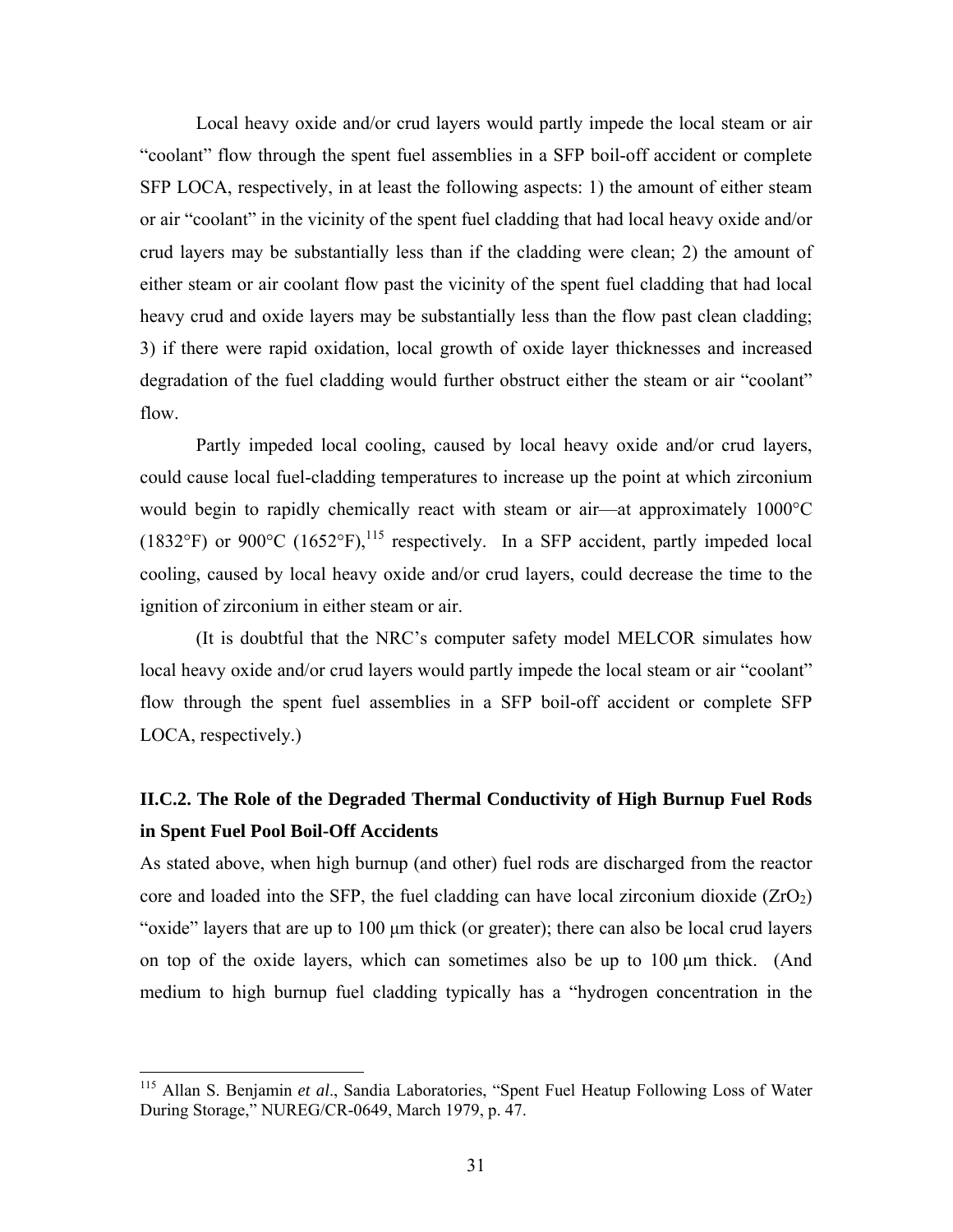range of 100-1000 wppm [weight parts per million];" "[z]irconium-based alloys, in general, have a strong affinity for oxygen, nitrogen, and hydrogen... $^{116}$ )

High burnup fuel rods have thinner cladding, because a higher quantity of their zirconium content has oxidized during the operation of the reactor.<sup>117</sup> The thermal conductivity of oxide layers and crud layers is low—especially crud layers. (It is noteworthy that an EPRI report states that "[i]n some instances, BWR rods have been known to dislodge so much crud when moved around in [SFPs] that diminished pool clarity occurred."118 Tenacious crud would not become dislodged from fuel rods in this fashion.)

And, as the burnup of fuel rods increases, there is an increase in their total *internal* thermal resistance. There is greater internal thermal resistance in high burnup fuel, because: 1) the thermal conductivity of the fuel pellets degrades, partly due to cracking and 2) there is an increased release of fission gas that degrades the thermal conductivity of the gap between the fuel pellet and the cladding.<sup>119</sup>  $(A 2011$  IAEA report states that "[t]he fission gas released from the fuel pellets to the fuel cladding gap will increase *as much as ten-fold* for high burnup fuel over lower burnup fuel<sup>"120</sup> [emphasis] added].) A 2012 NRC document states that "[t]he gap [thermal] resistance can…increase because of pellet densification (which increases the gap size) and/or degradation of the helium-gap gas conductivity by the addition of noble fission gases (xenon and krypton) released from the fuel pellets."121

<sup>&</sup>lt;sup>116</sup> K. Natesan, W.K. Soppet, Argonne National Laboratory, "Hydrogen Effects on Air Oxidation of Zirlo Alloy," NUREG/CR–6851, October 2004, (ADAMS Accession No. ML042870061), pp. iii, 3.

 $117$  IAEA, "Impact of High Burnup Uranium Oxide and Mixed Uranium-Plutonium Oxide Water Reactor Fuel on Spent Fuel Management," No. NF-T-3.8, 2011, pp. 29, 50.

<sup>&</sup>lt;sup>118</sup> Electric Power Research Institute, "Technical Bases for Extended Dry Storage of Spent Nuclear Fuel," 1003416, December 2002, p. 3-8.

<sup>&</sup>lt;sup>119</sup> NRC, "Letter to GE-Hitachi Nuclear Energy Americas (GEH) Regarding Nuclear Fuel Thermal Conductivity Degradation Evaluation," March 23, 2012, (ADAMS Accession No. ML120680571), Enclosure 2, "NRC Staff Assessment of General Electric-Hitachi Nuclear Energy and Global Nuclear Fuel—Americas Codes and Methods with Regard to Thermal Conductivity Degradation," March 23, 2012, (ADAMS Accession No. ML120750001), pp. 1-2.

<sup>&</sup>lt;sup>120</sup> IAEA, "Impact of High Burnup Uranium Oxide and Mixed Uranium-Plutonium Oxide Water Reactor Fuel on Spent Fuel Management," No. NF-T-3.8, 2011, p. 50.

<sup>&</sup>lt;sup>121</sup> NRC, "Letter to GE-Hitachi Nuclear Energy Americas (GEH) Regarding Nuclear Fuel Thermal Conductivity Degradation Evaluation," Enclosure 2, "NRC Staff Assessment of General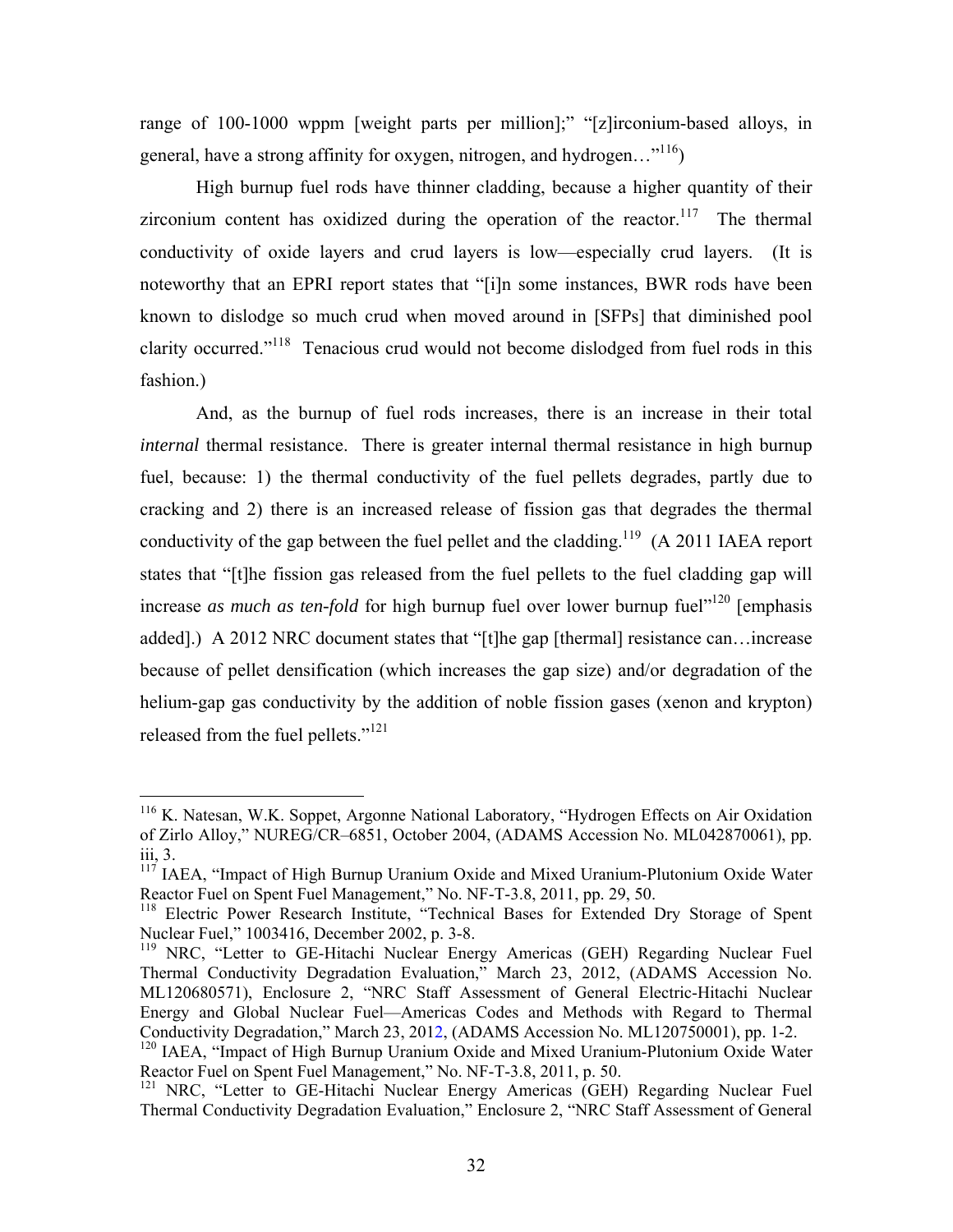(It is noteworthy that the fuel-cladding gap size does not necessarily increase in high burnup fuel; an October 2003 paper states that "[i]nner surface cladding oxidation and subsequent mechanical bonding between the fuel pellet and the cladding are wellknown phenomena of high burnup and high duty fuels." $122$ )

During the operation of a reactor, the thermal resistance of crud and/or oxide layers on cladding increases the internal pressure of fuel rods. Regarding this phenomenon, a 2003 NRC document states:

Clad[ding] oxidation can lead to significantly increased fuel rod internal pressures. … In addition to oxidation causing increases in rod internal pressures, crud deposition has a similar effect since crud is a poor conductor of heat. Keeping crud deposition to a minimum also reduces the impact on rod internal pressures.<sup>123</sup>

During the operation of a reactor, the fuel-cladding gap of high burnup fuel rods may reopen "when [the] internal pressure in the [fuel] rod exceeds [the] reactor coolant system pressure."<sup>124</sup> When the fuel-cladding gap reopens there is also thermal resistance caused by the extremely low thermal conductivity of the gases in the fuel-cladding gap. Regarding this phenomenon, the 2012 NRC document states:

Should the gap [between the fuel pellet and the cladding] reopen, the increased thermal resistance will result in higher fuel pellet temperatures, resulting in higher fission gas release. The increased fission gas release will degrade gap conductivity while increasing the rod internal pressure, thus increasing pellet temperature and widening the gas gap further. The onset of gap reopening results in a runaway process of increasing gap opening until cladding failure.<sup>125</sup>

1

Electric-Hitachi Nuclear Energy and Global Nuclear Fuel—Americas Codes and Methods with Regard to Thermal Conductivity Degradation," pp. 1-2.

<sup>122</sup> Sven Van den Berghe *et al*., "Observation of a Pellet-Cladding Bonding Layer in High Power Fuel," presented at "Advanced Fuel Pellet Materials and Designs for Water Cooled Reactors: Technical Committee Meeting," 20–24 October 2003, p. 307.

<sup>&</sup>lt;sup>123</sup> NRC, "Safety Evaluation by the Office of Nuclear Regulation, Topical Report WCAP-15604-NP. REV. 1, 'Limited Scope High Burnup Lead Test Assemblies' Westinghouse Owners Group, Project No. 694," 2003, (ADAMS Accession No. ML070740225) (See Section A), p. 4.

<sup>&</sup>lt;sup>124</sup> NRC, "NRC Information Notice 98-29: Predicted Increase in Fuel Rod Cladding Oxidation," August 3, 1998, (ADAMS Accession No. ML003730714), p. 1.

<sup>&</sup>lt;sup>125</sup> NRC, "Letter to GE-Hitachi Nuclear Energy Americas (GEH) Regarding Nuclear Fuel Thermal Conductivity Degradation Evaluation," Enclosure 2, "NRC Staff Assessment of General Electric-Hitachi Nuclear Energy and Global Nuclear Fuel—Americas Codes and Methods with Regard to Thermal Conductivity Degradation," p. 8.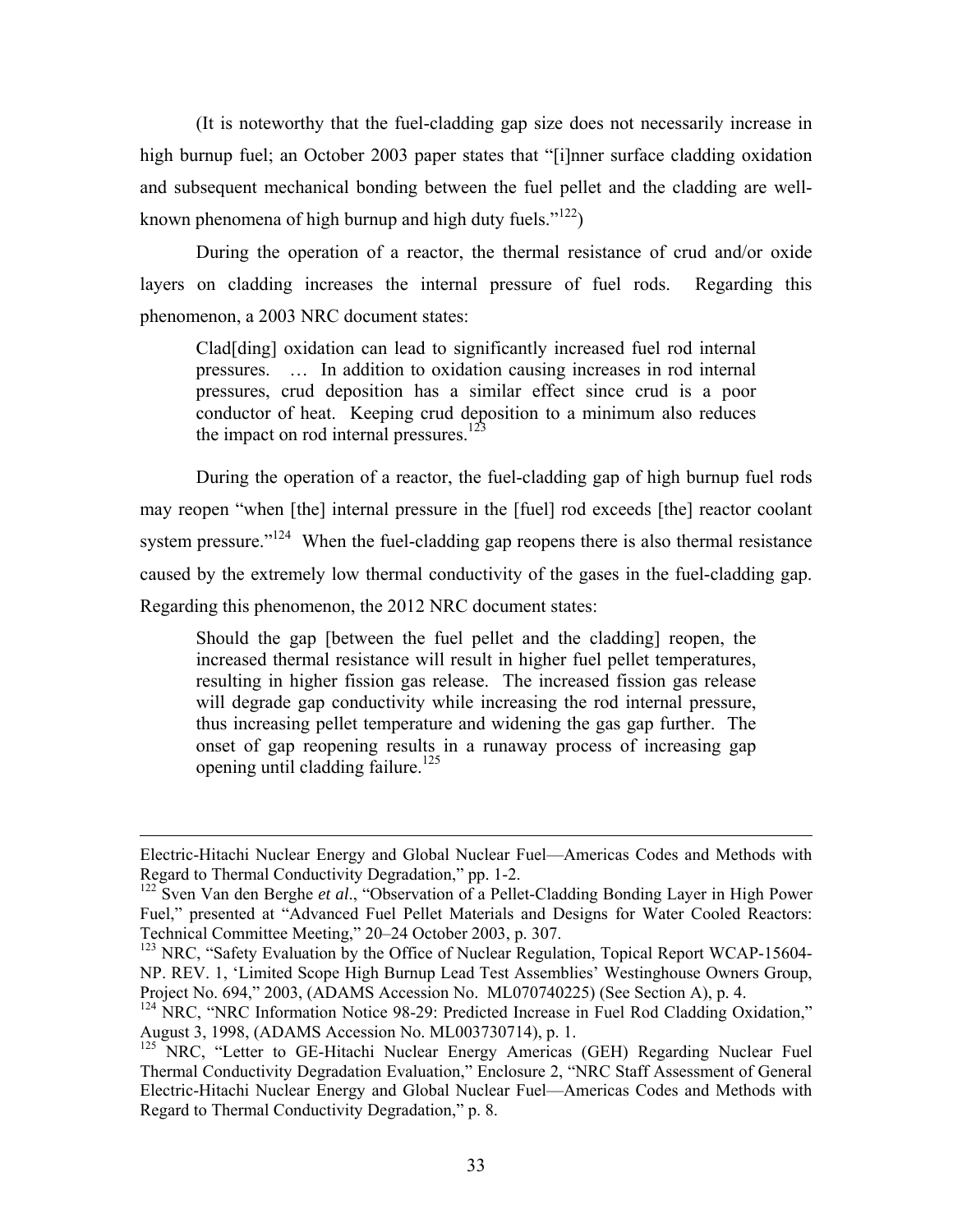Regarding the heating of the fuel cladding *in a complete SFP LOCA*, a 1979 Sandia Laboratories report states that "[v]ariations in temperature from rod to rod in an assembly might occur as a result of variations in decay heat or *differences in the thickness of the oxide coating*, but these factors are difficult to predict and have not been accounted for<sup>"126</sup> [emphasis added]. And, discussing research and development priorities regarding the dry storage of spent fuel assemblies, which would also pertain to SFP accidents, a 2012 Pacific Northwest National Laboratory ("PNNL") report states that "[d]etermining actual clad emissivities<sup>127</sup> as a function of oxide and crud layer thicknesses under dry storage conditions is necessary to calculate actual temperature profiles..."<sup>128</sup> The PNNL report observes that this would be a "difficult and expensive task."<sup>129</sup>

In a boil-off accident, the thermal resistance of crud (corrosion products) and/or oxide layers on fuel-cladding would slightly decrease the radial heat losses of fuel assemblies to the external environment—slightly impeding the local cooling of the fuel assemblies. The thermal resistance of crud and/or oxide layers would primarily serve to decrease radial heat losses at the outer perimeters of the fuel assemblies; this effect would not be significant because the heat flux (rate of heat transfer from the fuel rods) would be relatively low. In fact, a 1979 Sandia Laboratories report states that "[a] calculation was made to determine whether a 100 micron [crud]  $Fe<sub>2</sub>O<sub>3</sub>$  coating on the BWR fuel pins would affect the heatup of these pins during a pool drainage accident, and it was found that the overall effect on the fuel pin temperature was less than one degree." $130$ 

<sup>126</sup> Allan S. Benjamin *et al*., Sandia Laboratories, "Spent Fuel Heatup Following Loss of Water During Storage," NUREG/CR-0649, SAND77-1371, March 1979, (ADAMS Accession No. ML120960637), p. 40.

 $127$  Emissivity is "[t]he ratio of the power per unit area radiated by a surface to that radiated by a black body at the same temperature. A black body therefore has an emissivity of 1 and a perfect reflector has an emissivity of 0." A black body is "[a] hypothetical body that absorbs all the radiation falling on it. … While a true black body is an imaginary concept, a small hole in the wall of an enclosure at uniform temperature is the nearest approach that can be made to it in practice." See Alan Isaacs *et al*., "A Concise Dictionary of Physics," Oxford Reference, 1990, pp. 22, 88.

<sup>&</sup>lt;sup>128</sup> Brady Hanson *et al.*, "Gap Analysis to Support Extended Storage of Used Nuclear Fuel." PNNL-20509, Rev. 0, Pacific Northwest National Laboratory, January 31, 2012, p. 88.

<sup>&</sup>lt;sup>130</sup> Allan S. Benjamin et al., Sandia Laboratories, "Spent Fuel Heatup Following Loss of Water During Storage," NUREG/CR-0649, SAND77-1371, March 1979, (ADAMS Accession No. ML120960637), p. 78.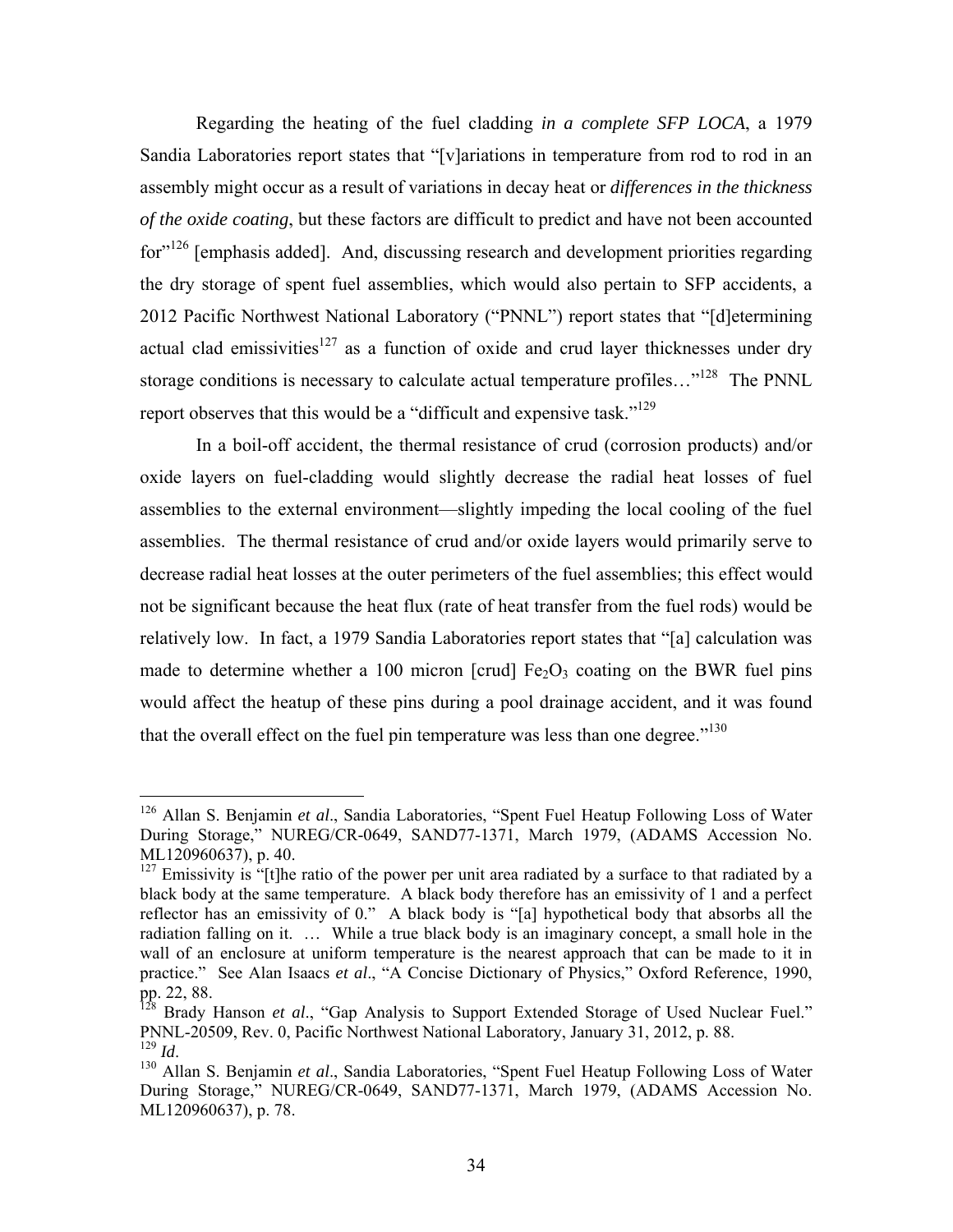It is doubtful that the Sandia Laboratories calculation used the lowest possible value that the thermal conductivity of crud layers can have; the morphology of crud plays more of a role than its chemical content does in determining the degree of its thermal resistance<sup>131</sup> (this was not necessarily known in 1979). It is also doubtful that a calculation done in 1979 or earlier would have accurately modeled (or attempted to model) the internal thermal resistance of spent fuel rods. (In fact, today, in 2013, the computer safety model the NRC uses for SFP accident analyses—MELCOR—does not model the gap between the fuel cladding and fuel pellets. MELCOR also replaces the thermo-physical properties of  $UO<sub>2</sub>$  fuel with properties of compacted magnesium oxide (MgO). In SFP-fire experiments conducted at SNL—used to benchmark MELCOR zirconium cladding is packed with solid magnesium oxide filler.<sup>132</sup>) Furthermore, the burnups of spent fuel assemblies were far lower in 1979 than they are today. Nonetheless, the Sandia Laboratories calculation results are instructive: the overall effect of the degraded thermal conductivity of high burnup fuel rods in a SFP accident would be slight (unless such fuel rods were involved in a criticality accident<sup>133</sup>).

If high burnup fuel rods (or other spent fuel rods) were involved in a criticality accident as the water boiled away in the pool, any degraded thermal conductivity of such fuel rods would play a *significant role* in increasing local fuel and fuel-cladding temperatures, because the heat flux would be high.

### **II.D. Station Blackout Boil-Off Scenarios Could Lead to Criticality Accidents**

## **II.D.1. Neutron-Absorber Materials and How the Potential for Criticality Accidents in SFPs Has Increased**

Neutron-absorber materials are needed in the SFP storage racks that have densely packed fuel assemblies—high-density storage racks. Neutron-absorber materials are needed *to help prevent criticality accidents*; in fact, "new rack designs rely heavily on permanently

<sup>&</sup>lt;sup>131</sup> NRC, Advisory Committee on Reactor Safeguards, Reactor Fuels Subcommittee Meeting Transcript, September 30, 2003, (ADAMS Accession No. ML032940295), p. 240.

<sup>&</sup>lt;sup>132</sup> Jeffrey Cardoni, Sandia National Laboratories, "MELCOR Model for an Experimental 17x17 Spent Fuel PWR Assembly," SAND2010-8249, November 2010, p. 4.

<sup>133</sup> Fission—the splitting of atoms in the nuclear fuel—occurs in a criticality accident.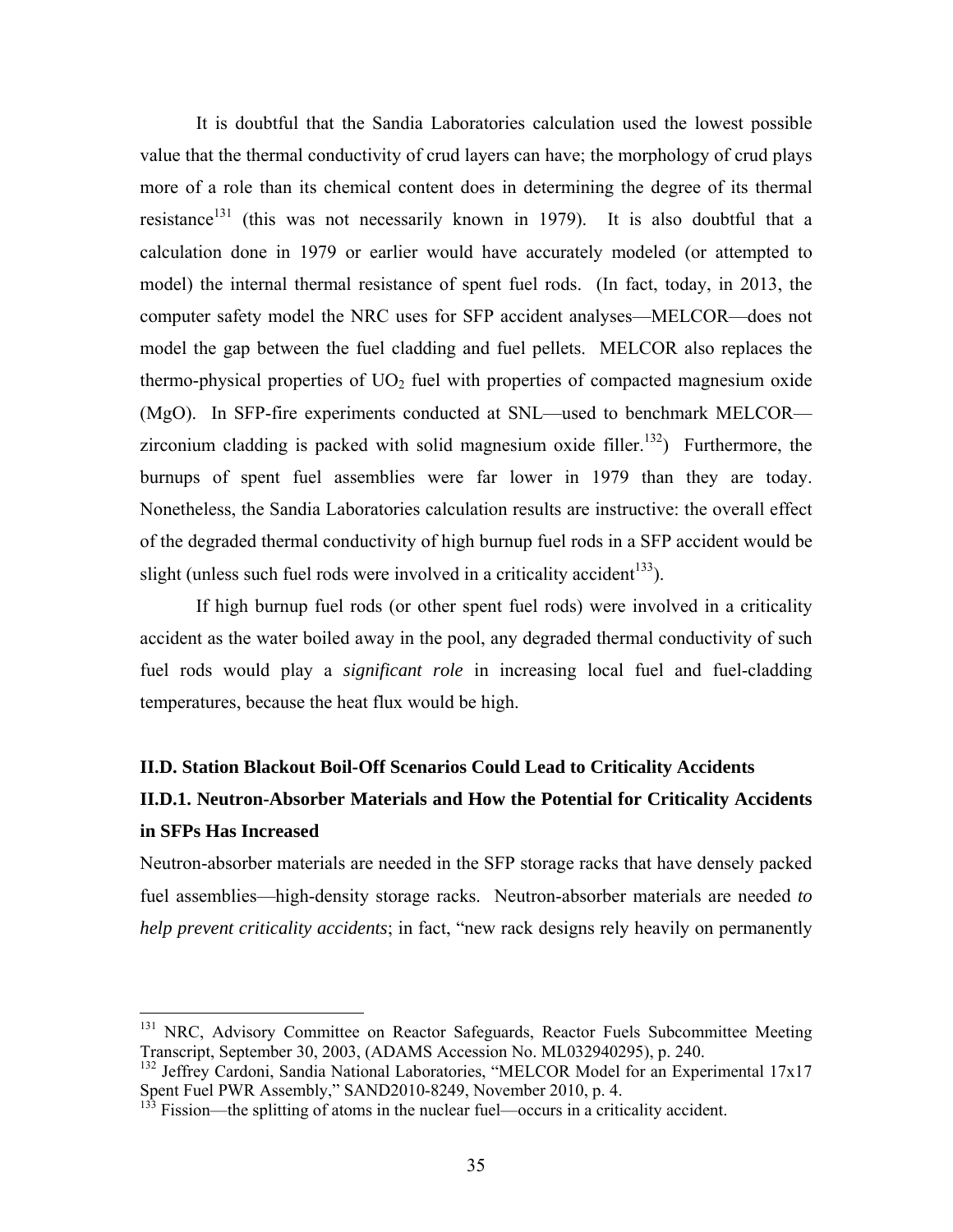installed neutron absorbers to maintain criticality requirements."<sup>134</sup> High-density storage racks also rely on the particular arrangements of discharged and fresh fuel assemblies that help to control reactivity in the SFP. In the SFP, fuel assemblies might be arranged within checkerboard configurations.

One of the reasons that criticality accidents could occur in SFP high-density storage racks is that the center-to-center distance between the spent fuel assemblies (the pitch) in such racks is close to that of fuel assemblies in the reactor core. For example, some BWR reactor cores have a fuel assembly pitch of 6.0 inches  $(in)^{135}$  and some BWR SFPs have a spent fuel assembly pitch of  $6.28$  in.<sup>136</sup> Furthermore, some PWR reactor cores have a fuel assembly pitch of  $8.587 \text{ in}^{137}$  and some PWR SFPs have a spent fuel assembly pitch of 9.0 in. $138$ 

A May 2010 NRC document states that "the dimensions of the SFPs cannot be changed so licensees are putting more fuel assemblies into the same volume." The May 2010 NRC document provides an example: "One plant went through several steps to go from a SFP originally licensed for a capacity of 600 fuel assemblies to its current licensed capacity of 3300."<sup>139</sup>

The May 2010 NRC document observes that over the years "fuel assemblies have become more reactive;" and states:

Increased U235 enrichment is an example [of increased reactivity]. But there are other more subtle changes; *e.g*., increased fuel pellet diameter; increased fuel pellet density; the BWR transition from fuel assemblies with 49 fuel rods to those with 91 fuel rods; increased use of fixed and integral burnable absorbers; and, changes to core operating parameters due

<sup>&</sup>lt;sup>134</sup> NRC, "On Site Spent Fuel Criticality Analyses NRR Action Plan," May 21, 2010, (ADAMS Accession No. ML101520463), p. 1.

<sup>&</sup>lt;sup>135</sup> OECD Nuclear Energy Agency (NEA), "Boiling Water Reactor Turbine Trip (TT) Benchmark," Volume I, "Final Specifications," NEA/NSC/DOC(2001)1, February 2001, p. 9.

<sup>&</sup>lt;sup>136</sup> K. C. Wagner, R. O. Gauntt, Sandia National Laboratories, "Mitigation of Spent Fuel Pool Loss-of-Coolant Inventory Accidents And Extension of Reference Plant Analyses to Other Spent Fuel Pools," November 2006, (ADAMS Accession No. ML120970086), p. 57.

<sup>&</sup>lt;sup>137</sup> NRC, "Pressurized Water Reactor, B&W Technology, Crosstraining Course Manual," Chapter 2.1, "Core and Vessel Construction," Rev 10/2007, (ADAMS Accession No. ML11221A103), p. 2.1-14.

<sup>&</sup>lt;sup>138</sup> NRC, "Regulatory Analysis for the Resolution of Generic Issue 82, 'Beyond Design Basis Accidents in Spent Fuel Pools'," NUREG-1353, April 1989, (ADAMS Accession No. ML082330232), p. 4-6.

<sup>&</sup>lt;sup>139</sup> NRC, "On Site Spent Fuel Criticality Analyses NRR Action Plan," pp. 1, 2.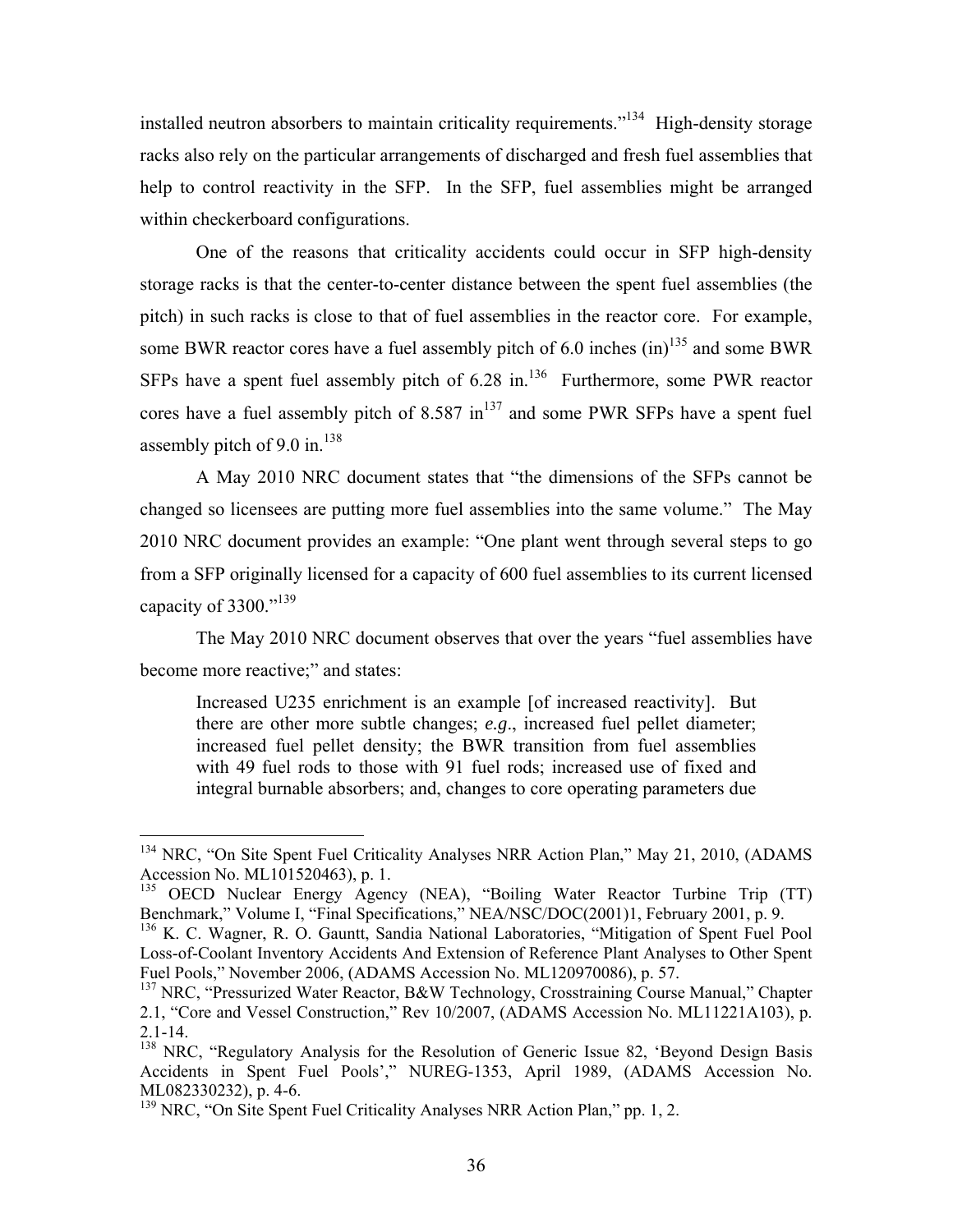to power uprates resulting in more reactive fuel assemblies to be stored in the SFP $140$ 

Regarding historical limitations of critical experiments that did not include actinide and fission product nuclides that are important to determining reactivity in a SFP environment, the May 2010 NRC document states:

[H]istorically the critical experiments used in the benchmarking do not include Actinide and Fission Product nuclides that are important to determining reactivity in a SFP environment. Rather than address the issue in the validation, SFP [license amendment requests] were silent on the issue. This is inconsistent with NRC guidance on performing these validations as described in NUREG/CR- $6698<sup>141</sup>$  [published in January 2001]. Historically there were no publicly available experiments with Actinide and Fission Product nuclides. With the issuance of NUREG/CR- $6979<sup>142</sup>$  [in September 2008], experiments with Actinides are available for benchmarking. However, *there are still limited experiments that contain Fission Products* that can be used in the validation<sup>143</sup> [emphasis added].

And regarding the fact that thinner fuel cladding usually results in a higher reactivity for spent fuel rods, the May 2010 NRC document states:

As a fuel assembly is depleted in an operating reactor, it undergoes physical changes. Some of those changes have the potential to affect the SFP criticality analysis. For example, fuel rods experience irradiated rod growth. As the rods get longer, the cladding gets thinner. Thinner cladding usually results in a higher reactivity. As the amount of burnup credited in the analysis increases the more of an effect this could have on the criticality analysis. $144$ 

The May 2010 NRC document concludes that industry trends over the years "have resulted in reduced conservatism/margins to criticality, thus reducing or eliminating the ability to use engineering judgment when determining that there is reasonable assurance an inadvertent SFP criticality cannot occur. Additionally,

 $^{140}$  *Id.*, p. 3.

<sup>&</sup>lt;sup>141</sup> NRC, "Guide for Validation of Nuclear Criticality Safety Calculational Methodology," NUREG/CR-6698, January 2001, (ADAMS Accession No. ML050250061).

 $142$  NRC, "Evaluation of the French Haut Taux de Combustion (HTC) Critical Experiment Data," NUREG/CR-6979, September 2008, (ADAMS Accession No. ML082880452).

<sup>&</sup>lt;sup>143</sup> NRC, "On Site Spent Fuel Criticality Analyses NRR Action Plan," p. 5.

 $^{144}$  *Id.*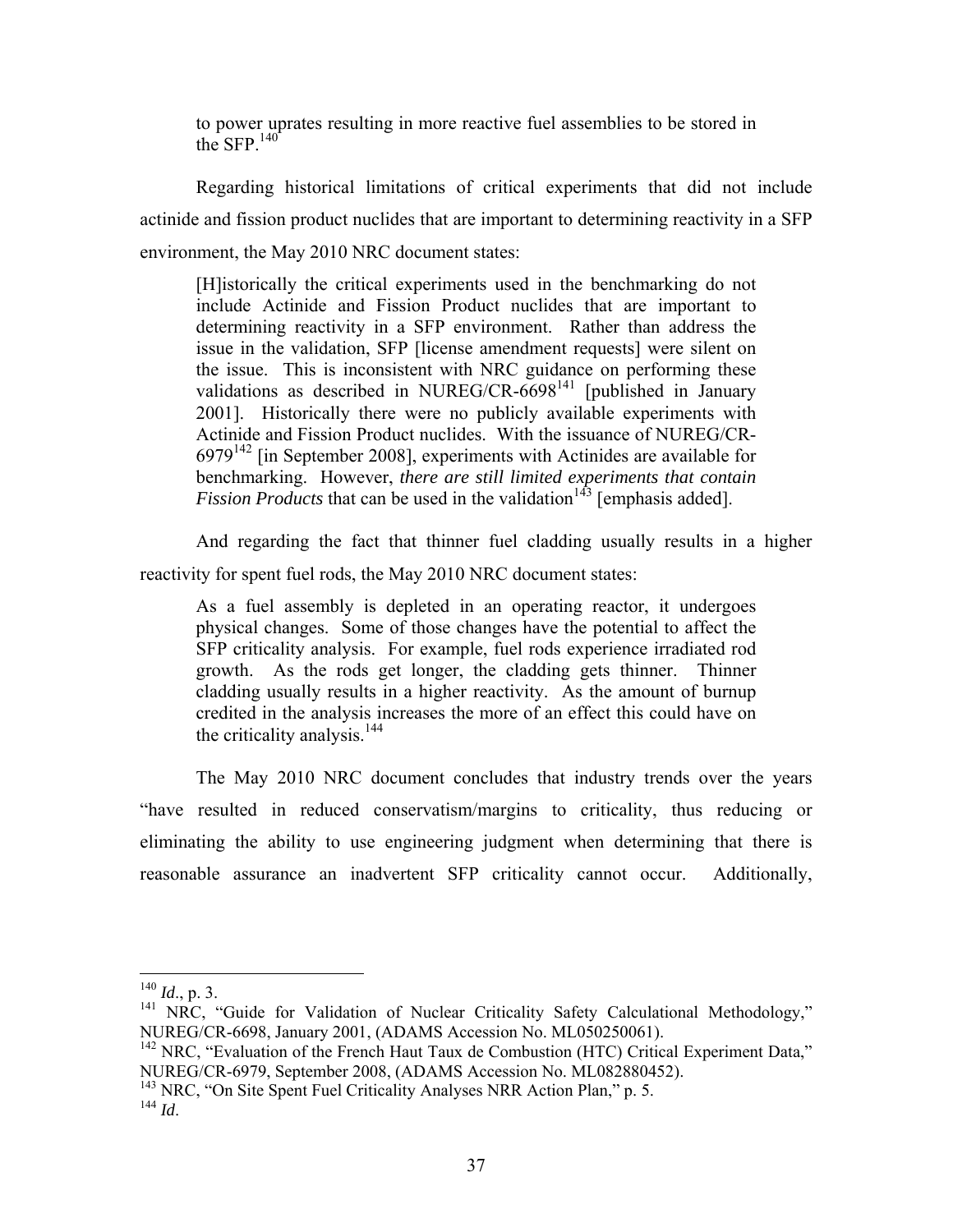uncertainties associated with SFP criticality analyses, due to lack of benchmark data for example, also decrease margins to criticality."<sup>145</sup>

#### **II.D.1.a. Information about Newer BWR Fuel Assemblies**

Regarding axial variations in BWR fuel assemblies of the loading of the U235 enrichment and gadolinium integrated burnable absorber material, an October 2000 Oak Ridge National Laboratory ("ORNL") report states:

[N]ewer BWR fuel designs typically employ larger arrays (*e.g.*, 9 x 9 and 10 x 10) of smaller fuel rods with higher enrichments, increased gadolinium loading through higher concentrations and more gadoliniumbearing rods, and greater axial variation in enrichment and gadolinium loading. … The axial variations in enrichment and gadolinium loading naturally necessitate separate calculations for unique axial segments and are important to the criticality calculations.<sup>146</sup>

There are also axial variations in the number of fuel rods in BWR fuel assemblies.<sup>147</sup>

And regarding the effect of integrated burnable absorbers on the reactivity behavior of BWR fuel as a function of burnup, the October 2000 ORNL report states:

[F]or BWR fuels (with integrated burnable absorbers) the reactivity increases as fuel burnup proceeds, reaches a maximum at a burnup where the absorber (gadolinium) is nearly depleted, and then decreases monotonically with burnup in a nearly linear fashion. The initial period of burnup (*i.e*., before the gadolinium is depleted and the reactivity peaks) adds an additional complication to BWR depletion that is not present in the depletion of PWR fuels (without integrated burnable absorbers).<sup>148</sup>

(The October 2000 ORNL report states that "[f]or PWR fuels (without integrated

burnable absorbers), the reactivity decreases monotonically with burnup in a nearly linear fashion." $^{149}$ )

<sup>145</sup> *Id*., p. 3.

<sup>&</sup>lt;sup>146</sup> J. C. Wagner, M. D. DeHart, and B. L. Broadhead, Oak Ridge National Laboratory ("ORNL"), "Investigation of Burnup Credit Modeling Issues Associated with BWR Fuel," ORNL/TM-1999/193, October 2000, pp. 62-63.

<sup>&</sup>lt;sup>147</sup> NRC, "On Site Spent Fuel Criticality Analyses NRR Action Plan," p. 1.

<sup>&</sup>lt;sup>148</sup> J. C. Wagner, M. D. DeHart, and B. L. Broadhead, Oak Ridge National Laboratory ("ORNL"), "Investigation of Burnup Credit Modeling Issues Associated with BWR Fuel," ORNL/TM-1999/193, p. 13.

<sup>149</sup> *Id*.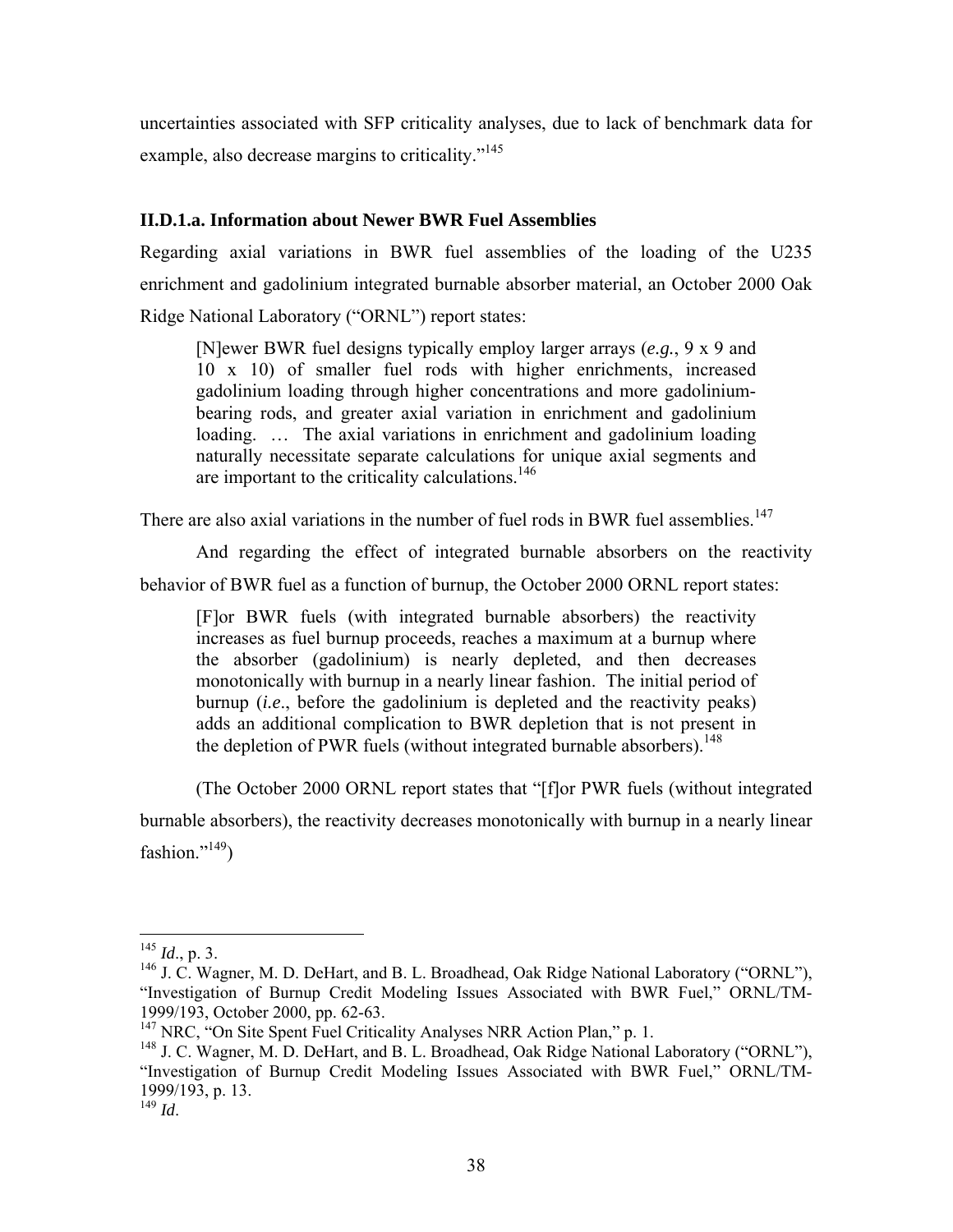## **II.D.2. Neutron-Absorber Materials Could Melt in a Station Blackout Boil-Off Accident**

In a SBO boil-off accident, if enough water boiled off, the water level would drop in the pool and uncover the fuel assemblies. If fuel assemblies were uncovered, temperatures in the SFP could increase enough to cause neutron-absorber materials placed in high-density storage racks to melt. Boraflex and Boral are neutron-absorber materials. Boraflex vitrifies and melts at approximately 300°C (572°F) and 500°C (932°F), respectively; Boraflex would be ineffective once heated above approximately  $300^{\circ}$ C (572 $^{\circ}$ F).<sup>150</sup> And Boral melts at approximately  $657^{\circ}$ C (1214 $^{\circ}$ F).<sup>151</sup>

Regarding the melting of Boral in a SFP accident, EPRI SFP accident guidance states:

With the aluminum cladding and the aluminum in the mixture, the BORAL would melt at temperatures of 1200°F (660°C). With this low melting temperature, the conservative evaluations for the intact response of those SFP configurations using this absorber are recommended to not use temperatures higher than 1100°F (593°C). If conditions are detected that would lead to conditions where the estimated fuel assembly/bundle temperature exceeds this value, the SFP should be assumed to have a degraded configuration *including the possible melting and downward relocation of the BORAL absorber plates to the bottom of the SFP*. Specifically, the reactivity of the SFP should be considered to be uncertain and somewhat increased from the nominal pool value<sup>152</sup> [emphasis added].

EPRI SFP accident guidance also notes that "[t]ypically the fuel assemblies/bundles are supported within stainless steel racks that form a square matrix" but that "[s]ome racks are also fabricated from aluminum."153 And EPRI states that Boraflex could "begin to relocate due to softening or melting" above approximately  $300^{\circ}$ C (572 $^{\circ}$ F).<sup>154</sup>

(It is noteworthy that in a SNL experiment simulating a complete SFP LOCA in which BWR fuel assemblies were heated in air, "[p]ost-mortem examination of the integral test assemblies revealed gross distortion of the pool rack and channel box,

<sup>&</sup>lt;sup>150</sup> EPRI, "Severe Accident Management Guidance Technical Basis Report," Volume 2: "The Physics of Accident Progression," 1025295, Appendix EE, p. EE-9.

<sup>151</sup> Zachary I. Franiewski *et al*., Pennsylvania State University, "Spent Fuel Pool Analysis of a BWR-4 Fuel Bundle Under Loss of Coolant Conditions Using TRACE," p. 1.

<sup>&</sup>lt;sup>152</sup> EPRI, "Severe Accident Management Guidance Technical Basis Report," Volume 2: "The Physics of Accident Progression," Appendix EE, pp. EE-8-EE-9.

<sup>153</sup> *Id*., Appendix EE, p. EE-9.

<sup>154</sup> *Id*.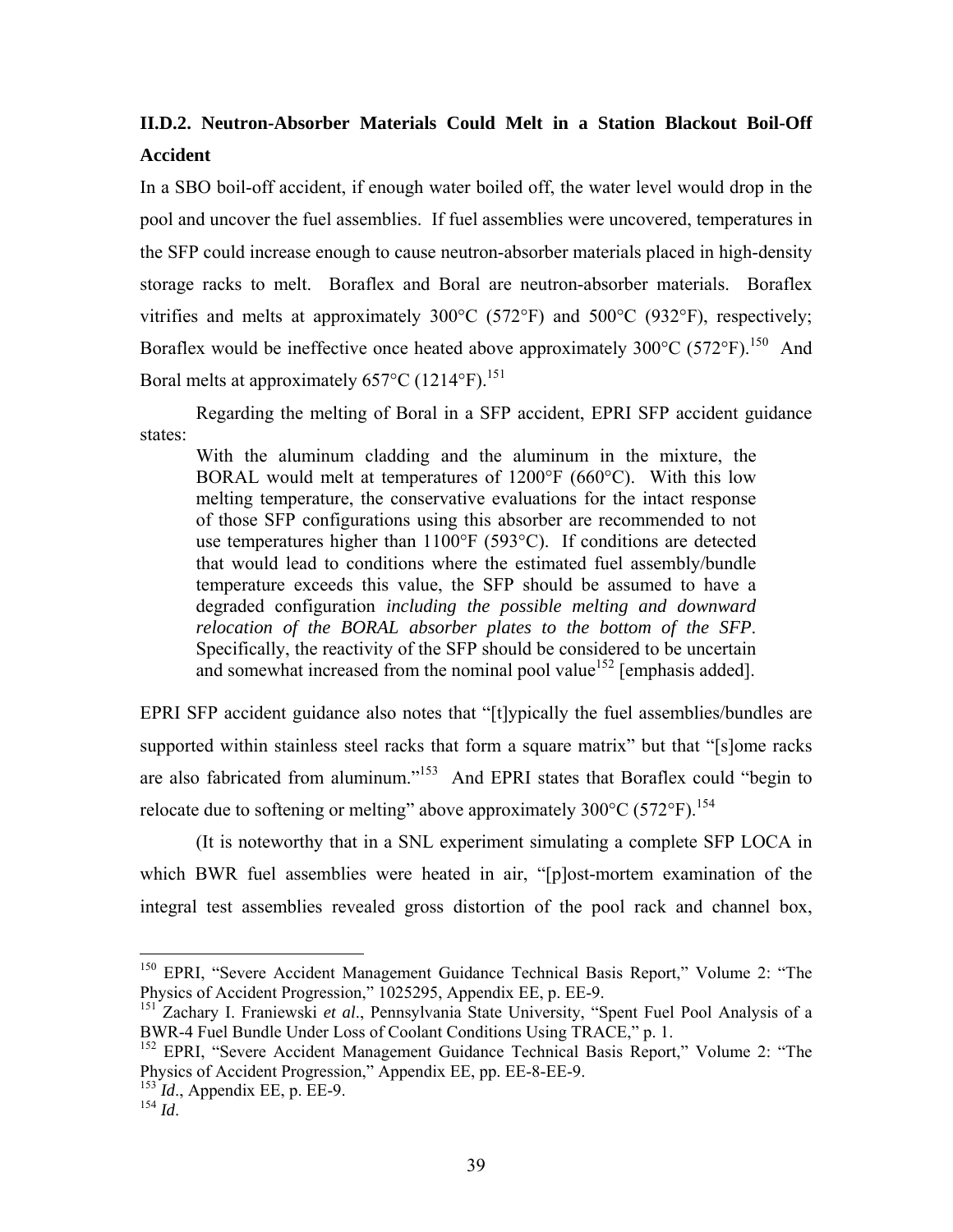rubblization of the tubing bundle and accumulation of debris on the bottom tie plate that resulted in flow blockage. Flow blockage was also evident from *molten aluminum (originating from Boral plates built into the pool rack)* that *collected on and below the bottom tie plates*" 155 [emphasis added].)

And regarding what the SFP water levels would be when Boraflex and Boral began to lose their integrity, EPRI SFP accident guidance states:

If the water level [in the SFP] were to decrease to approximately 0.85 (Boraflex) or 0.75 (Boral) of the fuel height, the fuel assembly/bundle outlet temperature would approach a level where the integrity of the neutron absorber shims would be in question and the geometric configuration of the structures in the SFP could begin to change.<sup>156</sup>

A 2001 NRC report, NUREG-1738, states that "[i]f the stored assemblies are separated by neutron absorber plates (*e.g*., Boral or Boraflex), loss of these plates could result in a potential for criticality for BWR pools."<sup>157</sup> (BWR SFPs do not use borated water.<sup>158</sup> One of the reasons that criticality accidents could occur in BWR SFP highdensity storage racks is that the center-to-center distance between the spent fuel assemblies (the pitch) in such racks is close to that of fuel assemblies in the reactor core.)

EPRI SFP accident guidance does not specify the extent that the neutron-absorber materials would relocate downward immediately after they began to melt in a SFP boiloff accident; however, it is not likely that neutron-absorber materials located below the water surface would be adversely affected by any downward relocation of melted materials. Hence, the neutron-absorber materials located below the water surface would remain intact and continue to prevent criticality accidents. But if the water level continued to drop, additional neutron-absorber materials, located at lower elevations, would melt. In this scenario, the SFP would be vulnerable to criticality accidents if water

<sup>&</sup>lt;sup>155</sup> E. R. Lindgren, Sandia National Laboratory, "Characterization of Thermal-Hydraulic and Ignition Phenomena in Prototypic, Full-Length Boiling Water Reactor Spent Fuel Pool Assemblies After a Postulated Complete Loss-of-Coolant Accident," NUREG/CR-7143, March 2013 (ADAMS Accession No. ML13072A056), p. xx.

<sup>&</sup>lt;sup>156</sup> EPRI, "Severe Accident Management Guidance Technical Basis Report," Volume 2: "The Physics of Accident Progression," 1025295, Appendix EE, p. EE-17.

<sup>&</sup>lt;sup>157</sup> NRC, "Technical Study of Spent Fuel Pool Accident Risk at Decommissioning Nuclear Power Plants," NUREG-1738, February 2001 (ADAMS Accession No. ML010430066), p. 3-26.

<sup>&</sup>lt;sup>158</sup> NRC, "Consequence Study of a Beyond-Design-Basis Earthquake Affecting the Spent Fuel Pool for a U.S. Mark I Boiling Water Reactor: Draft Report," p. 30.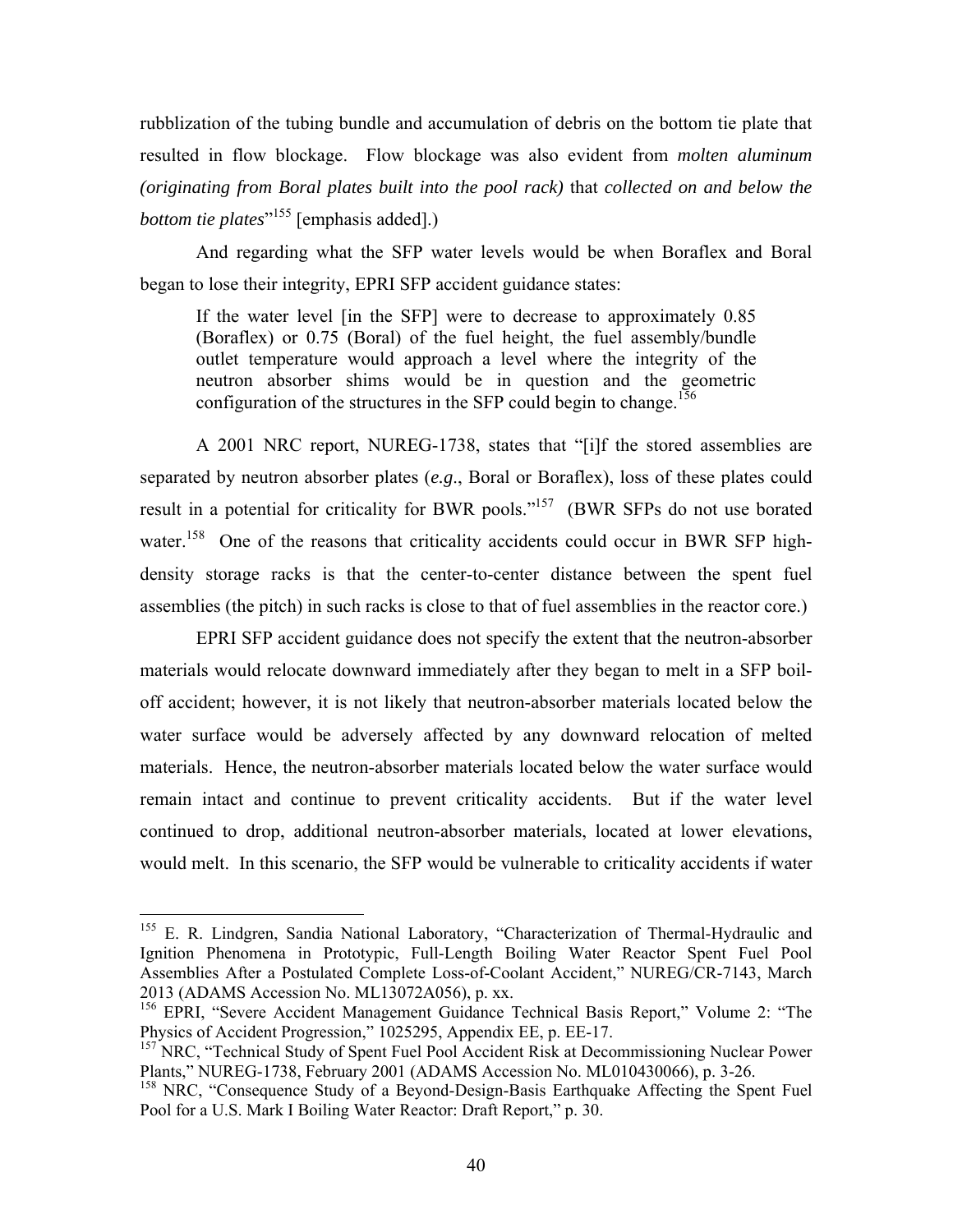were injected back into the SFP to raise the water level and cover the fuel assemblies, again.

Regarding injecting water into a SFP with a reduced water level, EPRI SFP accident guidance recommends considering whether or not "the water level has been sufficiently low [such] that *the location of the absorber material* could have been jeopardized"159 [emphasis added]. EPRI also recommends injecting *borated* water into the SFP if it is available.<sup>160</sup>

Discussing the progression of a partial *BWR* SFP LOCA, a 2013 PSU report observes that after the Boral in high-density storage racks melted, neutrons would diffuse throughout the SFP, and possibly cause fission to commence.<sup>161</sup> (Although not explicitly stated, the 2013 PSU report must be referring to scenarios in which water would be injected back into the drained SFP.) If fission were to occur, local fuel and fuel-cladding temperatures would rapidly increase. Fission would also "cause an increase in decay products, which [would] have a delayed effect on temperature increase[s]."<sup>162</sup> (A June 2013 NRC document states that "if an [inadvertent criticality event] were severe enough to produce significant heat, the fuel will be harder to cool." $163$ ) And radiation releases, caused by a criticality accident in a SFP, would impede (or possibly prevent for significant time periods) efforts to mitigate a SBO boil-off accident (or a partial SFP LOCA), making it more probable that such accident scenarios would lead to SFP fires. (SFPs would also be vulnerable to criticality accidents after Boraflex vitrified in highdensity storage racks and became ineffective.)

EPRI SFP accident guidance states that "BWR analyses have indicated that spraying water into fresh, uncovered fuel bundles could result in a critical configuration. This could possibly also be the case for spent fuel where there has been sufficient decay

<sup>&</sup>lt;sup>159</sup> EPRI, "Severe Accident Management Guidance Technical Basis Report," Volume 2: "The Physics of Accident Progression," 1025295, Appendix EE, p. EE-12.

<sup>160</sup> *Id*., Appendix EE, p. EE-13.

<sup>161</sup> Zachary I. Franiewski *et al*., Pennsylvania State University, "Spent Fuel Pool Analysis of a BWR-4 Fuel Bundle Under Loss of Coolant Conditions Using TRACE," NucE431W S2013, May 2013, p. 1.

 $^{162}$  *Id.*, pp. 1-2.

<sup>&</sup>lt;sup>163</sup> NRC, "Consequence Study of a Beyond-Design-Basis Earthquake Affecting the Spent Fuel Pool for a U.S. Mark I Boiling Water Reactor: Draft Report," p. 29.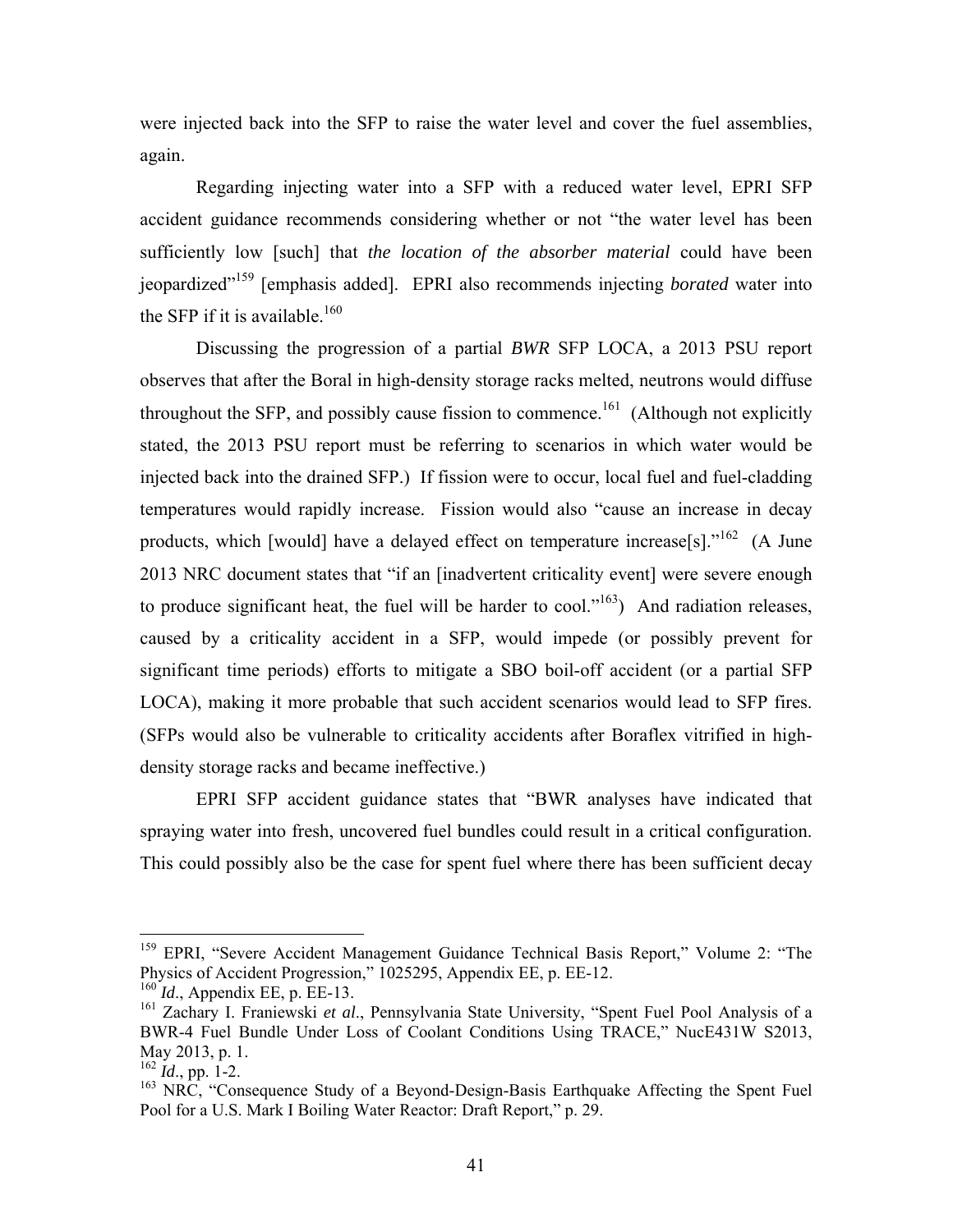of fission products that act as poisons."164 *Perhaps* it would be valid to speculate that if there were one or more criticality accidents, severe enough to produce significant heat, a SFP fire would not always commence on a fuel assembly that was part of the group most recently discharged from the reactor core—the group producing the highest amount of decay heat in the pool.

(It is noteworthy that a June 2013 NRC report on how earthquakes could affect BWR Mark I SFPs provides the results of a number of MELCOR computer safety model simulations of SFP LOCAs in which there was a *moderate leakage rate*.<sup>165</sup> In some simulations, SFP temperatures reached the point at which neutron-absorber materials would melt; spray cooling was employed,<sup>166</sup> however, the MELCOR simulations did not even consider the possibility of criticality accidents.<sup>167</sup>)

# **II.D.3. The Potential for Criticality Accidents When Water is Sprayed onto Fuel Assemblies in Certain Spent Fuel Pools**

Optimum-moderation conditions occur in water films and low-density water; optimummoderation conditions could increase the potential for criticality accidents in a SBO boiloff accident if the pitch of PWR fuel assemblies were in a range between approximately 25 centimeters ("cm") (9.84 in) and 50 cm (19.68 in).<sup>168</sup> It would seem that the range of vulnerable pitches would be similar for BWR fuel assemblies; however, criticality analyses should be conducted on a case by case basis to make such a determination. Criticality analyses need to consider how optimum moderator conditions would affect BWR fuel assemblies with or without channel boxes. Plant specific criticality analyses should also be conducted for PWR fuel assemblies.

<sup>&</sup>lt;sup>164</sup> EPRI, "Severe Accident Management Guidance Technical Basis Report," Volume 2: "The Physics of Accident Progression," 1025295, Appendix EE, p. EE-12.

<sup>&</sup>lt;sup>165</sup> A moderate leakage rate is "[a] state with leakage from the bottom of the SFP, corresponding to through-wall concrete cracking at the bottom of the walls and tearing of the liner that propagates to an extent such that water leakage is controlled by the size of the cracks in the concrete." See NRC, "Consequence Study of a Beyond-Design-Basis Earthquake Affecting the Spent Fuel Pool for a U.S. Mark I Boiling Water Reactor: Draft Report," p. 61.

<sup>&</sup>lt;sup>166</sup> NRC, "Consequence Study of a Beyond-Design-Basis Earthquake Affecting the Spent Fuel Pool for a U.S. Mark I Boiling Water Reactor: Draft Report," pp. 211-213.

<sup>167</sup> *Id*., p. 20.

<sup>168</sup> G Caplin *et al*., "Criticality Accident in Case of a Spent Fuel Pool Dry-Out," Institut de Radioprotection et de Sûreté Nucléaire ("IRSN"), 2011, Information Sheet.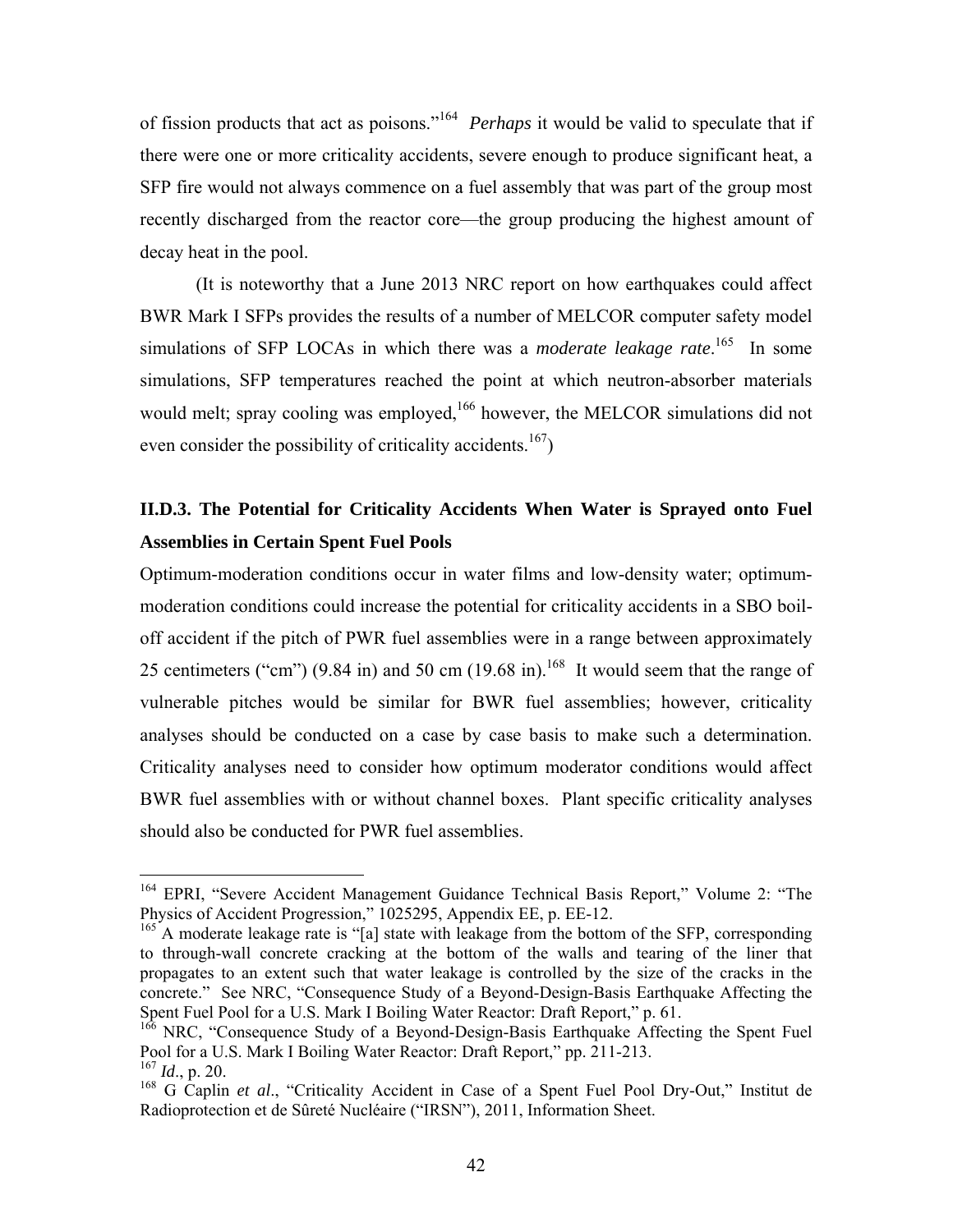According to an April 1989 NRC report, NUREG-1353, BWR and PWR medium-density storage racks have fuel-assembly pitches of 22.86 cm (9.0 in) and 33.02 cm (13.0 in), respectively. And NUREG-1353 states that BWR and PWR low-density storage racks both have fuel-assembly pitches in a range from 50.8 cm (20.0 in) to 76.2 cm  $(30.0 \text{ in})$ .<sup>169</sup> It is clear that NUREG-1353 provides values of typical fuelassembly pitches; plant-specific values of fuel-assembly pitches would be likely to vary.

In the US, there are not many (if any) SFPs that have fuel assembles stored in low-density racks. Any plans to re-rack fuel assembles stored in high-density racks to either medium-density or low-density racks, need to consider requiring that neutronabsorber materials be placed into the new storage racks; criticality analyses should be conducted on a case by case basis to determine if neutron-absorber materials would be needed.

(It is noteworthy that "[a] PWR SFP would typically end up with high density and "moderate density" racks. … PWRs have a need to store fresh fuel assemblies in the SFP. To accommodate that need PWRs typically installed "moderate density" storage racks with smaller flux traps than the original and usually more neutron absorber than the high-density storage racks. With a fully intact neutron absorber, burnup requirements for the high-density storage racks can be fairly low and fresh fuel up to 5.00 w/o U235 could easily be accommodated in the moderate density storage racks.<sup>170</sup>)

Optimum-moderation conditions in water films and low-density water do not increase the potential for criticality accidents in PWR SBO boil-off accidents if the pitch of the fuel assemblies is less than approximately 25 cm (9.84 in). It would seem that the dividing pitch-value of approximately 25 cm would also be true for BWR fuel assemblies; however, criticality analyses should be conducted on a case by case basis to make such a determination.

<sup>&</sup>lt;sup>169</sup> NRC, "Regulatory Analysis for the Resolution of Generic Issue 82, 'Beyond Design Basis Accidents in Spent Fuel Pools'," NUREG-1353, April 1989, (ADAMS Accession No. ML082330232), p. 4.6.

<sup>&</sup>lt;sup>170</sup> NRC, "On Site Spent Fuel Criticality Analyses NRR Action Plan," May 21, 2010, (ADAMS Accession No: ML101520463), pp. 1-2.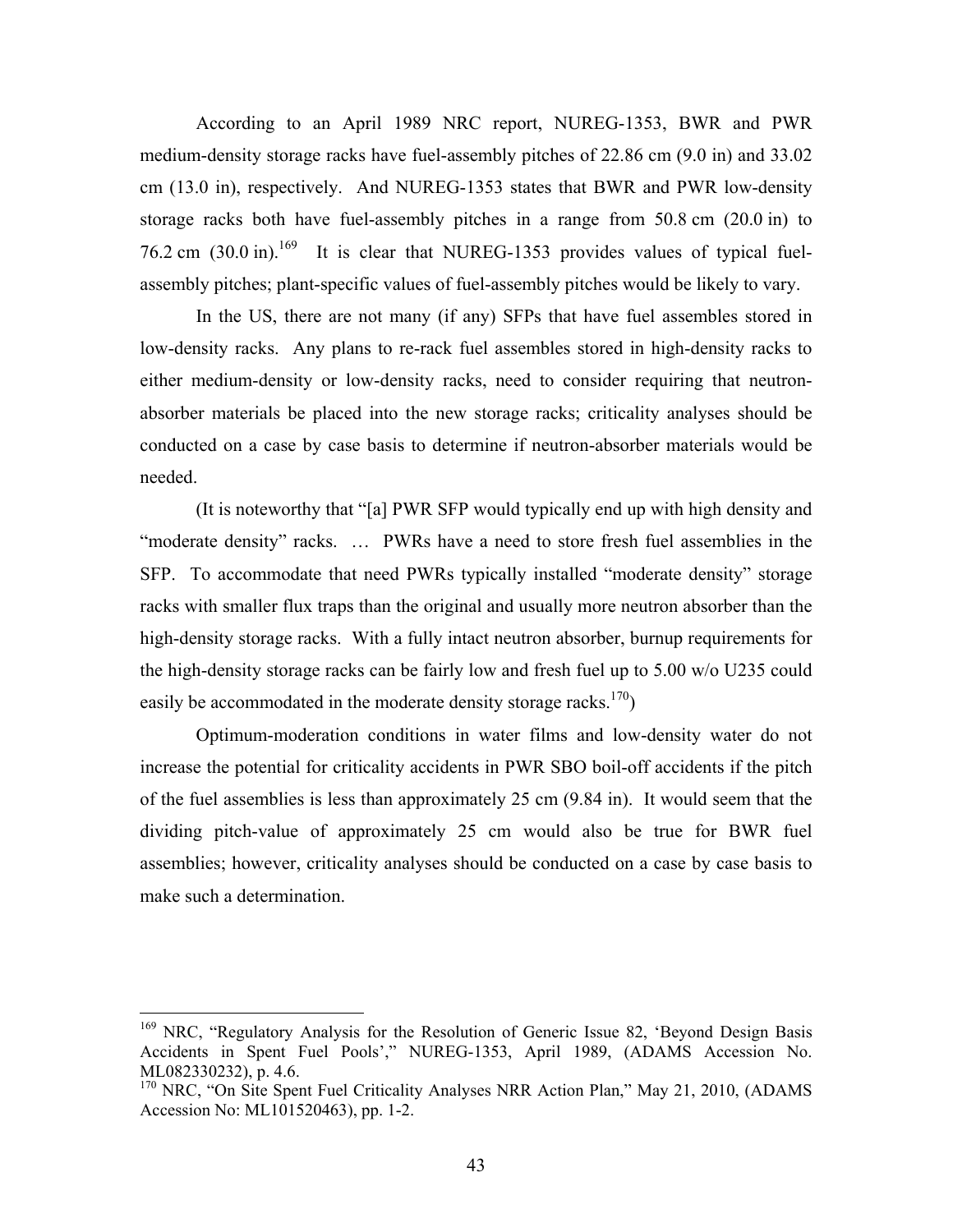In an operating reactor core, a decrease of water density decreases the reactivity of the core,<sup>171</sup> because the pitch of the fuel assemblies is less than approximately 25 cm; in BWR cores, the fuel assembly pitch is approximately 6.0 inches. In fact, in the upper regions of BWR cores, steam voids, which decrease water density, reduce the core reactivity. An inherent safety feature of BWRs is that "a transient power increase will produce more steam voids, reducing reactivity, which reduces power and thus limits the excursion."<sup>172</sup>

A June 2013 NRC report on how earthquakes could affect BWR Mark I SFPs recommends cooling fuel assemblies with a "spray flow" in partial SFP LOCA scenarios in which there would be "no natural circulation of air through the racks."<sup>173</sup> It is pertinent that in the Fukushima Dai-ichi accident "pumper trucks employing high booms spray[ed] water from a distance into the spent fuel pools." There was no other means available to the operators; hence, the Near-Term Task Force that the NRC established in response to the Fukushima Dai-ichi accident recommended that the NRC "[o]rder licensees to have an installed seismically qualified means to spray water into the spent fuel pools, including an easily accessible connection to supply the water (*e.g*., using a portable pump or pumper truck) at grade outside the building."<sup>174</sup>

In the event of a partial SFP LOCA, it would be important to cool the fuel assemblies if a means were available. However, spraying water onto exposed fuel assemblies (especially unused fresh-fuel assemblies—more reactive than spent fuel), stored in racks that had a fuel-assembly pitch in a range between approximately 25 cm and 50 cm and did not have neutron-absorber materials, or whose neutron-absorber materials had previously melted, could cause a criticality accident. (In some partial SFP LOCA and boil-off scenarios, neutron-absorber materials would begin melting when the

<sup>&</sup>lt;sup>171</sup> G Caplin *et al.*, "Criticality Accident in Case of a Spent Fuel Pool Dry-Out," IRSN, 2011, Information Sheet.

<sup>&</sup>lt;sup>172</sup> NRC, "BWR/4 Technology Manual (R-104B)," NRC Technical Training Center, Rev 0100, (ADAMS Accession No: ML022830867), p. 1.3-1.

<sup>&</sup>lt;sup>173</sup> NRC, "Consequence Study of a Beyond-Design-Basis Earthquake Affecting the Spent Fuel Pool for a U.S. Mark I Boiling Water Reactor: Draft Report," Appendix D, p. D-12.

<sup>&</sup>lt;sup>174</sup> Charles Miller *et al.*, NRC, "Recommendations for Enhancing Reactor Safety in the 21st Century: The Near-Term Task Force Review of Insights from the Fukushima Dai-ichi Accident," SECY-11-0093, July 12, 2011, (ADAMS Accession No. ML111861807), pp. 45, 46.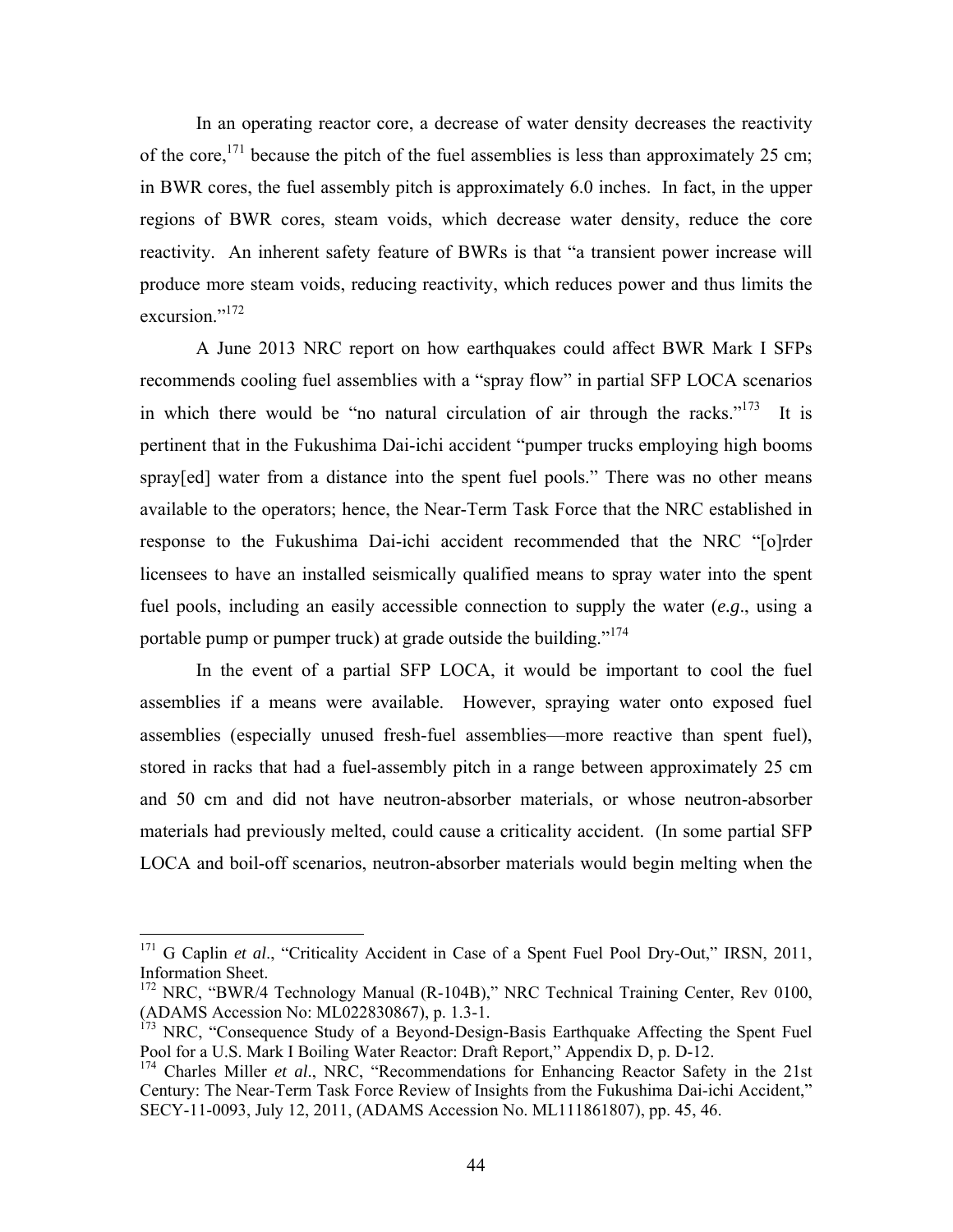water level dropped 15 or 25 percent (depending on the materials) below the top of the fuel assemblies.)

Historically, neutron-absorber materials were not typically placed in either lowdensity open racks or medium-density racks with flux traps in order to help prevent criticality accidents.<sup>175</sup> (PWR SFPs are required to use water that is borated with at least 2000 parts per million ("ppm") of boron; BWR SFPs do not use borated water.<sup>176</sup>)

A 2011 Institut de Radioprotection et de Sûreté Nucléaire ("IRSN") information sheet on preventing SFP criticality accidents, in the event that PWR fuel assemblies would be uncovered by the pool's water, discusses results of an investigation of the potential affects of low-density optimum-moderator water conditions. The CRISTAL computer code was used to simulate scenarios in which a SFP did *not* have neutronabsorber materials in its storage racks; the SFP contained 625 undamaged uranium-oxide PWR 17x17 assemblies in a height of 1.5-meters water.<sup>177</sup> The CRISTAL computer code simulated how different low-density optimum-moderator water conditions would affect the effective neutron multiplication factor  $(k_{\text{eff}})^{178}$  of fuel assemblies that had different pitches in a range between approximately 25 cm and 50 cm.

The 2011 IRSN information sheet states that "injecting borated water to cool the [uncovered] assemblies [is] preferable when possible." The use of borated water would help prevent a criticality accident, because boron absorbs neutrons; however, the 2011 IRSN information sheet states that water borated with 2000 ppm of boron reduces yet does not completely eliminate the risk of criticality.<sup>179</sup> (It is pertinent that "BWR SFPs") do not use borated water so the fact that the SFP may be refilled with unborated water is not a deviation from the norm."<sup>180</sup>)

<u>.</u>

<sup>&</sup>lt;sup>175</sup> NRC, "Technical Study of Spent Fuel Pool Accident Risk at Decommissioning Nuclear Power Plants," NUREG-1738, p. 3-25.

<sup>&</sup>lt;sup>176</sup> NRC, "Consequence Study of a Beyond-Design-Basis Earthquake Affecting the Spent Fuel Pool for a U.S. Mark I Boiling Water Reactor: Draft Report," p. 30.

<sup>&</sup>lt;sup>177</sup> G Caplin *et al.*, "Criticality Accident in Case of a Spent Fuel Pool Dry-Out," IRSN, 2011, Information Sheet.

<sup>&</sup>lt;sup>178</sup> The effective neutron multiplication factor  $(k_{eff})$  is the estimated ratio of neutron production to neutron absorption and leakage.

<sup>&</sup>lt;sup>179</sup> G Caplin *et al.*, "Criticality Accident in Case of a Spent Fuel Pool Dry-Out," IRSN, 2011, Information Sheet.

<sup>&</sup>lt;sup>180</sup> NRC, "Consequence Study of a Beyond-Design-Basis Earthquake Affecting the Spent Fuel Pool for a U.S. Mark I Boiling Water Reactor: Draft Report," p. 30.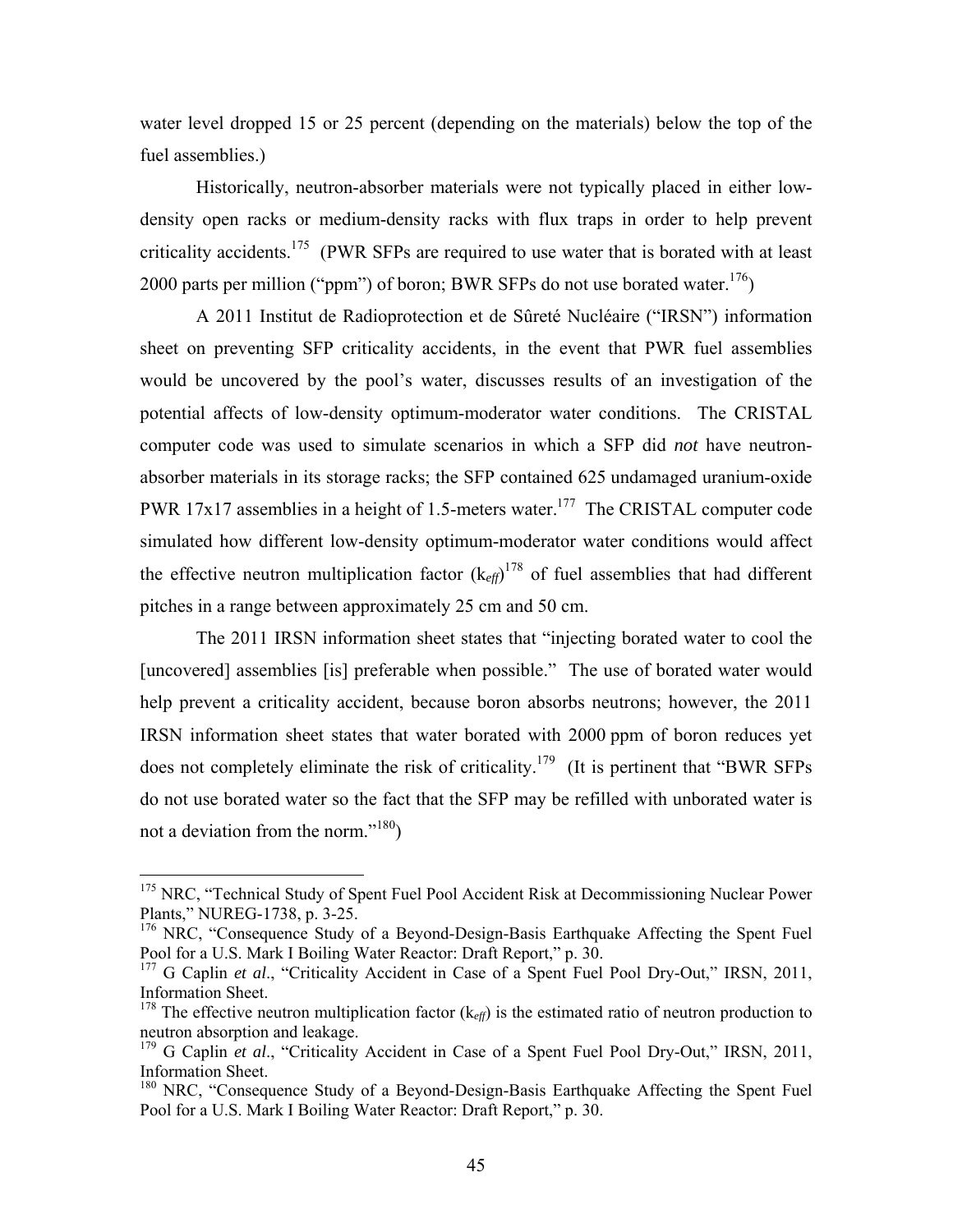Experiments measuring the densities of water discharged from sprinklers and fire hoses have found that the maximum water density  $(0.004 \text{ g/cm}^3)$  is well below the *optimum-moderation* densities of water  $(0.05 \text{ to } 0.1 \text{ g/cm}^3)$  that could cause fuel assemblies to have a criticality accident. However, "it has been observed<sup>181</sup> that a quantity of mist moderation judged to be safe might still be unacceptable due to water film formation on the fuel material. The film thickness is due to the viscosity of water. $182$  (In a SBO boil-off scenario with heated uncovered fuel assemblies, there would be water film formation on fuel-cladding surfaces after the cladding was cooled by the sprayed water. EPRI SFP accident guidance states that "effective cooling could be initiated because the spray droplets wet the high temperature cladding surface and cause the formation of a sputtering water film that slowly drains over the high temperature cladding and quenches it."<sup>183</sup>) Simulations with a computer safety model—KENO V.a demonstrated that super-criticality could occur if water films formed on fresh fuel assemblies in dry storage racks, "display[ing] this effect for fuel assemblies containing 256 rods, composed of  $UO<sub>2</sub>$  at 4.1 wt.% enrichment, in a 16 x 16 array. The assemblies were in 19 x 34 storage array."<sup>184</sup> (See Figure 3.)

 $181$  The source of this information is provided in the report: D. A. McCaughey and G. H. Bidinger, "Film Effects of Fire Sprinklers on Low-Enriched-Uranium Storage Systems," Transactions of the American Nuclear Society, Vol. 56, p. 329 (1988).

<sup>182</sup> E. D. Clayton, Pacific Northwest Laboratory, "Anomalies of Criticality: Revision 6," PNNL-19176, February 2010, pp. 76-77.

<sup>&</sup>lt;sup>183</sup> EPRI, "Severe Accident Management Guidance Technical Basis Report," Volume 2: "The Physics of Accident Progression," 1025295, Appendix EE, p. EE-11.

<sup>&</sup>lt;sup>184</sup> E. D. Clayton, "Anomalies of Criticality: Revision 6," PNNL-19176, pp. 77, 80.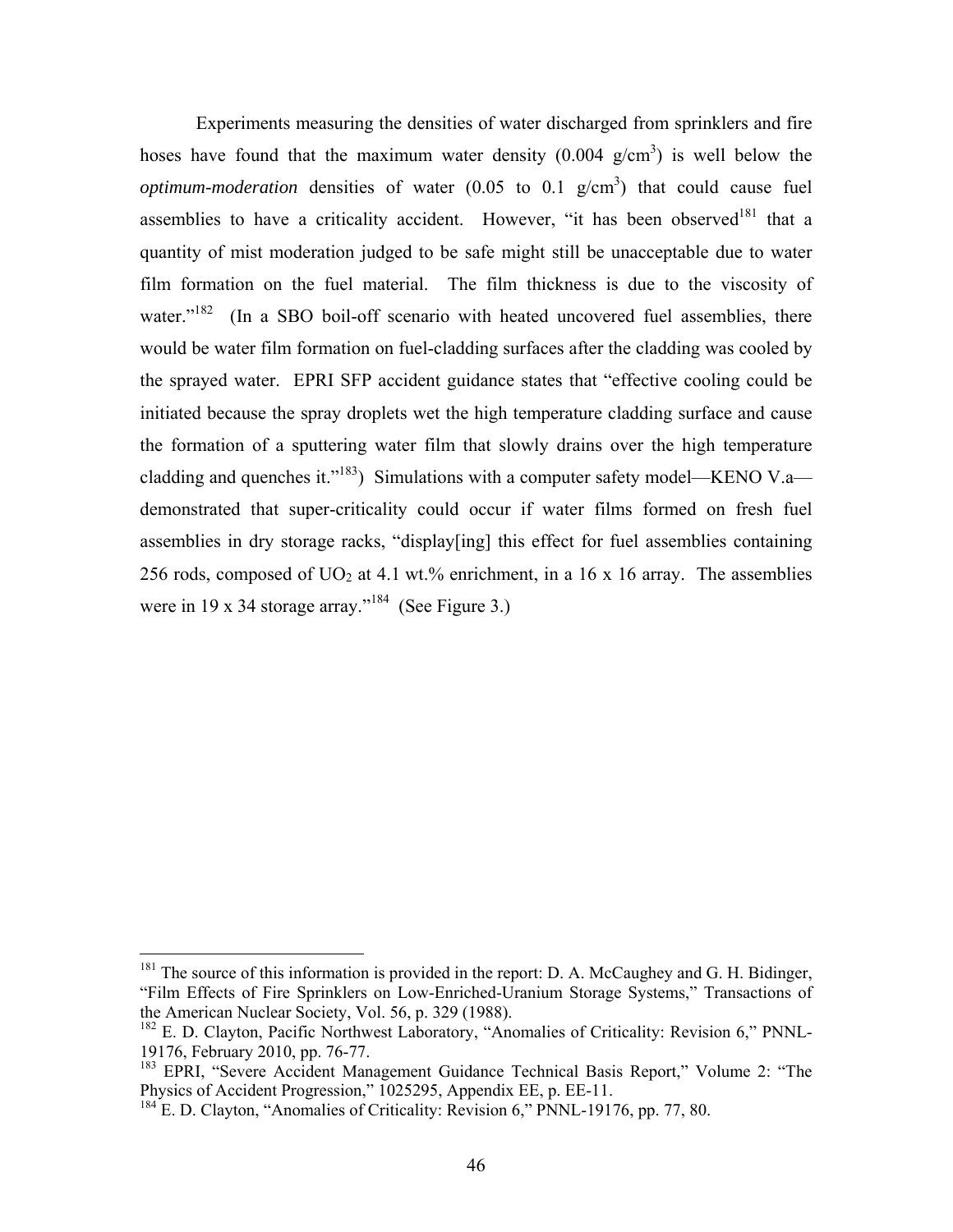

Figure 3. Film Effects of Water Sprinklers on Storage Array of 4.1%-enriched UO<sub>2</sub> **Rods** 

In storage racks that had a fuel-assembly pitch in a range between approximately 25 cm and 50 cm and did not have neutron-absorber materials, or whose neutron-absorber materials had previously melted, the upper end of exposed *spent* fuel rods also could be susceptible to criticality if sprayed with water. In the case of PWR rods, "[t]he majority of [spent] PWR fuel assemblies have…significantly under-burned fuel at the ends (with burnup of 50 to 60% of the assembly average);" and the "under-burned [end] regions are dominant in terms of reactivity."<sup>185</sup> The 2011 IRSN information sheet states that there could be a risk of criticality in PWR rods with a burnup of 10 GWd/t *in their upper ends*186 (their average burnup would be greater).

<sup>&</sup>lt;sup>185</sup> J. C. Wagner, M. D. DeHart, Oak Ridge National Laboratory, "Review of Axial Burnup Distribution Considerations for Burnup Credit Calculations, ORNL/TM-1999/246, March 2000, pp. 2, 5.

<sup>&</sup>lt;sup>186</sup> G Caplin *et al.*, "Criticality Accident in Case of a Spent Fuel Pool Dry-Out," IRSN, 2011, Information Sheet.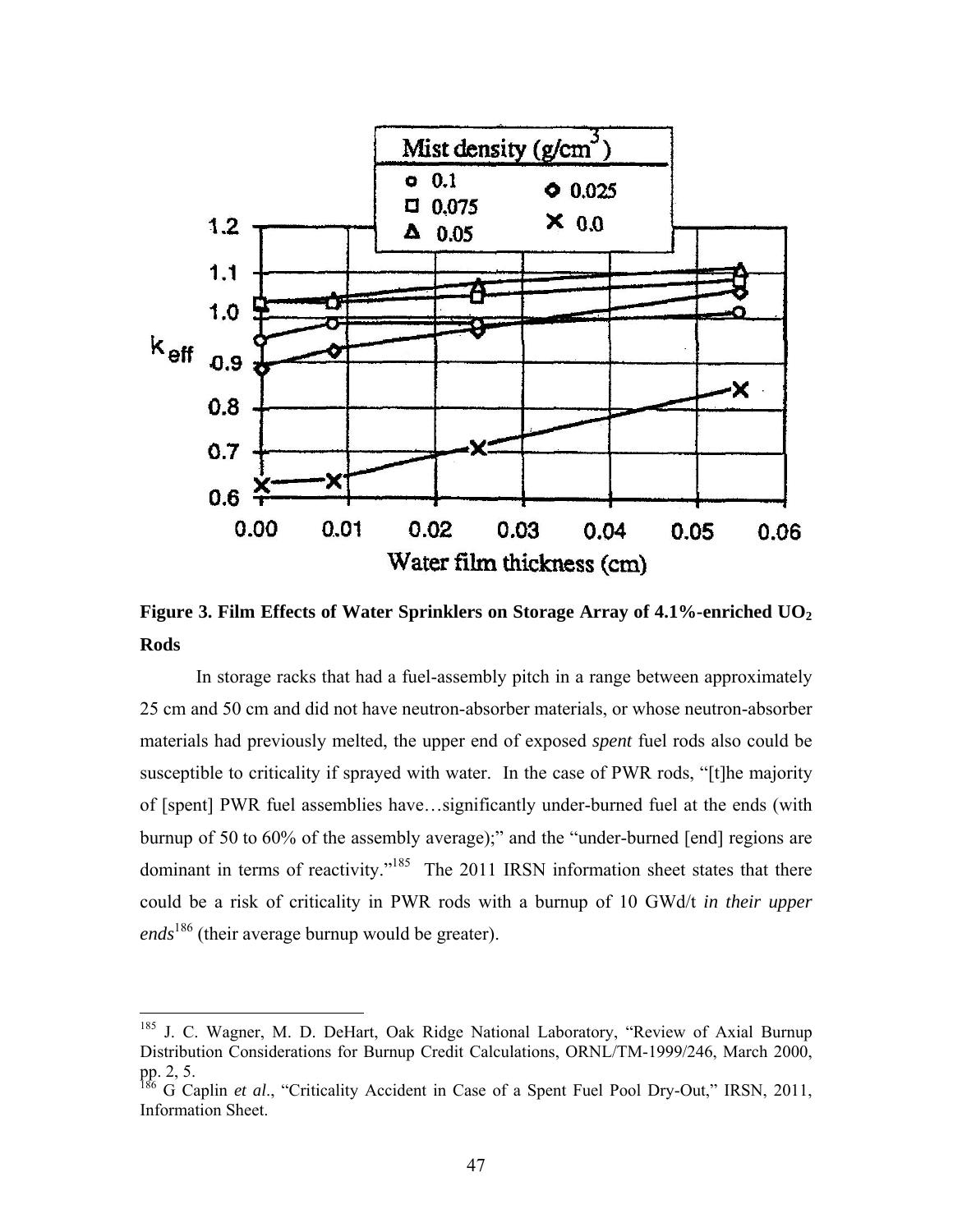### **II.D.4. The Potential for Criticality Accidents When Water Boils in Certain Spent Fuel Pools**

If a SFP had a SBO boil-off accident, optimum-moderation conditions—caused by water films—could occur at locations where the boiling water's bubbly surface directly contacted fresh fuel assemblies.<sup>187</sup> The temperature at the surface of the fuel rods would be approximately 100°C; hence, water films in the bubbly surface would be in direct contact with the cladding. 100°C is below the temperature at which a boundary layer of vapor would form between water and a metal surface (the Leidenfrost phenomenon). Furthermore, the 2011 IRSN information sheet states that there could be a risk of criticality in a SFP boil-off accident from the water mist generated by boiling water;<sup>188</sup> the mist just above the boiling surface would be *extra-dense* water mist (with a density of approximately 0.05  $g/cm<sup>3</sup>$ ) prone to optimum-moderation conditions.

Hence, after fuel assembles were uncovered, BWR SFPs would be susceptible to criticality accidents *in boiling water*—provided the fuel assemblies had a pitch in a range between approximately 25 cm and 50 cm and their storage racks did not have neutronabsorber materials. As stated, the 2011 IRSN information sheet states that water borated with 2000 ppm of boron reduces yet does not completely eliminate the risk of criticality;189 therefore, if PWR fuel assembles were uncovered in boiling water, they would be also susceptible to criticality accidents.<sup>190</sup>

Therefore, any plans to re-rack fuel assembles stored in high-density racks to either medium-density or low-density racks, need to consider requiring that neutronabsorber materials be placed into the new storage racks; criticality analyses should be conducted on a case by case basis to determine if neutron-absorber materials would be needed. (In the US, there are not many (if any) SFPs that have fuel assembles stored in low-density racks.)

 $187$  This is pertinent to racks (without neutron-absorber materials) that had fresh fuel assemblies stored with a pitch in a range between approximately 25 cm and 50 cm.

<sup>&</sup>lt;sup>188</sup> G Caplin *et al.*, "Criticality Accident in Case of a Spent Fuel Pool Dry-Out," IRSN, 2011, Information Sheet.<br> $^{189}$  *Id* 

<sup>&</sup>lt;sup>190</sup> Provided the fuel assemblies had a pitch in a range between approximately 25 cm and 50 cm and their storage racks did not have neutron-absorber materials.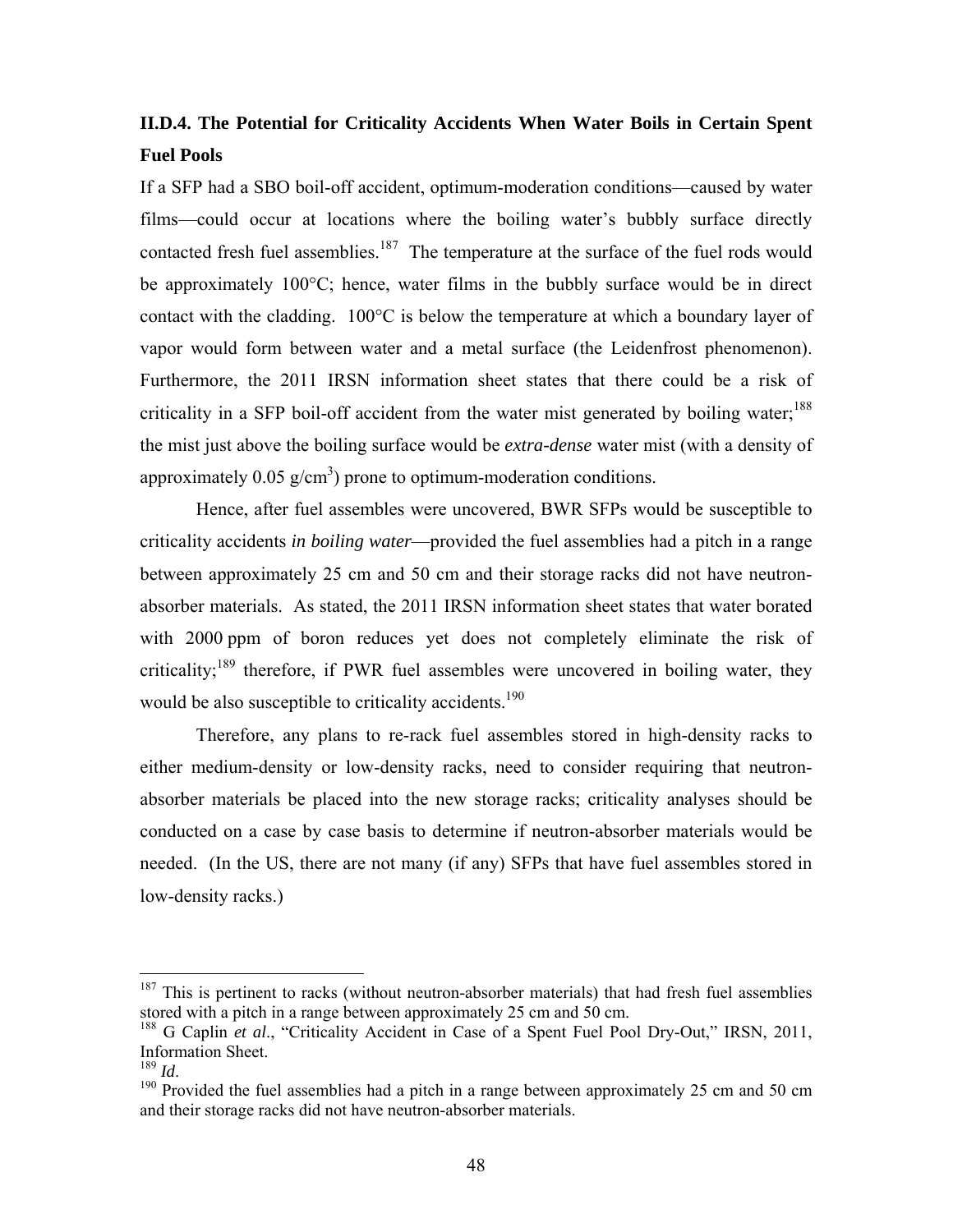#### **II.D.4.a. NRC Regulations: Criticality Accident Requirements**

NRC regulations—10 C.F.R. § 50.68, Criticality Accident Requirements—require that safety analyses be conducted for scenarios in which fresh fuel assemblies, when housed in fresh fuel storage racks, *in a dry environment*, would be exposed to flooding, foam, or water mist, which fire fighting operations could cause. According to the NRC, "[f]oam or mist affects the neutron moderation in the [dry storage] array and can result in a peak in reactivity at low moderator density (called "optimum" moderation $191$ ." $192$ 

10 C.F.R. § 50.68, Criticality Accident Requirements, states:

…

<u>.</u>

Each licensee shall comply with the following requirements in lieu of maintaining a monitoring system capable of detecting a criticality as described in 10 CFR 70.24:

If optimum moderation of fresh fuel in the fresh fuel storage racks occurs when the racks are assumed to be loaded with fuel of the maximum fuel assembly reactivity and filled with low-density hydrogenous fluid [water is hydrogenous], the k-effective [the estimated ratio of neutron production to neutron absorption and leakage] corresponding to this optimum moderation must not exceed 0.98 [below 1.0 is subcritical], at a 95 percent probability, 95 percent confidence level. This evaluation need not be performed if administrative controls and/or design features prevent such moderation or if fresh fuel storage racks are not used.

10 C.F.R. § 50.68 requires that safety analyses be conducted for scenarios in which SFP "spent fuel storage racks loaded with fuel of the maximum fuel assembly reactivity" would be flooded with unborated (and with borated water) water. 10 C.F.R. § 50.68 also needs to require that safety analyses be conducted for SFPaccident scenarios in which fuel assemblies that had a pitch in a range between approximately 25 cm and 50 cm and were stored in racks that did not have neutronabsorber materials, or whose neutron-absorber materials had previously melted, would be exposed to either low-density, optimum-moderation firefighting foam or water mist, or water films.

<sup>&</sup>lt;sup>191</sup> J. M. Cano *et al.*, "Supercriticality through Optimum Moderation in Nuclear Fuel Storage," Nuclear Technology, Vol. 48, p. 251 (1980).

<sup>&</sup>lt;sup>192</sup> NRC, "Guidance on the Regulatory Requirements for Criticality Analysis of Fuel Storage at Light-Water Reactor Power Plants," August 19, 1993, (ADAMS Accession No: ML072710248), Attachment 1, p. 4.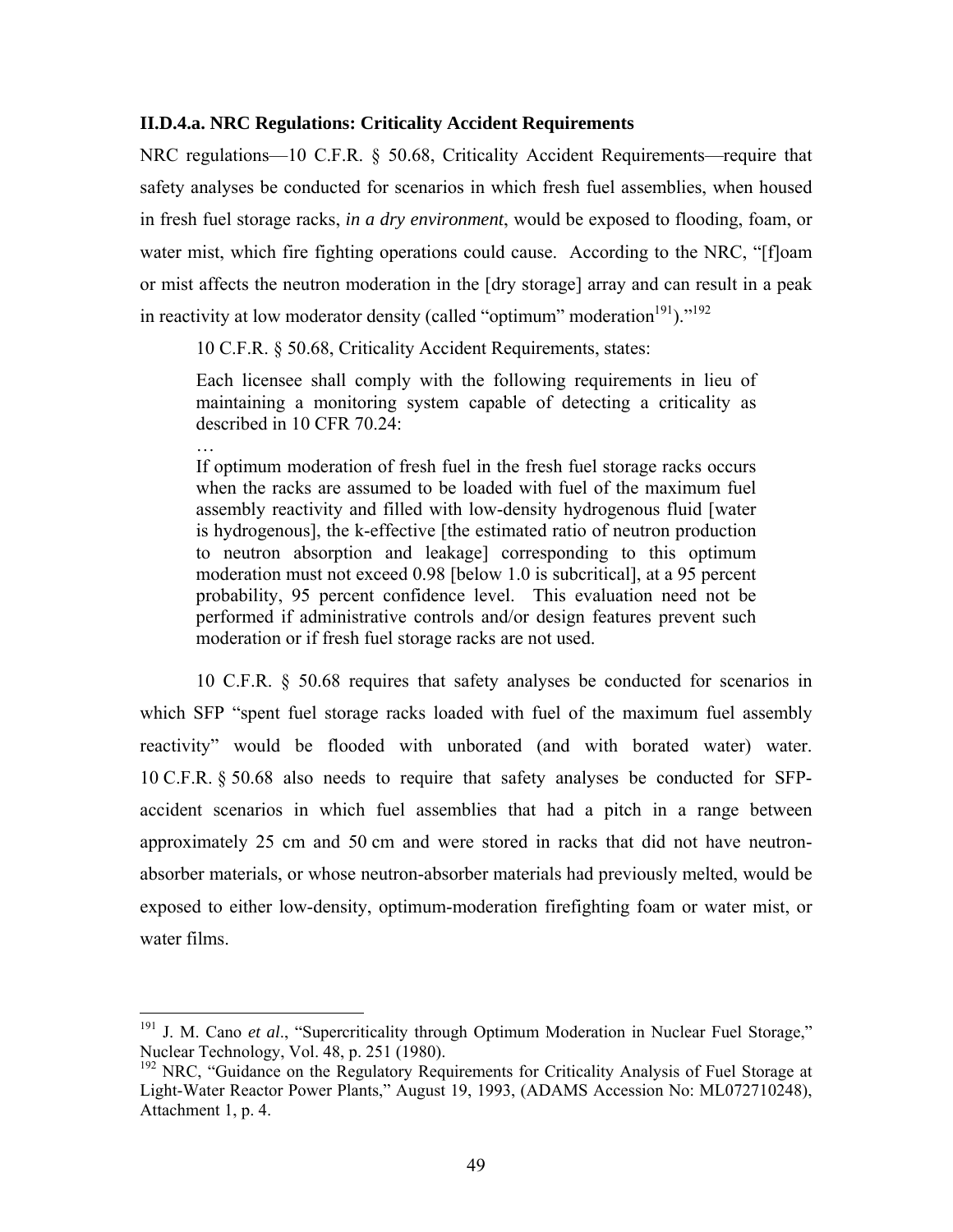Perhaps the NRC would argue that in SFP-accident scenarios, it would *not* be a safety risk if such fuel assemblies<sup>193</sup> were exposed to either low-density, optimummoderation firefighting foam or water mist, or water films.

A 2001 NRC report, NUREG-1738, states:

The phenomenon of a peak in reactivity because of low-density (optimum) moderation (firefighting foam) *is not of concern* in spent fuel pools since the presence of relatively weak absorber materials, such as stainless steel plates or angle brackets, is sufficient to preclude neutronic coupling between assemblies. Therefore, personnel actions to refill a drained spent fuel pool containing *undeformed* fuel assemblies would not create the potential for a criticality<sup>194</sup> [emphasis added].

In their assessment that the presence of *relatively weak absorber materials*, such as stainless steel plates or angle brackets, would be sufficient to preclude neutronic coupling between assemblies, it is possible that the authors of NUREG-1738 were only considering spent fuel assemblies, overlooking the fact that fresh fuel assemblies—which are much more reactive—are also stored in SFPs. (In March 2011, the Fukushima Daiichi Unit 4 SFP was storing 204 fresh fuel assemblies (and 1331 spent assemblies).<sup>195</sup>) It is pertinent that fresh fuel storage racks, *in a dry environment*, also have stainless steel material—a relatively weak absorber material.

The authors of NUREG-1738 might have also overlooked the fact that the upper ends of *spent* fuel rods (perhaps PWR rods more than BWR rods) are significantly under-burned—"with burnup of 50 to 60% of the assembly average"—making those locations "dominant in terms of reactivity."<sup>196</sup> The authors of NUREG-1738 might have *non-conservatively* assumed that spent fuel assemblies have a uniform axial burnup distribution.

 $193$  Fuel assemblies that had a pitch in a range between approximately 25 cm and 50 cm and were stored in racks that did not have neutron-absorber materials, or whose neutron-absorber materials had previously melted.

<sup>&</sup>lt;sup>194</sup> NRC, "Technical Study of Spent Fuel Pool Accident Risk at Decommissioning Nuclear Power Plants," NUREG-1738, Appendix 3, p. A3-2.

<sup>&</sup>lt;sup>195</sup> Juan J. Carbajo, Oak Ridge National Laboratory, "MELCOR Model of the Spent Fuel Pool of Fukushima Dai-ichi Unit 4," 2012, p. 1.

<sup>&</sup>lt;sup>196</sup> J. C. Wagner, M. D. DeHart, Oak Ridge National Laboratory, "Review of Axial Burnup Distribution Considerations for Burnup Credit Calculations, ORNL/TM-1999/246, March 2000, pp. 2, 5.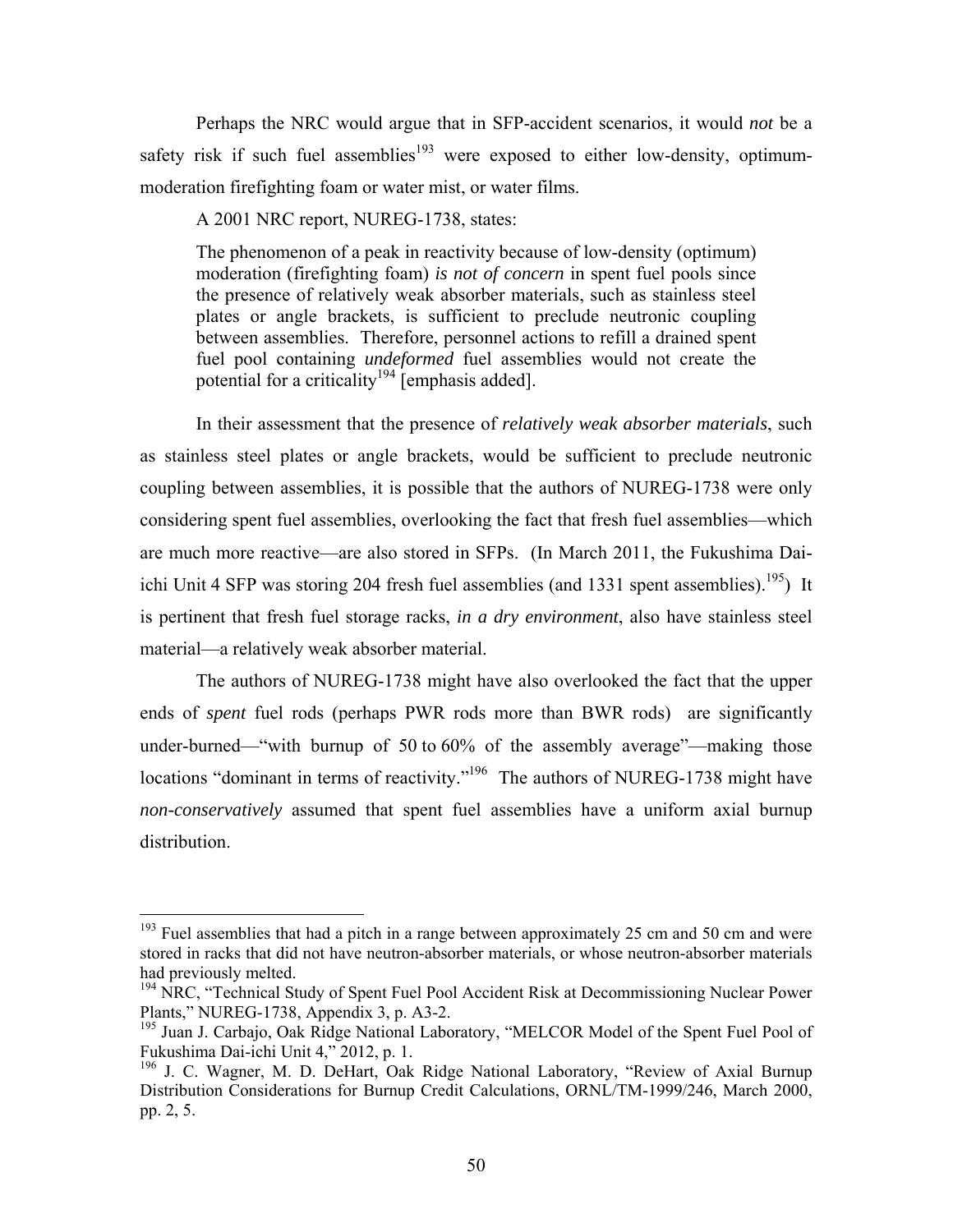Additionally, the authors of NUREG-1738 did not consider that "[s]ome [spent fuell racks are also fabricated from aluminum,"<sup>197</sup> which like zirconium is quite transparent to neutrons.

The results of the CRISTAL computer code simulations discussed in the 2011 IRSN information sheet on preventing SFP criticality accidents, in the event that PWR fuel assemblies<sup>198</sup> would be uncovered by the pool's water, indicate that criticality accidents, caused by optimum-moderation low-density water or water films, could occur in  $SFPs$ <sup>199</sup> This means that optimum-moderation conditions could cause criticality accidents in either low-density open racks, without neutron-absorber materials, or medium-density racks with non-borated flux traps—provided the stored fuel assemblies had a pitch in a range between approximately 25 cm and 50 cm.

#### **II.D.5. Boraflex and Boral Degradation in Spent Fuel Racks**

1

In a September 2013 NRC, Japan Lessons Learned Project ("JLLP") meeting, Rodney McCullum of the Nuclear Energy Institute ("NEI") stated: "We understand in the industry we can no longer rely on Boraflex. We're not relying on it anymore."<sup>200</sup> As stated above, Boraflex is a neutron absorber, intended to help prevent criticality accidents, that is located in spent fuel racks. Boraflex degrades; nonetheless, it is still used in a number of SFPs, including Indian Point Unit  $2's$ .<sup>201</sup>

In May 2002, the high-density storage racks in Region 1-2 of the Indian Point Unit 2 SFP were "assumed to have sustained a 50 percent loss of Boraflex," due to degradation.<sup>202</sup> And, a NRC document, dated September 24, 2013, states that "[t]he

<sup>&</sup>lt;sup>197</sup> EPRI, "Severe Accident Management Guidance Technical Basis Report," Volume 2: "The Physics of Accident Progression," 1025295, Appendix EE, p. EE-9.

<sup>&</sup>lt;sup>198</sup> The PWR fuel assemblies could be either fresh fuel assemblies or assemblies with a burnup of 10 GWd/t *in their upper ends*; in both cases, the fuel assemblies would be stored in racks without neutron-absorber materials with a pitch in a range between approximately 25 cm and 50 cm.

<sup>&</sup>lt;sup>199</sup> G Caplin *et al.*, "Criticality Accident in Case of a Spent Fuel Pool Dry-Out," IRSN, 2011, Information Sheet.

 $200$  NRC, "Japan Lessons Learned Project Directorate Public Meeting," September 18, 2013, Transcript of Proceedings, (ADAMS Accession No: ML13277A215), p. 214.

<sup>&</sup>lt;sup>201</sup> NRC, "Summary of August 26, 2013, Meeting with Entergy Nuclear Operations, Inc. and Netco on Indian Point Unit 2 Spent Fuel Pool Management," September 24, 2013, (ADAMS Accession No. ML13256A086), p. 1.

<sup>&</sup>lt;sup>202</sup> NRC, Letter Dated May 29, 2002 to Michael R. Kansler, Entergy, "Indian Point Nuclear Generating Unit 2: Amendment Regarding Credit for Soluble Boron and Burnup in Spent Fuel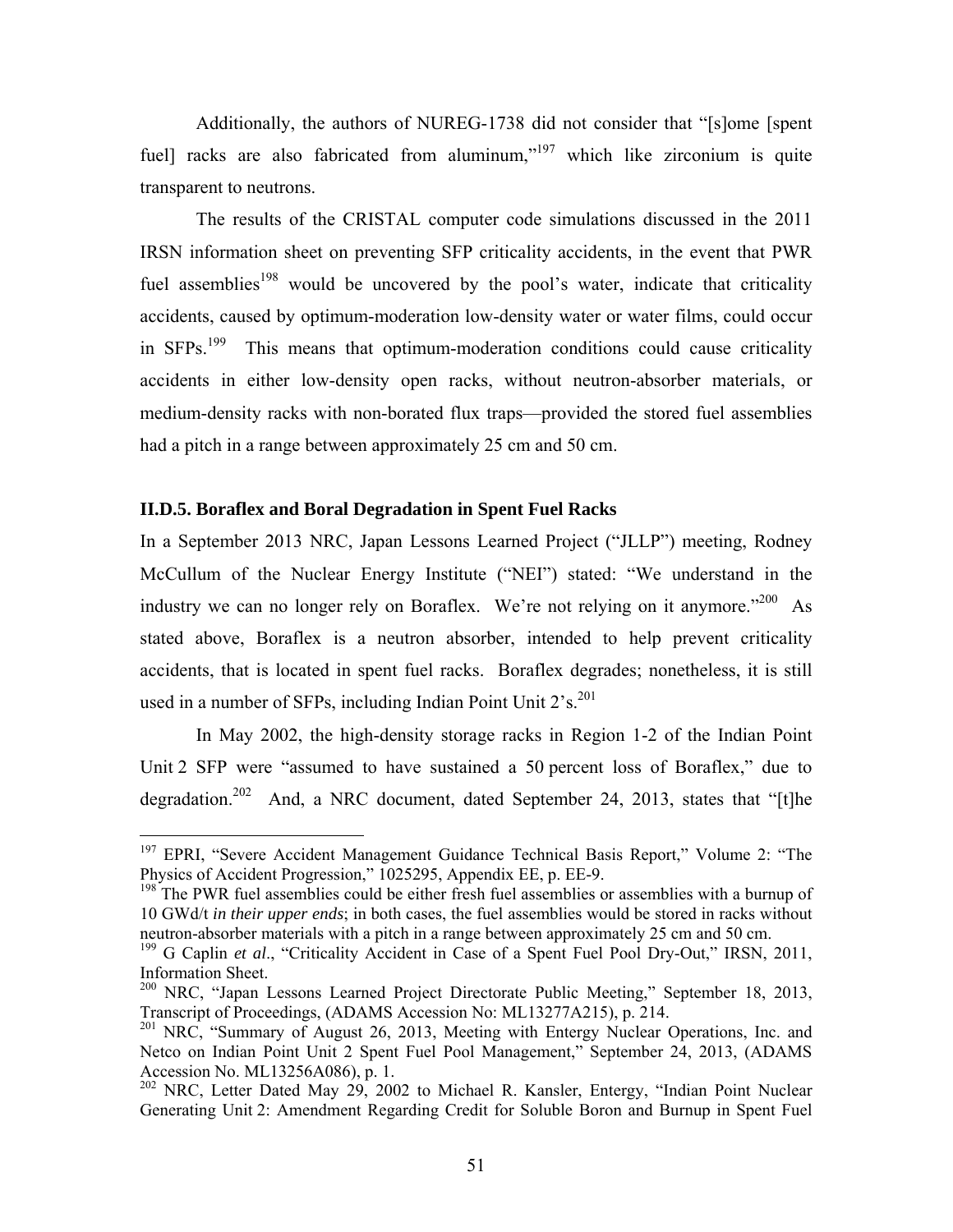existing Unit 2 SFP criticality analysis of record, which takes credit for Boraflex inserts as neutron absorbers, was submitted by letter dated September 20, 2001."<sup>203</sup> Hence, even though there has doubtless been further degradation of Boraflex over the last dozen years, the Boraflex in a region of Indian Point Unit 2's SFP is still *assumed* to have sustained a 50 percent loss.

(Indian Point Unit 2 is a PWR; its SFP is required to use water that is borated with at least 2000 ppm of boron.)

Regarding Boraflex degradation and eroded subcriticality margins, a September 2012 NRC document states:

Among neutron absorbing materials used in spent fuel pools, Boraflex degraded most severely. Boraflex is a neutron absorber material comprised of silicone polymer and boron carbide powder. When gammairradiated by spent nuclear fuel, Boraflex is prone to degradation and dissolution in the aqueous environment of the spent fuel pool. Consequently, *the subcriticality margins that existed when Boraflex was first installed have eroded*<sup>204</sup> [emphasis added].

As stated above, Boral is also a neutron absorber that is located in spent fuel

racks; and like Boraflex, Boral degrades.

Regarding Boral degradation, NRC Information Notice 2009-26 states:

Blisters and bulges of Boral cladding are material deformations that change the dimensions of the material. These blisters and bulges can be either water filled or gas filled (from the reaction of the SFP water and aluminum from the Boral), which may not be accounted for in the criticality analysis.<sup>205</sup>

And providing an example of the progression of Boral degradation, NRC

Information Notice 2009-26 states:

 $\overline{a}$ 

[T]he licensee at Beaver Valley stated that licensee inspections in 2007 of the Boral neutron absorber material coupons identified numerous blisters of the aluminum cladding, while only a few small blisters were identified

Pit," Enclosure 2, "Safety Evaluation Regarding Indian Point Unit 2," (ADAMS Accession No: ML021230367), p. 3.

<sup>&</sup>lt;sup>203</sup> NRC, "Summary of August 26, 2013, Meeting with Entergy Nuclear Operations, Inc. and Netco on Indian Point Unit 2 Spent Fuel Pool Management," p. 1.

<sup>&</sup>lt;sup>204</sup> NRC, "Boraflex, RACKLIFE, and BADGER: Description and Uncertainties," September 2012, (ADAMS Accession No: ML12216A307), p. ii.

<sup>&</sup>lt;sup>205</sup> NRC, "Information Notice 2009-26: Degradation of Neutron-Absorbing Materials in the Spent Fuel Pool," October 28, 2009, (ADAMS Accession No: ML092440545), p. 4.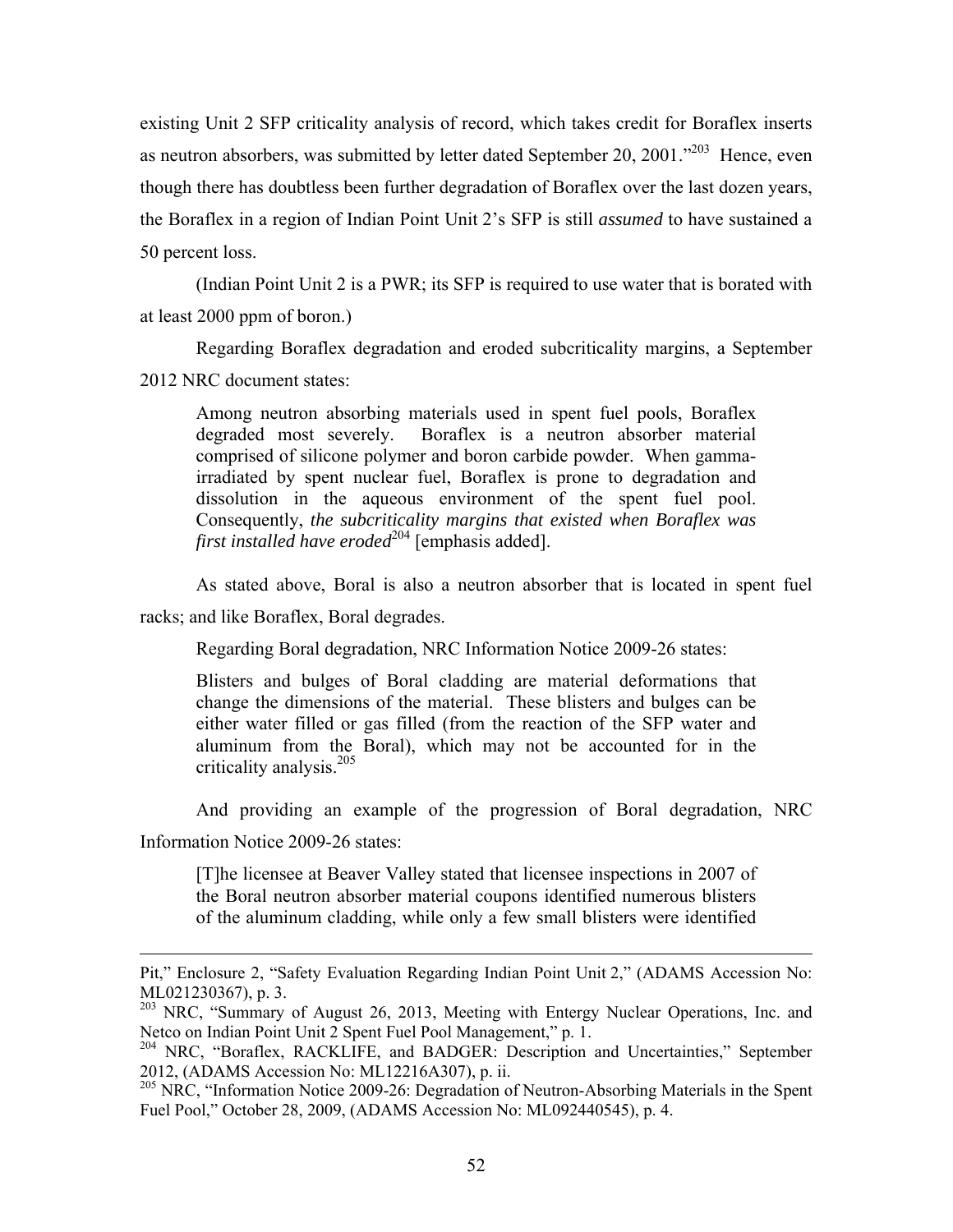in 2002. …blisters can displace water from the flux traps between storage cells and challenge dimensional assumptions used in the criticality analysis.206

The NRC's 2010 "On Site Spent Fuel Criticality Analyses NRR Action Plan," states that "virtually every permanently installed neutron absorber, for which a history can be established, has exhibited some degradation. Some have lost a significant portion of their neutron absorbing capability;" and states that "[t]he ability of licensees to control the material condition of any permanently installed neutron absorber that is credited for maintaining sub-criticality *is essential for the prevention of an inadvertent criticality event*" [emphasis added].<sup>207</sup> And NRC information notice 2009-26 states that "[t]he degradation mechanisms and *deformation rates* of any of the neutron-absorbing materials in the SFP are not well understood" [emphasis added].<sup>208</sup> (The degradation of neutronabsorber materials is especially worrisome for BWR SFPs, because they do not use borated water. $209$ )

It is possible that the degradation of neutron-absorber materials would increase the potential for a criticality accident occurring in the event a SFP boil-off accident. If overheated, it is probable that previously-degraded neutron-absorber materials would lose their effectiveness more quickly than non-degraded neutron-absorber materials.

# **II.E. Fuel Rods in a Spent Fuel Pool Would Balloon and Burst as It Boiled Dry, Impeding Local Cooling of the Fuel Assemblies**

Heat produced by the radioactive decay heating of the fuel rods would cause the SFP's water to boil away; the fuel rods would become uncovered by water and heat up, increasing their local temperatures. When local fuel-cladding temperatures reached approximately  $677^{\circ}$ C (1250°F) the fuel rods would start to balloon and burst.<sup>210</sup>

<sup>206</sup> *Id*., p. 2.

<sup>&</sup>lt;sup>207</sup> NRC, "On Site Spent Fuel Criticality Analyses NRR Action Plan," May 21, 2010, (ADAMS Accession No. ML101520463), pp. 1, 6.

 $208$  NRC, "Information Notice  $2009-26$ : Degradation of Neutron-Absorbing Materials in the Spent Fuel Pool," p. 4.

<sup>&</sup>lt;sup>209</sup> NRC, "Consequence Study of a Beyond-Design-Basis Earthquake Affecting the Spent Fuel Pool for a U.S. Mark I Boiling Water Reactor: Draft Report," p. 30.

<sup>&</sup>lt;sup>210</sup> The fuel rods would balloon and burst between approximately 677°C (1250°F) and 877°C (1610°F). See S. Güntay, J. Birchley, "MELCOR Further Development in the Area of Air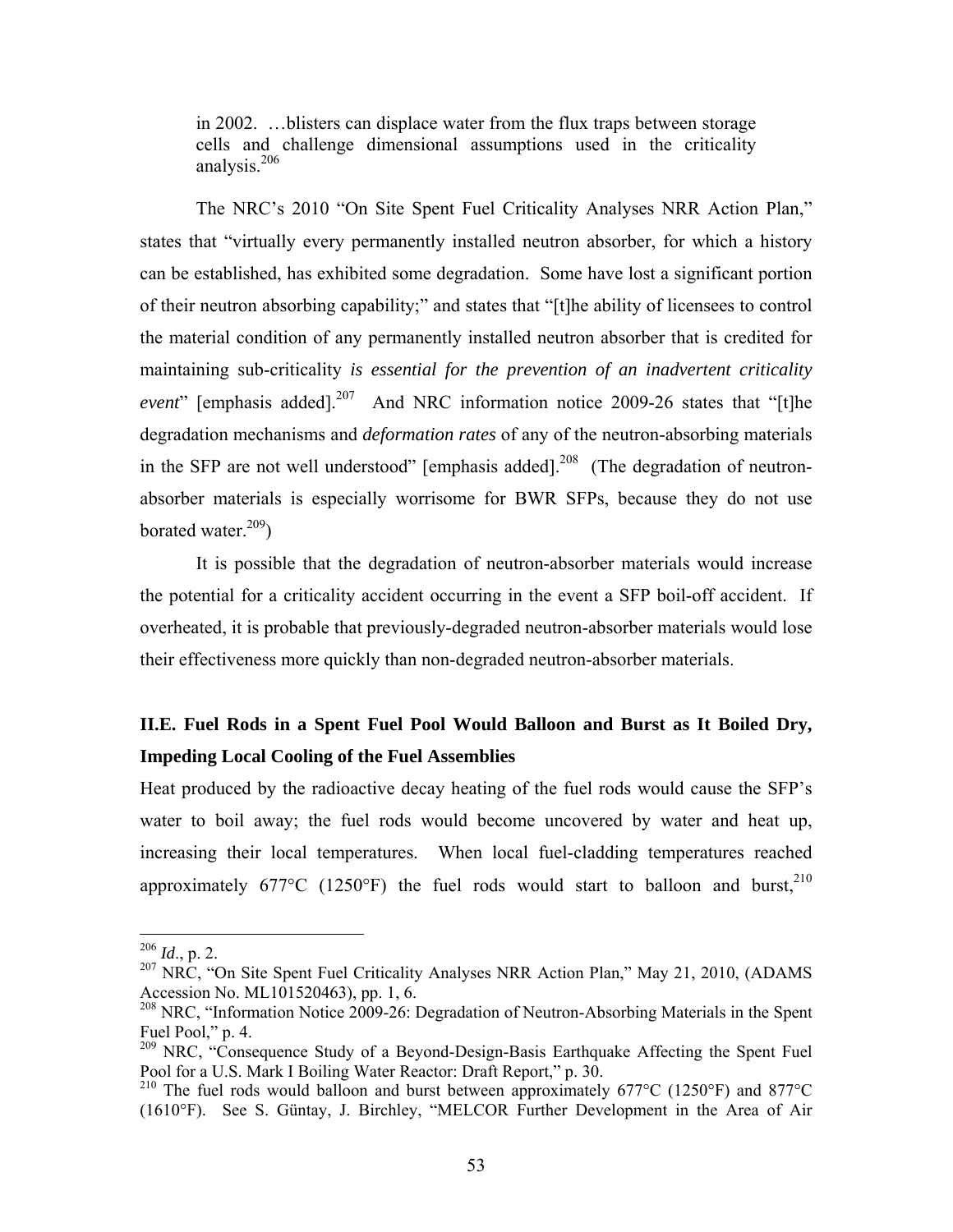"releasing noble gases, such as xenon and krypton," into the environment.<sup>211</sup> This would occur because the fuel rods that are used in reactor cores are pre-pressurized: at higher temperatures, the internal gas pressure increases to points at which the fuel cladding balloons and bursts.

(Creep failure of the fuel cladding could occur from incurring stress for approximately 10 hours at cladding temperatures between approximately 565°C (1049°F) and  $600^{\circ}$ C (1112°F) or greater.<sup>212</sup> The NRC's NUREG-1738 states that "[w] hile failure of the cladding at these lower temperatures will lead to fission product release, such release is considerably smaller than that assumed for the cases where the temperature criterion is exceeded and significant fuel heatup and damage occurs." $^{213}$ )

(It is noteworthy that the NRC computer safety model "MELCOR does not have a fuel cladding deformation and strain model. It uses a value of 900°C for widespread cladding failure." $^{214}$ )

In a SFP boil-off accident, ballooning of the fuel cladding would most likely be in the form of sausage-type balloons, as occurred in the fuel-cleaning-tank accident at the Paks Nuclear Power Plant Unit 2 ("Paks-2"), in Hungary, in 2003.<sup>215</sup> In the Paks-2 accident, 30 fuel assemblies were severely damaged and their fuel rods ballooned—"long sausage balloons<sup>"216</sup> with "very long ballooned areas."<sup>217</sup> At a 2003 Advisory

Ingress and Participation in OECDNEA SFP Project to Be Performed in the Time Frame 2009- 2012," April 2009, p. 14.

<sup>211</sup> Zachary I. Franiewski *et al*., Pennsylvania State University, "Spent Fuel Pool Analysis of a BWR-4 Fuel Bundle Under Loss of Coolant Conditions Using TRACE," NucE431W S2013, May 2013, p. 2.

<sup>&</sup>lt;sup>212</sup> NRC, "Technical Study of Spent Fuel Pool Accident Risk at Decommissioning Nuclear Power Plants," NUREG-1738, Appendix 1B, p. A1B-5.<br> $^{213}$  *Id* 

<sup>&</sup>lt;sup>214</sup> NRC, "Consequence Study of a Beyond-Design-Basis Earthquake Affecting the Spent Fuel Pool for a U.S. Mark I Boiling Water Reactor: Draft Report," p. 26.

 $215$  In 2003, at the Paks Unit 2 plant in Hungry, there was a fuel cleaning tank accident in which 30 fuel assemblies incurred severe damage. In the Paks-2 accident, the fuel rods ballooned— "long sausage balloons"<sup>215</sup> with "very long ballooned areas."<sup>215</sup> See Advisory Committee on Reactor Safeguards Reactor Fuels Subcommittee, September 29, 2003, located at: http://www.nrc.gov/reading-rm/doc-collections/acrs/tr/subcommittee/2003/rf092903.pdf, pp. 212- 225; see also IAEA, "OECD-IAEA Paks Fuel Project: Final Report," 2009, p. 12.

<sup>&</sup>lt;sup>216</sup> Advisory Committee on Reactor Safeguards Reactor Fuels Subcommittee, September 29, 2003, located at: http://www.nrc.gov/reading-rm/doccollections/acrs/tr/subcommittee/2003/rf092903.pdf, pp. 212- 225.

<sup>217</sup> IAEA, "OECD-IAEA Paks Fuel Project: Final Report," 2009, p. 12.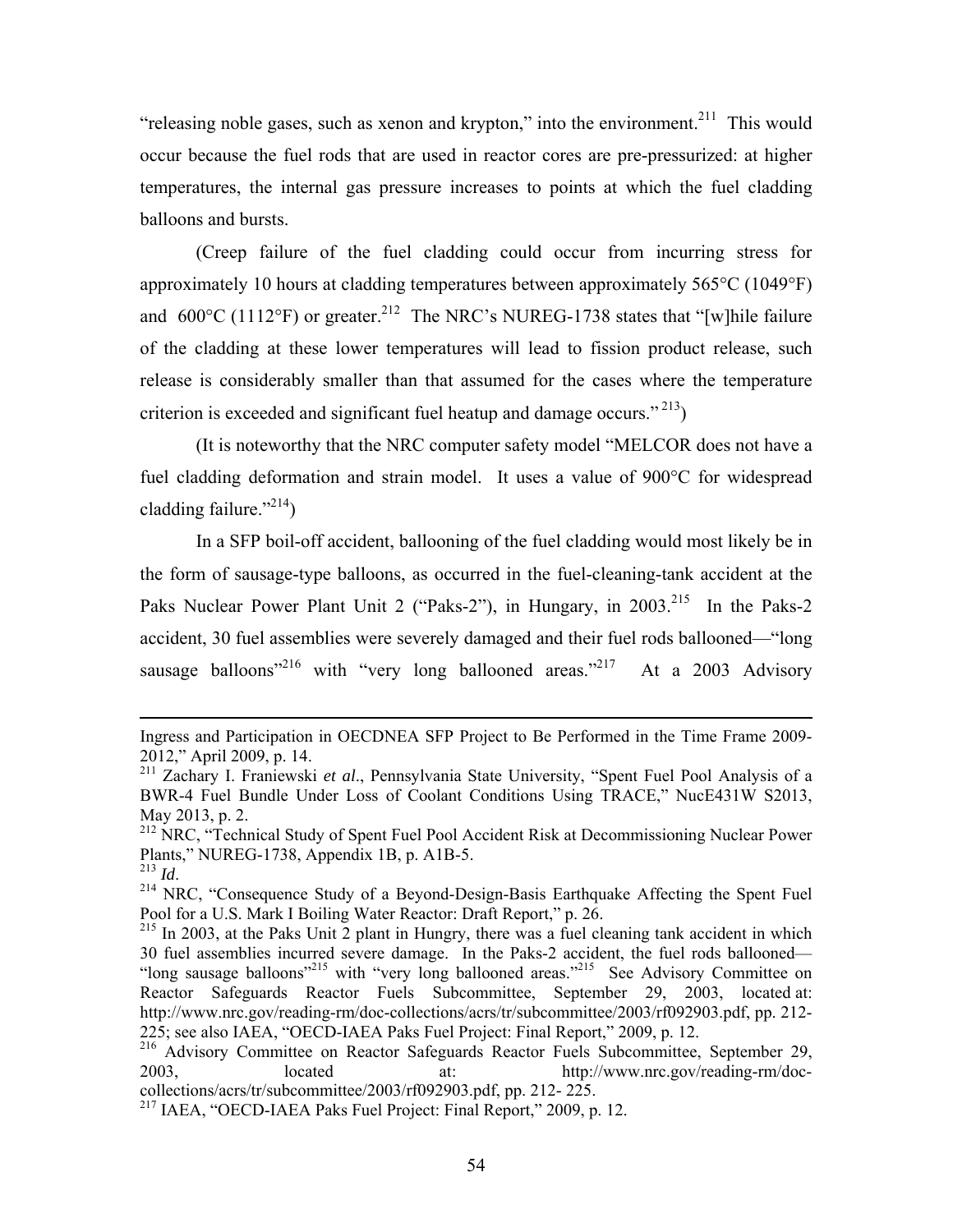Committee on Reactor Safeguards ("ACRS") Reactor Fuels Subcommittee meeting, at least one participant thought that such long balloons would occur in reactor large-break loss-of-coolant accidents ("LOCA"). (*This is pertinent to the characteristics of the fuelcladding ballooning that would occur in SFP accidents*, because, in both types of accidents, fuel rods would heat up to the point at which their internal-pressure increases caused them to balloon; in both types of accidents, the external pressure would be far less than the internal pressure of the fuel rods.)

In the ACRS meeting, Dr. Dana Powers (the lead author of "Cladding Swelling and Rupture Models for LOCA Analysis"<sup>218</sup>) stated: "If you're trying to persuade me that we'll never see long sausage balloons in reactor accidents, give up now while you're ahead;" and "where I run into trouble is saying x or y can never happen. Simply because you've never seen it in an experiment you've done with one foot sections [of fuel cladding]; that's where I have real trouble."<sup>219</sup>

(Experiments at Argonne Laboratories with segments of high burnup fuel rods discussed in the same 2003 ACRS Subcommittee meeting—were conducted with 12 and 15 inch segments of fuel rods, with a "relatively uniform heating zone" *that was approximately five inches long*; hence, the ballooned locations of the fuel rods were not longer than five inches.<sup>220</sup>)

In a SFP boil-off accident, it is highly probable that the ballooned sections of the fuel rods would be coplanar (at the same elevation); with coplanarity, there would also likely be some degree of local rod-to-rod contact. When local cladding temperatures reached the point at which the fuel rods ballooned, such temperatures would tend to be at approximately the same elevation. Additionally, in SFP boil-off accident, the fuel assemblies that were most recently loaded into the SFP (the hottest assemblies) would be the first ones to incur fuel-cladding ballooning.

In addition to the Paks fuel cleaning tank accident there is further evidence that there could be long sausage-like ballooned areas of the fuel cladding in a boil-off SFP

<sup>218</sup> D. A. Powers, R. O. Meyer, "Cladding Swelling and Rupture Models for LOCA Analysis," NUREG-0630, April 1980, (ADAMS Accession No: ML053490337).

<sup>&</sup>lt;sup>219</sup> Advisory Committee on Reactor Safeguards Reactor Fuels Subcommittee, September 29, 2003, pp. 217-218.

<sup>&</sup>lt;sup>220</sup> *Id.* pp. 113, 181, and 195.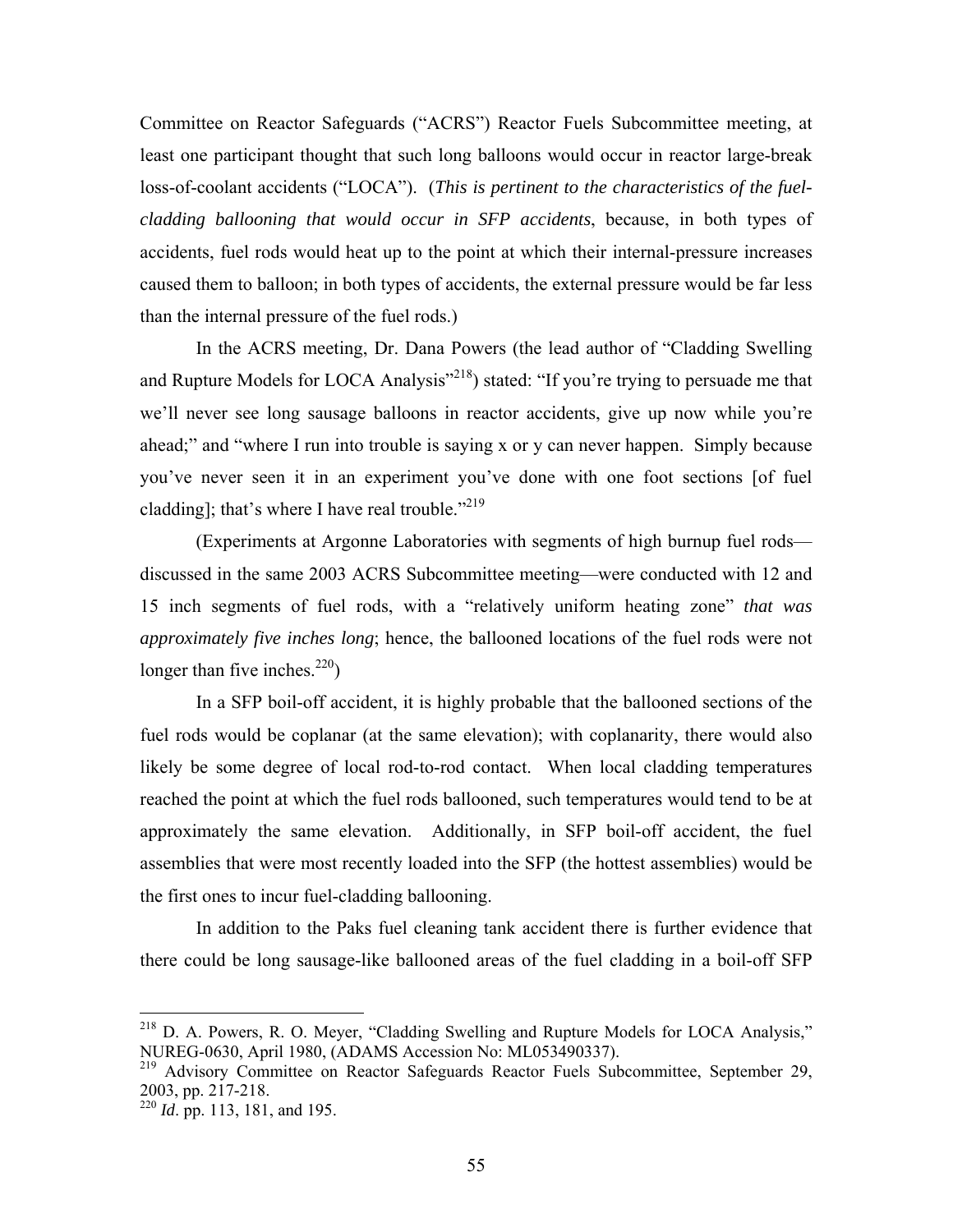accident. (The experiments discussed in this paragraph are not SFP accident experiments; however, they apply to SFP accidents, because they are experiments in which fuel rod simulators were heated up to the point at which their internal pressure increases caused them to balloon.) For example: 1) the JAERI loss-of-accident tests had "axially extended contacts between rods (over more than 20 cm [7.9 in]) in [49-rod<sup>221</sup>] bundle configurations;"<sup>222</sup> 2) in the Materials Test 3 (MT-3), which had 12 full-length pre-pressurized fuel rods, "[t]he active strain [ballooned] region was spread over [a]  $\sim$ 2-[meter] (80-[in]) length" of the fuel rods<sup>223</sup> (this does not mean that there was a continuous ballooned length of about 80.0-in; however, it indicates that there was excessive ballooning); 3) an Oak Ridge National Laboratory ("ORNL") report states that for the CORA-16 experiment, there was *estimated* cladding strain (ballooning) on one of the fuel rods at the 550, 750, and 950 mm elevations, which indicates that the rod was estimated to have a ballooned length of at least 400 mm  $(15.75 \text{ in})^{224}$  (the CORA experiments, which simulated meltdown accidents, were conducted with zirconium alloy multi-rod bundles that were two meters long);<sup>225</sup> 4) a second ORNL report states that for the CORA-33 experiment "the computed cladding strain [ballooning] was significant over 400 mm  $[15.75 \text{ in}]$  of the rod length;"<sup>226</sup> and 5) the cladding balloons that occurred in the middle sections of the bundles from PWR FLECHT runs 2443 and 2544, which

<sup>&</sup>lt;sup>221</sup> European Commission: Nuclear Safety and the Environment, "Fuel Cladding Failure Criteria," September 1999, p. 88.

<sup>&</sup>lt;sup>222</sup> Claude Grandjean, Institut de Radioprotection et de Sûreté Nucléaire (IRSN), "Coolability of Blocked Regions in a Rod Bundle after Ballooning under LOCA Conditions: Main Findings from a Review of Past Experimental Programmes," 2007.

<sup>223</sup> C. L. Wilson, G. M. Hesson, J. P. Pilger, L. L. King, F. E. Panisko, Pacific Northwest Laboratory, "Large-Break LOCA, In-Reactor Fuel Bundle Materials Test MT-6A," 1993, p. x.

<sup>224</sup> L. J. Ott, W. I. van Rij, "In-Vessel Phenomena—CORA: BWR Core Melt Progression Phenomena Program, Oak Ridge National Laboratory," CONF-9105173-3-Extd.Abst., Presented at Cooperative Severe Accident Research Program, Semiannual Review Meeting, Bethesda, Maryland, May 6-10, 1991.

<sup>225</sup> P. Hofmann, S. Hagen, G. Schanz, G. Schumacher, L. Sepold, Idaho National Engineering Laboratory, EG&G Idaho, Inc., "CORA Experiments on the Materials Behavior of LWR Fuel Rod Bundles at High Temperatures," in NRC "Proceedings of the Nineteenth Water Reactor Safety Information Meeting," NUREG/CP-0119, Vol. 2, 1991, (ADAMS Accession No: ML042230460), p. 77.

 $226$  L. J. Ott, Siegfried Hagen, "Interpretation of the Results of the CORA-33 Dry Core Test," 1993.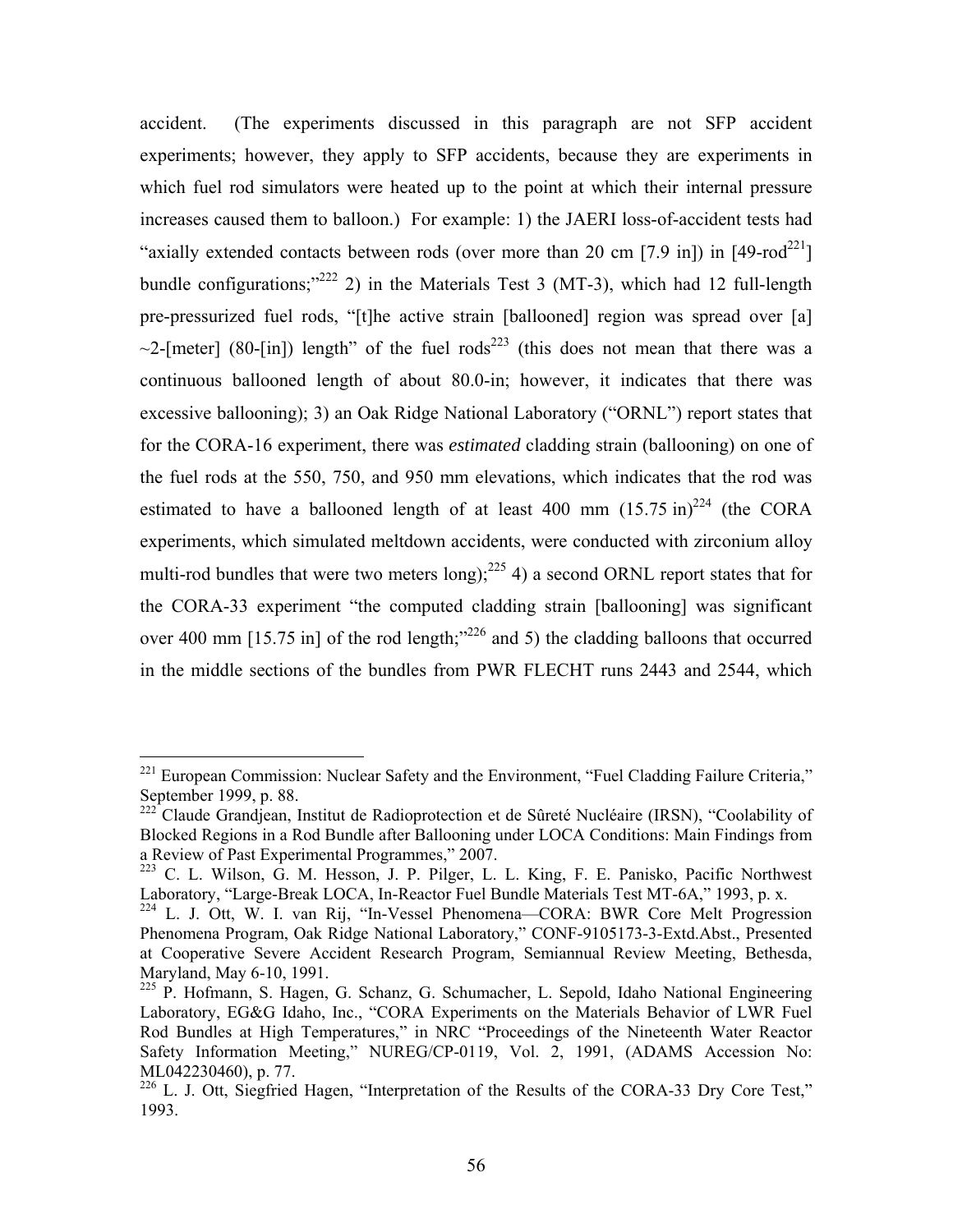had unintended internal gas pressure increases,  $227$  were substantially longer than a few inches.

Regarding assembly blockage in reactor LOCAs, resulting from newer zirconium fuel-cladding alloys like ZIRLO and M5, a 2004 OECD Nuclear Energy Agency report states that "[n]ew alloys have the tendency of being more ductile, which can increase ballooning size and thus increase blockage."<sup>228</sup> Furthermore, the same report states that "it can be anticipated, due to this better ductility that, for modern alloys, *the rod balloons will be bigger and the resulting flow blockage geometry at burst higher with more radial and axial extension* than for Zy4 [an older zirconium fuel-cladding alloy] rods when experiencing the same conditions at burst<sup>3229</sup> [emphasis added]. (As stated above, reactor LOCA fuel-cladding ballooning phenomena are pertinent to SFP accidents, because, in both types of accidents, fuel rods would heat up to the point at which their internalpressure increases caused them to balloon; in both types of accidents, the external pressure would be far less than the internal pressure of the fuel rods.)

Interestingly, the 2004 OECD Nuclear Energy Agency report states that, *in a reactor LOCA*, "[t]here is a more uniform cladding temperature at high burn-up, which can lead to much larger cladding deformations and thus more pronounced flow blockage."<sup>230</sup> It is plausible that these same phenomena would occur in a SFP boil-off accident, because the fuel rods in the SFP would not have the pronounced *choppedcosine axial heat flux distribution*<sup>231</sup> that the fuel rods have in operating reactor cores; the axial heat flux, albeit far less, would be far more evenly distributed in the fuel rods stored in the SFP.

The coplanar blockage of sausage-like fuel-cladding balloons (sections with a substantial axial extension), and any points of local rod-to-rod contact, would impede the

 $^{227}$  F. F. Cadek, D. P. Dominicis, R. H. Leyse, Westinghouse Electric Corporation, WCAP-7665, "PWR FLECHT (Full Length Emergency Cooling Heat Transfer) Final Report," April 1971, (ADAMS Accession No: ML070780083), p. 3-95.

 $228$  OECD Nuclear Energy Agency, "Summary Record of the Experts meeting on the proposed OECD-IRSN STLOC Project," NEA/CSNI/R(2004)1, January 13, 2004, p. 5.

<sup>229</sup> *Id*., p. 17.

 $^{230}$   $\overline{Id}$ ., p. 5.

 $231$  The locations of the active length of the fuel rods are much hotter at the mid-elevation than at the upper and lower ends. The active length of a fuel rod is the length of the cladding containing the fuel pellets; it is approximately 12-feet long.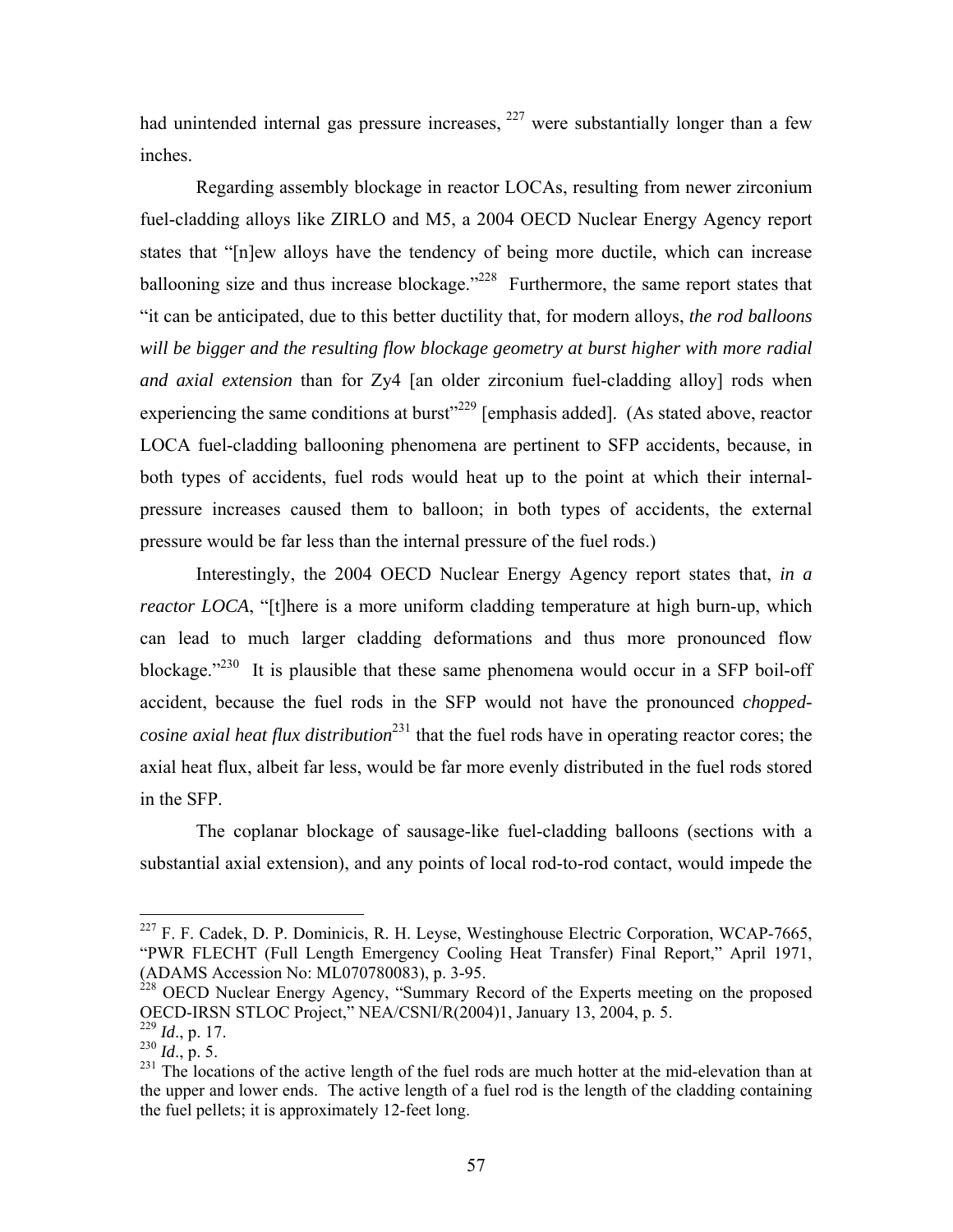local cooling of the fuel assemblies; and local blockage-section surface temperatures could increase up the point at which the zirconium fuel-cladding began to rapidly chemically react with steam or air at approximately 1000°C (1832°F) or 900°C  $(1652^{\circ}F)$ ,<sup>232</sup> respectively.

Ballooning and bursting would also cause the fuel-cladding to lose the protection of preexisting oxide layers, as clean surface locations opened up, facilitating exothermic (heat-generating) oxidation and hydriding of zirconium (both of these reactions are discussed below).

Additionally, local ballooning and bursting of zirconium fuel cladding at grid spacers would augment the cladding-to-grid contact. The NRC report, NUREG-2121, states that "[g]rid spacers may 'pin' rod ballooning… In bundle geometries, ballooning tends to occur such that all the balloons are coplanar, but ballooning is largely suppressed in the sections of fuel rods that cross a grid spacer." $233$ 

Regarding how fuel rod ballooning could *decrease* the time to the ignition of zirconium *in air* in a SFP accident, a 2009 paper about an OECD Nuclear Energy Agency SFP safety analysis project states:

Fuel rod ballooning is an important phenomena expected to occur prior to ignition [of the zirconium fuel cladding in a SFP accident]. Rod ballooning has been shown to occur in the temperature range of 950 K to 1150 K  $[1250\textdegree F$  to  $1610\textdegree F$ . In the BWR 1×4 ignition test a peak clad temperature of 1050K [1430°F] was reached at 2.75 hrs and the rapid escalation to ignition began at 4.75 hrs at a peak clad temperature of 1200 K [1700°F]. Thus fuel rod ballooning is expected to occur during the crucial period prior to ignition *and could be expected to decrease the time to ignition by an hour or more*234 [emphasis added].

It can be extrapolated that because fuel rod ballooning could decrease the time to the ignition of zirconium *in air* in a SFP accident, ballooning could also decrease the time to the ignition of zirconium *in steam* in a SFP accident.

<sup>232</sup> Allan S. Benjamin *et al*., Sandia Laboratories, "Spent Fuel Heatup Following Loss of Water During Storage," NUREG/CR-0649, March 1979, p. 47.

<sup>&</sup>lt;sup>233</sup> Patrick A.C. Raynaud, "Fuel Fragmentation, Relocation, and Dispersal During the Loss-of-Coolant Accident," NUREG-2121, March 2012, (ADAMS Accession No: ML12090A018), p. 75. <sup>234</sup> S. Güntay, J. Birchley, "MELCOR Further Development in the Area of Air Ingress and Participation in OECD NEA SFP Project to Be Performed in the Time Frame 2009-2012," April 2009, p. 14.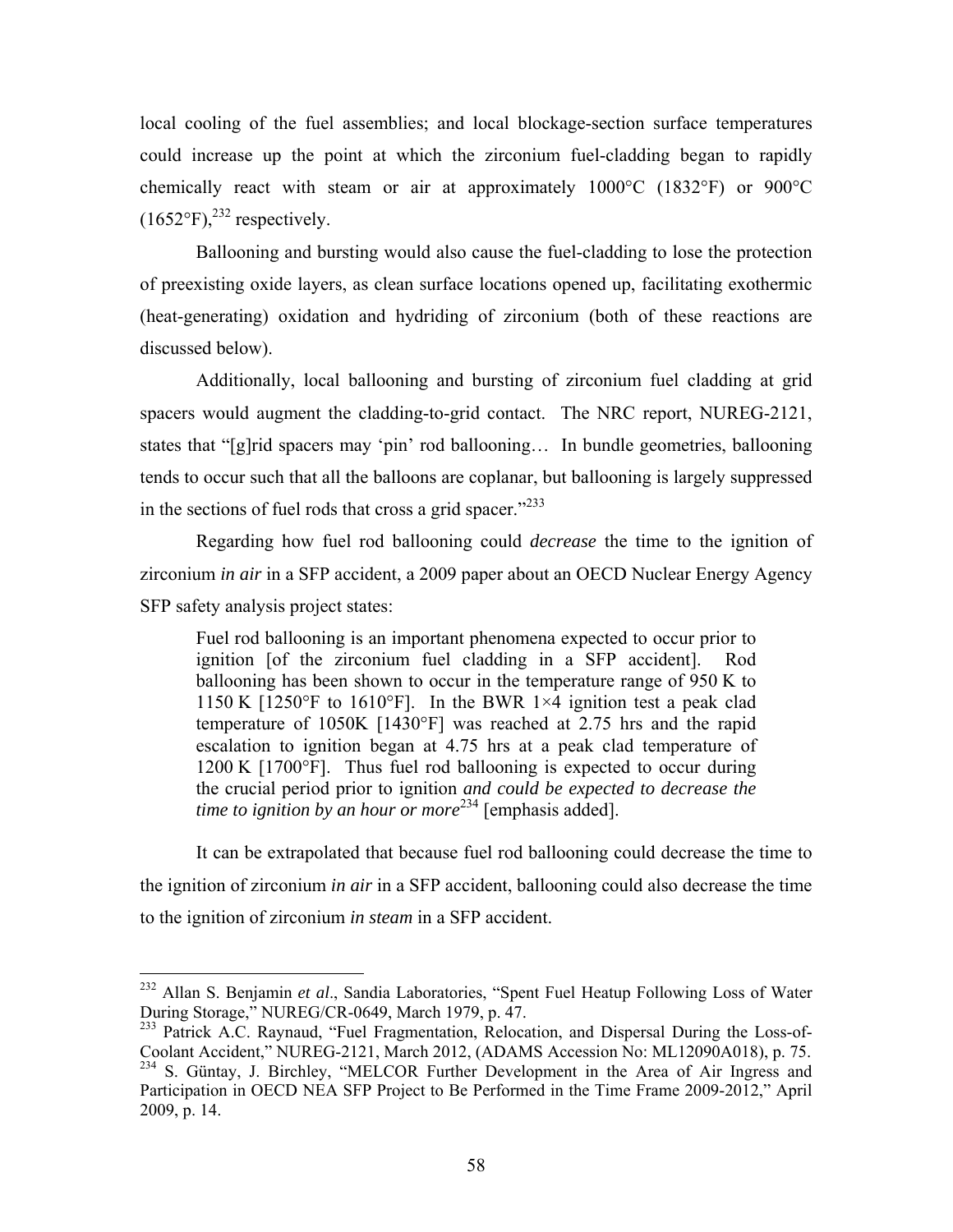(It is noteworthy that the NRC claims that "rod ballooning has a low impact on the timing to breakaway oxidation." $^{235}$ )

### **II.E.1. Fuel Fragmentation, Relocation, and Dispersal in a Spent Fuel Pool Boil-Off Accident**

A March 2012 NRC report, NUREG-2121, states that "[f]uel fragmentation refers to any separation of the fuel pellet into more than one piece, regardless of when or why it occurred." In the reactor core, during typical operation, the uranium dioxide  $(UO<sub>2</sub>)$  "fuel pellets develop many cracks because of thermal stresses.<sup>2236</sup> A 2011 IAEA report explains that "[d]ue to thermal gradients, fuel pellets tend to fragment early in life," $237$ which can occur at fuel burnups "as low as a few megawatt days per metric ton uranium (MWd/MTU)."238 It is likely that some degree of additional fuel fragmentation would occur in a reactor LOCA; a SFP accident would perhaps incur a lesser degree of additional fuel fragmentation than a reactor LOCA.

NUREG-2121 states that "[a]t higher values of burnup, fission gas production and migration is postulated to generate a 'rim' region in fuel pellets that is highly porous;" and that "[t]he size of fuel fragments is not uniform but tends to become smaller with increasing burnup."<sup>239</sup>

(It is noteworthy that a 2012 paper, "Oxidation Studies on Irradiated  $UO<sub>2</sub>$  Fuels," states that "[f]uel fragmentation would result in larger surface areas available for corrosion processes and radionuclide release. $1240$ 

Defining fuel relocation, NUREG-2121 states that "fuel relocation can be described as any physical movement of fuel pellets or fuel fragments within the cladding. ... *Radial* fuel relocation is the movement of the fuel outward toward the fuel cladding.

<sup>&</sup>lt;sup>235</sup> NRC, "Consequence Study of a Beyond-Design-Basis Earthquake Affecting the Spent Fuel Pool for a U.S. Mark I Boiling Water Reactor: Draft Report," p. 26.

<sup>&</sup>lt;sup>236</sup> Patrick A.C. Raynaud, "Fuel Fragmentation, Relocation, and Dispersal During the Loss-of-Coolant Accident," NUREG-2121, p. 3.

<sup>&</sup>lt;sup>237</sup> IAEA, "Impact of High Burnup Uranium Oxide and Mixed Uranium-Plutonium Oxide Water Reactor Fuel on Spent Fuel Management," No. NF-T-3.8, 2011, p. 37.

<sup>&</sup>lt;sup>238</sup> Patrick A.C. Raynaud, "Fuel Fragmentation, Relocation, and Dispersal During the Loss-of-Coolant Accident," NUREG-2121, p. 75.

<sup>239</sup> *Id*., pp. 3, 75.

<sup>&</sup>lt;sup>240</sup> D. Papaioannou *et al.*, "Oxidation Studies on Irradiated UO<sub>2</sub> Fuels" Top Fuel 2012 Transactions, European Nuclear Society, September 2-6, 2012, p. 5.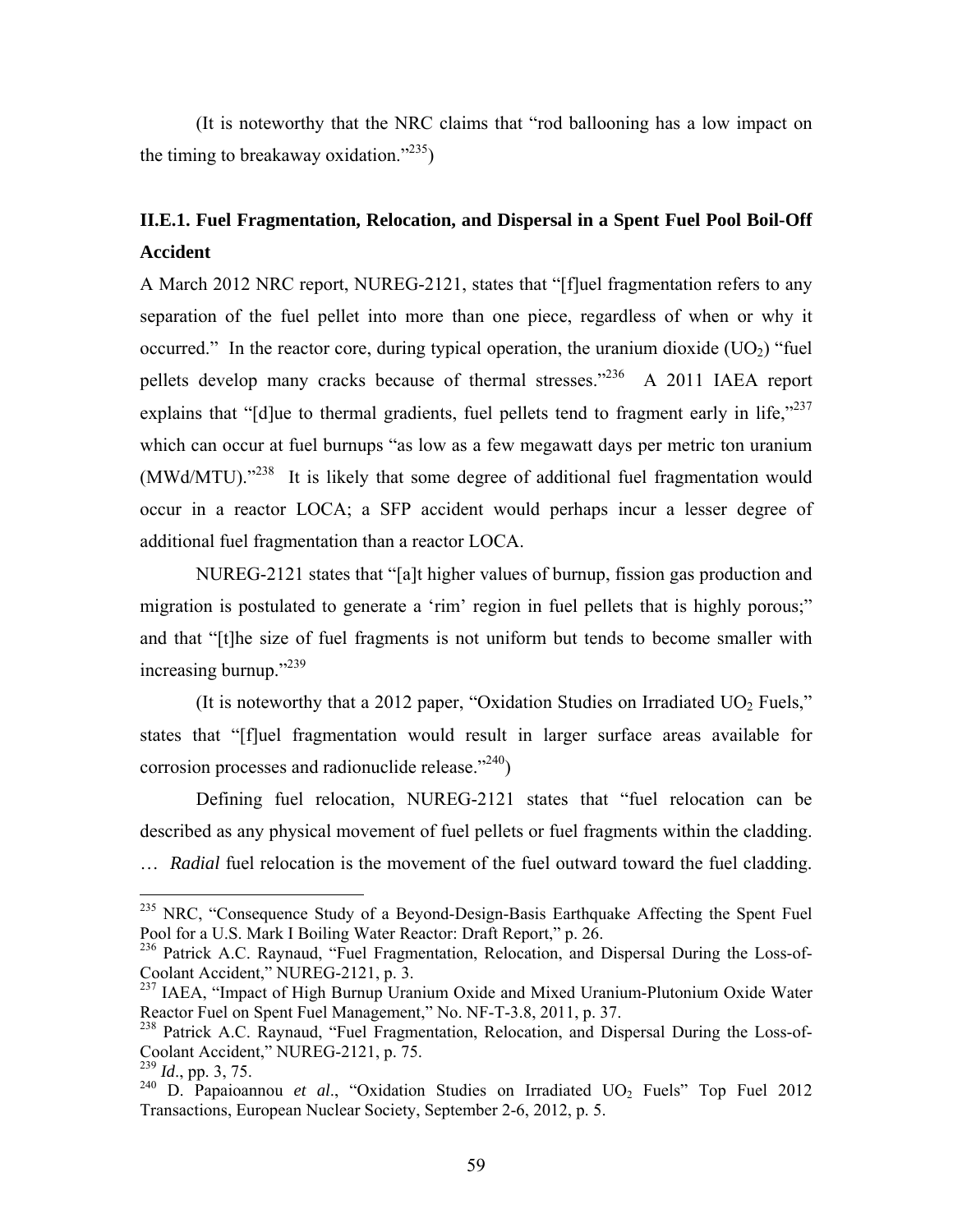… *Axial* fuel relocation is the vertical movement of fuel fragments or particles within the cladding"<sup>241</sup> [emphasis not added].

Regarding *radial* fuel relocation, NUREG-2121 states that "fuel pellet cracking promotes an outward relocation of the pellet fragments that causes additional gap closure. This process is widely recognized in fuel performance analysis. It starts at beginning of life and quickly reaches equilibrium—by 5 GWd/MTU."242 And regarding *axial* fuel relocation, NUREG-2121 states that "[u]nder normal operation, this process is usually limited by the fuel pellet immediately above or below the pellet in question." In experiments simulating reactor LOCAs, "voided regions of the cladding rod" and "additional fuel material [with]in the enlarged volume of the balloon region, or both" have been observed.<sup>243</sup>

Additionally, regarding the potential for the accumulation of relocated fuel fragments at the elevations of the spacer grids, NUREG-2121 states:

Grid spacers may "pin" rod ballooning, potentially acting as choke points for fuel relocation. In bundle geometries, ballooning tends to occur such that all the balloons are coplanar, but ballooning is largely suppressed in the sections of fuel rods that cross a grid spacer.<sup>244</sup>

Regarding the fuel relocation which could occur in high burn-up fuel, in a reactor LOCA, a 2004 OECD Nuclear Energy Agency report states that "ANL [Argonne National Laboratory] tests have shown [the] potential for greater relocation at high burnup due to increased fuel fragmentation. It is unknown if fuel-cladding bonding<sup>245</sup> delays relocation."<sup>246</sup> (This information is pertinent to the characteristics of the fuel-cladding ballooning and fuel relocation that could occur in SFP accidents, because, such

<sup>&</sup>lt;sup>241</sup> Patrick A.C. Raynaud, "Fuel Fragmentation, Relocation, and Dispersal During the Loss-of-Coolant Accident," NUREG-2121, p. 3.<br><sup>242</sup> Id.<br><sup>243</sup> Id.

<sup>242</sup> *Id*. 243 *Id*. 244 *Id*., p. 75.

<sup>&</sup>lt;sup>245</sup> Regarding fuel-cladding bonding an October 2003 paper states: "Inner surface cladding oxidation and subsequent mechanical bonding between the fuel pellet and the cladding are wellknown phenomena of high burnup and high duty fuels." See Sven Van den Berghe *et al*., "Observation of a Pellet-Cladding Bonding Layer in High Power Fuel," presented at "Advanced Fuel Pellet Materials and Designs for Water Cooled Reactors: Technical Committee Meeting," 20–24 October 2003, p. 307.

<sup>&</sup>lt;sup>246</sup> OECD Nuclear Energy Agency, "Summary Record of the Experts meeting on the proposed OECD-IRSN STLOC Project," NEA/CSNI/R(2004)1, January 13, 2004, p. 5.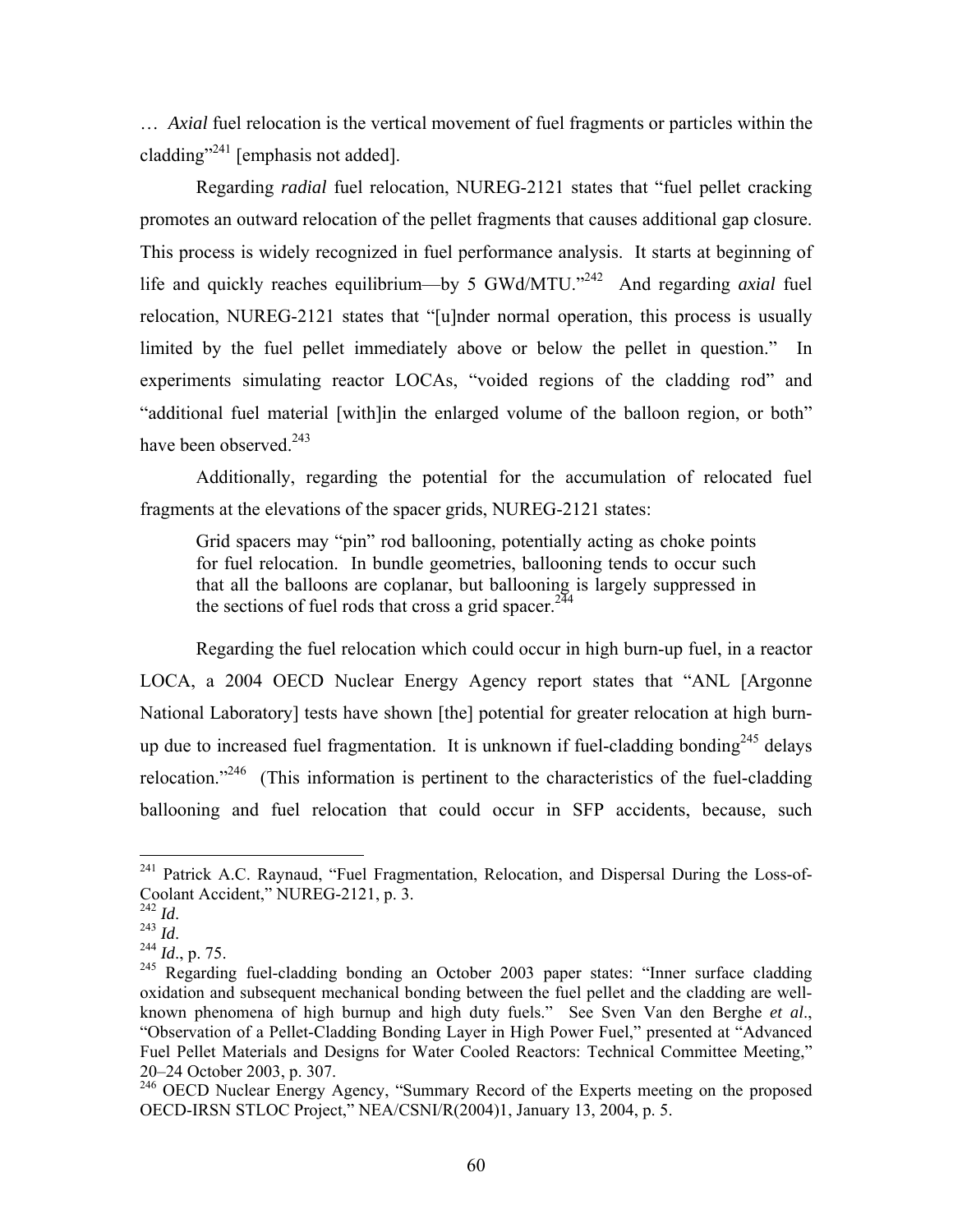phenomena could occur in both types of accidents.) The same report observes that larger fuel-cladding balloons—caused by "[n]ew alloys [that] have the tendency of being more ductile, which can increase ballooning size"—would be likely to facilitate a greater extent of fuel relocation and "the associated power generation increase."  $^{247}$  (In a SFP accident any power generation increases caused by fuel relocation within fuel-cladding balloons would not be significant because the heat flux (rate of heat transfer from the fuel rods) would be relatively low.)

As stated above, the 2004 OECD Nuclear Energy Agency report states that "it can be anticipated, due to this better ductility that, for modern alloys, the rod balloons will be bigger and the resulting flow blockage geometry at burst higher with more radial and axial extension than for Zy4 [an older zirconium fuel-cladding alloy] rods when experiencing the same conditions at burst."<sup>248</sup>

The coplanar blockage of sausage-like fuel-cladding balloons (sections with a substantial axial extension) that had relocated fuel fragments, would impede the local cooling of the fuel assemblies; and local blockage-section surface temperatures could increase up the point at which the zirconium fuel-cladding began to rapidly chemically react with either steam or air at approximately 1000°C (1832°F) or 900°C (1652°F), respectively.

Defining fuel dispersal, NUREG-2121 states that "[f]uel dispersal is the ejection of fuel fragments or particles through a rupture or opening in the cladding."<sup>249</sup> Rapid reactor LOCA transient phenomena, such as rapid external depressurization, could enhance the dispersal fuel fragments from ruptured locations of the fuel cladding; external depressurization would not occur in SFP accidents.

Fuel dispersal during a reactor LOCA could occur with fuel that had a burnup lower than 62 GWd/MTU; previously it was believed that *significant* fuel dispersal during a reactor LOCA would not occur if the fuel had burnups lower than 62 GWd/MTU (average for the peak rod).<sup>250</sup> It seems probable that some degree of fuel

 $^{247}$  *Id.* 

<sup>247</sup> *Id*. <sup>248</sup> *Id*., p. 17.

<sup>&</sup>lt;sup>249</sup> Patrick A.C. Raynaud, "Fuel Fragmentation, Relocation, and Dispersal During the Loss-of-Coolant Accident," NUREG-2121, p. 3.

 $^{250}$  *Id.*, p. 1.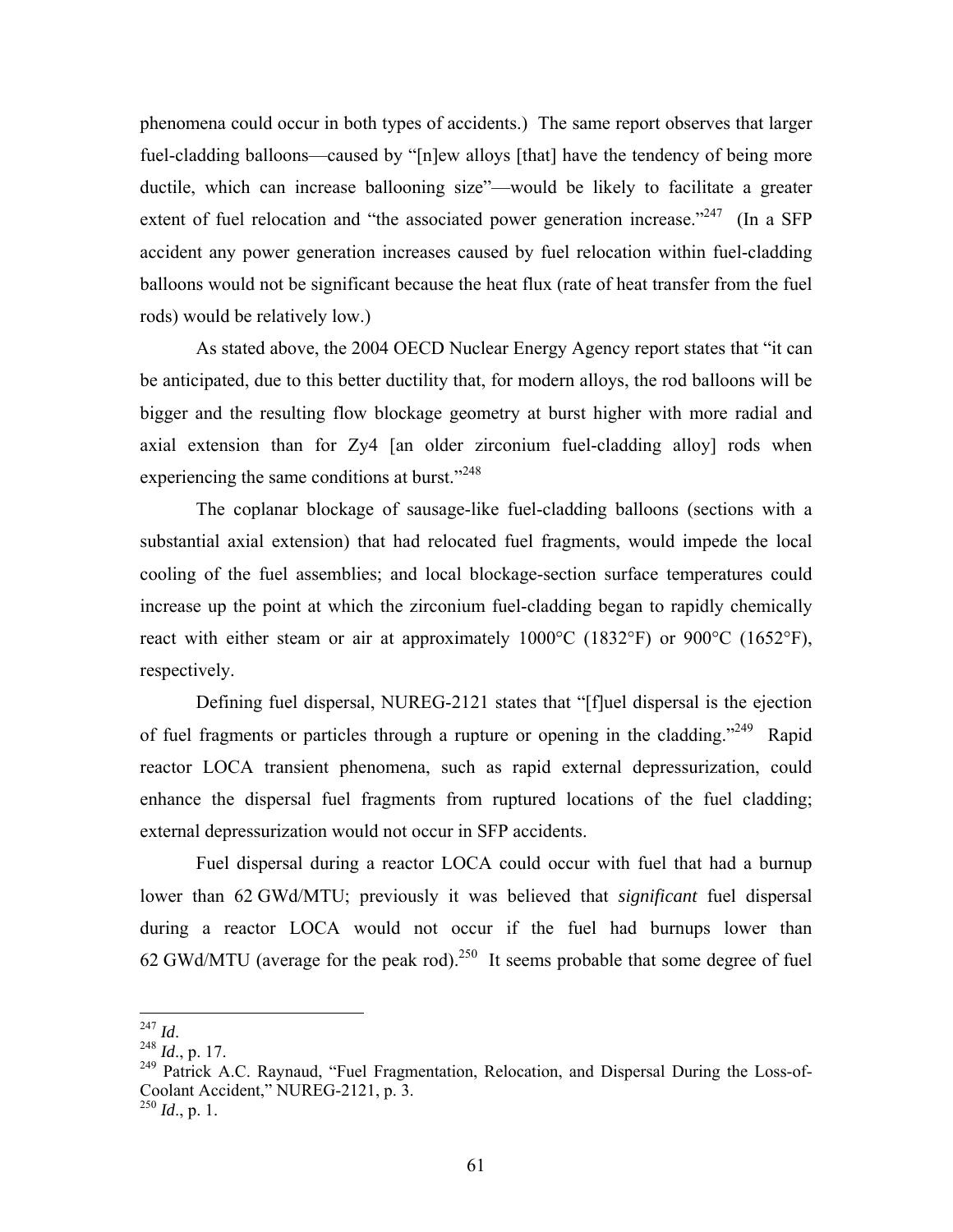dispersal would also occur in a SFP accident if the burnup were lower (or greater) than 62 GWd/MTU.) NUREG-2121 states that "[s]ome fuel dispersal has been observed in every case in which (1) rod rupture occurs, and (2) the fuel fragments are small enough to get through the rupture opening." And states that "[t]he amount of fuel that is dispersed can vary widely, from a puff of dust to large amounts of fragmented and pulverized fuel. Although evidence points to likely fuel dispersal in many tests, this phenomenon was not systematically investigated nor documented in the majority of test programs."<sup>251</sup>

#### **II.F. Spent Fuel Pool Zirconium Fires in Steam and Air**

Regarding the initiation and consequences of a SFP zirconium fire, a September 2013 NRC document, NUREG-2157, states:

If cooling of the spent fuel were not reestablished, the fuel could heat up to temperatures on the order of  $1,000^{\circ}$ C (1,832°F). At this temperature, the spent fuel's zirconium cladding would begin to react with steam or air in a highly exothermic chemical reaction called a runaway zirconium oxidation reaction or autocatalytic ignition. This accident scenario is often referred to as a "spent fuel pool zirconium fire." Radioactive aerosols and vapors released from the damaged spent fuel could be carried throughout the spent fuel pool building and into the surrounding environment. This release could lead to exposures of the surrounding population and contamination of property (*e*.*g*., land or structures) in the vicinity of the site. $252$ 

(Runaway zirconium oxidation would be more likely to commence in steam at local fuel-cladding temperatures between approximately 1000°C (1832°F) and 1200°C, (2192°F); and to commence in air at lower local fuel-cladding temperatures of 827°C  $(1520^{\circ}F)^{253}$  or 900°C (1652°F).<sup>254</sup>) (See Figure 4.)

<sup>251</sup> *Id*., p. 75.

<sup>&</sup>lt;sup>252</sup> NRC, "Waste Confidence Generic Environmental Impact Statement: Draft Report for Comment," NUREG-2157, September 2013, (ADAMS Accession No. ML13224A106), Appendix  $F$ , p.  $F-2$ .

<sup>253</sup> Zachary I. Franiewski *et al*., Pennsylvania State University, "Spent Fuel Pool Analysis of a BWR-4 Fuel Bundle Under Loss of Coolant Conditions Using TRACE," pp. iv, 2, 3, 8, 13.

<sup>254</sup> Allan S. Benjamin *et al*., Sandia Laboratories, "Spent Fuel Heatup Following Loss of Water During Storage," NUREG/CR-0649, March 1979, p. 47.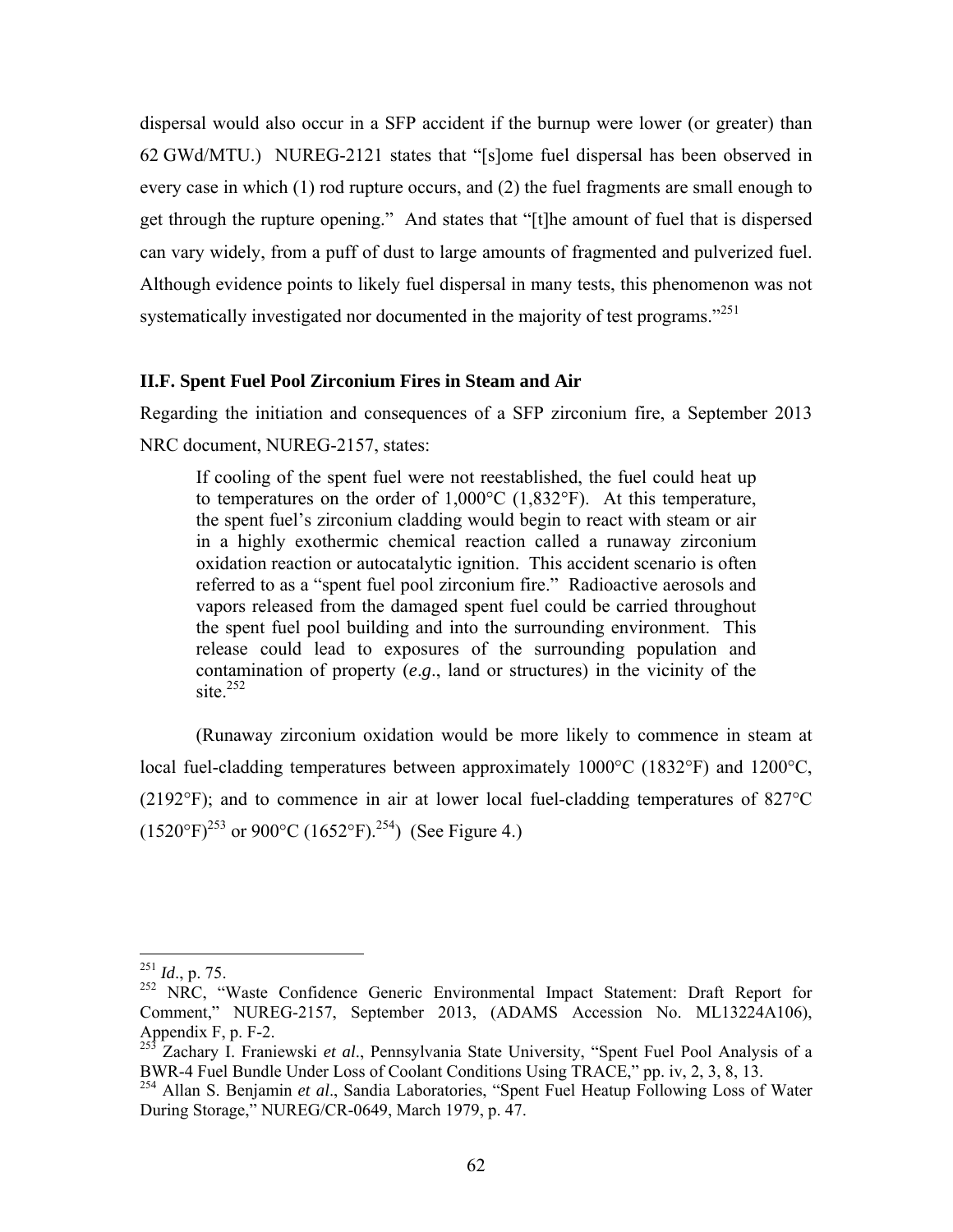

**Figure 4. Zirconium Fuel Rod Simulators that Incurred Runaway Oxidation** 

# **II.F.1. In a Spent Fuel Pool Boil-Off Accident, a Zirconium Fire Could Ignite in Steam if Fuel-Cladding Temperatures Reached 1000°C (1832°F)**

In a SBO boil-off accident, if the fuel assemblies were uncovered, the fuel cladding's zirconium content would initially chemically react with the steam produced by the boiling water in the SFP.<sup>255</sup> And if the water level in the SFP decreased to an elevation at approximately 66 percent of the height of the fuel assemblies, local fuel-cladding temperatures in the upper regions of the fuel assemblies would approach 2000°F (1093 $^{\circ}$ C).<sup>256</sup> When local fuel cladding temperatures increased to approximately 1000 $^{\circ}$ C (1832°F), the fuel cladding would incur significant additional heating from the exothermic (heat-generating) zirconium-steam reaction. The zirconium-steam reaction produces zirconium dioxide, hydrogen, and energy; the equation for the reaction is

<sup>255</sup> Randall Gauntt *et al*., Sandia National Laboratories "Fukushima Daiichi Accident Study: Status as of April 2012," SAND2012-6173, August 2012, p. 183.

<sup>&</sup>lt;sup>256</sup> EPRI, "Severe Accident Management Guidance Technical Basis Report," Volume 2: "The Physics of Accident Progression," 1025295, Appendix EE, p. EE-17.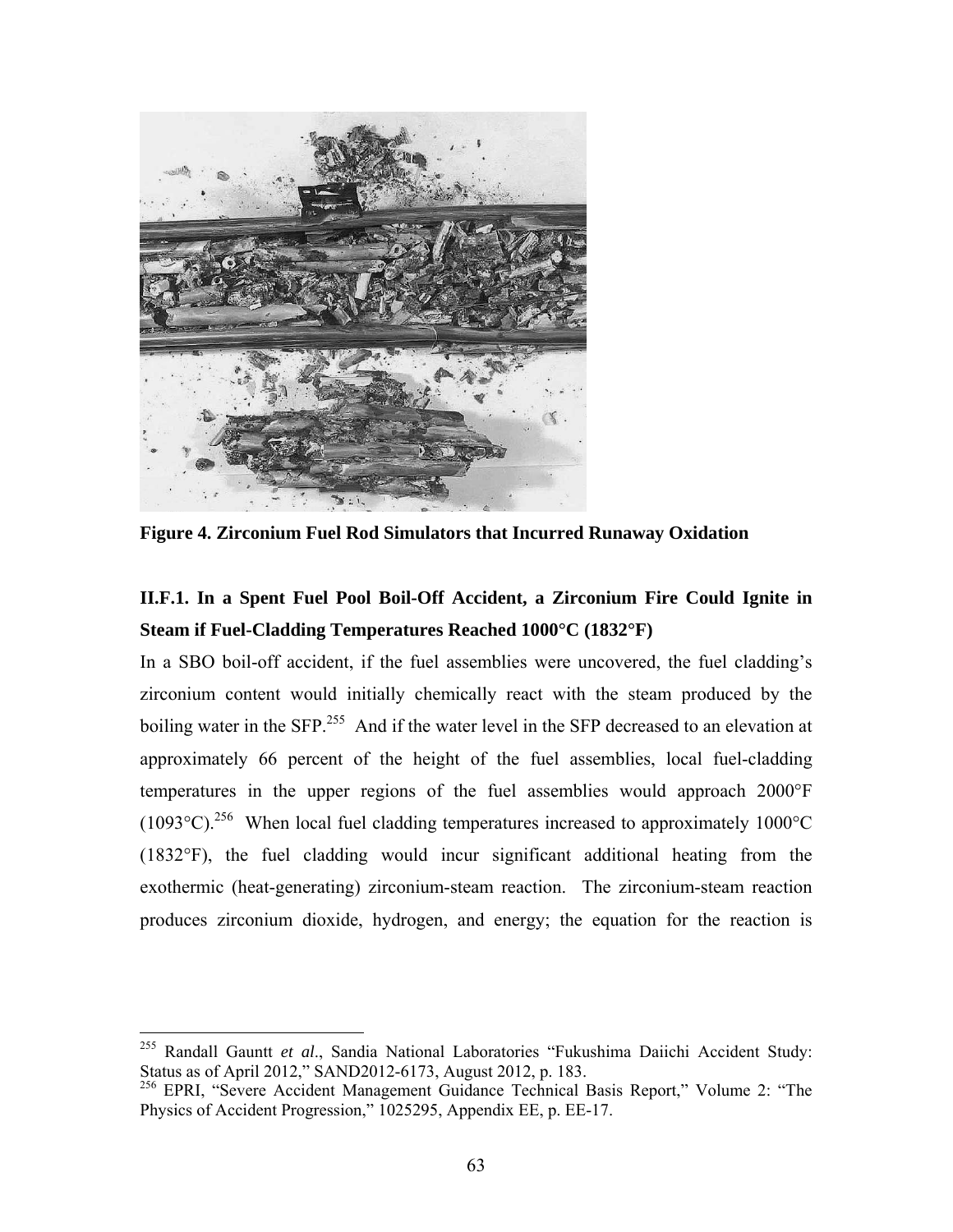written as  $Zr + 2H_2O \rightarrow ZrO_2 + 2H_2$  + energy. The energy (heat) generated by the reaction is approximately 6.45 megajoules per kilogram (kg) of  $Zr$  reacted.<sup>257</sup>

When zirconium reacts in steam it is possible for the reaction to become steamstarved, which occurs when hydrogen produced by the zirconium-steam reaction locally replaces steam (to varying degrees) at the surface of a fuel rod. This will mitigate oxidation rates or completely prevent oxidation.

The fuel-cladding outer surfaces of spent fuel assemblies are coated with varying thicknesses of zirconium dioxide layers (oxide layers). Oxide layers form on the fuel rods' cladding over the course of three or more years of operation in the reactor core, at elevated temperatures: typical BWR and PWR coolant temperatures are 540-550°F and 540-620 $\degree$ F, respectively.<sup>258</sup> There are also local crud (corrosion products) deposits on the outer surfaces of fuel cladding. Higher burnup fuel cladding typically has thicker oxide layers, and a higher hydrogen content. In a SFP accident the outer fuel-cladding oxide layer *can* function as a protective layer; the oxidation of zirconium at elevated temperatures *could* be "controlled by the diffusion of oxygen through the oxide [layer, with] the reaction rate [being] inversely proportional to the oxide thickness."<sup>259</sup> However, if the cladding temperature increases, the temperature may become the dominating factor that drives the zirconium-oxidation reaction, causing a rapid claddingtemperature escalation.<sup>260</sup> (In the PHEBUS B9R-2 test—conducted with a pre-oxidized test bundle—oxide layers did not prevent a rapid fuel cladding temperature escalation from commencing *in steam* at a relatively low temperature: 1027°C (1880°F); PHEBUS B9R-2 is discussed in Section F.2.a.)

 $^{257}$  NRC, "Compendium of ECCS Research for Realistic LOCA Analysis," NUREG-1230, 1988, (ADAMS Accession No. ML053490333), p. 8-2.

<sup>&</sup>lt;sup>258</sup> IAEA, "Assessment and Management of Ageing of Major Nuclear Power Plant Components Important to Safety: BWR Pressure Vessels," IAEA-TECDOC-1470, October 2005, p. 7; and IAEA, "Assessment and Management of Ageing of Major Nuclear Power Plant Components Important to Safety: PWR Pressure Vessels," IAEA-TECDOC-1120, October 1999, p. 5.

<sup>&</sup>lt;sup>259</sup> S. Hagen, H. Malauschek, S. O. Peck, K.P. Wallenfels, "Temperature Escalation in PWR Fuel Rod simulator Bundles due to the Zircaloy-Steam Reaction: Test ESBU-1: Test Results Report," KfK-3508, December 1983, p. 4.

<sup>260</sup> *Id*., p. 5.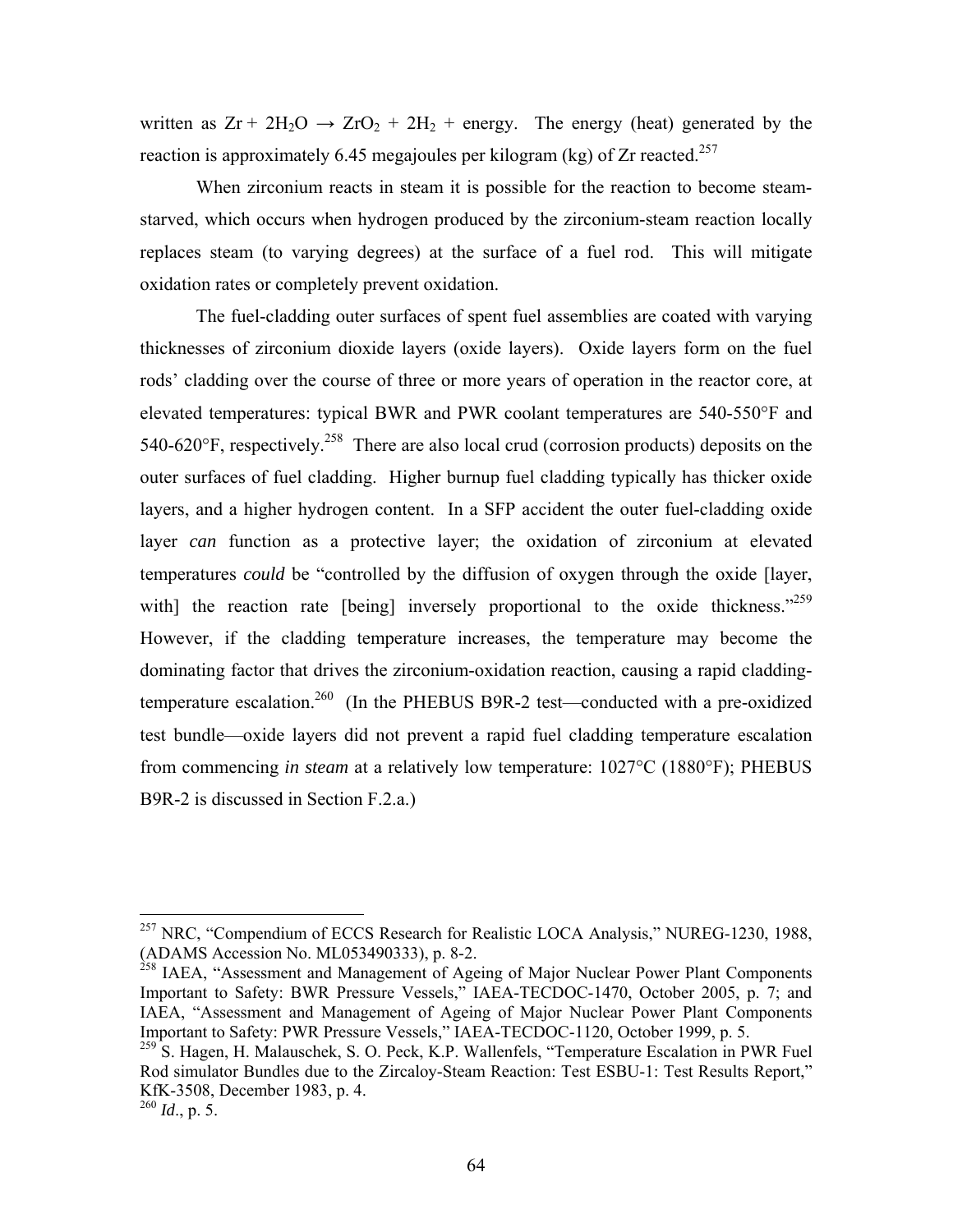(In air, nitrogen-related breakaway oxidation behavior would cause the *protective* oxide layer to degrade at approximately 800°C; and oxidation rates would begin accelerating.  $261$ )

A SFP fire is *primarily a zirconium fire*: the *runaway* chemical reaction between zirconium and steam (or zirconium and air): *runaway zirconium oxidation*. Runaway zirconium oxidation causes *thermal runaway*, because zirconium oxidation is exothermic: the heat produced by the zirconium-steam reaction increases the local fuel-cladding temperature, which in turn increases the reaction rate, further increasing the local fuelcladding temperature, and so on. Once runaway zirconium oxidation commences *in steam* (typically at local fuel-cladding temperatures between approximately 1000°C (1832°F) and 1200°C (2192°F), local fuel-cladding temperatures increase rapidly, leading to temperature increases of tens of degrees Fahrenheit per second. Hence, local fuelcladding temperatures can escalate up to the point where zirconium melts—above 1816°C (3300°F)<sup>262</sup>—within a few minutes.

## **II.F.2. In a SFP Boil-Off Accident, a Zirconium Fire Might Not Ignite in Steam if Fuel-Cladding Temperatures Reached 1000°C (1832°F) or Greater**

In SBO boil-off accident, it is possible that there would not be a temperature escalation, if local fuel-cladding temperatures increased to approximately 1000°C (1832°F), because the initial heatup rate of the fuel cladding would be very slow, as discussed in Section C.

After the fuel cladding were uncovered it would *initially* heat up *very slowly*, in some scenarios, at local rates lower than  $0.01^{\circ}$ C/sec  $(0.018^{\circ}$ F/sec);<sup>263</sup> in other scenarios, local heatup rates would be approximately  $0.13^{\circ}$ C/sec  $(0.23^{\circ}$ F/sec).<sup>264</sup>

Regarding the zirconium-steam reaction in the reactor core, a 1999 paper, "Current Knowledge on Core Degradation Phenomena, a Review," states that if the initial fuel-cladding temperature heat-up rate is 0.2°C/sec or lower, the heat-up rate will become

 $261$  C. Duriez, T. Dupont, B. Schmet, F. Enoch, "Zircaloy-4 and M5 High Temperature Oxidation and Nitriding in Air," Journal of Nuclear Materials 380 (2008), pp. 30, 39, 40, 43, 44.

<sup>&</sup>lt;sup>262</sup> NRC, "Feasibility Study of a Risk-Informed Alternative to 10 CFR 50.46, Appendix K, and GDC 35," June 2001, (ADAMS Accession No: ML011800519), p. 3-1.

<sup>263</sup> Zachary I. Franiewski *et al*., Pennsylvania State University, "Spent Fuel Pool Analysis of a BWR-4 Fuel Bundle Under Loss of Coolant Conditions Using TRACE," p. 19.

<sup>&</sup>lt;sup>264</sup> EPRI, "Severe Accident Management Guidance Technical Basis Report," Volume 2: "The Physics of Accident Progression," 1025295, Appendix EE, p. EE-10.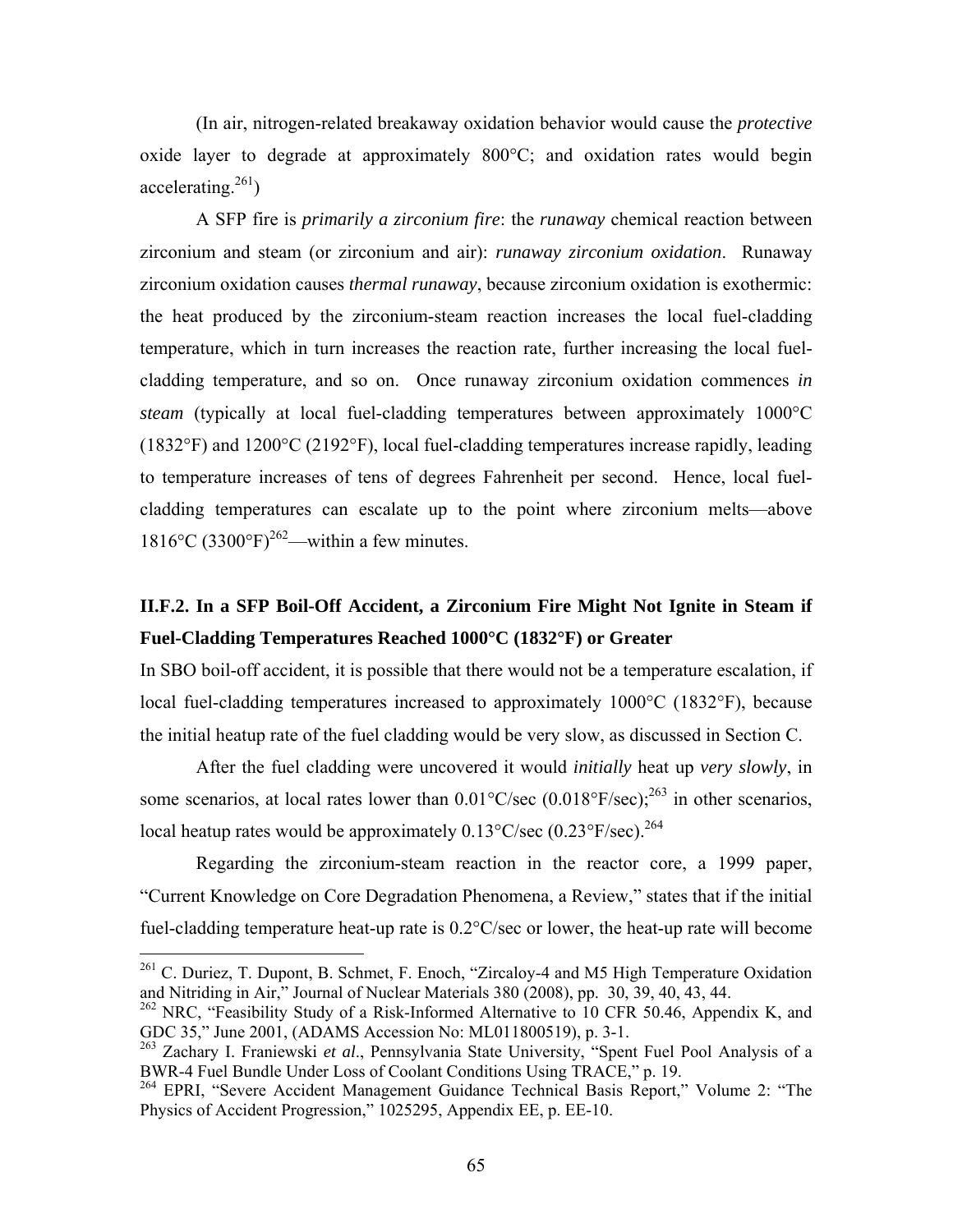3.0°C/sec or lower if fuel-cladding temperatures reach 1200°C, because of the heat that would be contributed from the exothermic zirconium-steam reaction. The same paper also states that if the initial fuel-cladding temperature heat-up rate is 1.0°C/sec or greater, the heat-up rate will become 10.0°C/sec or greater if fuel-cladding temperatures reach 1200°C, because of the heat that would be contributed from the exothermic zirconiumsteam reaction.<sup>265</sup>

An initial fuel-cladding temperature heat-up rate of 1°C/sec or greater means that there will be a thinner oxide thickness on the fuel cladding *for a particular temperature*; hence, oxidation rates become greater at fuel-cladding temperatures at which the exothermic zirconium-steam reaction contributes significant heat (6.45 megajoules per kg of Zr reacted).<sup>266</sup>

(It is noteworthy that if there were one or more criticality accidents in a SBO boiloff accident, after the fuel assemblies were uncovered, the heat generated from fission would cause rapid local fuel-cladding temperature increases.<sup>267</sup> Hence, it would be possible for initial heatup rates of the fuel cladding to be 1.0°C/sec or greater. If fuelcladding temperatures that had initial heatup rates of 1.0°C/sec or greater were to increase to between approximately 1000°C (1832°F) and 1200°C (2192°F) *in a steam environment*, runaway zirconium oxidation would most likely commence.)

Regarding the fact that the CORA experiments conducted with lower heat-up rates did not have temperature escalations, a 1996 European Commission report states:

The CORA experiments performed with lower heat-up rates demonstrated clearly that no temperature escalation took place. The chemical interaction energy evolved caused only an increased heat-up rate between [ $1200^{\circ}$ C ( $2192^{\circ}$ F)] and [ $1800^{\circ}$ C ( $3272^{\circ}$ F)] of about [ $1.0^{\circ}$ C/sec (1.8°F/sec)]. The oxide layer which has formed on the cladding outer surface during heat-up delays the chemical interactions between Zircaloy and steam since the diffusion of oxygen through the  $ZrO<sub>2</sub>$  layer is the

<sup>&</sup>lt;sup>265</sup> P. Hofmann, "Current Knowledge on Core Degradation Phenomena, a Review," Journal of Nuclear Materials, 270, 1999, p. 205.

<sup>266</sup> R. R. Hobbins, D. A. Petti, D. J. Osetek, and D. L. Hagrman, Idaho National Engineering Laboratory, EG&G Idaho, Inc., "Review of Experimental Results on LWR Core Melt Progression," in NRC "Proceedings of the Eighteenth Water Reactor Safety Information Meeting," NUREG/CP-0114, Vol. 2, 1990, (ADAMS Accession No. ML042250131), p. 7.

<sup>267</sup> Zachary I. Franiewski *et al*., Pennsylvania State University, "Spent Fuel Pool Analysis of a BWR-4 Fuel Bundle Under Loss of Coolant Conditions Using TRACE," NucE431W S2013, May 2013, pp. 1-2.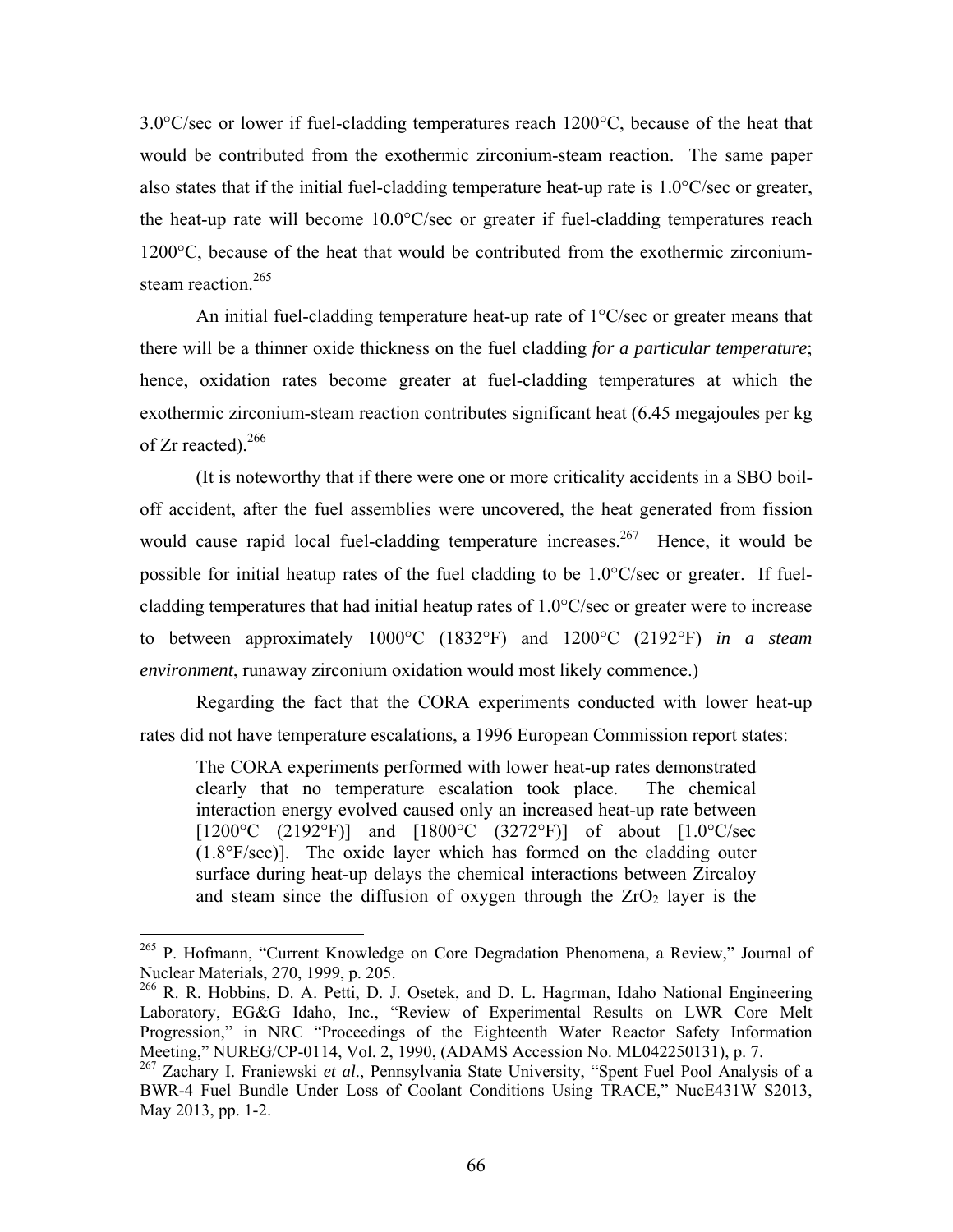reaction rate-determining step. The Zircaloy will be almost completely oxidized, or at least converted into  $\alpha$ -Zr(O), before reaching the melting point of oxygen-poor (as-received) Zircaloy at about [1760°C  $(3200^{\circ}F)^{268}$ ].<sup>269</sup>

The PHEBUS B9 test is an example of an experiment that did *not* have a rapid fuel-cladding temperature escalation that commenced at relatively low fuel-cladding temperatures, because *it had a low initial heatup rate*. In PHEBUS B9, conducted in December 1986, the initial fuel-cladding temperature heatup rate was 0.2°C/sec  $(0.36\textdegree F/sec)$ ; the test bundle heated up to  $1547\textdegree C$  (2816 $\textdegree F$ ) at a very slow rate, without a rapid fuel-cladding temperature escalation. At 1547°C (2816°F) a fuel-cladding temperature escalation of  $5^{\circ}$ C/sec commenced.<sup>270</sup>

The CORA-2 test is an example of an experiment that *had* a rapid fuel-cladding temperature escalation that commenced at relatively low fuel-cladding temperatures, because *it did not have a low initial heatup rate*. CORA-2 had an initial fuel-cladding temperature heatup rate of approximately 1.0°C/sec (1.8°F/sec). In CORA-2, a PWRtype test conducted with 25 fuel rods (16 heated and 9 unheated rods), an "uncontrolled temperature escalation started at about  $[1100^{\circ}C (2012^{\circ}F)]$ ."<sup>271</sup> And the LOFT LP-FP-2 experiment is another example of an experiment that *had* a rapid fuel-cladding temperature escalation that commenced at relatively low fuel-cladding temperatures, because *it did not have a low initial heatup rate*. LOFT LP-FP-2, heated with "actual fission-product decay heating of the core," $272$  had an initial fuel-cladding temperature heatup rate of approximately  $1.0^{\circ}$ C/sec  $(1.8^{\circ}$ F/sec).<sup>273</sup> In LOFT LP-FP-2, "[t]he first recorded and qualified rapid temperature rise associated with the rapid reaction between

<sup>&</sup>lt;sup>268</sup> Zirconium melts at temperatures above 1816°C (3300°F). See NRC, "Feasibility Study of a Risk-Informed Alternative to 10 CFR 50.46, Appendix K, and GDC 35," June 2001, (ADAMS Accession No: ML011800519), p. 3-1.

<sup>&</sup>lt;sup>269</sup> T.J. Haste et al., "In-Vessel Core Degradation in LWR Severe Accidents," European Commission, Report EUR 16695 EN, 1996, p. 27.

<sup>270</sup> C. Gonnier *et al*., "PHEBUS Severe Fuel Damage Program Main Experimental Results and Instrumentation Behavior," Proceedings of the Seminar of the Phebus-FP (Fission Product) Project, Chateau Cadarache, St. Paul-Lez-Durance, France, June 5-7, 1991, p. 113.

<sup>&</sup>lt;sup>271</sup> T.J. Haste *et al.*, "In-Vessel Core Degradation in LWR Severe Accidents," European Commission, Report EUR 16695 EN, pp. 15, 16.

<sup>&</sup>lt;sup>272</sup> S. R. Kinnersly, *et al.*, "In-Vessel Core Degradation in LWR Severe Accidents: A State of the Art Report to CSNI," p. 3.23.

<sup>273</sup> T. J. Haste *et al*., "Degraded Core Quench: A Status Report," August 1996, p. 13.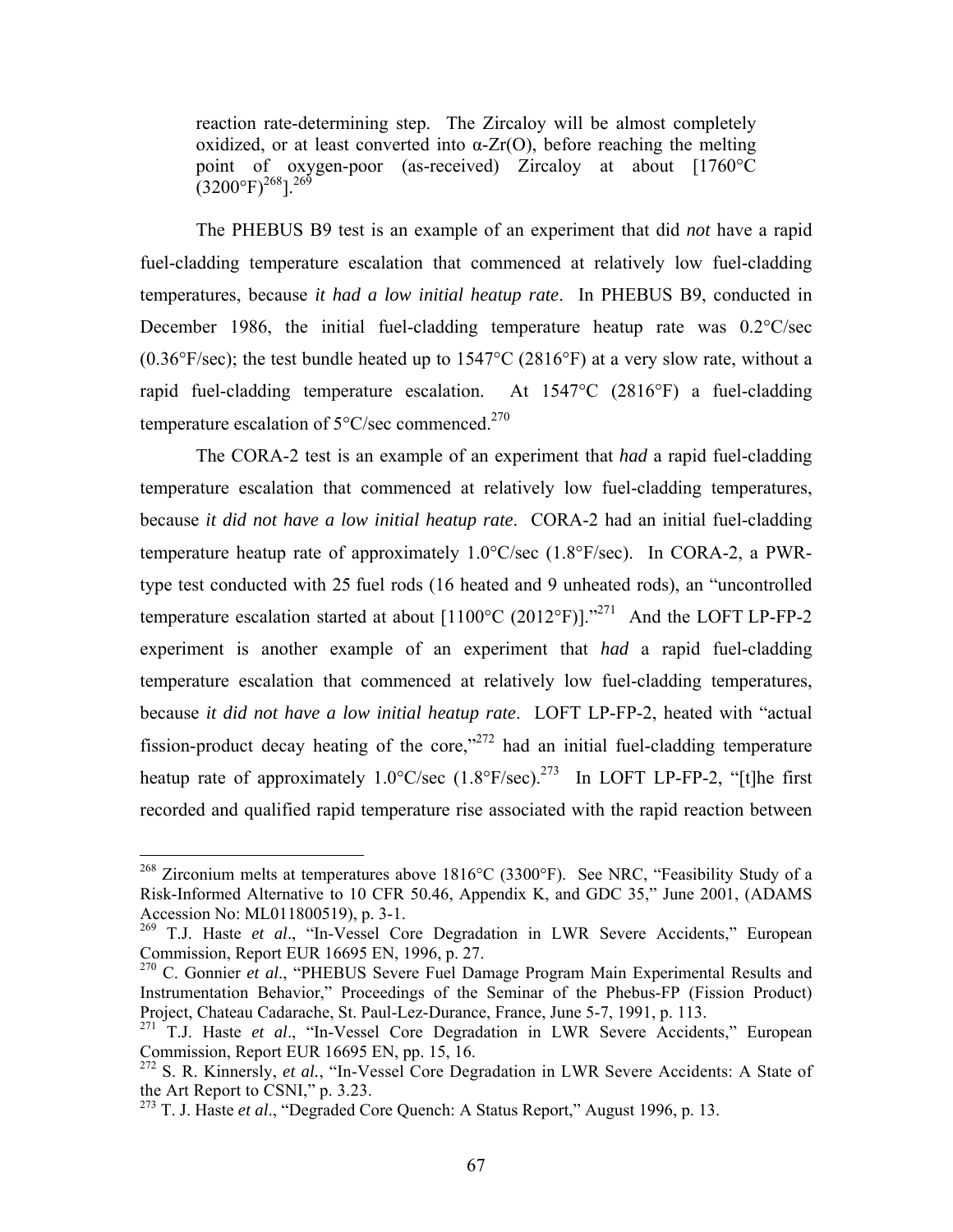Zircaloy and water occurred at  $\dots$ 1400 K [1127°C (2060°F)] on a guide tube." Hence, an analysis of LOFT LP-FP-2 "concluded from examination of the recorded temperatures that the oxidation of Zircaloy by steam becomes rapid at temperatures in excess of 1400 K (2060°F)."274

### **II.F.2.a. The PHEBUS B9R Test had a Low Initial Heatup Rate and a Rapid Fuel-Cladding Temperature Escalation at Relatively Low Temperatures**

It needs to be clarified that even if there were a low initial heatup rate of the fuel cladding, it is still possible for a rapid fuel-cladding temperature escalation to commence at relatively low fuel-cladding temperatures. The PHEBUS B9R-2 test is an example of an experiment that *had* an unexpected rapid fuel-cladding temperature escalation that commenced at relatively low fuel-cladding temperatures, even though *it had a low initial heatup rate*.

The PHEBUS B9R test was conducted in a light water reactor—as part of the PHEBUS severe fuel damage program—with an assembly of 21  $UO<sub>2</sub>$  fuel rods. The B9R test was conducted in two parts: the B9R-1 test and the B9R-2 test.<sup>275</sup> A 1996 European Commission report states that the B9R-2 test had an unexpected fuel-cladding temperature escalation in the mid-bundle region; the highest temperature escalation rates were from  $20^{\circ}$ C/sec (36°F/sec) to  $30^{\circ}$ C/sec (54/°C/sec).<sup>276</sup>

Discussing PHEBUS B9R-2, the 1996 European Commission report states:

The B9R-2 test (second part of B9R) illustrates the oxidation in different cladding conditions representative of a pre-oxidized and fractured state. This state results from a first oxidation phase (first part name B9R-1, of the B9R test) terminated by a rapid cooling-down phase. During B9R-2, an unexpected strong escalation of the oxidation of the remaining Zr occurred when the bundle flow injection was switched from helium to steam while the maximum clad temperature was equal to 1300 K [1027°C

<sup>&</sup>lt;sup>274</sup> J. J. Pena, S. Enciso, F. Reventos, "Thermal-Hydraulic Post-Test Analysis of OECD LOFT LP-FP-2 Experiment," International Agreement Report, NUREG/IA-0049, April 1992, (ADAMS Accession No: ML062840091), pp. 30, 33.

<sup>&</sup>lt;sup>275</sup> G. Hache, R. Gonzalez, B. Adroguer, Institute for Protection and Nuclear Safety, "Status of ICARE Code Development and Assessment," in NRC "Proceedings of the Twentieth Water Reactor Safety Information Meeting," NUREG/CP-0126, Vol. 2, 1992, (ADAMS Accession No: ML042230126), p. 311.

<sup>&</sup>lt;sup>276</sup> T.J. Haste *et al.*, "In-Vessel Core Degradation in LWR Severe Accidents," European Commission, Report EUR 16695 EN, p. 33.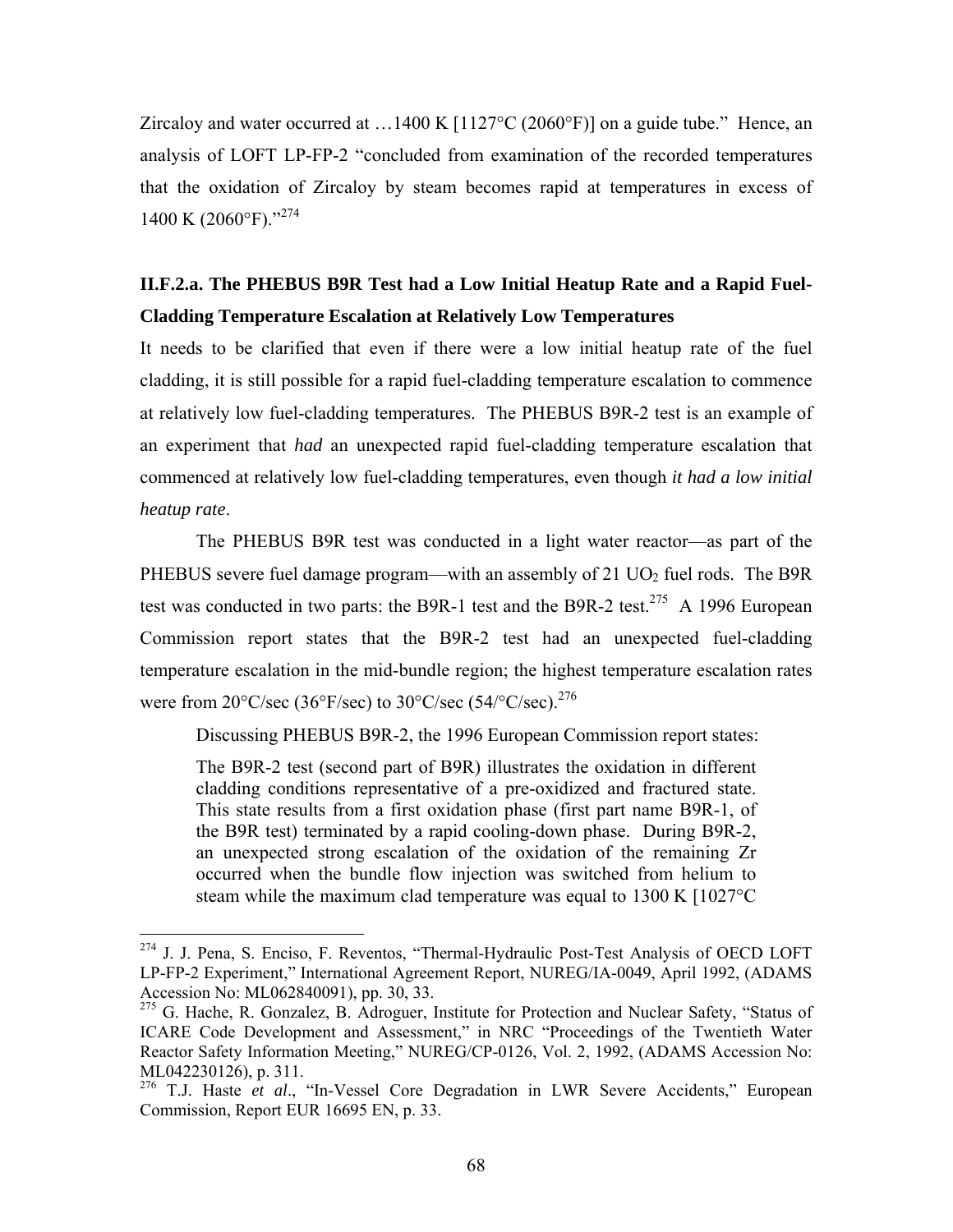(1880°F)]. *The current oxidation model was not able to predict the strong heat-up rate observed* even taking into account the measured large clad deformation and the double-sided oxidation (final state of the cladding from macro-photographs).

… *No mechanistic model is currently available to account for enhanced oxidation of pre-oxidized and cracked cladding*277 [emphasis added].

The fact that PHEBUS B9R-2 was conducted with a pre-oxidized test bundle makes its results particularly applicable to SFP fires. The results of PHEBUS B9R-2 indicate that it is unpredictable as to whether or not rapid fuel-cladding temperature escalations would commence *in steam*, in a SFP accident, at relatively low fuel-cladding temperatures.

Spent fuel rods would also be "pre-oxidized": when high burnup (and other) fuel rods are discharged from the reactor core and loaded into the SFP, the fuel cladding can have local zirconium dioxide  $(ZrO<sub>2</sub>)$  "oxide" layers that are up to 100 µm thick (or greater); there can also be local crud layers on top of the oxide layers, which can sometimes also be up to 100 μm thick. And medium to high burnup fuel cladding typically has a "hydrogen concentration in the range of 100-1000 wppm [weight parts per million];" "[z]irconium-based alloys, in general, have a strong affinity for oxygen, nitrogen, and hydrogen..."<sup>278</sup>

According to an October 2000 OECD Nuclear Energy Agency report, the initial heatup rate in PHEBUS B9R-2 was less than 0.1°C/sec up to 727°C (1340°F) (during the pure helium phase of the experiment).<sup>279</sup> However, according to a graph with a plot of fuel-cladding temperature values at the 0.6 meter "hot level" of the PHEBUS B9R-2 test bundle, the initial heatup rate in PHEBUS B9R-2 was approximately 1.0°C/sec up to 727 $\rm{^{\circ}C}$  (1340 $\rm{^{\circ}F}$ ); however, the heatup rate decreases to lower than 0.2 $\rm{^{\circ}C/sec}$  between

 $^{277}$  *Id.*, p. 126.

 $^{278}$  K. Natesan, W.K. Soppet, Argonne National Laboratory, "Hydrogen Effects on Air Oxidation" of Zirlo Alloy," NUREG/CR–6851, October 2004, (ADAMS Accession No: ML042870061), p. iii, 3.

<sup>&</sup>lt;sup>279</sup> OECD Nuclear Energy Agency, "In-Vessel Core Degradation Code Validation Matrix Update 1996-1999," NEA/CSNI/R(2000)21, October 2000, p. 97.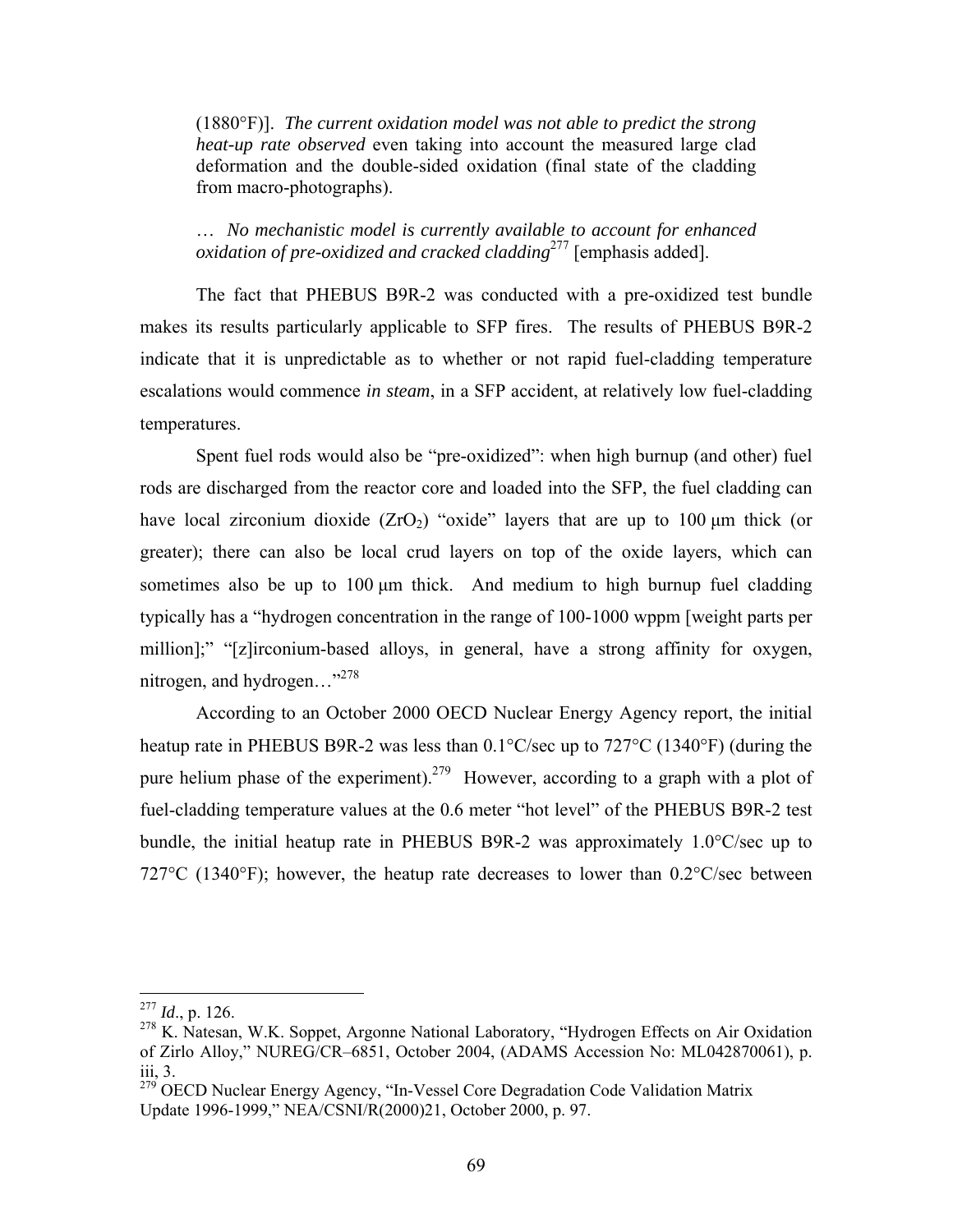approximately 877°C (1610°F) and 1002°C (1835°F).<sup>280</sup> (See Figure 5.) As stated, the cladding-temperature escalation commenced at approximately 1027°C (1880°F).





(It is noteworthy that a September 2013 NRC document, NUREG-2157, states that if local fuel-cladding temperatures were to increase to approximately 1000°C (1832°F) in a SFP accident, a runaway zirconium oxidation reaction—*a SFP zirconium fire*—would commence *in steam*. 282 However, regarding zirconium alloy fuel-cladding behavior *in steam*, in a reactor LOCA, in October 2012, the NRC stated that "autocatalytic [zirconium oxidation] reactions have not occurred at temperatures less than

 $^{280}$  G. Hache, R. Gonzalez, B. Adroguer, Institute for Protection and Nuclear Safety, "Status of ICARE Code Development and Assessment," in NRC "Proceedings of the Twentieth Water Reactor Safety Information Meeting," NUREG/CP-0126, Vol. 2, 1992, (ADAMS Accession No: ML042230126), p. 312.<br><sup>281</sup> Id.

<sup>&</sup>lt;sup>282</sup> NRC, "Waste Confidence Generic Environmental Impact Statement: Draft Report for Comment," NUREG-2157, Appendix F, p. F-2.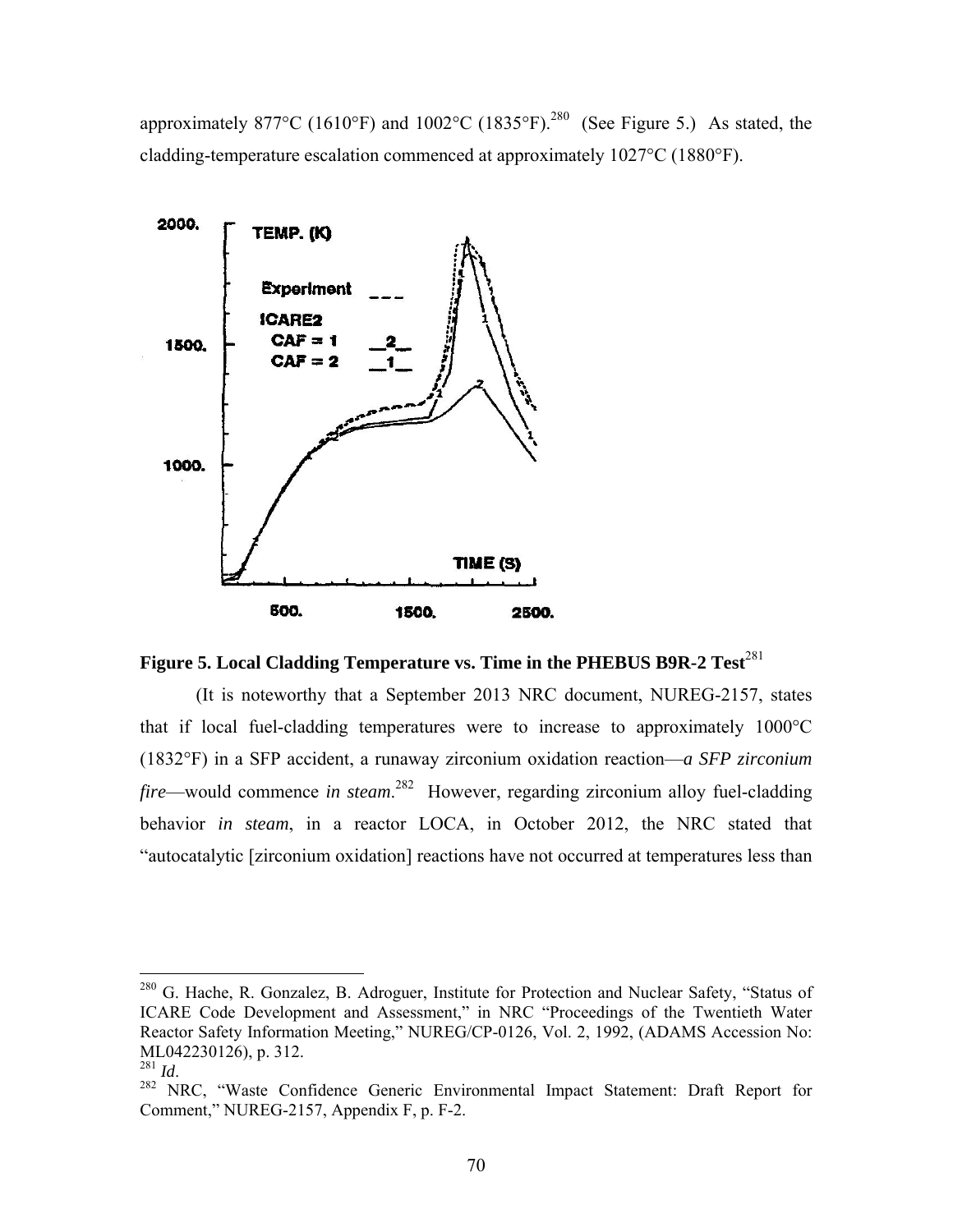2200 degrees F;"283 that is, runaway zirconium oxidation reactions have not commenced in experiments when fuel-cladding temperatures were lower than 1204.4°C (2200°F).

Hence, the NRC claims that runaway zirconium oxidation would commence at 1000°C (1832°F) *in steam*, in SFP accidents, which would have low initial heatup rates (except in certain criticality accident scenarios). Nonetheless, the NRC also claims that runaway zirconium oxidation would *not* commence below 1204.4°C (2200°F) *in steam*, in reactor LOCAs, which could have *high* initial heatup rates, exceeding 5.6°C/sec  $(10.0\text{°F/sec})$ .

Perhaps the NRC's statement regarding runaway zirconium oxidation *in steam*, in reactor LOCAs, is influenced by the fact that the NRC requires the maximum fuelcladding temperature in a postulated reactor LOCA to not exceed 2200°F— 10 C.F.R. § 50.46(b)(1) peak fuel-cladding temperature limit. If the NRC acknowledged that runaway zirconium oxidation *in steam* could commence in reactor LOCAs at fuel cladding temperatures below 2200°F, the NRC might realize that it needed to lower its Section 50.46 peak fuel-cladding temperature limit.<sup>284</sup>)

### **II.F.3. In a Spent Fuel Pool Boil-Off Accident, a Zirconium Fire Would Most Likely Ignite in Air if Fuel-Cladding Temperatures Reached 900°C (1652°F) or Lower**

In a SFP boil-off accident, after the fuel assemblies were uncovered, the fuel cladding's zirconium content would initially chemically react with the steam produced by the boiling water in the SFP. At some point, as more water boiled off and the water level decreased further (below the elevation at 66 percent of the height of the fuel assemblies), the fuel cladding would be exposed to local mixtures of steam and air. When zirconium is exposed to local mixtures of steam and air, the zirconium-oxygen reaction will

<sup>&</sup>lt;sup>283</sup> NRC, "Draft Interim Review of PRM-50-93/95 Issues Related to Conservatism of 2200 degrees F, Metal-Water Reaction Rate Correlations, and 'The Impression Left from [FLECHT] Run 9573' ," October 16, 2012, (ADAMS Accession No: ML12265A277), p. 2.

<sup>&</sup>lt;sup>284</sup> Full disclosure: in November 2009, the author of this report submitted a rulemaking petition  $(PRM-50-93)$  to the NRC, requesting that the NRC revise 10 C.F.R. § 50.46(b)(1) to require that the calculated maximum fuel element cladding temperature, in a reactor LOCA, not exceed a limit based on data from multi-rod (assembly) severe fuel damage experiments. The author argued that data from multi-rod (assembly) severe fuel damage experiments (for example, the LOFT LP-FP-2 experiment) indicates that the current 10 C.F.R.  $\S$  50.46(b)(1) PCT limit of 2200°F is non-conservative.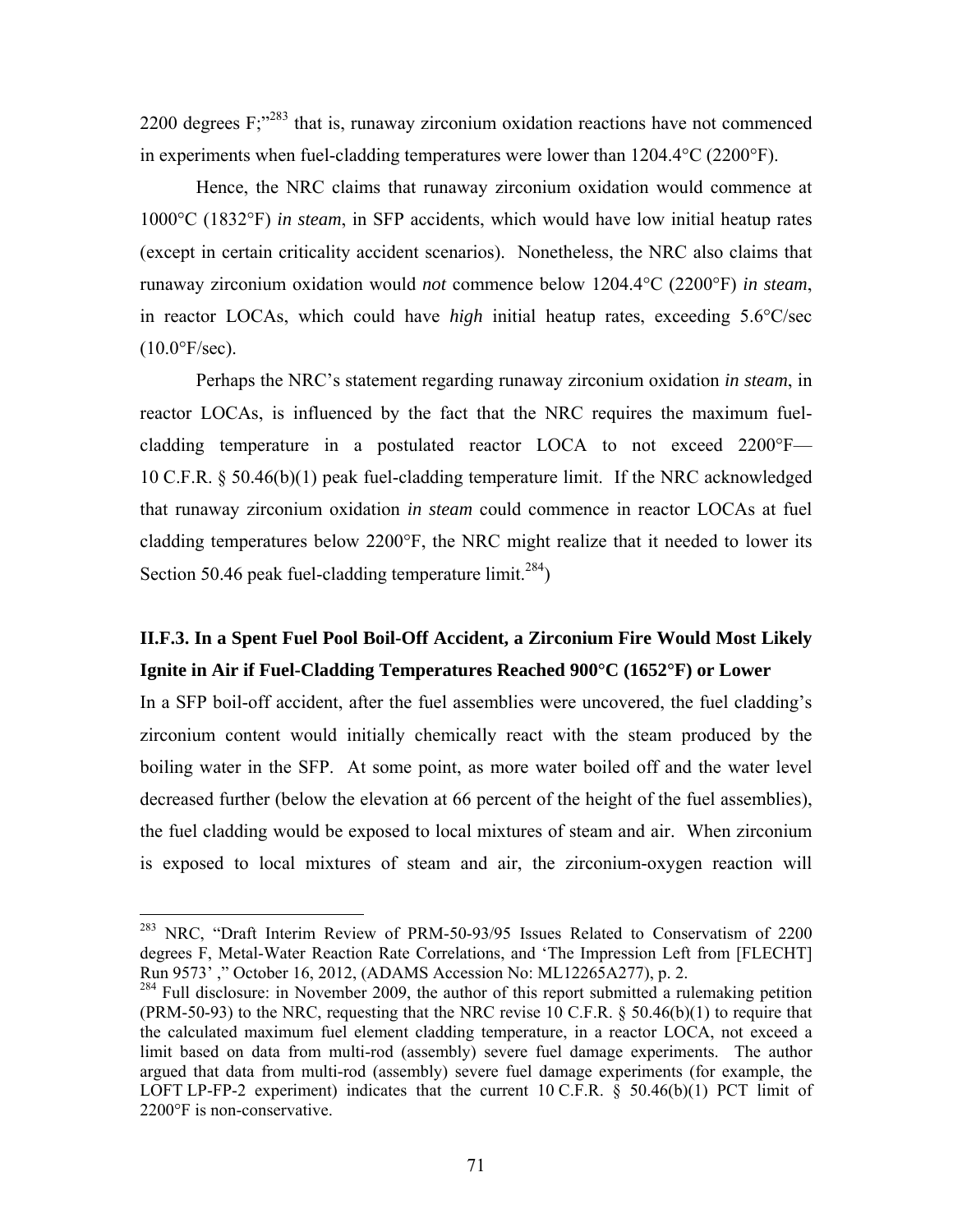dominate.<sup>285</sup> Then, as the water level dropped down even closer to the baseplates, the upper regions of the fuel assemblies would predominately be exposed to air. (After the fuel assemblies were uncovered there would be various local conditions; for example, there could be local steam starvation and local oxygen starvation.)

If there had been initial heatup rates that were very low (that is, if there had not been any criticality accidents that caused faster initial heatup rates) and a zirconium fire had not commenced *in steam*, a zirconium fire would most likely commence *in air*, provided water covered the baseplates at the lower end of the fuel assemblies. (If "water [is] above the base plate of the racks...the water at the bottom of the pool acts as a "plug," which prevents cooling of the assemblies by natural air circulation."<sup>286</sup>)

#### **II.F.4. Exothermic Reactions in Air: Zirconium Oxidation and Zirconium Nitriding**

Runaway zirconium oxidation commences *in air* at lower local fuel-cladding temperatures—827°C (1520°F)<sup>287</sup> or 900°C (1652°F)<sup>288</sup>—than it does in steam; and the zirconium-oxygen reaction in air produces approximately twice as much energy (per kg of Zr reacted) as the zirconium-steam reaction. The zirconium-oxygen reaction in air produces zirconium dioxide and energy; the equation for the reaction is written as  $Zr + O_2 \rightarrow ZrO_2$  + energy. The energy (heat) generated by the reaction is approximately 12.0 megajoules per kg of  $Zr$  reacted.<sup>289</sup>

And the zirconium-nitrogen reaction produces approximately 30 percent of the quantity of energy (per kg of Zr reacted) produced by the zirconium-oxygen reaction in air. The zirconium-nitrogen reaction produces zirconium nitride and energy; the equation

<u>.</u>

<sup>285</sup> C. Bals *et al*., "Modelling of Accelerated Cladding Degradation in Air for Severe Accident Codes," The 3rd European Review Meeting on Severe Accident Research (ERMSAR-2008), Bulgaria, September 23-25, 2008, pp. 4, 5.

<sup>286</sup> Randall Gauntt *et al*., Sandia National Laboratories "Fukushima Daiichi Accident Study: Status as of April 2012," SAND2012-6173, August 2012, p. 183.

<sup>287</sup> Zachary I. Franiewski *et al*., Pennsylvania State University, "Spent Fuel Pool Analysis of a BWR-4 Fuel Bundle Under Loss of Coolant Conditions Using TRACE," pp. iv, 2, 3, 8, 13.

<sup>288</sup> Allan S. Benjamin *et al*., Sandia Laboratories, "Spent Fuel Heatup Following Loss of Water During Storage," NUREG/CR-0649, March 1979, p. 47.

<sup>&</sup>lt;sup>289</sup> National Research Council, Committee on the Safety and Security of Commercial Spent Nuclear Fuel Storage, "Safety and Security of Commercial Spent Nuclear Fuel Storage: Public Report," 2005, p. 38.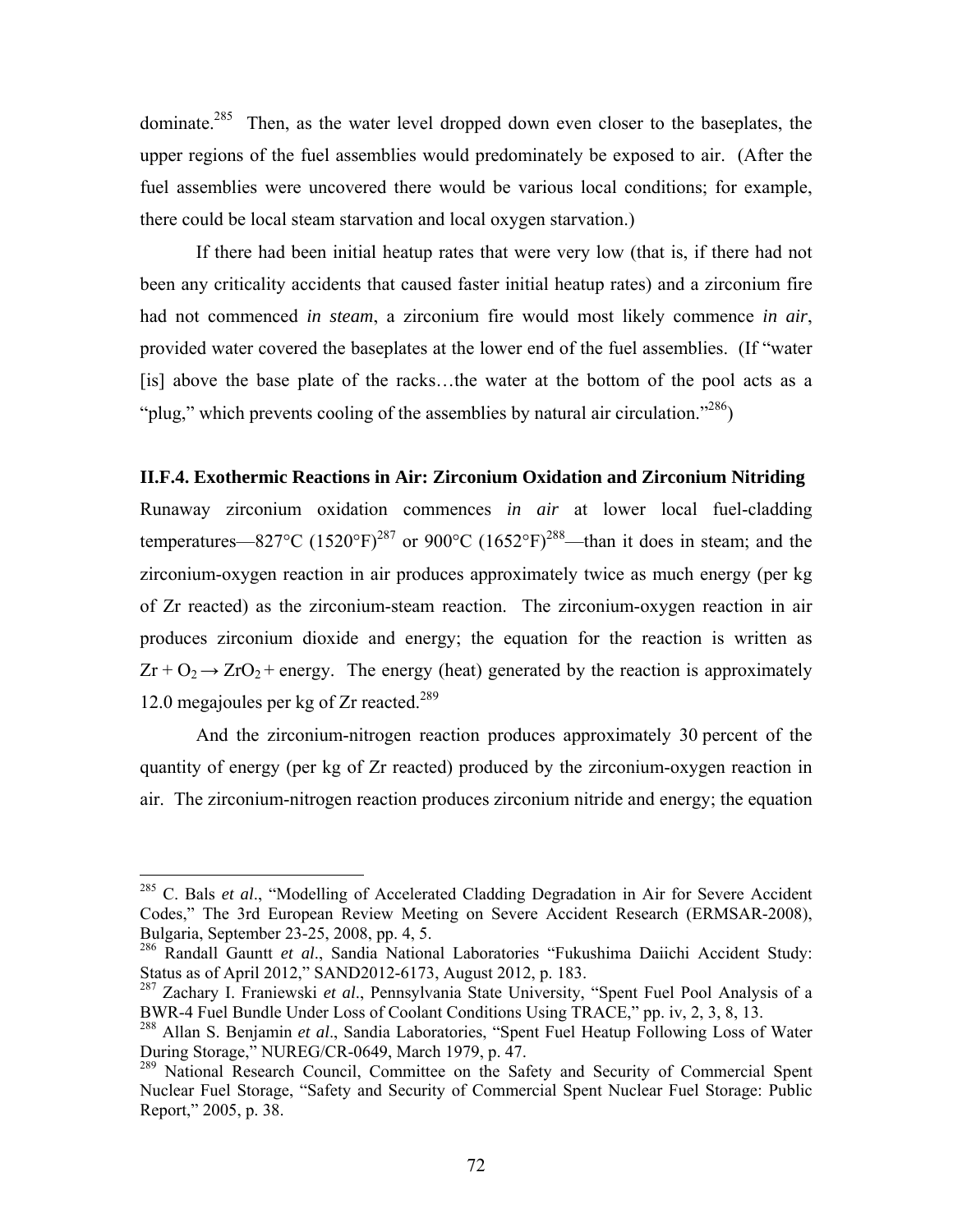for the reaction is written as  $Zr + 1/2N_2 \rightarrow ZrN$  + energy. The energy (heat) generated by the reaction is approximately 3.76 megajoules per kg of Zr reacted.<sup>290</sup>

In *April 2000*, the ACRS told the NRC Staff that "nitrogen from air depleted of oxygen will interact exothermically with zircaloy cladding. The reaction of zirconium with nitrogen is exothermic by about 86,000 calories per mole of zirconium reacted. Because the heat required to raise zirconium from room temperature to melting is only about 18,000 calories per mole, the reaction enthalpy with nitrogen is ample<sup> $291$ </sup> [emphasis added]. (A July 1987 NRC document, NUREG/CR-4982, states that the reaction of zirconium and nitrogen releases approximately 82,000 calories per mole of zirconium reacted. $^{292}$ )

An August 2012 SNL report, "Fukushima Daiichi Accident Study" states that "[i]f *inadequate* cooling is provided, then the cladding will heat up and will rapidly oxidize (*i.e*., burn) and to a lesser extent, nitride (*i.e*., combine with nitrogen if no oxygen or steam are available). *Since the oxidation and nitride processes are exothermic*, the fuel rods could heat to melting conditions and structurally degrade"<sup>293</sup> [emphasis added].

# **II.F.5. Nitrogen Accelerates the Oxidation and Degradation of Zirconium Fuel-Cladding in Air**

The nitrogen gas (in air) affects the oxidation of zirconium in air.<sup>294</sup> The presence of nitrogen accelerates the oxidation (burning) and degradation of zirconium fuel-cladding

<sup>290</sup> V. L. Sailor *et al*., Brookhaven National Laboratory, "Severe Accidents in Spent Fuel Pools in Support of Generic Safety Issue 82," NUREG/CR-4982, July 1987, p. 109.

<sup>&</sup>lt;sup>291</sup> Dana A. Powers, Chairman of ACRS, Letter to Richard A. Meserve, Chairman of NRC, Regarding ACRS Recommendations for Improvements to the NRC Staff's "Technical Study of Spent Fuel Pool Accident Risk at Decommissioning Nuclear Power Plants," April 13, 2000, (ADAMS Accession No. ML003704532), pp. 3-4.

<sup>&</sup>lt;sup>292</sup> V. L. Sailor *et al.*, "Severe Accidents in Spent Fuel Pools in Support of Generic Safety Issue 82," NUREG/CR-4982, p. 109.

<sup>293</sup> Randall Gauntt *et al*., Sandia National Laboratories "Fukushima Daiichi Accident Study: Status as of April 2012," SAND2012-6173, August 2012, p. 183.

<sup>&</sup>lt;sup>294</sup> K. C. Wagner, R. O. Gauntt, Sandia National Laboratories, Analysis and Modeling Division, "Mitigation of Spent Fuel Pool Loss-of-Coolant Inventory Accidents and Extension of Reference Plant Analyses to Other Spent Fuel Pools," SAND1A Letter Report, Revision 2, November 2006, (ADAMS Accession No. ML120970086), p. 12; and L. Fernandez-Moguel, J. Birchley, European MELCOR User's Group, "PSI air oxidation model in MELCOR: Part 2: Analysis of experiments and model assessment," Stockholm, May 2013, which states: "Neither MELCOR nor SCDAP [a severe accident computer safety model] are able to predict a nitride reaction."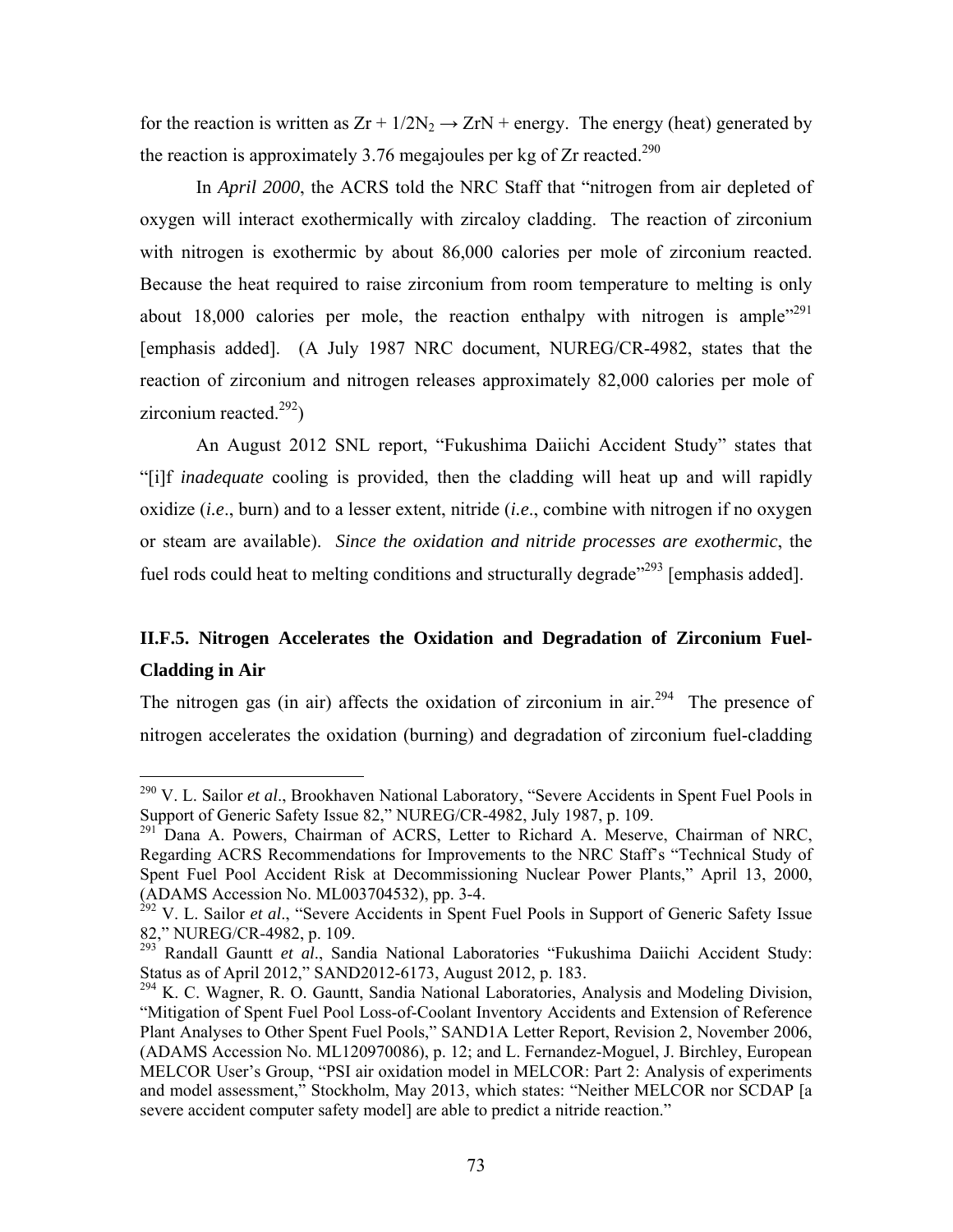in air,<sup>295</sup> which would affect the progression and severity of a SFP accident, including radioactive releases, "most notable ruthenium."<sup>296</sup> ("Ruthenium has a biological effectiveness equivalent to that of Iodine-131;"<sup>297</sup> Ruthenium-106 has half-life of 373.6 days.)

A 2010 Journal of Nuclear Materials paper observes that "[t]he complexity of air oxidation of Zircaloy arises out of the simultaneous oxidation and nitriding processes."<sup>298</sup> And a May 2013 report, "Results of the QUENCH-16 Bundle Experiment on Air Ingress," discusses experimental data demonstrating that porous nitrides form inside oxide layers *under local or full oxygen-starvation conditions*.<sup>299</sup> (When zirconium reacts in air it is possible for the reaction to become oxygen-starved; however, if zirconium is locally oxygen-starved in air, nitrogen will react with it.) The porous, degraded condition of an oxide layer facilitates accelerated oxidation rates if additional oxygen becomes *locally* available; and any additional oxygen will react with the zirconium nitride (ZrN) within an existing oxide layer and form zirconium dioxide  $(ZrO<sub>2</sub>)$  in a fast exothermic reaction.<sup>300</sup>

A 2008 Journal of Nuclear Materials paper, "Zircaloy-4 and M5 High Temperature Oxidation and Nitriding in Air," explains that "once initiated, the nitrideassisted degradation will be a self-sustaining process, because ZrN conversion into oxide leaves nitrogen trapped in the oxide scale and available for further nitriding, and because the oxide formed is undoubtedly non-protective. Where nitriding has initiated, the bright  $\alpha$ -Zr(O) layer is thin, confirming the faster progression of the oxidation front there. The

<sup>1</sup> <sup>295</sup> J. Stuckert, M. Große, Z. Hózer, M. Steinbrück, Karlsruhe Institute of Technology, "Results of the QUENCH-16 Bundle Experiment on Air Ingress," KIT-SR 7634, May 2013, p. 1; and O. Coindreau, C. Duriez, S. Ederli, "Air Oxidation of Zircaloy-4 in the 600-1000°C Temperature Range: Modeling for ASTEC Code Application," Journal of Nuclear Materials 405, 2010, p. 208. <sup>296</sup> J. Stuckert *et al.*, "Results of the QUENCH-16 Bundle Experiment on Air Ingress," p. 1.

<sup>&</sup>lt;sup>297</sup> Dana A. Powers, Chairman of ACRS, Letter to Richard A. Meserve, Chairman of NRC, Regarding ACRS Recommendations for Improvements to the NRC Staff's "Technical Study of Spent Fuel Pool Accident Risk at Decommissioning Nuclear Power Plants," April 13, 2000, (ADAMS Accession No. ML003704532), p. 2.

<sup>&</sup>lt;sup>298</sup> O. Coindreau, C. Duriez, S. Ederli, "Air Oxidation of Zircaloy-4 in the 600-1000°C Temperature Range: Modeling for ASTEC Code Application," p. 207.

<sup>&</sup>lt;sup>299</sup> J. Stuckert *et al.*, "Results of the QUENCH-16 Bundle Experiment on Air Ingress," p. 10.

<sup>&</sup>lt;sup>300</sup> Emilie Beuzet et al., "Modelling of Zry-4 Cladding Oxidation by Air Under Severe Accident Conditions using MAAP4 Code," International Conference Nuclear Energy for New Europe 2009, Slovenia, September 2009, p. 3.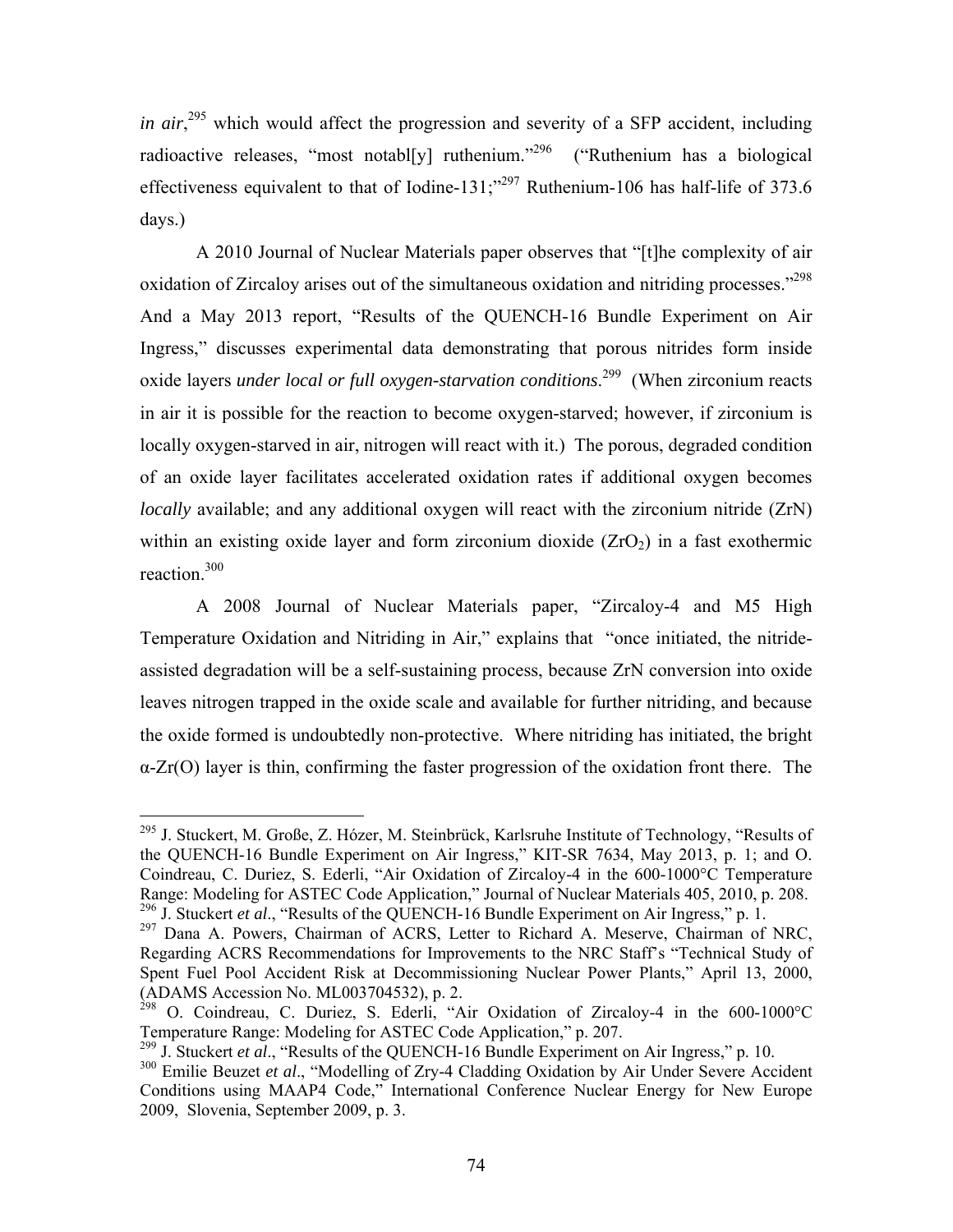self-sustainability of the nitriding-reoxidation sequence may also favor the lateral progressive propagation of the breakaway."301

Regarding nitrogen-induced breakaway oxidation, the 2008 Journal of Nuclear Materials paper explains that "[b]reakdown and loss of the dense scale protective effect occur and result in an accelerated degradation;" furthermore, the transition to nitrogeninduced breakaway oxidation occurs *earlier with pre-oxidized fuel cladding* than with fresh *non-oxidized* fuel cladding—"nitriding is favored by the 'corrosion' scale."<sup>302</sup>

It is clear that *in air*, in a SFP accident, a significant degree of zirconium oxidation would occur, because spent fuel rods would be "pre-oxidized." When high burnup (and other) fuel rods are discharged from the reactor core and loaded into the SFP, the fuel cladding can have local zirconium dioxide  $(ZrO<sub>2</sub>)$  "oxide" layers that are up to 100 μm thick (or greater); there can also be local crud layers on top of the oxide layers, which can sometimes also be up to 100 μm thick. And medium to high burnup fuel cladding typically has a "hydrogen concentration in the range of 100-1000 wppm [weight parts per million];" "[z]irconium-based alloys, in general, have a strong affinity for oxygen, nitrogen, and hydrogen..."<sup>303</sup>

Regarding the fact that air oxidation causes a fast progression of the oxidation front, the 2008 Journal of Nuclear Materials paper states:

At 800°C and above, continuous acceleration is observed, as the consequence of a complex process involving nitride formation and reoxidation, as well as dissolution of nitrogen in the zirconia anion sublattice. Important volume mismatches of the  $ZrO<sub>2</sub>$  and  $ZrN$  compounds, together with zirconia phase transformations lead to *growth of a highly cracked, porous, non-protective oxide*. *It results in fast progression of the oxidation front*, *as well as strong deformation of the cladding*. The barrier against fission product release provided by the fuel cladding is lost much earlier than during accident under steam atmosphere<sup>304</sup> [emphasis added].

<sup>&</sup>lt;sup>301</sup> C. Duriez, T. Dupont, B. Schmet, F. Enoch, "Zircaloy-4 and M5 High Temperature Oxidation and Nitriding in Air," Journal of Nuclear Materials 380 (2008), p. 43.  $302$  *Id.*, p. 44.

<sup>&</sup>lt;sup>303</sup> K. Natesan, W.K. Soppet, Argonne National Laboratory, "Hydrogen Effects on Air Oxidation of Zirlo Alloy," NUREG/CR–6851, October 2004, (ADAMS Accession No: ML042870061), p. iii, 3.

<sup>&</sup>lt;sup>304</sup> C. Duriez, T. Dupont, B. Schmet, F. Enoch, "Zircaloy-4 and M5 High Temperature Oxidation and Nitriding in Air," Journal of Nuclear Materials 380 (2008), p. 44.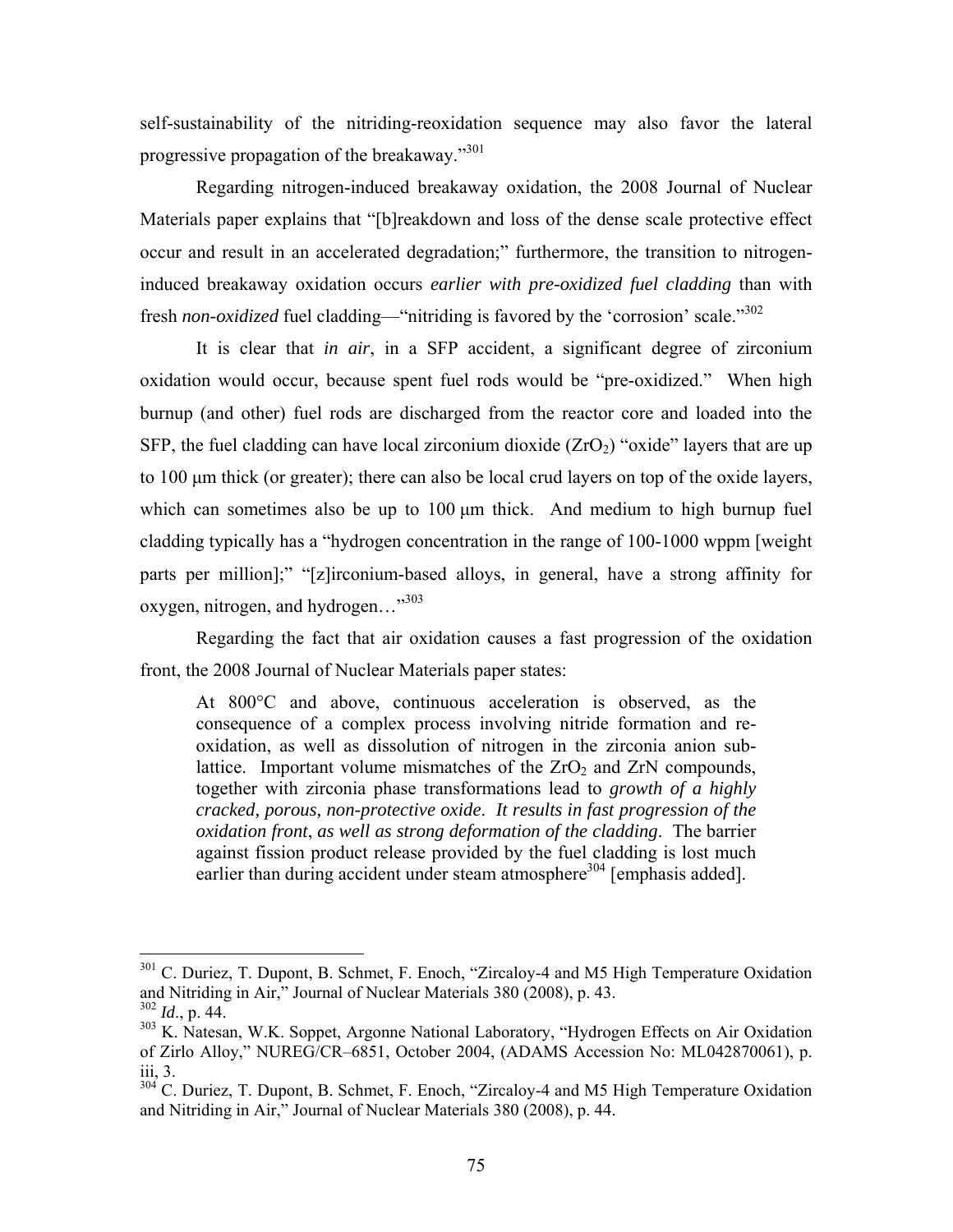And regarding the fact that cladding degradation can be even much faster in oxygen starved situations (in air), the 2008 Journal of Nuclear Materials paper states:

Kinetic data of this study have been obtained mainly in high air flow conditions. *In real accidental situations, where oxygen starved situations are likely to occur, cladding degradation can be even much faster than predictable from these high air flow data*, because of early initiation of the nitriding process, as shown by the few tests performed at the highest temperatures with insufficient air flow rate. All in all, more experimental investigations are required to address the various conditions that can be encountered in accidental situation.<sup>305</sup>

#### **II.F.6. The Axial and Radial Propagation of a Spent Fuel Pool Fire**

Regarding the axial propagation of the zirconium-*steam* reaction from its point of initiation, a 1990 Karlsruhe report, KfK 4378, states:

[T]he temperature escalation starts at the hottest position in the bundle [of fuel rod simulators], at an elevation above the middle. From there, slowly moving fronts of bright light, which illuminated the bundle, were seen, indicating the spreading of the temperature escalation upward and downward.306

And regarding axial and radial propagation of the zirconium-oxygen reaction (in

steam and/or air), a September 2013 NRC document, NUREG-2157, states:

Under certain conditions, the high temperature runaway zirconium oxidation reaction occurring in one part of the pool could also spread to other spent fuel in the pool. The proximity of fuel assemblies to one another, combined with the effects of [radiative] heat transfer when these assemblies are at very high temperatures, could allow the runaway oxidation reaction to spread from spent fuel with high decay heat to spent fuel with lower decay heat that would otherwise not have begun burning. $307$ 

As fuel rods heated up to melting temperatures, "the steel racks supporting the fuel assemblies will also heat due to convection and radiation from the fuel

 $305$  *Id.*, p. 44.

 $306$  S. Hagen, P. Hofmann, G. Schanz, L. Sepold, "Interactions in Zircaloy/UO<sub>2</sub> Fuel Rod Bundles with Inconel Spacers at Temperatures above 1200°C (Posttest Results of Severe Fuel Damage Experiments CORA-2 and CORA-3)," Forschungszentrum Karlsruhe, KfK 4378, September 1990, p. 41.

<sup>&</sup>lt;sup>307</sup> NRC, "Waste Confidence Generic Environmental Impact Statement: Draft Report for Comment," NUREG-2157, p. F-2.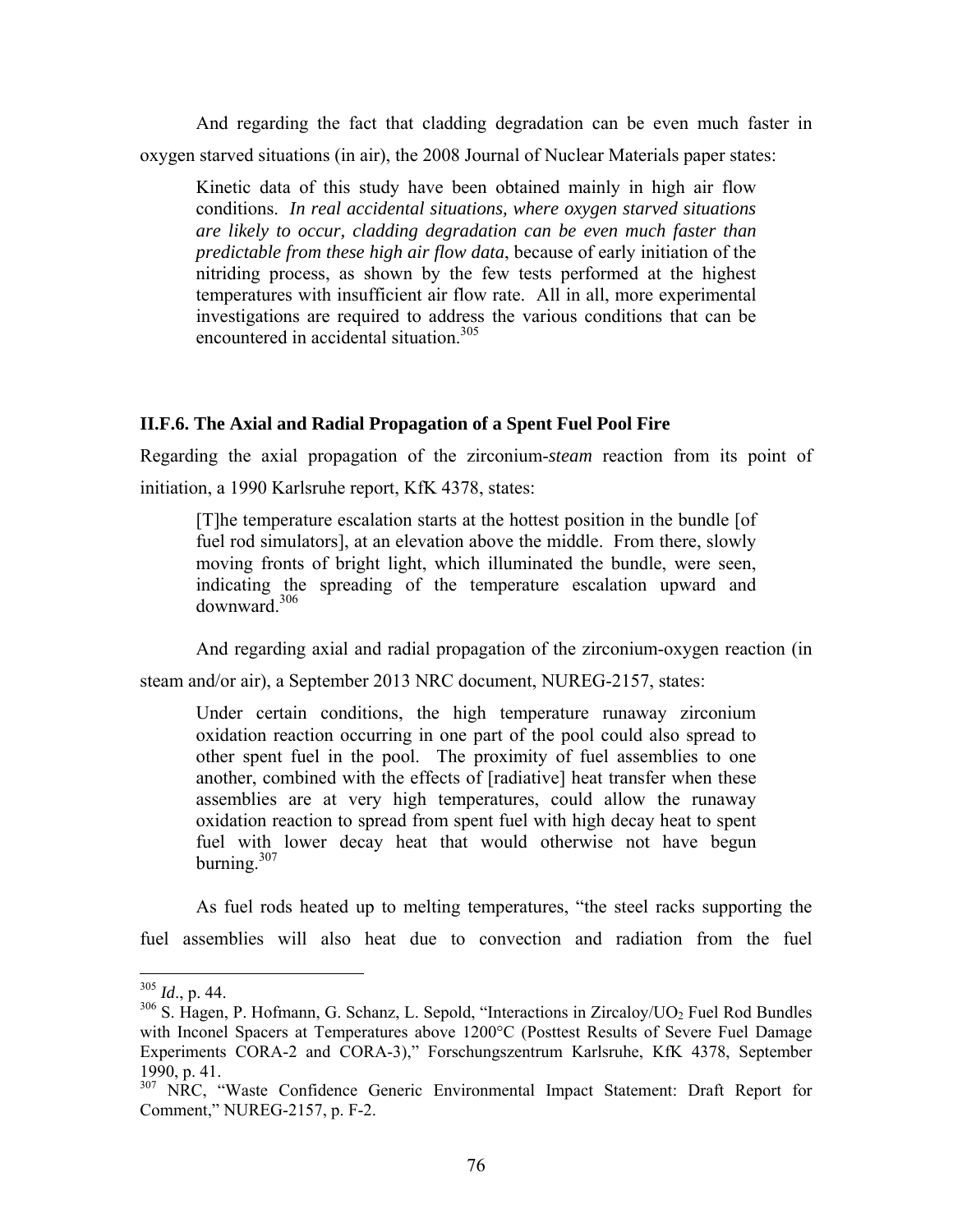assemblies."308 In the worst-case scenario, a SFP fire would propagate "throughout the entire spent fuel inventory in the pool"<sup>309</sup>

The zirconium-air reaction would propagate away from its point of initiation more rapidly than the propagation of the zirconium-steam reaction, because: 1) the heat produced by zirconium oxidation in air is greater than that in steam; 2) the nitrogen content in air would accelerate zirconium oxidation in air; and 3) heat would also be contributed by the exothermic zirconium-nitrogen reaction.

#### **II.G. Other Chemical Reactions that Could Occur in a Spent Fuel Pool Fire**

#### **II.G.1. Zirconium Hydriding**

It is widely known that hydrogen can detonate in air; hydrogen can also chemically react with zirconium. The reaction between hydrogen and zirconium *is exothermic*. Zirconium hydriding "can occur with [a] hydrogen-rich atmosphere and at [a] moderate temperature… The exothermic reaction is able to lead to *severe temperature escalations* in the temperature range of  $[627^{\circ}C (1160^{\circ}F)$  to  $1127^{\circ}C (2060^{\circ}F)]^{310}$  [emphasis added]. (This information is based on data from an experiment—PHEBUS SFD C3—that was conducted under conditions very different than those that would occur in a SFP accident. PHEBUS SFD C3 "was performed with...high pressure (3.5 MPa [508 psia]), pure steam-starved conditions (pure hydrogen coolant) and very low cladding oxidation."<sup>311</sup>)

Hydriding can occur when there are steam-starved conditions; however, there can also be simultaneous oxidation and hydriding.<sup>312</sup> In a SFP accident, hydriding would primarily occur at locations of the spent fuel rods that had freshly exposed zirconium as a result of fuel rod ballooning and rupturing; oxide layers inhibit hydrogen uptake.

<sup>&</sup>lt;sup>308</sup> K. C. Wagner, R. O. Gauntt, Sandia National Laboratories, Analysis and Modeling Division, "Mitigation of Spent Fuel Pool Loss-of-Coolant Inventory Accidents and Extension of Reference Plant Analyses to Other Spent Fuel Pools," SAND1A Letter Report, Revision 2, p. 12.

<sup>309</sup> J.H. Jo, P.F. Rose, S.D. Unwin, V.L. Sailor, Brookhaven National Laboratory, "Value/Impact Analyses of Accident Preventive and Mitigative Options for Spent Fuel Pools," NUREG/CR-5281, March 1989, (ADAMS Accession No. ML071690022), p. 8.

<sup>310</sup> T.J. Haste *et al*., "In-Vessel Core Degradation in LWR Severe Accidents," European Commission, Report EUR 16695 EN, 1996, p. 36.

<sup>311</sup> *Id*., p. 33.

<sup>312</sup> *Id*., pp. 70-71.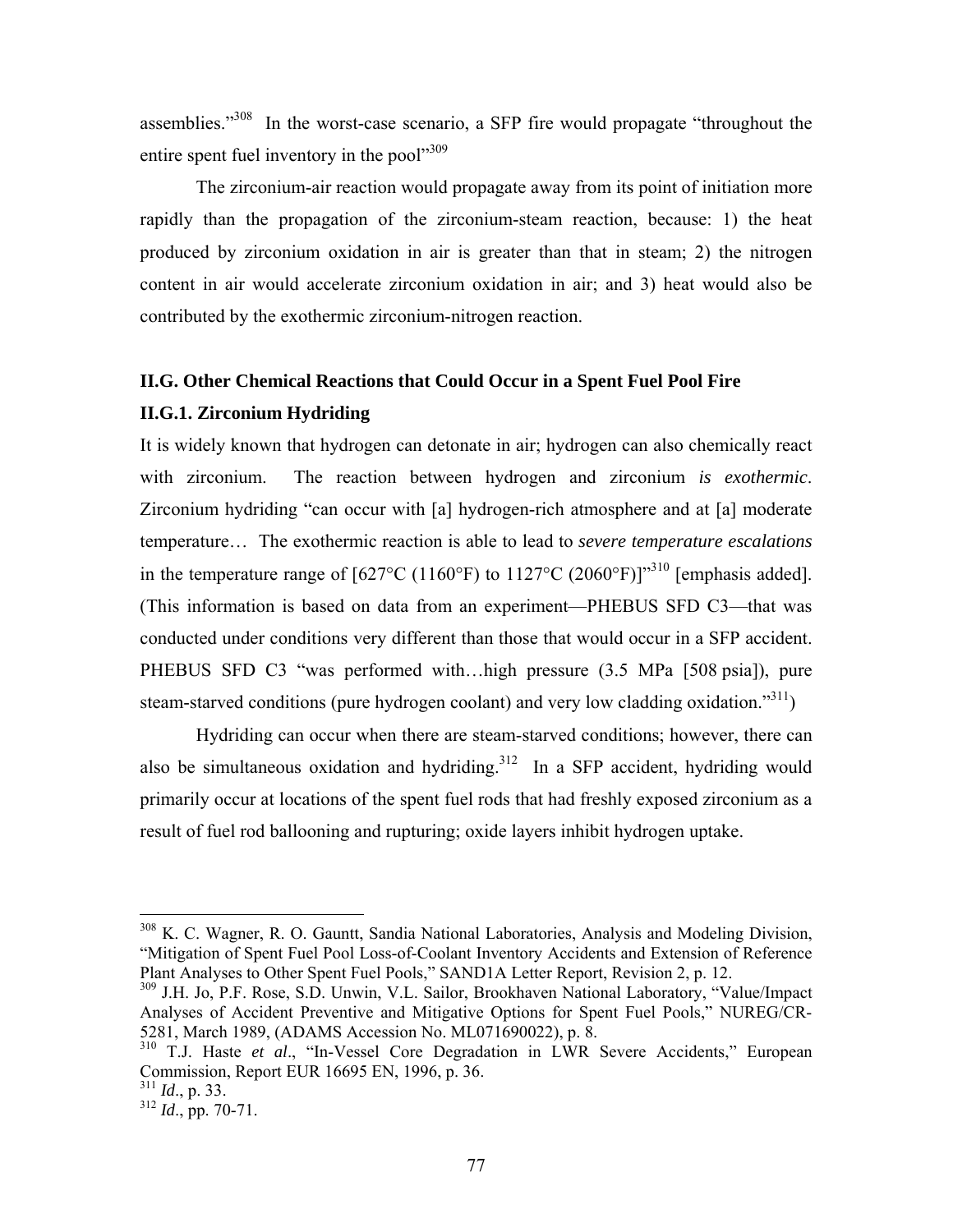#### **II.G.2. The Boron Carbide Contained in the Spent Fuel Racks**

The boron carbide (" $B_4C$ ") contained in the Boral and Boraflex neutron-absorber materials that are placed in spent fuel racks would melt before it could oxidize in the racks. EPRI SFP accident guidance states that it should be assumed that Boral and Boraflex materials would melt and relocate downward to the bottom of the SFP.<sup>313</sup> However, if some of the boron carbide were to oxidize (in dry air) later in the accident, the heat released—50,155 kJ/kg per kg of  $B_4C$  reacted—would be approximately 7.7 times greater (per gram) than the heat released by the oxidation of zirconium in steam—approximately 6500 kJ per kg of Zr reacted.<sup>314</sup>

## **II.G.3. Chemical Interactions between Zirconium and Inconel at "Low Temperatures"**

Data from experiments studying severe reactor accidents can pertain to SFP accidents as the NRC report NUREG-1738 concludes $315$ —including information about the eutectic chemical interactions between materials that would occur in both types of accidents. Such experiments have demonstrated that eutectic chemical interactions between Inconel and Zircaloy occur at temperatures as "low" as 1832°F; hence, analysts have concluded that "[g]rid spacers can have a significant impact on the progression of damage in a reactor core during a severe accident. …in a reactor core with Inconel grid spacers the meltdown of the core may begin at the location of the grid spacers."<sup>316</sup> It is pertinent that in the CORA severe reactor accident experiments, simulating meltdowns, "[i]n all cases, the damage of the bundle was initiated due to Zircaloy/stainless steel *and Zircaloy/Inconel interactions*. Localized liquefaction of these components started around

<sup>313</sup> EPRI, "Severe Accident Management Guidance Technical Basis Report," Volume 2: "The Physics of Accident Progression," 1025295, Appendix EE, p. EE-9.

 $314$  L. Belovsky, "Heat Release from B<sub>4</sub>C Oxidation in Steam and Air," paper from "Behaviour of LWR core materials under accident conditions," IAEA-TECDOC-921, Proceedings of a Technical Committee meeting held in Dimitrovgrad, Russian Federation, 9-13 October 1995, p. 57.

<sup>&</sup>lt;sup>315</sup> NRC, "Technical Study of Spent Fuel Pool Accident Risk at Decommissioning Nuclear Power Plants," NUREG-1738, February 2001 (ADAMS Accession No. ML010430066), Appendix 1 B, p. Al B-2.

<sup>&</sup>lt;sup>316</sup> L.J. Siefken, M.V. Olsen, "A Model for the Effect of Inconel Grid Spacers on Progression of Damage in Reactor Core," Nuclear Engineering and Design 146, 1994, p. 427.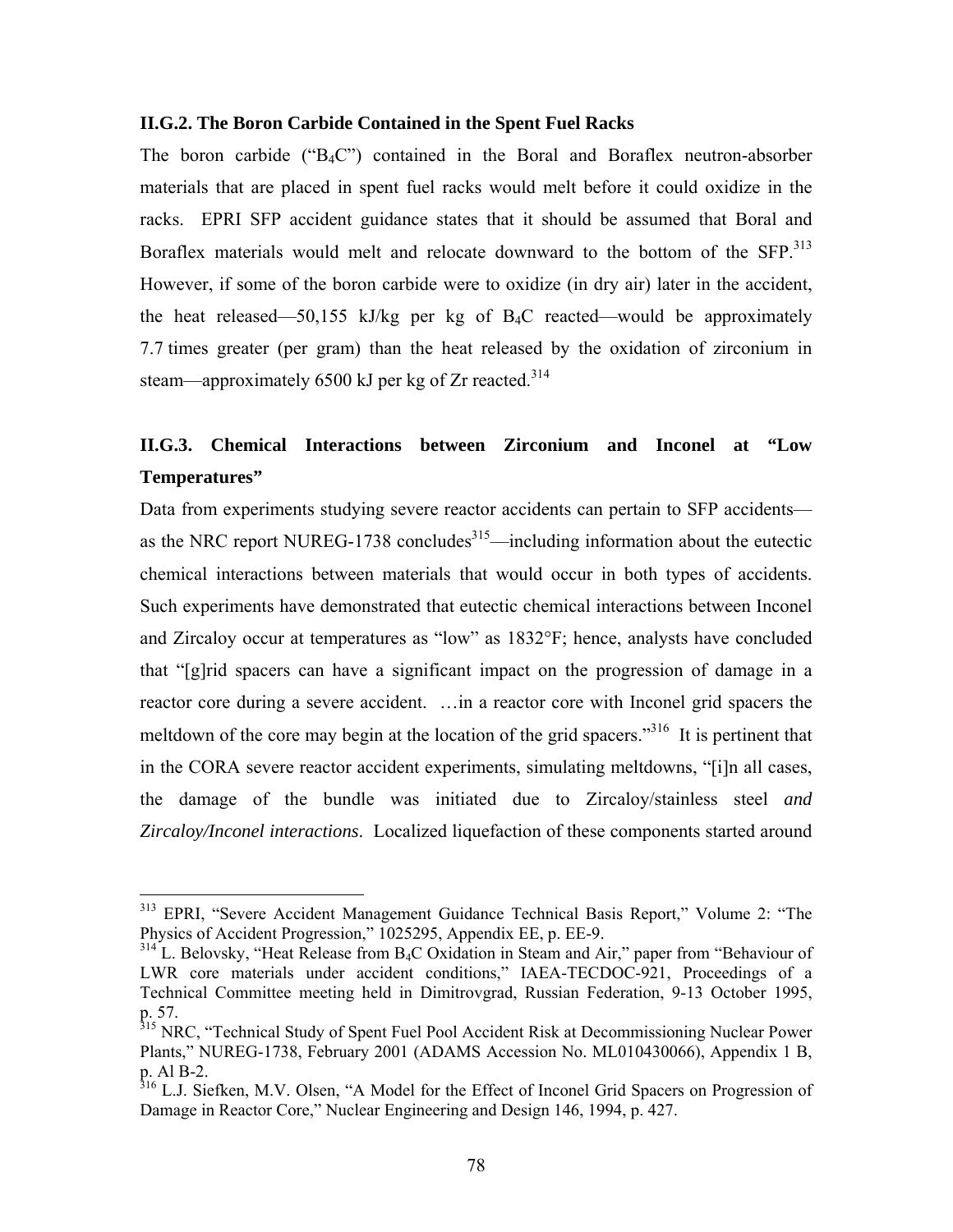$1200^{\circ}$ C."<sup>317</sup> In the CORA-2 and -3 experiments, "the meltdown of the Inconel spacer [took] less than one minute...[and] an enhanced melting in the midsection...shift[ed] the axial hot spot to the bottom of the bundle." $318$ 

(Inconel is an alloy that has a higher percentage of nickel (Ni) than stainless steel; for example, Inconel 600 is composed of 76.0 percent nickel by weight, 15.0 percent chromium by weight, 8.0 percent iron (Fe) by weight, and small percentages of other elements. Stainless steel is a metal alloy with contents of chromium and iron greater than 11.5 percent by weight and 50 percent by weight, respectively; stainless steel also contains nickel, manganese, and small percentages of other elements.)

The ballooning of zirconium fuel cladding would augment its contact with the Inconel grid spacers. If local temperatures were to increase to approximately 1200°C, the cladding-to-grid contact would initiate the eutectic chemical reaction between zirconium and Inconel. Hence, one could reasonably speculate that in a SFP boil-off accident, if a fuel assembly had Inconel grid spacers, the first location it liquefied would be in the vicinity of an upper Inconel grid spacer.

### **II.G.4. Chemical Interactions Between Zircaloy and Stainless Steel at "Low Temperatures"**

Discussing chemical interactions between Zircaloy and stainless steel (and comparing them to those between Zircaloy and Inconel), "Current Knowledge on Core Degradation Phenomena, a Review" states:

In a first approach, the reaction behavior of Zircaloy with Inconel 718 is comparable to that with Type  $316$  stainless steel.<sup>319</sup> At temperatures <1100°C, Inconel attacks the Zircaloy faster than stainless steel; above 1100°C, the situation is the reverse. In both cases, the melting of a relatively large quantity of Zircaloy with limited melting of the adjacent stainless steel or Inconel takes place. During heat-up of the stainless

<sup>&</sup>lt;sup>317</sup> P. Hofmann, "Current Knowledge on Core Degradation Phenomena, a Review," Journal of Nuclear Materials, 270, 1999, p. 202.

 $318$  S. Hagen, P. Hofmann, G. Schanz, L. Sepold, "Interactions in Zircaloy/UO<sub>2</sub> Fuel Rod Bundles with Inconel Spacers at Temperatures above 1200°C (Posttest Results of Severe Fuel Damage Experiments CORA-2 and CORA-3)," Forschungszentrum Karlsruhe, KfK 4378, September 1990, p. 6.

<sup>319</sup> P. Hofmann, M. Markiewicz, "Chemical Interactions between As-Received and Pre-Oxidized Zircaloy and Inconel 718 at High Temperatures," Kernforschungszentrum Karlsruhe, KfK 4729, 1994.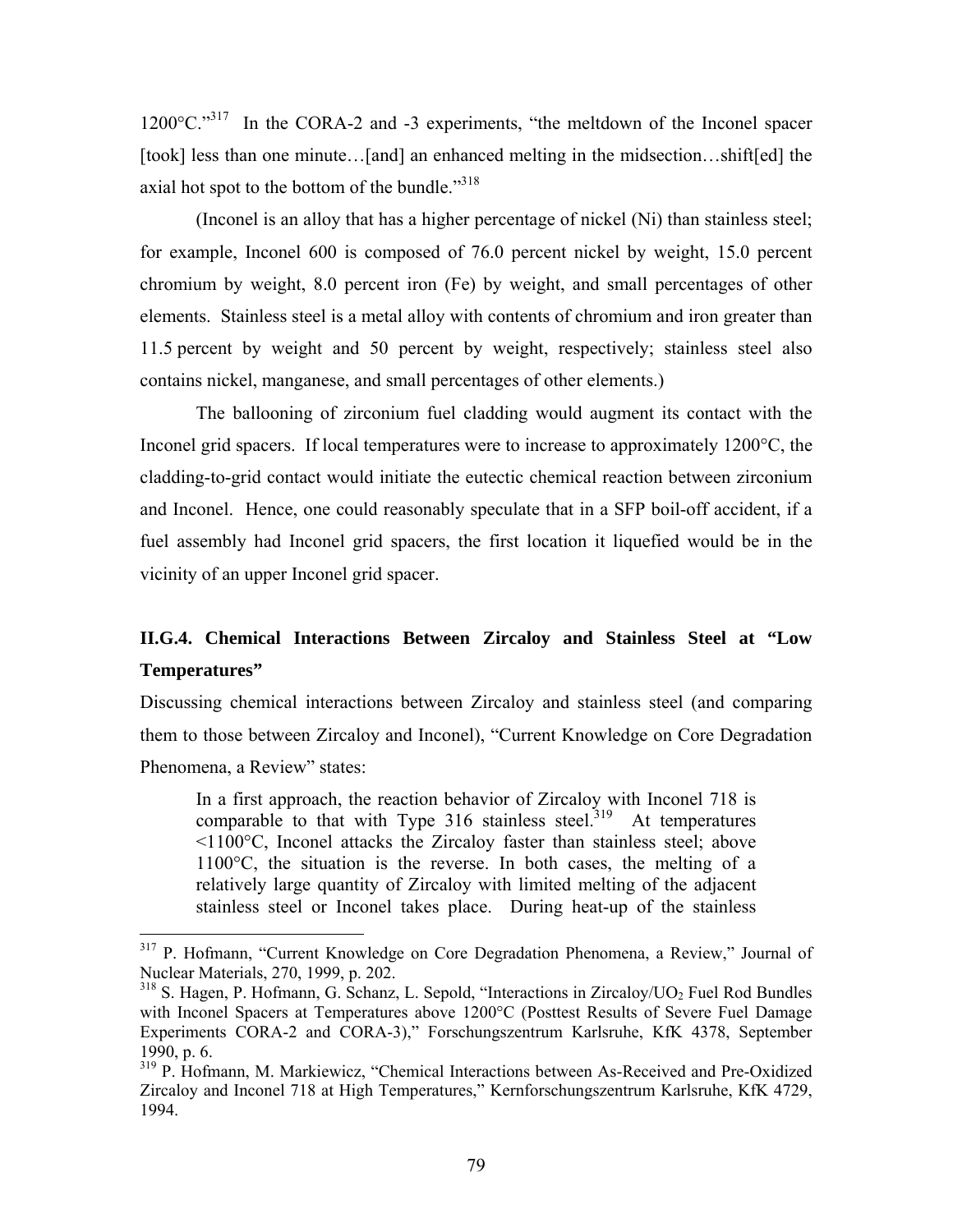steel/Zircaloy…reaction [system], a sudden and complete liquefaction of the specimens occurs at temperatures slightly above 1250°C. This may be the reason [one of the locations] that melt progression in a fuel rod bundle initiates [is] at absorber rod cladding (stainless steel)/Zircaloy guide tube contact areas $\frac{320}{ }$ 

And discussing the affects of zirconium oxide  $(ZrO<sub>2</sub>)$  layers on the chemical interaction between Zircaloy and stainless steel, "Current Knowledge on Core Degradation Phenomena, a Review" states:

Oxide layers on the Zircaloy cladding outside diameter delay the chemical interactions between Zircaloy and steel, but they cannot prevent them. The influence of oxide layers becomes less important at temperatures  $>1100^{\circ}$ C, since the dissolution of the protecting ZrO<sub>2</sub> layers occurs rather fast and the stainless steel is then in contact with metallic Zircaloy or oxygen-stabilized  $\alpha$ -Zr(O).<sup>321</sup>

#### **II.G.5. Molten Core Concrete Interaction in Spent Fuel Pool Accidents**

For the SFP, the term "molten-core-concrete interaction" ("MCCI") is a misnomer; MCCI refers to molten fuel assemblies chemically interacting with the SFP's concrete content, after being relocated to the bottom of the SFP. MCCI would commence after the SFP's stainless steel liner melted; then the molten fuel assemblies would chemically interact with concrete, generating hydrogen and carbon monoxide gases. $322$ 

Regarding the MCCI that could occur in a SFP accident, a June 2013 NRC report on how earthquakes could affect BWR Mark I SFPs states:

MCCI may occur in selected scenarios in which the fuel relocated to the bottom of the pool following the failure of the rack baseplate and its temperature exceeded the concrete ablation temperature [approximately 1227°C (2240°F)]. These cases involve large-scale debris relocation and large releases of volatile fission products. Even without MCCI, the fuel in debris form continues to release fission products resulting in very large releases of volatiles. $323$ 

 $\frac{320}{121}$  P. Hofmann, "Current Knowledge on Core Degradation Phenomena, a Review," p. 202.

<sup>&</sup>lt;sup>322</sup> M. Kowalik *et al.*, "Severe Accident Analyses for Shutdown Modes and Spent Fuel Pools to Support PSA level 2 Activities," Eurosafe 2013 Seminar 1, p. 5.

<sup>&</sup>lt;sup>323</sup> NRC, "Consequence Study of a Beyond-Design-Basis Earthquake Affecting the Spent Fuel Pool for a U.S. Mark I Boiling Water Reactor: Draft Report," June 2013, (ADAMS Accession No. ML13133A132), p 26.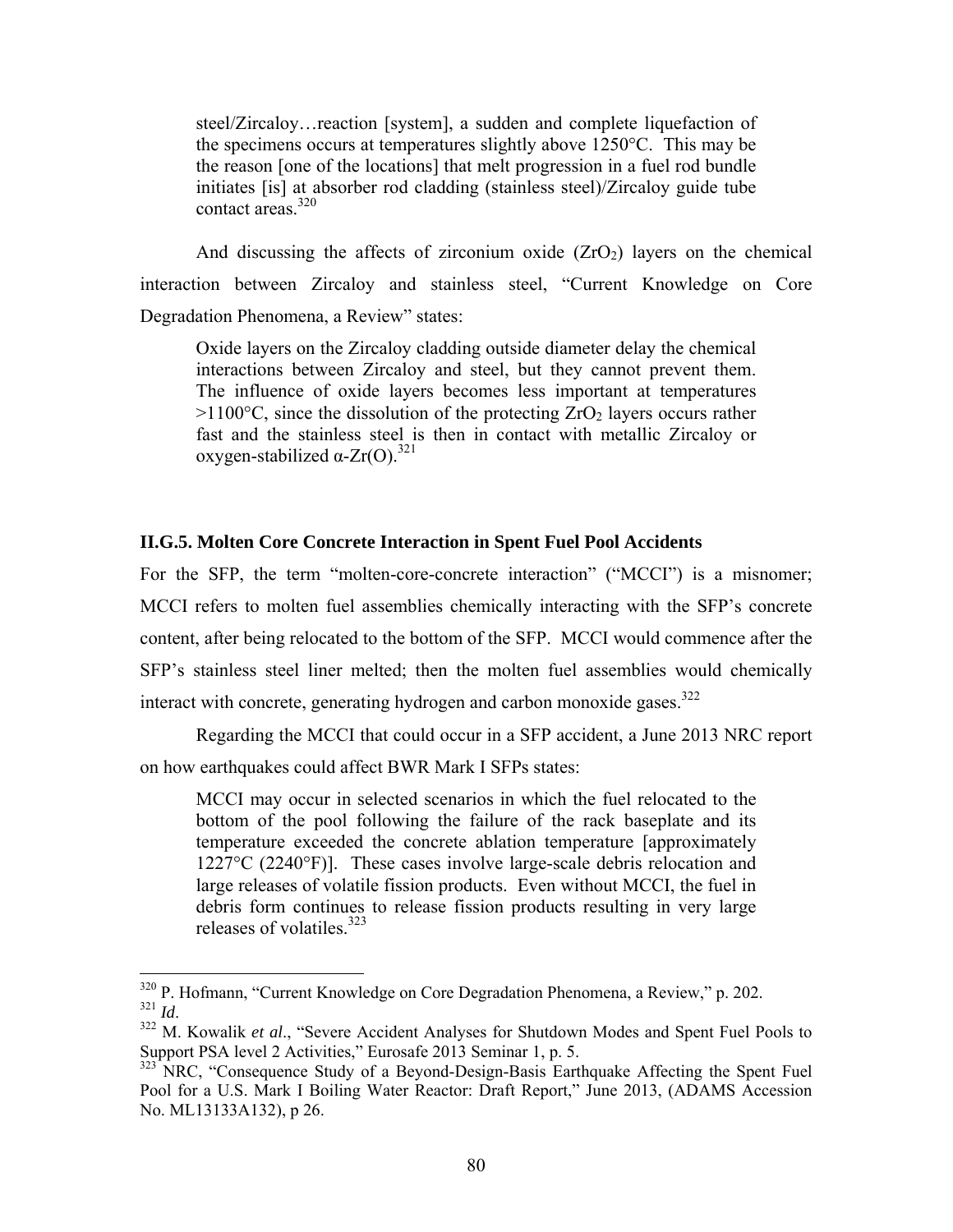# **II.H. In a SBO Boil-Off Accident or Partial Spent Fuel Pool LOCA, Explosive Hydrogen Gas Would Be Produced by Zirconium and Other Materials Chemically Reacting with Steam**

As the NRC observes, large-scale, long-term power outages, which lasted months or longer, could initiate "a series of events potentially leading to core damage at multiple nuclear sites."<sup>324</sup> Radiological releases resulting from core damage would contaminate the NPP site and impede efforts to mitigate the accident, especially if radioactive debris were propelled throughout the site by hydrogen explosions, as occurred in the Fukushima Dai-ichi accident.<sup>325</sup> After the Fukushima Dai-ichi site was contaminated, workers had to wear additional protective clothing and limit the time they spent, working to mitigate the accident.<sup>326</sup> Efforts to mitigate a SFP accident would also be impeded (or possibly entirely prevented for significant time periods) by the radiologically-contaminated environment.

## **II.H.1. How Hydrogen Explosions Could Affect BWR Mark I and Mark II Spent Fuel Pool Accidents**

In BWR Mark I and Mark II designs, SFPs are typically located at the level of the operating floor, approximately 100 to 150 feet above ground level,  $327$  in the reactor building (secondary containment). If either a BWR Mark I or Mark II reactor core melted down and the total amount of the zirconium in the core—approximately 76,000 kg—were to chemically react with steam, approximately 3360 kg of hydrogen would be generated.<sup>328</sup> In the event of a severe accident at either a BWR Mark I or BWR Mark II, the Fukushima Dai-ichi accident scenario of hydrogen leaking from overpressurized primary containments and/or hardened vent systems should be considered as

<sup>&</sup>lt;sup>324</sup> NRC, "Long-Term Cooling and Unattended Water Makeup of Spent Fuel Pools: Proposed Rules," p. 74790.

<sup>&</sup>lt;sup>325</sup> INPO, "Special Report on the Nuclear Accident at the Fukushima Dai-ichi Nuclear Power Station," INPO 11-005, November 2011, pp. 9, 12, 21, 24, 25, 32, 37, 79, 85, 86, 96.  $326$  *Id.*, p. 9.

 $327 \text{ NRC}$ , "Regulatory Analysis for the Resolution of Generic Issue 82, 'Beyond Design Basis Accidents in Spent Fuel Pools'," NUREG-1353, April 1989, (ADAMS Accession No. ML082330232), p. 4.6.

<sup>&</sup>lt;sup>328</sup> IAEA, "Mitigation of Hydrogen Hazards in Severe Accidents in Nuclear Power Plants," IAEA-TECDOC-1661, July 2011," p. 10.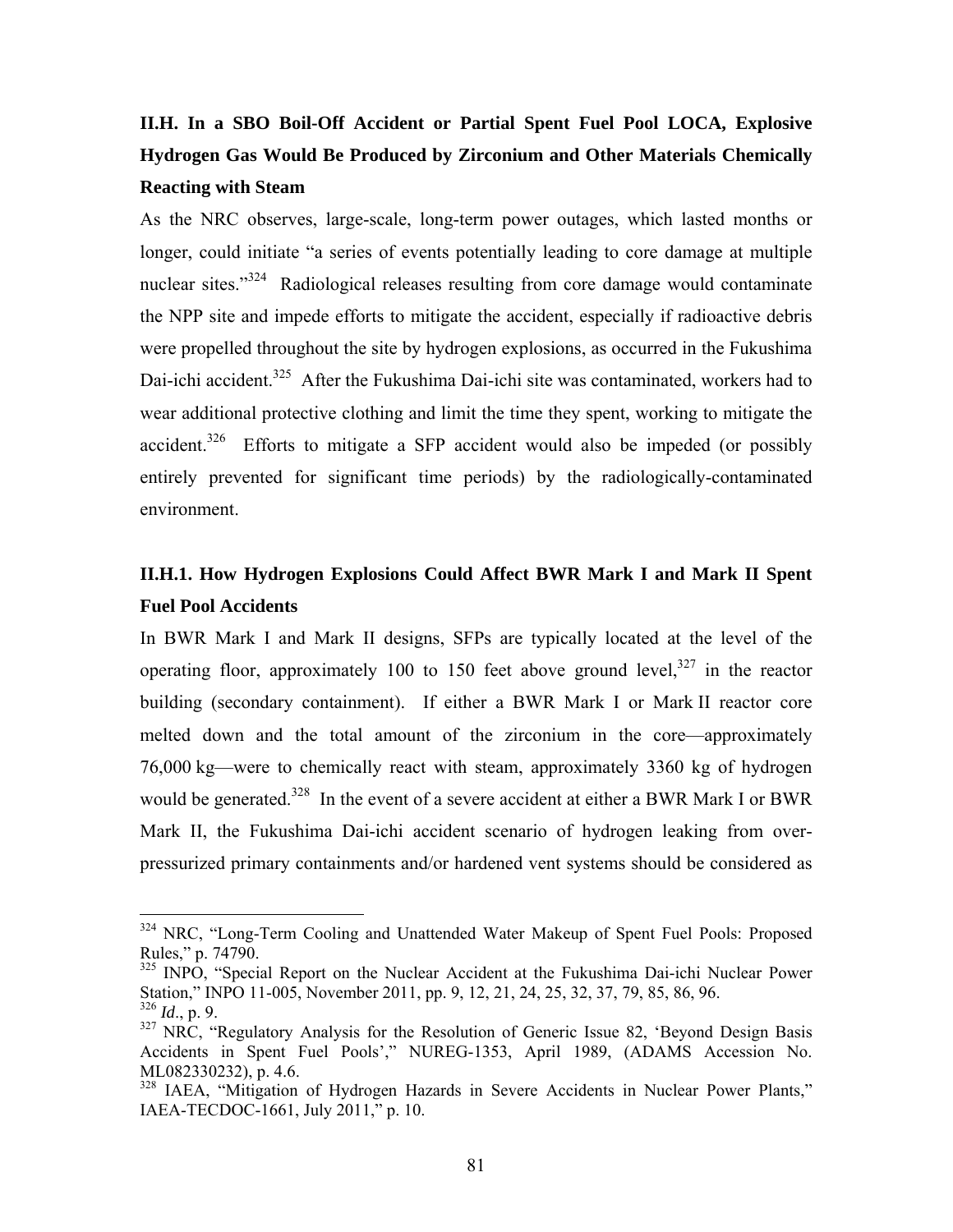likely to occur again. In the Fukushima Dai-ichi accident, BWR Mark I reactor buildings—essentially industrial buildings with design pressures of approximately 3.0 psig329—were compromised by hydrogen explosions. BWR Mark II reactor buildings also have low design pressures.

Hence, BWR Mark I and Mark II SFPs are vulnerable to the hydrogen explosions that can occur in reactor buildings. A June 2013 NRC report on how earthquakes could affect BWR Mark I SFPs states that "[t]he occurrence of a hydrogen combustion event from a concurrent reactor accident has the potential to generate debris which could impair SFP natural circulation air or steam cooling (should the fuel in the SFP become uncovered) for conditions in which the fuel might otherwise be cooled by means of these passive cooling modes."330 Furthermore, if either a BWR Mark I or Mark II SFP were compromised by a hydrogen explosion, it could cause large radiological releases.

If a BWR Mark I or Mark II reactor building were breached by a hydrogen explosion there would be more available oxygen to facilitate oxidation of the zirconium cladding of the fuel assemblies. A June 2013 NRC report on how earthquakes could affect BWR Mark I SFPs states that if there were a hydrogen explosion in the reactor building, "damage could breach structures that would retain radioactive material, along with allowing more oxygen into the building, potentially increasing the severity of the spent fuel fire."<sup>331</sup> The accelerated zirconium oxidation would contribute additional heat, causing a quicker fuel-cladding temperature escalation, releasing yet more heat, causing a more rapid axial and radial propagation of the SFP fire. This would cause increased radiological releases from the SFP.

If the fuel assemblies were uncovered in either a SBO boil-off accident or a partial SFP LOCA, explosive hydrogen gas would be generated by the reaction of steam with the zirconium cladding of fuel rods. If enough hydrogen were generated, it could

<sup>&</sup>lt;sup>329</sup> Sherrell R. Greene, Oak Ridge National Laboratory, "The Role of BWR Mark I Secondary Containments in Severe Accident Mitigation," Proceedings of the 14th Water Reactor Safety Information Meeting at the National Bureau of Standards, Gaithersburg, Maryland, October 27- 31, 1986, Exhibit 6.

<sup>&</sup>lt;sup>330</sup> NRC, "Consequence Study of a Beyond-Design-Basis Earthquake Affecting the Spent Fuel Pool for a U.S. Mark I Boiling Water Reactor: Draft Report," p. 25. <sup>331</sup> *Id*., p. ix.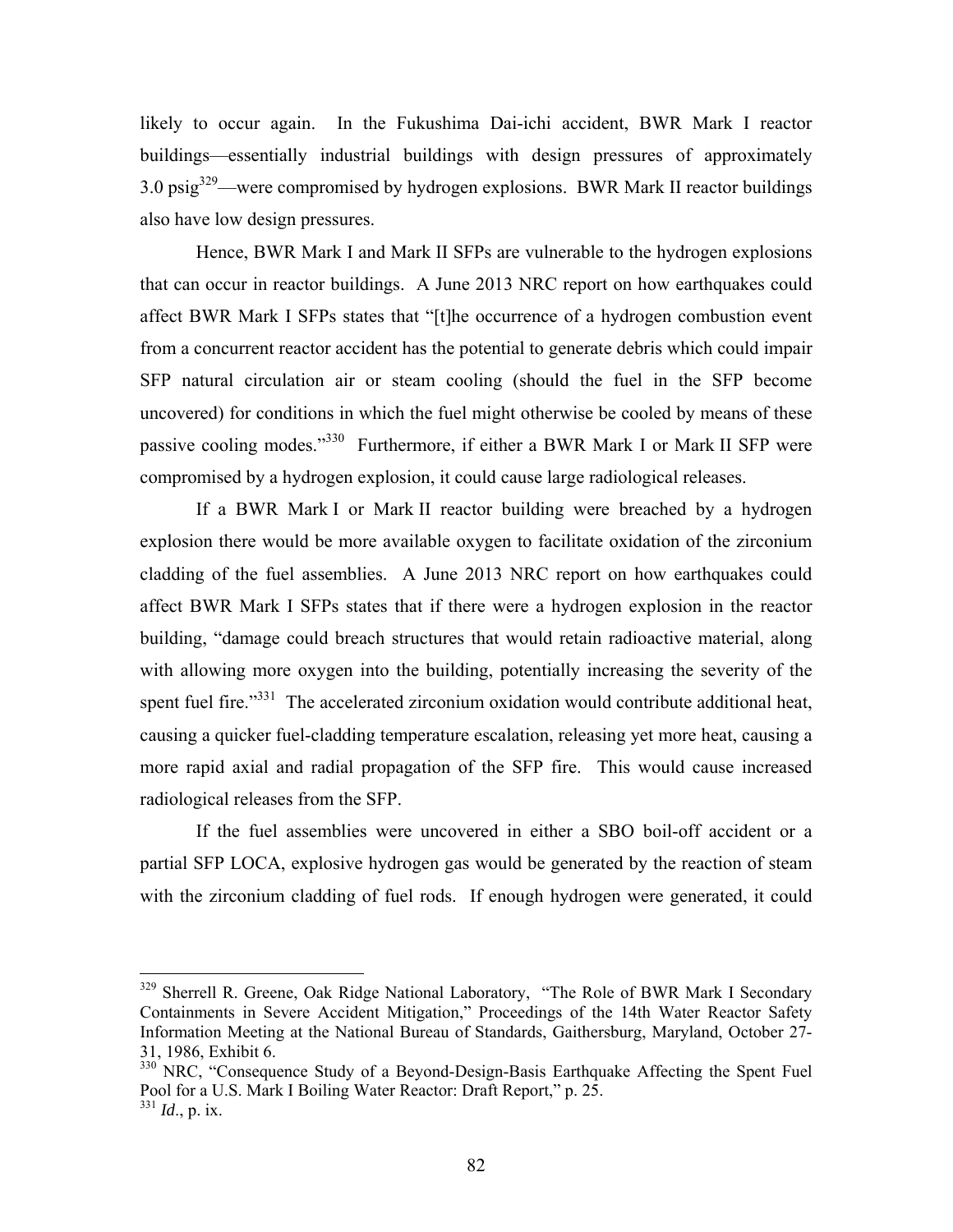detonate.<sup>332</sup> Computer analyses conducted at ORNL with the MELCOR computer safety model found that in a *hypothetical* scenario if Fukushima Dai-ichi Unit 4's SFP had boiled dry, a total of 1800 to 2050 kilograms ("kg") of hydrogen could have been generated. A 2012 ORNL paper states that "[i]n theory, it [would be] possible to generate up to 3.4 kg of hydrogen per assembly (from oxidation of [zirconium] in the fuel cladding and box), or *a total of 4,525 kg* from the hot 1331 assemblies stored in [Unit 4's SFP]. The hydrogen generated from oxidation of steel and B4C [boron carbide] in the racks [would] be additional $^{\prime\prime}$ <sup>333</sup> [emphasis added].

(It is noteworthy that in MELCOR BWR Mark I "SFP calculation[s], [hydrogen] ignition is assumed to occur in the reactor building when the hydrogen concentration exceeds 10 percent by volume. In addition, MELCOR checks to determine whether there is sufficient oxygen. The minimum oxygen mole fraction for ignition is 5 percent.<sup>334</sup>

MELCOR SFP calculations of hydrogen combustion do not consider that significant deflagrations<sup>335</sup> of hydrogen can occur when local hydrogen concentrations are lower than 10 percent by volume. For example, in the Three Mile Island Unit 2 ("TMI-2") accident, a hydrogen deflagration occurred when the hydrogen concentration was 8.1 volume percent;<sup>336</sup> the deflagration caused a rapid pressure increase of approximately 28 pounds per square inch ("psi") in the containment.<sup>337</sup> Of course, the volume of a PWR large day containment, such as TMI-2 had, is different than that of a BWR Mark I reactor building; however, it is clear that a significant hydrogen deflagration would compromise a BWR Mark I reactor building, which has a relatively low design pressure.)

<sup>&</sup>lt;sup>332</sup> Juan J. Carbajo, Oak Ridge National Laboratory, "MELCOR Model of the Spent Fuel Pool of Fukushima Dai-ichi Unit 4," 2012, p. 1.

<sup>333</sup> *Id*., pp. 1-2.

<sup>&</sup>lt;sup>334</sup> NRC, "Consequence Study of a Beyond-Design-Basis Earthquake Affecting the Spent Fuel Pool for a U.S. Mark I Boiling Water Reactor: Draft Report," p. 103.

<sup>&</sup>lt;sup>335</sup> A deflagration is a combustion wave traveling at a subsonic speed (less than the speed of sound) relative to the unburned gas.

<sup>336</sup> Kahtan N. Jabbour, NRC, letter regarding Turkey Point Units 3 and 4, Exemption from Hydrogen Control Requirements, December 12, 2001, Attachment 2, "Safety Evaluation by the Office of Nuclear Reactor Regulation, Turkey Point Units 3 and 4," (ADAMS Accession No. ML013390647), p. 4.

<sup>&</sup>lt;sup>337</sup> W. E. Lowry *et al.*, Lawrence Livermore National Laboratory, "Final Results of the Hydrogen Igniter Experimental Program," NUREG/CR-2486, February 1982, p. 4.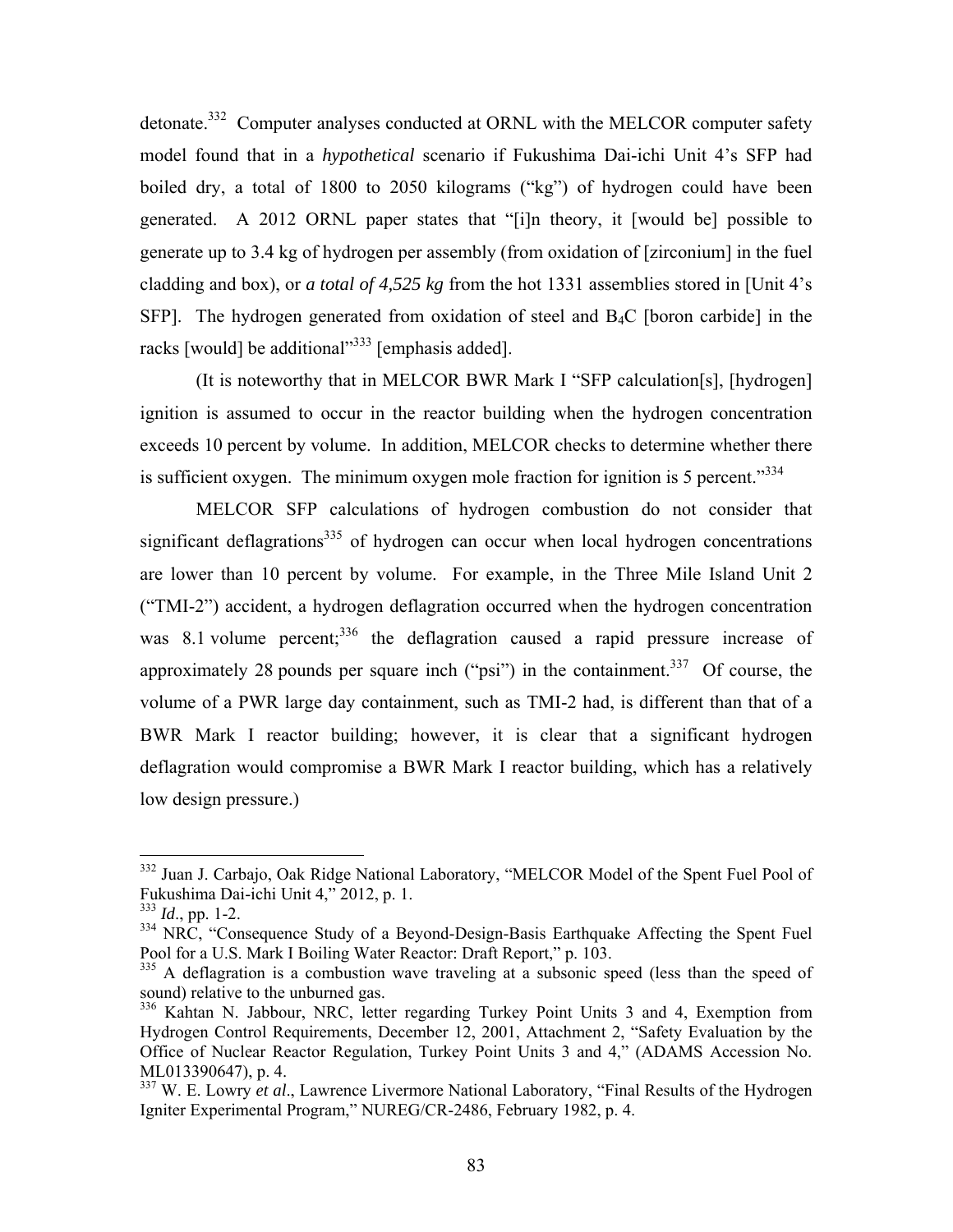# **II.H.2. How Hydrogen Explosions Could Affect PWR and BWR Mark III Spent Fuel Pool Accidents**

PWR and BWR Mark III SFPs are typically located at ground level.<sup>338</sup> In the event of a severe *reactor* accident, PWR and BWR Mark III SFPs would not be as vulnerable to the potential consequences of explosive hydrogen gas—generated from oxidized zirconium and other core materials—as BWR Mark I and Mark II SFPs. However, if the fuel assemblies were uncovered in either a SBO boil-off accident or a partial SFP LOCA, PWR and BWR Mark III SFPs, would be vulnerable to the explosive hydrogen gas that would be generated by the reaction of steam with zirconium and other materials in the SFP.

## **II.H.3. Indian Point Energy Center's Spent Fuel Pools are Located Underground; However, They Are Vulnerable to Hydrogen Explosions**

Indian Point Energy Center is located less than 25 miles north of New York City; more than 17 million people live within a 50-mile radius of Indian Point.<sup>339</sup> On August 26, 2013, Indian Point Unit 2's SFP, which has a storage capacity of 1374 fuel assemblies, contained 1104 fuel assemblies (80 percent of capacity); and Indian Point Unit 3's SFP, which has a storage capacity of 1345 fuel assemblies, contained 1199 fuel assemblies (89 percent of capacity).<sup>340</sup> (The fuel assemblies in a typical PWR core have approximately 26,000 kg of zirconium that, if completely oxidized, would generate a total of approximately 1150 kg of hydrogen.<sup>341</sup> The cores of pressurized-water reactors, like Indian Point's, typically contain between 150 and 200 fuel assemblies.<sup>342</sup>)

<sup>&</sup>lt;sup>338</sup> NRC, "Regulatory Analysis for the Resolution of Generic Issue 82, 'Beyond Design Basis Accidents in Spent Fuel Pools'," NUREG-1353, April 1989, (ADAMS Accession No. ML082330232), p. 4.6.

<sup>&</sup>lt;sup>339</sup> Edwin S. Lyman, Union of Concerned Scientists, "Chernobyl on the Hudson?: The Health and Economic Impacts of a Terrorist Attack at the Indian Point Nuclear Plant," September 2004, p. 23.

 $340$  NRC, "Summary of August 26, 2013, Meeting with Entergy Nuclear Operations, Inc. and Netco on Indian Point Unit 2 Spent Fuel Pool Management," September 24, 2013, (ADAMS Accession No. ML13256A086), p. 1.

<sup>&</sup>lt;sup>341</sup> IAEA, "Mitigation of Hydrogen Hazards in Severe Accidents in Nuclear Power Plants," IAEA-TECDOC-1661, July 2011," p. 10.

<sup>&</sup>lt;sup>342</sup> NRC, "Pressurized Water Reactors," (available at: http://www.nrc.gov/reactors/pwrs.html : last visited on 10/15/13).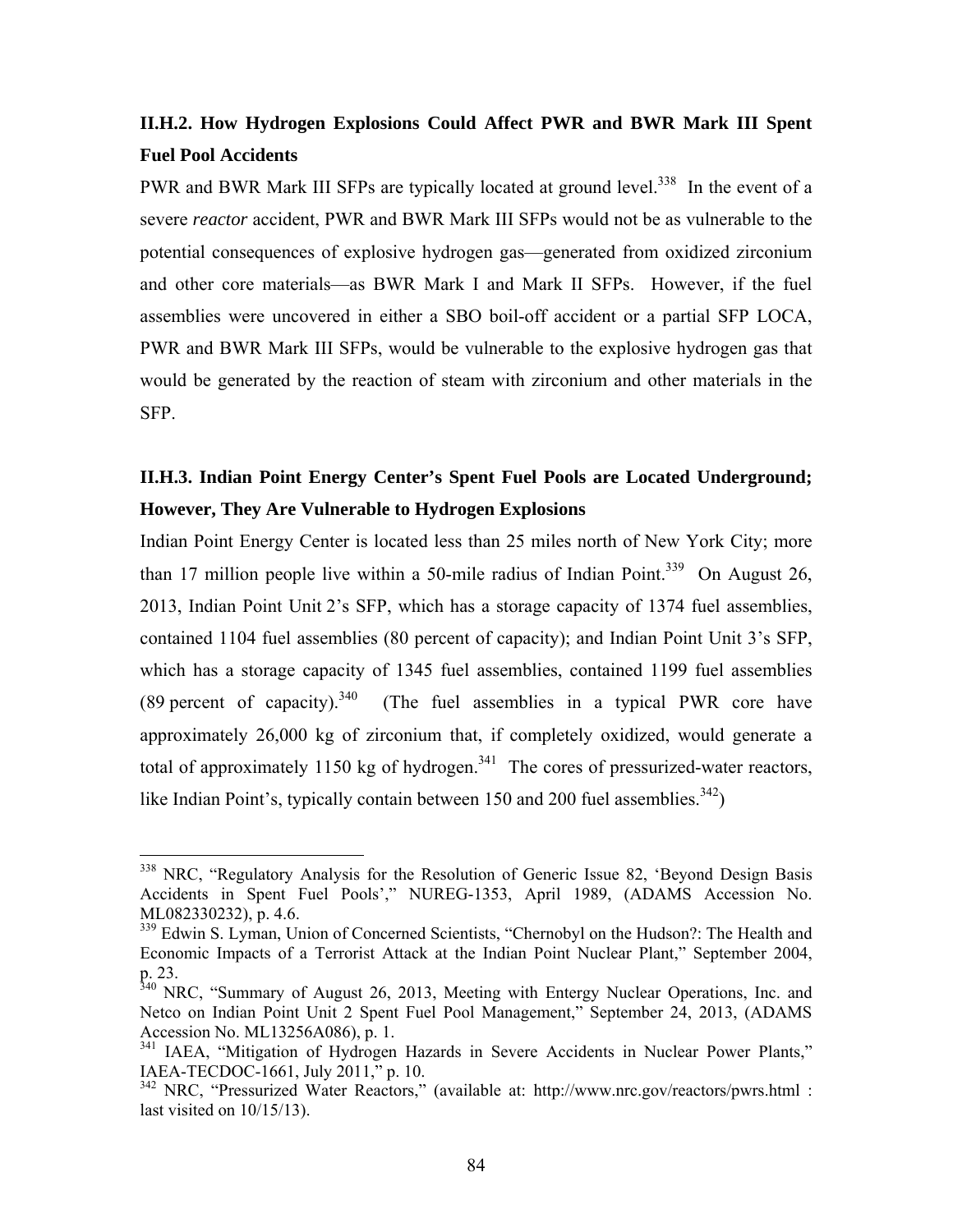Indian Point's owner, Entergy, touts the safety of Indian Point Unit 2 and 3's SFPs, explaining that "[t]hey are constructed with concrete walls 4 to 6 feet wide and with a half-inch stainless steel inner liner" and that "the fuel pool for Indian Point 2 is completely underground and Indian Point 3['s] is nearly 100% underground, so they are protected on all sides by rock and gravel."<sup>343</sup> However, if there were a SFP fire at either unit (or at both), *thousands of kilograms of explosive hydrogen gas* could be generated by the oxidation (burning) of the tens of thousands kilograms of zirconium—the cladding material of the fuel rods—in storage. It is almost inevitable that hydrogen gas would detonate, breaching the barriers that are supposed to protect the public; releases of radiation could far exceed the quantity released by the Chernobyl Unit 4 accident. More land could be contaminated than the area encompassing the Chernobyl Exclusion Zone, with higher concentrations of radioactive cesium-137. The number of premature deaths from cancer and economic damages would perhaps be incalculable.

An October 2011 Natural Resources Defense Council ("NRDC") report, "Nuclear Accident at Indian Point: Consequences and Costs," with analyses of the potential radiological consequences of *one full reactor core melt* at Indian Point, would perhaps help provide insight regarding the magnitude of the damages and suffering that would ensue from a SFP fire at Indian Point.

The NRDC report states:

 $\overline{a}$ 

An accident at Indian Point Unit 3 involving a full reactor core melt approaching the scale of Chernobyl could put people in New York City at risk for receiving a whole-body radiation dose greater than 25 rem, resulting in a 7 percent increase in risk of premature death from cancer for an average individual. An accident of this scale would require the administration of stable iodine throughout the New York City metropolitan area, and put thousands at risk for radiation sickness in and near the Hudson Valley. …

A release of radiation on the scale of Chernobyl's would make Manhattan too radioactively contaminated to live in if the city fell within the plume. $344$ 

<sup>&</sup>lt;sup>343</sup> Entergy, "Safe, Secure, Vital: Indian Point Energy Center," website, "Spent Fuel," (located at http://www.safesecurevital.com/safe-secure-vital/spent-fuel.html: last visited on October 12, 2013).

<sup>&</sup>lt;sup>344</sup> Matthew McKinzie, NRDC, "Nuclear Accident at Indian Point: Consequences and Costs," October 17, 2011, Cover Sheet, p. 1.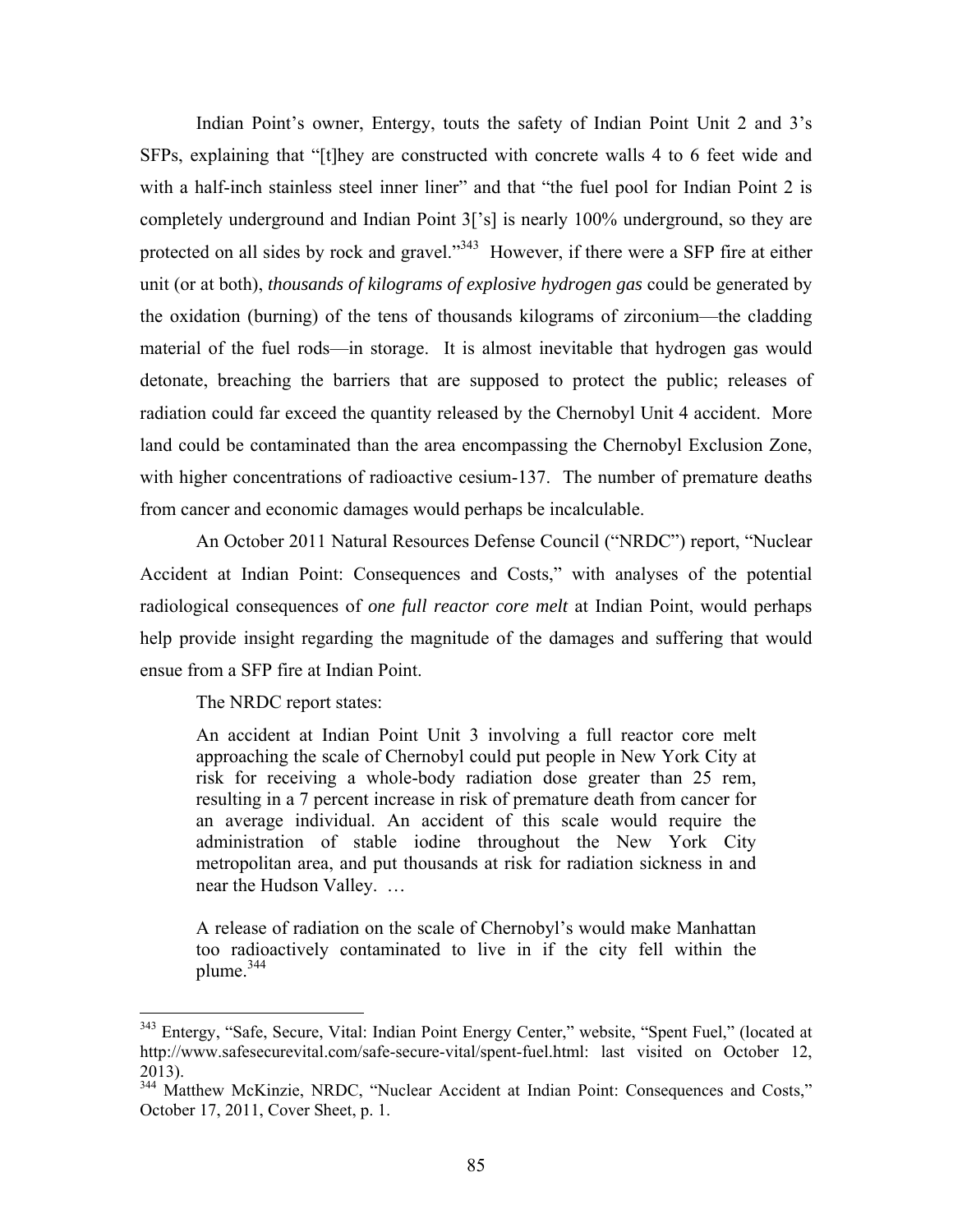The prospect of a SFP fire at Indian Point is especially worrisome, given that an event that could lead to such a disaster—large-scale, long-term power outages, which could plausibly last months or longer (caused by an extreme solar storm)—"is plausible with a frequency in the range of once in 153 to once in 500 years<sup>345</sup> or  $2.0 \times 10^{-3}$  and  $6.5 \times 10^{-3}$  per year.

## **II.I. Deficiencies of the NRC MELCOR Computer Safety Model, Regarding the Zirconium-Oxygen and Zirconium-Nitrogen Reactions in Air**

A number of the limitations of the NRC MELCOR computer safety model have already been discussed in this report; it is clear that MELCOR under-predicts the severity of spent fuel pool accidents. Furthermore, recent NRC post-Fukushima MELCOR simulations of BWR Mark I SFP accidents have not considered realistic potential SFP accident scenarios; for example, criticality accidents were not modeled.<sup>346</sup> In this section MELCOR deficiencies, regarding modeling the zirconium-oxygen and zirconiumnitrogen reactions in air, are discussed.

#### **II.I.1. MELCOR Does Not Model the Exothermic Zirconium-Nitrogen Reaction**

The NRC has recently performed a number of post-Fukushima computer simulations of SFP accidents with the Sandia National Laboratories ("SNL") MELCOR computer safety model. However, MELCOR *does not simulate* the generation of heat from the chemical reaction of zirconium and nitrogen; neglecting to model a heat source that would affect the progression and severity of SFP accidents is a serious flaw.

Regarding limitations of the NRC's MELCOR computer safety model, in 2006, a SNL report observed that *MELCOR does not model the nitriding of zirconium alloy fuel cladding*, stating that fuel cladding would "combine with nitrogen if no oxygen or steam

<sup>&</sup>lt;sup>345</sup> NRC, "Long-Term Cooling and Unattended Water Makeup of Spent Fuel Pools: Proposed Rules," p. 74790.

 $346$  NRC, "Consequence Study of a Beyond-Design-Basis Earthquake Affecting the Spent Fuel Pool for a U.S. Mark I Boiling Water Reactor: Draft Report," p. 20.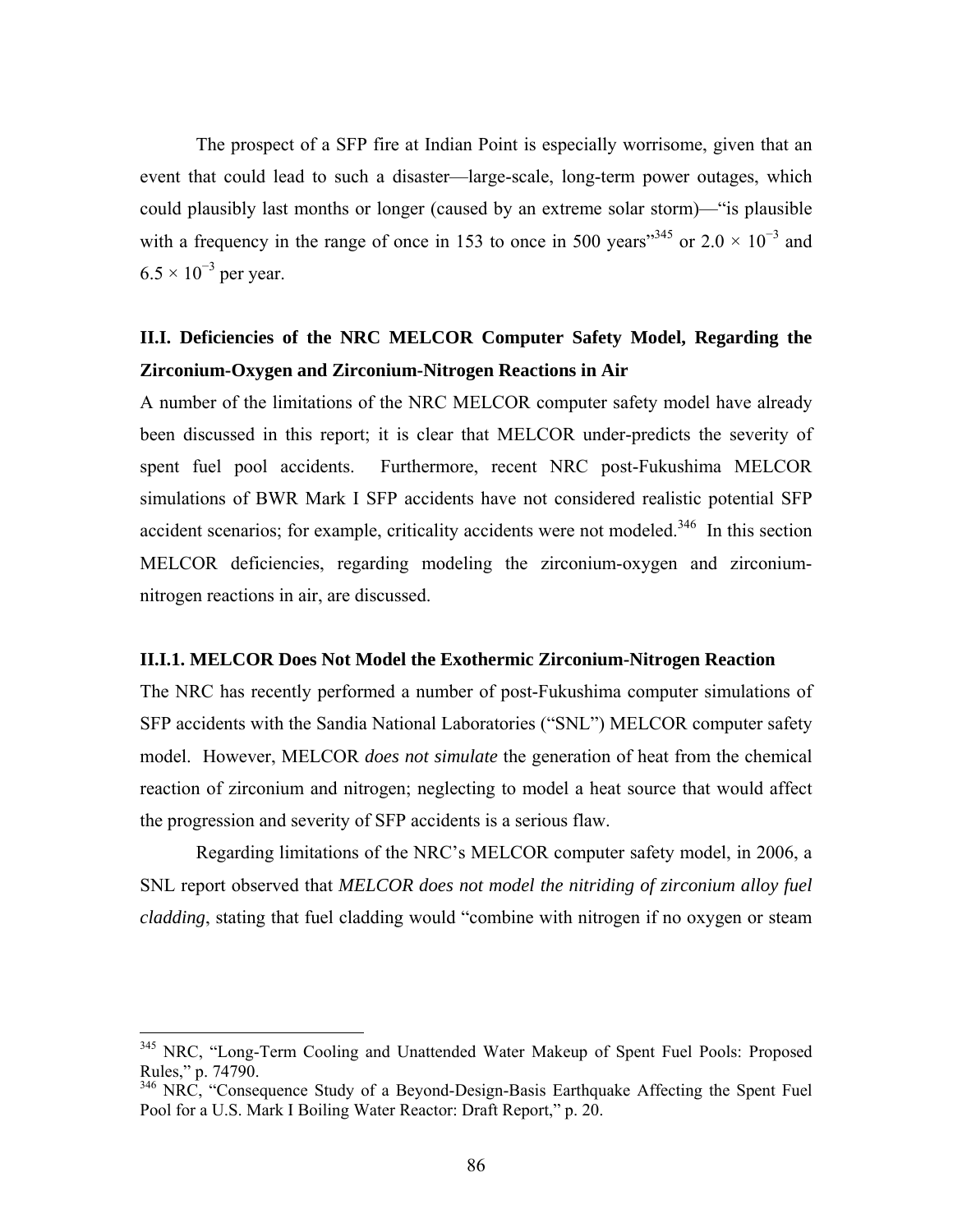are available" and that the nitriding process is exothermic (heat-generating). $347$  And in August 2012 a different SNL report, "Fukushima Daiichi Accident Study" stated: "If *inadequate* cooling is provided, then the cladding will heat up and will rapidly oxidize (*i.e*., burn) and to a lesser extent, nitride (*i.e*., combine with nitrogen if no oxygen or steam are available). *Since the oxidation and nitride processes are exothermic*, the fuel rods could heat to melting conditions and structurally degrade"<sup>348</sup> [emphasis added].

In an *April 2000* letter from Dana A. Powers, Chairman of the Advisory Committee on Reactor Safeguards ("ACRS"), to Richard A. Meserve, Chairman of the NRC, the ACRS advised the NRC Staff that an NRC report on SFP accident risk "relied on relatively geriatric work" for its *analysis of the interaction of air with zirconium fuel cladding*, stating that "[m]uch more is known now about air interactions with cladding," including knowledge gained "from studies being performed as part of a cooperative international program (PHEBUS  $FP^{349}$ ) in which NRC is a partner." The ACRS told the NRC Staff that "[a]mong the findings of this work *is that nitrogen from air depleted of oxygen will interact exothermically with zircaloy cladding*. The reaction of zirconium with nitrogen is exothermic by about 86,000 calories per mole of zirconium reacted. Because the heat required to raise zirconium from room temperature to melting is only about 18,000 calories per mole, the reaction enthalpy with nitrogen is ample<sup> $350$ </sup> [emphasis added].

*As early as 1987*, a report that was prepared for the NRC, "Severe Accidents in Spent Fuel Pools in Support of Generic Safety Issue 82," stated that zirconium nitriding in air is an exothermic reaction, "releasing approximately 82 kcal/mole"—approximately 3.76 megajoules per kg of Zr reacted,  $351$  which is approximately 30 percent of the

<sup>&</sup>lt;sup>347</sup> K. C. Wagner, R. O. Gauntt, Sandia National Laboratories, Analysis and Modeling Division, "Mitigation of Spent Fuel Pool Loss-of-Coolant Inventory Accidents and Extension of Reference Plant Analyses to Other Spent Fuel Pools," SAND1A Letter Report, Revision 2, p. 12.

<sup>348</sup> Randall Gauntt *et al*., Sandia National Laboratories "Fukushima Daiichi Accident Study: Status as of April 2012," SAND2012-6173, August 2012, p. 183.

<sup>&</sup>lt;sup>349</sup> PHEBUS FP is an experimental program that researched severe-accident reactor core damage.

<sup>350</sup> Dana A. Powers, Chairman of ACRS, Letter to Richard A. Meserve, Chairman of NRC, Regarding ACRS Recommendations for Improvements to the NRC Staff's "Technical Study of Spent Fuel Pool Accident Risk at Decommissioning Nuclear Power Plants," April 13, 2000, (ADAMS Accession No. ML003704532), pp. 3-4.

<sup>351</sup> V. L. Sailor *et al*., Brookhaven National Laboratory, "Severe Accidents in Spent Fuel Pools in Support of Generic Safety Issue 82," NUREG/CR-4982, July 1987, p. 109.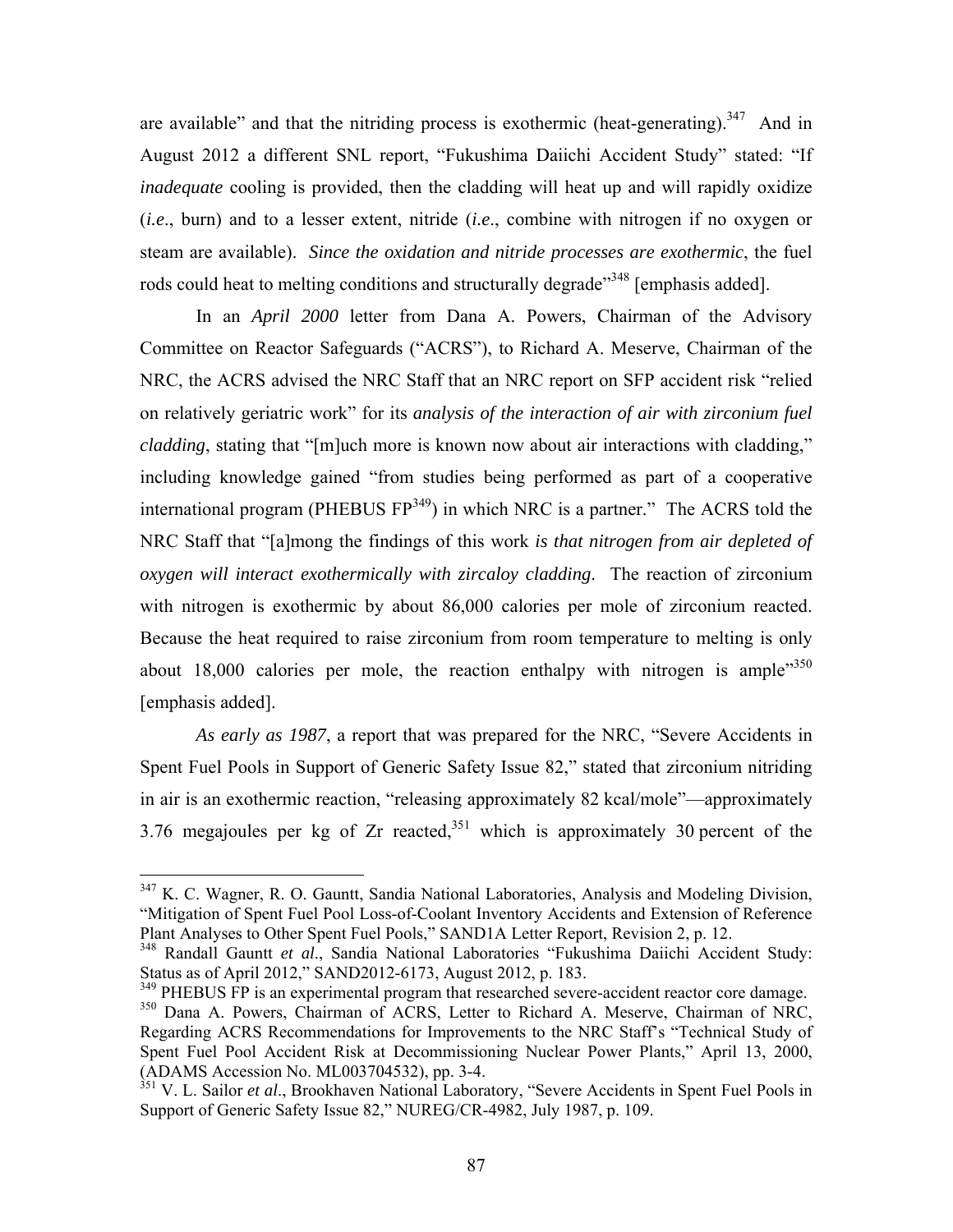quantity of energy (per kg of Zr reacted) produced by the zirconium-oxygen reaction in air. Unfortunately, more than 25 years later, the NRC's Post-Fukushima MELCOR simulations still do not model how the nitrogen content of air would affect the progression of a SFP accident.

## **II.I.2. MELCOR Does Not Model How Nitrogen Accelerates the Oxidation and Degradation of Zirconium Fuel-Cladding in Air**

MELCOR also *does not simulate* how nitrogen gas (in air) affects the oxidation of zirconium in air. $352$  This is a serious flaw because the presence of nitrogen accelerates the oxidation (burning) and degradation of zirconium fuel-cladding *in air*, 353 which would affect the progression and severity of a SFP accident, including radioactive releases, "most notabl[y] ruthenium." $354$  ("Ruthenium has a biological effectiveness equivalent to that of Iodine-131;<sup>355</sup> Ruthenium-106 has half-life of 373.6 days.) Hence, the NRC's MELCOR simulations of SFP accidents *under-predict* the severity of such accidents.

A 2010 Journal of Nuclear Materials paper observes that "[t]he complexity of air oxidation of Zircaloy arises out of the simultaneous oxidation and nitriding processes."<sup>356</sup> And a May 2013 report, "Results of the QUENCH-16 Bundle Experiment on Air Ingress," discusses experimental data demonstrating that porous nitrides form inside

 $352$  K. C. Wagner, R. O. Gauntt, Sandia National Laboratories, Analysis and Modeling Division, "Mitigation of Spent Fuel Pool Loss-of-Coolant Inventory Accidents and Extension of Reference Plant Analyses to Other Spent Fuel Pools," SAND1A Letter Report, Revision 2, p. 12; and L. Fernandez-Moguel, J. Birchley, European MELCOR User's Group, "PSI air oxidation model in MELCOR: Part 2: Analysis of experiments and model assessment," Stockholm, May 2013, which states: "Neither MELCOR nor SCDAP [a severe accident computer safety model] are able to predict a nitride reaction."

<sup>&</sup>lt;sup>353</sup> J. Stuckert, M. Große, Z. Hózer, M. Steinbrück, Karlsruhe Institute of Technology, "Results of the QUENCH-16 Bundle Experiment on Air Ingress," KIT-SR 7634, May 2013, p. 1; and O. Coindreau, C. Duriez, S. Ederli, "Air Oxidation of Zircaloy-4 in the 600-1000°C Temperature Range: Modeling for ASTEC Code Application," p. 208.

<sup>&</sup>lt;sup>354</sup> J. Stuckert *et al.*, "Results of the QUENCH-16 Bundle Experiment on Air Ingress," p. 1.

<sup>355</sup> Dana A. Powers, Chairman of ACRS, Letter to Richard A. Meserve, Chairman of NRC, Regarding ACRS Recommendations for Improvements to the NRC Staff's "Technical Study of Spent Fuel Pool Accident Risk at Decommissioning Nuclear Power Plants," p. 2.

 $356$  O. Coindreau, C. Duriez, S. Ederli, "Air Oxidation of Zircaloy-4 in the 600-1000°C Temperature Range: Modeling for ASTEC Code Application," p. 207.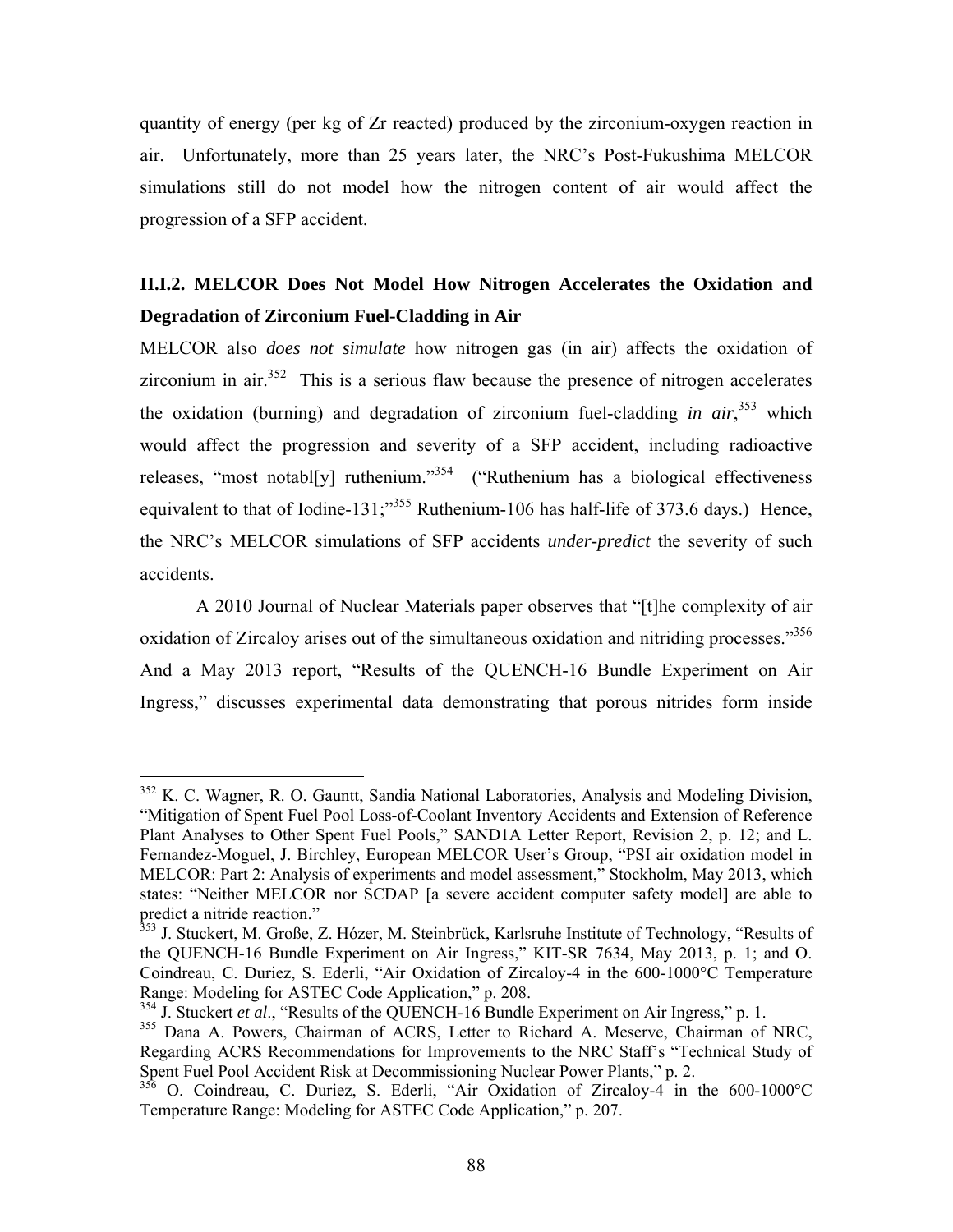oxide layers *under local or full oxygen-starvation conditions*. 357 (When zirconium reacts in air it is possible for the reaction to become oxygen-starved; however, if zirconium is locally oxygen-starved in air, nitrogen will react with it.) The porous, degraded condition of an oxide layer facilitates accelerated oxidation rates if additional oxygen becomes *locally* available; and any additional oxygen will react with the zirconium nitride (ZrN) within an existing oxide layer and form zirconium dioxide  $(ZrO<sub>2</sub>)$  in a fast exothermic reaction.358

As quoted above, an *April 2000* ACRS letter states that "[m]uch more is known now about air interactions with cladding;"<sup>359</sup> however, *a 2008* Journal of Nuclear Materials paper, "Zircaloy-4 and M5 High Temperature Oxidation and Nitriding in Air," states:

Oxidation of zirconium alloys at high temperature for severe accident analysis has been widely studied in steam, however, the existing data regarding air oxidation in the temperature range of interest are scarce. …the exact role of zirconium nitride on the cladding degradation process is poorly understood. It remains unclear to [what] extent the nitrogen effect is responsible for the kinetic acceleration of the oxidation process that has been observed by these authors.

Further[more], it should be stressed that most of the existing data have been obtained with bare [non-oxidized] samples.<sup>360</sup>

Regarding nitrogen-induced breakaway oxidation, the 2008 Journal of Nuclear Materials paper explains that "[b]reakdown and loss of the dense scale protective effect occur and result in an accelerated degradation;" furthermore, the transition to nitrogeninduced breakaway oxidation occurs *earlier with pre-oxidized fuel cladding* than with fresh *non-oxidized* fuel cladding—"nitriding is favored by the 'corrosion' scale."361

<sup>357</sup> J. Stuckert *et al*., "Results of the QUENCH-16 Bundle Experiment on Air Ingress," p. 10.

<sup>&</sup>lt;sup>358</sup> Emilie Beuzet et al., "Modelling of Zry-4 Cladding Oxidation by Air Under Severe Accident Conditions using MAAP4 Code," International Conference Nuclear Energy for New Europe 2009, Slovenia, September 2009, p. 3.

<sup>&</sup>lt;sup>359</sup> Dana A. Powers, Chairman of ACRS, Letter to Richard A. Meserve, Chairman of NRC, Regarding ACRS Recommendations for Improvements to the NRC Staff's "Technical Study of Spent Fuel Pool Accident Risk at Decommissioning Nuclear Power Plants," p. 3.

 $360$  C. Duriez, T. Dupont, B. Schmet, F. Enoch, "Zircaloy-4 and M5 High Temperature Oxidation and Nitriding in Air," Journal of Nuclear Materials 380 (2008), p. 30.

<sup>361</sup> *Id*., p. 44.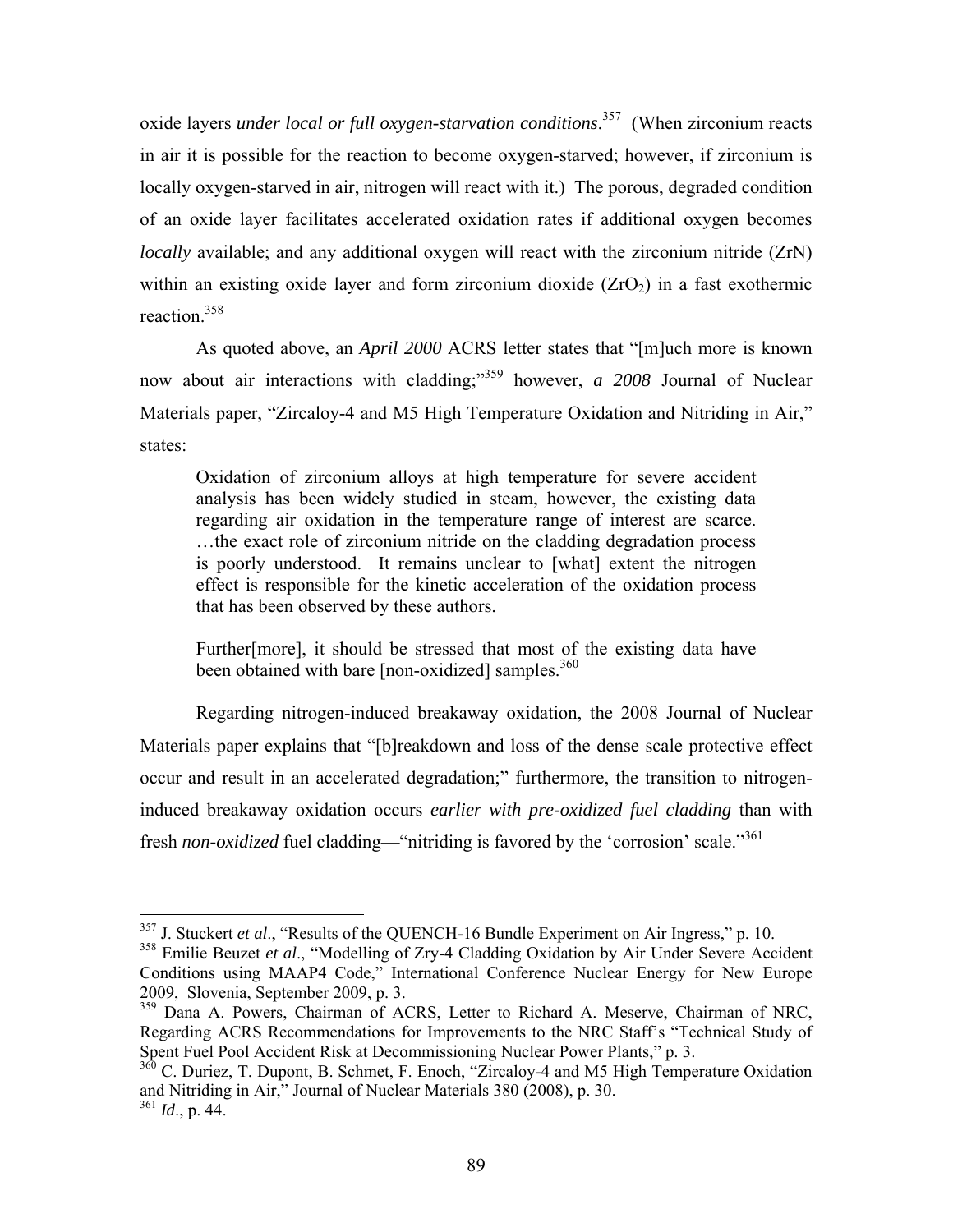It is clear that *in air*, in a SFP accident, a significant degree of zirconium oxidation would occur, because spent fuel rods would be "pre-oxidized." When high burnup (and other) fuel rods are discharged from the reactor core and loaded into the SFP, the fuel cladding can have local zirconium dioxide  $(ZrO<sub>2</sub>)$  "oxide" layers that are up to 100 μm thick (or greater); there can also be local crud layers on top of the oxide layers, which can sometimes also be up to 100 μm thick. And medium to high burnup fuel cladding typically has a "hydrogen concentration in the range of 100-1000 wppm [weight parts per million];" "[z]irconium-based alloys, in general, have a strong affinity for oxygen, nitrogen, and hydrogen..."<sup>362</sup>

Regarding limitations of air oxidation models, the May 2013 report, "Results of the QUENCH-16 Bundle Experiment on Air Ingress," states that "[t]he models for air oxidation do not yet cover the whole range of representative conditions. The main aims of new bundle tests should be the investigation of areas where data [are] mostly missing."363 And, a 2009 paper, regarding needed development for MELCOR *in the area of air ingress*, states that "air oxidation cannot be reliably predicted (or even described conservatively) by any of the models used in the currently available codes. A new modeling approach and an appropriate database are therefore necessary."<sup>364</sup> Additionally, information about the French Mozart Program to study the zirconium-air reaction states that "[b]ibliographic reviews reveal wide scattering of the existing kinetic data concerning the oxidation of Zircaloy-4 by air in the temperature range concerned [600°C to 1200°C]. *For recent alloys, such as M5 and Zirlo, there is virtually no data published in the open literature*" 365 [emphasis added].

In a June 2013 document, the NRC explained that a new air oxidation kinetics model was added to MELCOR version 1.8.6 (2005) that is based on data from

<sup>&</sup>lt;sup>362</sup> K. Natesan, W.K. Soppet, Argonne National Laboratory, "Hydrogen Effects on Air Oxidation of Zirlo Alloy," NUREG/CR–6851, October 2004, (ADAMS Accession No. ML042870061), p. iii, 3.

<sup>&</sup>lt;sup>363</sup> J. Stuckert *et al.*, "Results of the OUENCH-16 Bundle Experiment on Air Ingress," p. 1.

<sup>&</sup>lt;sup>364</sup> S. Güntay, J. Birchley, "MELCOR Further Development in the Area of Air Ingress and Participation in OECDNEA SFP Project to Be Performed in the Time Frame 2009-2012," April  $2009$ , p. 4.

IRSN, website description of the Mozart Program; available at: http://www.irsn.fr/EN/Research/Research-organisation/Research-programmes/SOURCE-TERM/MOZART/Pages/The-MOZART-programme-on-the-PWR-fuel-cladding-oxidation-in-air-

<sup>3238.</sup>aspx (last visited 10/22/13).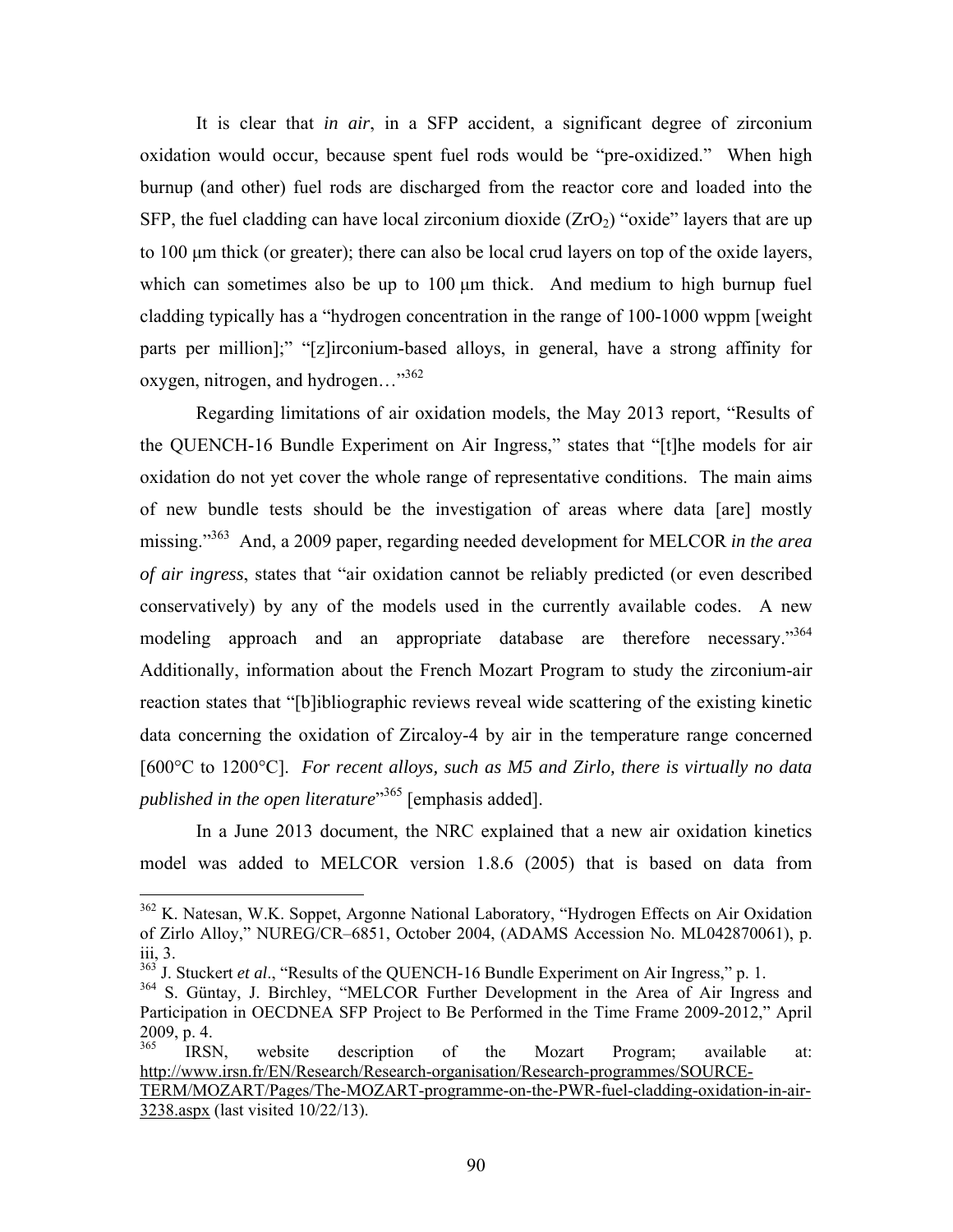*isothermal*<sup>366</sup> air zirconium-oxidation experiments conducted at Argonne National Laboratory ("ANL"). The ANL data (published in 2004) demonstrated that "air oxidation can be observed at temperatures as low as  $600 \text{ K}$  [327°C ( $620$ °F)];" and that the breakaway phenomenon that occurs when zirconium is oxidized in air causes "a sharp increase" in reaction and heatup rates in the post-breakaway regime. Apparently, MELCOR version 1.8.6 "provide[s] a better prediction of the measured data, including a transition to accelerated post-breakaway oxidation kinetics."<sup>367</sup>

MELCOR version 1.8.6 may provide a "better prediction" of the measured air oxidation data, than older versions. However, the Paul Scherrer Institute ("PSI") recently assessed MELCOR 1.8.6's ability to predict fuel-cladding behavior in accidents involving air ingress into the reactor vessel—which is pertinent to MELCOR's ability to predict zirconium-air reaction rates in SFP accidents—and "concluded that development of MELCOR was needed *to capture the accelerated cladding oxidation that can take place under air ingress conditions* (characterized by transition from formation of a protective oxide film to non-protective 'breakaway' oxidation at a significantly higher rate)"368 [emphasis added].

PSI has also explained:

 $\overline{a}$ 

Although there was not, [in] the 1980's, any systematic treatment of air oxidation, correlations had been developed on the basis of limited data<sup>369</sup> and these had been adapted for use in MELCOR in [an] attempt to provide a conservative statement of the thermal response to an air ingress scenario. A feature of all these correlations was that the controlling processes were similar to those which govern steam oxidation. The US-NRC later

<sup>366</sup> The tests ANL were *isothermal tests*, in which "a [zirconium alloy] specimen was held at constant temperature and the weight gain associated with oxidation as a function of time was measured." See NRC, "Consequence Study of a Beyond-Design-Basis Earthquake Affecting the Spent Fuel Pool for a U.S. Mark I Boiling Water Reactor: Draft Report," p. 93.

<sup>&</sup>lt;sup>367</sup> NRC, "Consequence Study of a Beyond-Design-Basis Earthquake Affecting the Spent Fuel Pool for a U.S. Mark I Boiling Water Reactor: Draft Report," pp. 93-94.

<sup>&</sup>lt;sup>368</sup> S. Güntay, J. Birchley, "MELCOR Further Development in the Area of Air Ingress and Participation in OECDNEA SFP Project to Be Performed in the Time Frame 2009-2012," April 2009, p. 2.

<sup>&</sup>lt;sup>369</sup> A. Benjamin et al., "Spent Fuel Heatup following Loss of Water during Storage," NUREG/CR-0649, SAND77-1371, March 1979, (ADAMS Accession No. ML120960637); and V. Sailor *et al*.," Severe Accidents in Spent Fuel Ponds in Support f Generic Issue 82", NUREG/CR-4982, July 1987.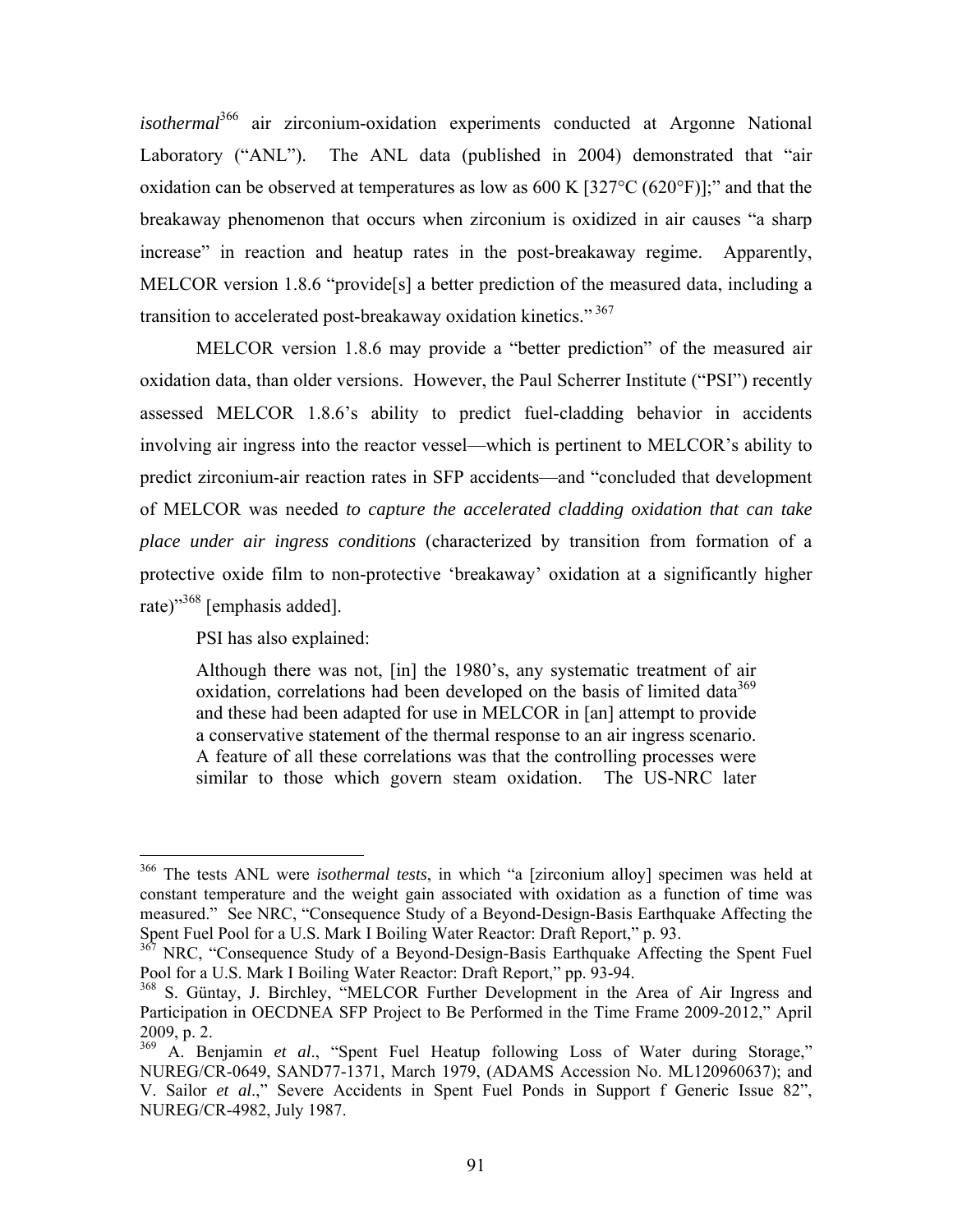commissioned experimental studies<sup>370</sup> [the ANL isothermal experiments] to obtain data with which to establish a credible physical basis for using the correlations. *More recent experiments*<sup>371</sup> *demonstrated that the processes that govern air oxidation are quite different from those which apply to steam oxidation*<sup>372</sup> [emphasis added].

Clearly, the NRC's conclusions from its Post-Fukushima MELCOR simulations are non-conservative *and misleading*, because their conclusions *underestimate* the probabilities of large radiological releases from SFP accidents. By overlooking the deficiencies of its Post-Fukushima MELCOR simulations, the NRC undermines its own philosophy of defense-in-depth, which requires the application of conservative models.<sup>373</sup>

#### **II.I.3. The NRC's Recent Non-Conservative Post-Fukushima MELCOR Simulations**

A recent NRC Post-Fukushima MELCOR (version 1.8.6 of the code<sup>374</sup>) simulation of a *particular* BWR Mark I SFP fire scenario ("Unsuccessful Deployment of Mitigation for Moderate Leak (OCP3) Scenario"<sup>375</sup>) found that in the central area of the SFP, "Radial Ring 1"—where the newly discharged, hottest, fuel assemblies were stored—the peak fuel-cladding temperature would reach approximately 1800 K (1527°C) (2780°F) at "Axial Level 4."376 However, the same simulation also found that "[a]fter the peak

 $\overline{a}$ <sup>370</sup> K. Natesan, W.K. Soppet, Argonne National Lab (ANL), "Air Oxidation Kinetics for Zr-Based Alloys," NUREG/CR-6846, July 2004, (ADAMS Accession No. ML041900069).

<sup>&</sup>lt;sup>371</sup> These recent experiments are discussed in the four following reports: 1) M. Steinbrueck, U. Stegmeier, T. Ziegler, "Prototypical Experiments on Air Oxidation of Zircaloy-4 at High Temperature," FZK 7257, January 2007; 2) G. Schanz *et al*., "Results of QUENCH-10 Experiment on Air Ingress," FZKA 7057, May 2006; 3) Ch. Duriez *et al*., "Separate effect Tests on Zirconium Cladding Degradation in Air Ingress Situations," Proceedings of 2nd ERMSAR Conference, Karlsruhe, Germany, 2007; and 4) A. Auvinen *et al*., "Progress on ruthenium release and transport under air ingress Conditions," Nuclear Engineering and Design, 238, 2008, pp. 3418–3428.

<sup>&</sup>lt;sup>372</sup> S. Güntay, J. Birchley, "MELCOR Further Development in the Area of Air Ingress and Participation in OECDNEA SFP Project to Be Performed in the Time Frame 2009-2012," p. 4.

<sup>&</sup>lt;sup>373</sup> Charles Miller *et al.*, NRC, "Recommendations for Enhancing Reactor Safety in the 21st Century: The Near-Term Task Force Review of Insights from the Fukushima Dai-ichi Accident," SECY-11-0093, July 12, 2011, (ADAMS Accession No. ML111861807), p. 3.

<sup>&</sup>lt;sup>374</sup> The SFP models in MELCOR versions 1.8.6 and 2.1 are functionally the same. See NRC, "Consequence Study of a Beyond-Design-Basis Earthquake Affecting the Spent Fuel Pool for a U.S. Mark I Boiling Water Reactor: Draft Report," pp. 92-93.

<sup>&</sup>lt;sup>375</sup> NRC, "Consequence Study of a Beyond-Design-Basis Earthquake Affecting the Spent Fuel Pool for a U.S. Mark I Boiling Water Reactor: Draft Report," p. 142.

<sup>&</sup>lt;sup>376</sup> For MELCOR "[t]he core is nodalized into a number of axial levels and radial rings (each ring represents a collection of assemblies);" and "MELCOR core models were originally designed for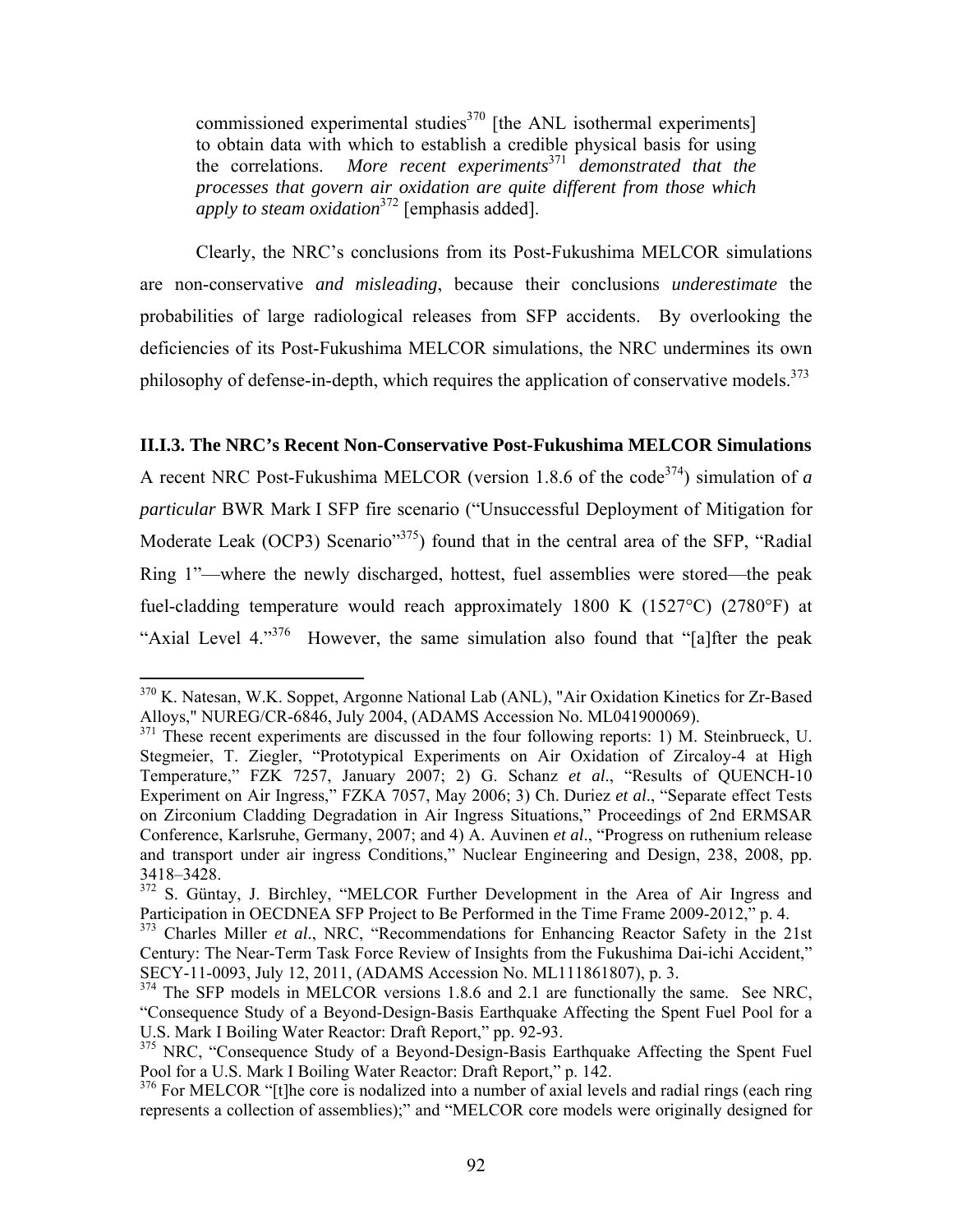temperature [is reached] at [Axial] Level 4, the peak temperature in the zirconium fire front decreases with each successive [axial] level. Radial heat transfer<sup>377</sup> from the fuel racks to the SFP wall…, *the buildup of the oxide layer on the fuel, and the depletion of the oxygen in the reactor building*…*cause the clad temperature to decrease*. After 24 hours, the fuel temperatures in [Radial] Ring 1 are relatively stable<sup>3378</sup> [emphasis added]. (In this scenario there is a depletion of the oxygen in the reactor building, because the reactor building was *not* breached by a hydrogen explosion (a total of four reactor buildings were breached by hydrogen explosions in the Fukushima Dai-ichi accident<sup>379</sup>).

This recent NRC MELCOR simulation—in which there is a depletion of the oxygen in the reactor building—would have had *different results* if it had modeled: 1) how nitriding would degrade the fuel-cladding's "protective" oxide layer and accelerate the zirconium oxidation, which would contribute additional heat; 2) the nitriding of zirconium under oxygen-starvation conditions; and 3) the significant additional heat that would be contributed from the exothermic nitrogen-zirconium reaction.

In other recent NRC MELCOR simulations of BWR Mark I SFP accident/fire scenarios, the reactor buildings were breached by hydrogen explosions, so there was more available oxygen to facilitate zirconium oxidation. However, those simulations would have had *different results* if they had modeled: 1) how nitriding would degrade the fuel-cladding's "protective" oxide layer and accelerate the zirconium oxidation, which

<u>.</u>

the reactor core. Because of the code flexibility, the same modeling approach can be used for the spent fuel pool (with the addition of the rack as a separate component)." See NRC, "Consequence Study of a Beyond-Design-Basis Earthquake Affecting the Spent Fuel Pool for a U.S. Mark I Boiling Water Reactor: Draft Report," p. 95, and p. 95, Note 12.

<sup>&</sup>lt;sup>377</sup> "MELCOR attempts to model a multidimensional geometry with a simplified two-surface radiation model." See NRC, "Consequence Study of a Beyond-Design-Basis Earthquake Affecting the Spent Fuel Pool for a U.S. Mark I Boiling Water Reactor: Draft Report," p. 110, Note 23.

<sup>&</sup>lt;sup>378</sup> NRC, "Consequence Study of a Beyond-Design-Basis Earthquake Affecting the Spent Fuel Pool for a U.S. Mark I Boiling Water Reactor: Draft Report," pp. 142-143.

<sup>&</sup>lt;sup>379</sup> In the Fukushima Dai-ichi accident, hydrogen detonated in and essentially destroyed the secondary containments of Units 1, 3, and 4, causing large releases of radiation. And the secondary containment of Unit 2 was breached: a hydrogen explosion that occurred in the Unit 1 reactor building "caused a blowout panel in the Unit 2 reactor building to open, which resulted in a loss of secondary containment integrity." See INPO, "Special Report on the Nuclear Accident at the Fukushima Dai-ichi Nuclear Power Station," INPO 11-005, November 2011, p. 24.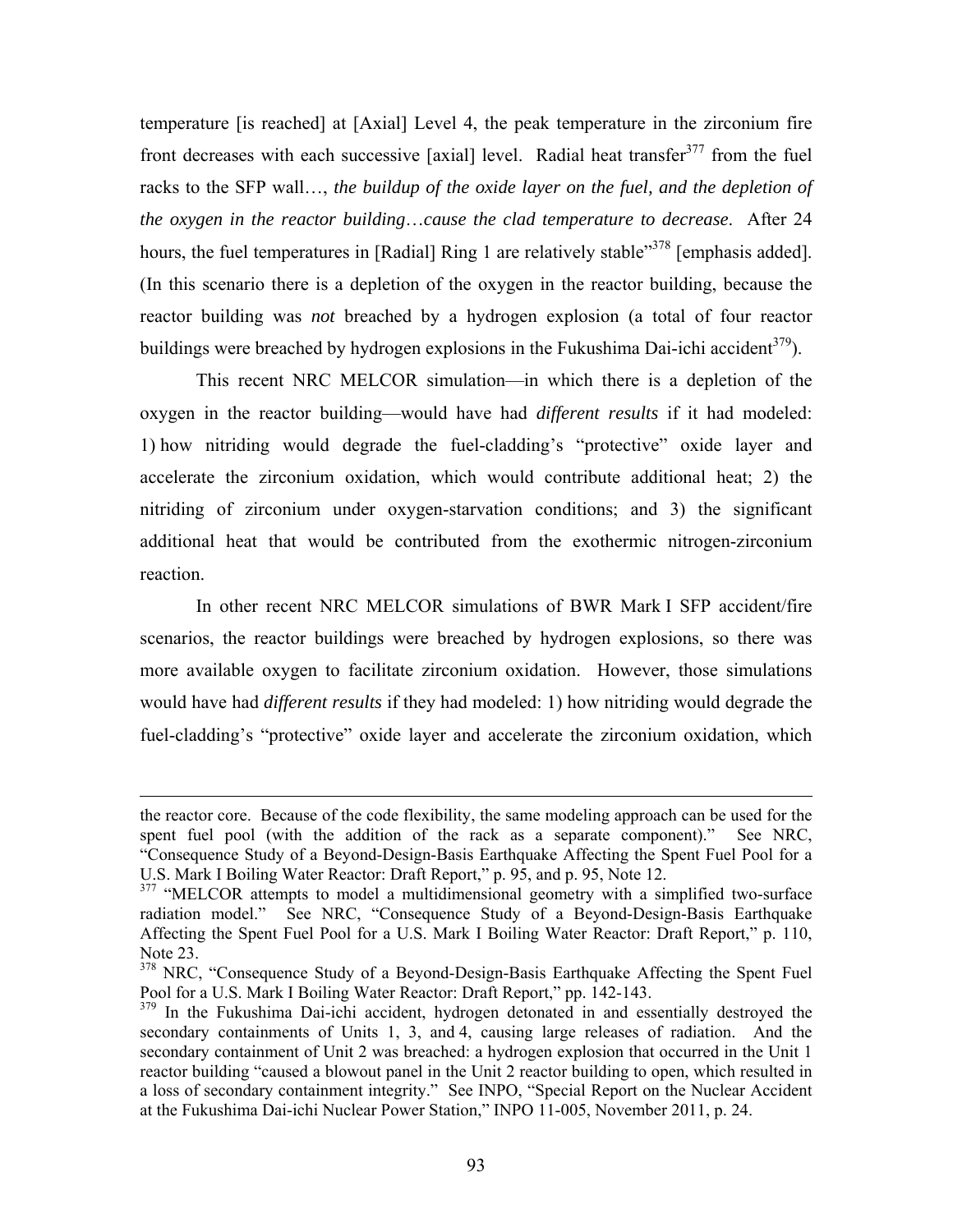would contribute additional heat and 2) the significant additional heat that would be contributed from the exothermic nitrogen-zirconium reaction.<sup>380</sup>

In actual SFP fires, there would be quicker fuel-cladding temperature escalations, releasing more heat, and quicker axial and radial propagation of zirconium fires than MELCOR indicates.

### **II.I.4. Recent Sandia National Laboratory Spent Fuel Pool Accident Experiments Are Unrealistic because They Were Conducted with Clean Non-Oxidized Cladding**

Recent Sandia National Laboratory ("SNL") SFP accident experiments are unrealistic because they have been conducted with clean non-oxidized bundles of zirconium fuel rod simulators;<sup>381</sup> the spent fuel assemblies stored in SFPs have oxide layers. When high burnup (and other) fuel rods are discharged from the reactor core and loaded into the SFP, the fuel cladding can have local zirconium dioxide  $(ZrO<sub>2</sub>)$  "oxide" layers that are up to 100 μm thick (or greater); there can also be local crud layers on top of the oxide layers, which can sometimes also be up to 100 μm thick. And medium to high burnup fuel cladding typically has a "hydrogen concentration in the range of 100-1000 wppm [weight parts per million];" "[z]irconium-based alloys, in general, have a strong affinity for oxygen, nitrogen, and hydrogen..."<sup>382</sup>

Regarding nitrogen-induced breakaway oxidation, the 2008 Journal of Nuclear Materials paper explains that "[b]reakdown and loss of the dense scale protective effect occur and result in an accelerated degradation;" furthermore, the transition to nitrogeninduced breakaway oxidation occurs *earlier with pre-oxidized fuel cladding* than with fresh *non-oxidized* fuel cladding—"nitriding is favored by the 'corrosion' scale."383

<sup>&</sup>lt;sup>380</sup> NRC, "Consequence Study of a Beyond-Design-Basis Earthquake Affecting the Spent Fuel Pool for a U.S. Mark I Boiling Water Reactor: Draft Report."

<sup>&</sup>lt;sup>381</sup> E. R. Lindgren, Sandia National Laboratory, "Characterization of Thermal-Hydraulic and Ignition Phenomena in Prototypic, Full-Length Boiling Water Reactor Spent Fuel Pool Assemblies After a Postulated Complete Loss-of-Coolant Accident," NUREG/CR-7143, March 2013, (ADAMS Accession No. ML13072A056).

<sup>&</sup>lt;sup>382</sup> K. Natesan, W.K. Soppet, Argonne National Laboratory, "Hydrogen Effects on Air Oxidation of Zirlo Alloy," NUREG/CR–6851, October 2004, (ADAMS Accession No: ML042870061), p. iii, 3.

<sup>&</sup>lt;sup>383</sup> C. Duriez, T. Dupont, B. Schmet, F. Enoch, "Zircaloy-4 and M5 High Temperature Oxidation and Nitriding in Air," Journal of Nuclear Materials 380 (2008), p. 44.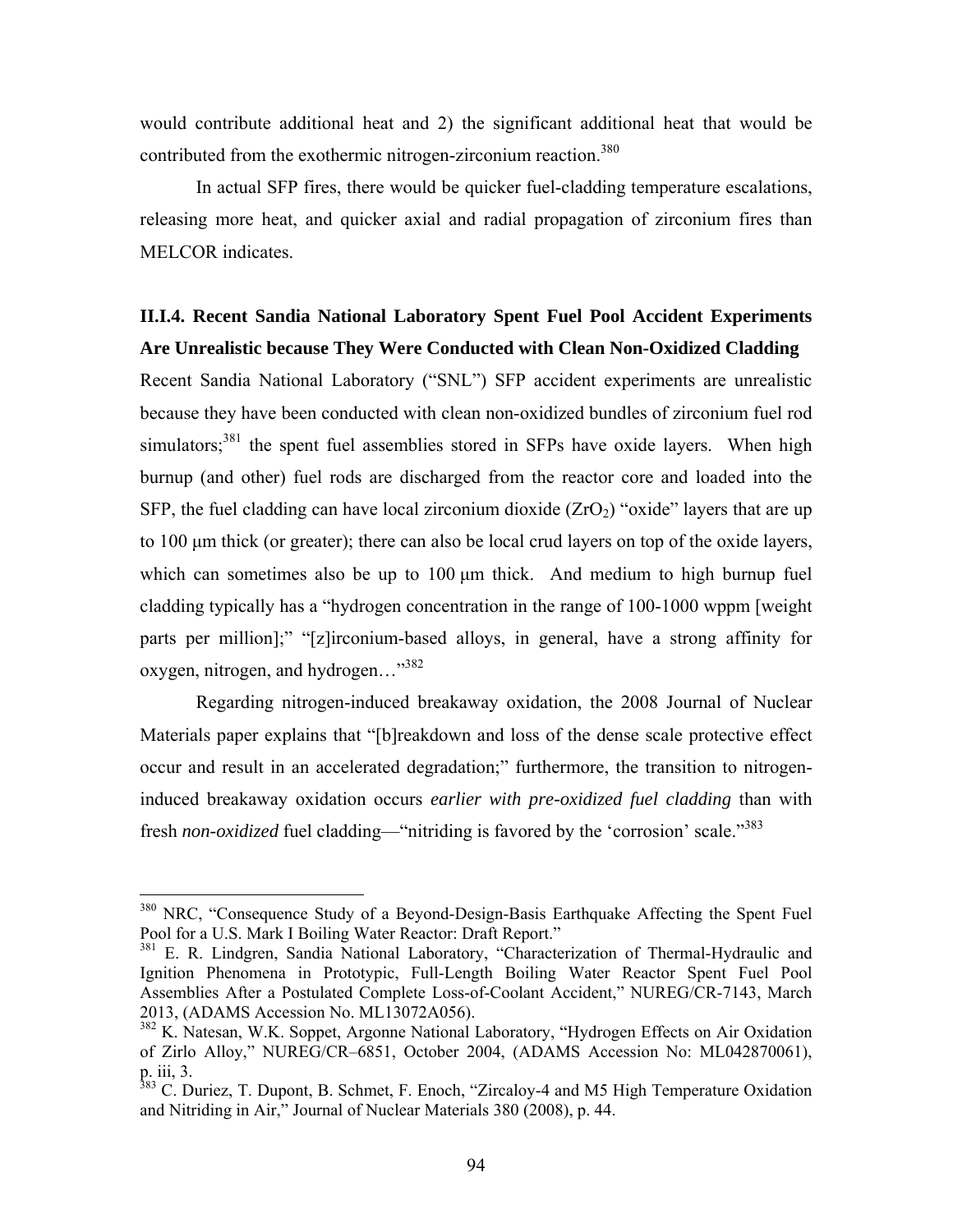It is clear that *in air*, in a SFP accident, there would be a significant degree of zirconium oxidation, because the spent fuel rods in the pool would be "pre-oxidized." This phenomenon of nitrogen attacking pre-oxidized zirconium alloy cladding is not simulated in SNL's experiments. Hence, data from SNL's SFP accident experiments is inadequate for benchmarking MELCOR. Benchmarking a computer safety model with data gathered from unrealistic experiments undermines the NRC's philosophy of defensein-depth, which requires the application of conservative models.<sup>384</sup>

#### **II.J. Experimental Data Indicates that MELCOR Under-Predicts the Zirconium-Steam Reaction Rates that Would Occur in a Spent Fuel Pool Accident**

#### **II.J.1. Oxidation Models Are Not Able to Predict the Fuel-Cladding Temperature Escalation that Commenced at "Low Temperatures" in the PHEBUS B9R Test**

As stated above, the PHEBUS B9R test was conducted in a light water reactor—as part of the PHEBUS severe fuel damage program—with an assembly of  $21 \text{ UO}_2$  fuel rods. The B9R test was conducted in two parts: the B9R-1 test and the B9R-2 test.<sup>385</sup> A 1996 European Commission report states that the B9R-2 test had an unexpected fuel-cladding temperature escalation in the mid-bundle region; the highest temperature escalation rates were from 20°C/sec (36°F/sec) to 30°C/sec (54/°C/sec).<sup>386</sup>

Discussing PHEBUS B9R-2, the 1996 European Commission report states:

The B9R-2 test (second part of B9R) illustrates the oxidation in different cladding conditions representative of a pre-oxidized and fractured state. This state results from a first oxidation phase (first part name B9R-1, of the B9R test) terminated by a rapid cooling-down phase. During B9R-2, an unexpected strong escalation of the oxidation of the remaining Zr occurred when the bundle flow injection was switched from helium to steam while the maximum clad temperature was equal to 1300 K [1027°C (1880°F)]. *The current oxidation model was not able to predict the strong heat-up rate observed* even taking into account the measured large clad

<sup>384</sup> Charles Miller *et al*., NRC, "Recommendations for Enhancing Reactor Safety in the 21st Century: The Near-Term Task Force Review of Insights from the Fukushima Dai-ichi Accident," SECY-11-0093, p. 3.

<sup>&</sup>lt;sup>385</sup> G. Hache, R. Gonzalez, B. Adroguer, Institute for Protection and Nuclear Safety, "Status of ICARE Code Development and Assessment," in NRC "Proceedings of the Twentieth Water Reactor Safety Information Meeting," NUREG/CP-0126, Vol. 2, 1992, (ADAMS Accession No: ML042230126), p. 311.

<sup>&</sup>lt;sup>386</sup> T.J. Haste *et al.*, "In-Vessel Core Degradation in LWR Severe Accidents," European Commission, Report EUR 16695 EN, 1996, p. 33.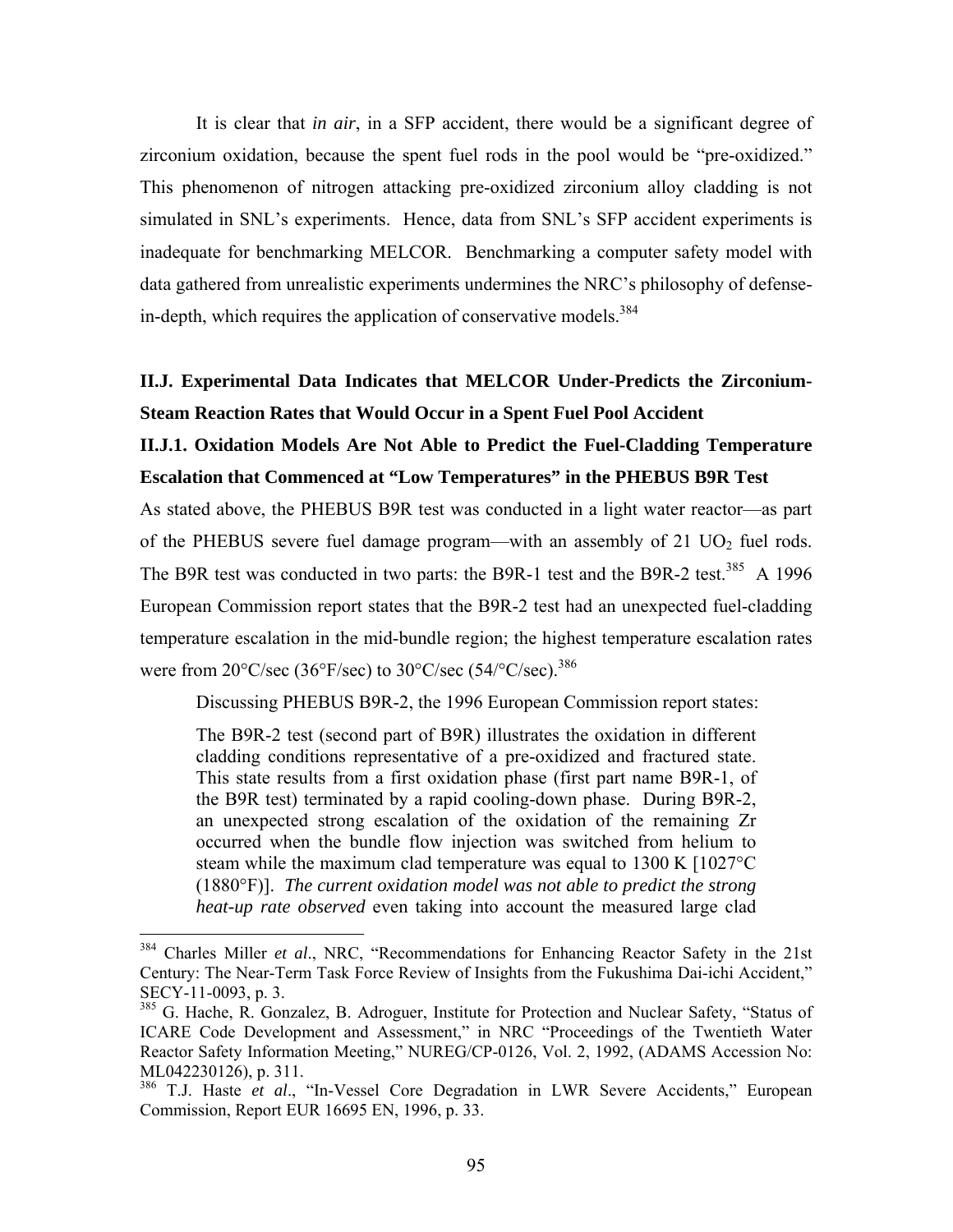deformation and the double-sided oxidation (final state of the cladding from macro-photographs).

… *No mechanistic model is currently available to account for enhanced oxidation of pre-oxidized and cracked cladding*387 [emphasis added].

Today, in 2013, oxidation models still cannot accurately predict the local fuelcladding temperature escalation that commenced in PHEBUS B9R when local fuelcladding temperatures were 1027°C (1880°F). The PHEBUS B9R results indicate that the currently used zirconium-steam reaction correlations, such as the Cathcart-Pawel and Urbanic-Heidrick correlations, are inadequate for use in computer safety models like MELCOR.

## **II.J.2. "Low Temperature" Oxidation Rates Are Under-Predicted for the CORA-16 Experiment**

When Oak Ridge National Laboratory ("ORNL") investigators compared the results of the CORA-16 experiment—a BWR core severe fuel damage test, simulating a meltdown, conducted with a multi-rod zirconium alloy bundle—with the predictions of computer safety models, they found that the zirconium-steam reaction rates that occurred in the experiment were under-predicted. The investigators concluded that the "application of the available Zircaloy oxidation kinetics models [zirconium-steam reaction correlations] causes the low-temperature  $[1652-2192^{\circ}F]$  oxidation to be underpredicted."<sup>388</sup>

It has been postulated that cladding strain—ballooning—was a factor in increasing the zirconium-steam reaction rates that occurred in the CORA-16 experiment.<sup>389</sup> However, it is *unsubstantiated* that cladding strain actually increased reaction rates.

To help explain how cladding strain could have been a factor in increasing the zirconium-steam reaction rates that occurred in CORA-16, the NRC has pointed out that

 $387$  *Id.*, p. 126.

<sup>&</sup>lt;sup>388</sup> L. J. Ott, Oak Ridge National Laboratory, "Report of Foreign Travel of L. J. Ott, Engineering Analysis Section, Engineering Technology Division," ORNL/FTR-3780, October 16, 1990, p. 3. 389 L. J. Ott, W. I. van Rij, "In-Vessel Phenomena—CORA: BWR Core Melt Progression Phenomena Program, Oak Ridge National Laboratory," CONF-9105173-3-Extd.Abst., Presented at Cooperative Severe Accident Research Program, Semiannual Review Meeting, Bethesda, Maryland, May 6-10, 1991.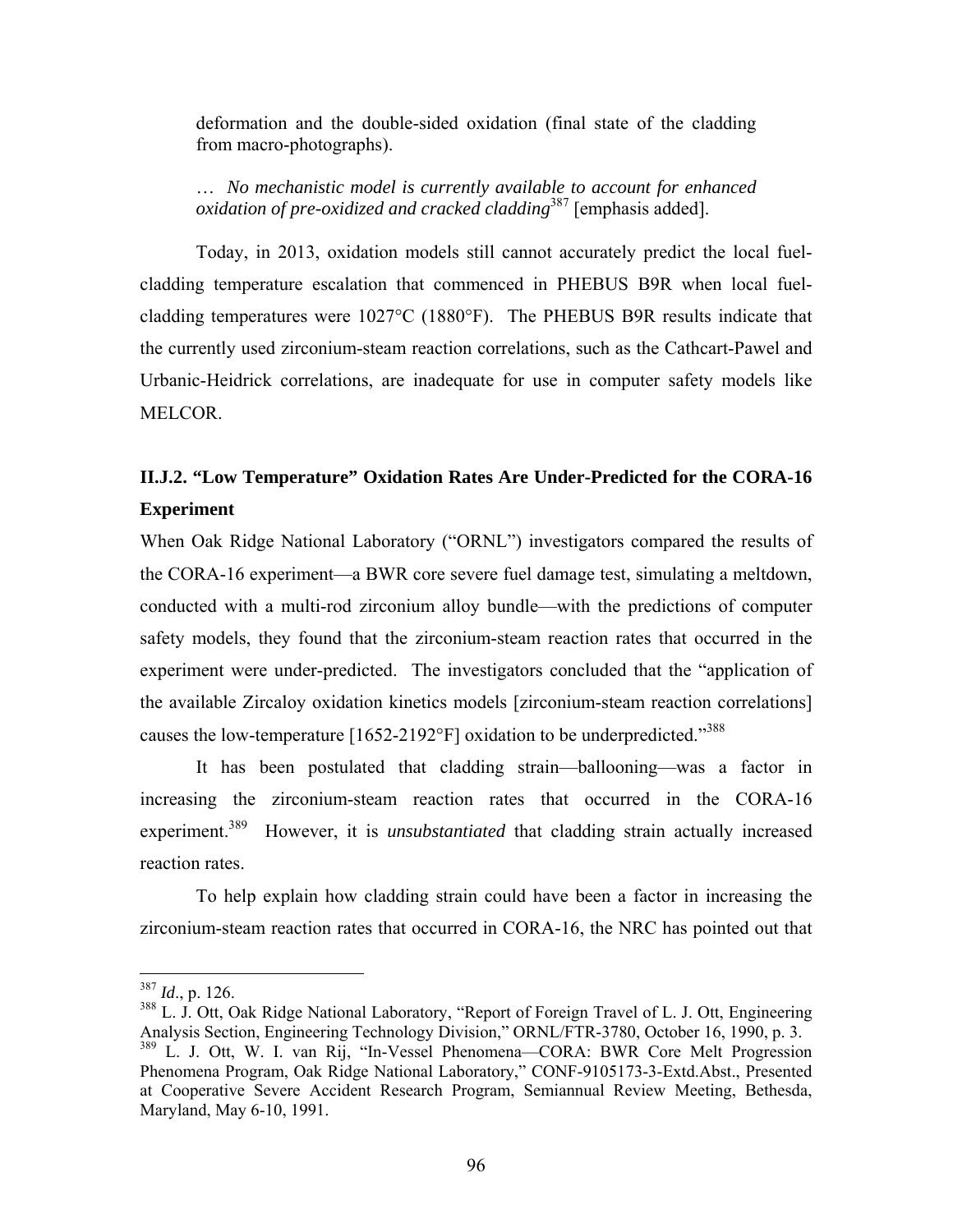an NRC report, NUREG/CR-4412,<sup>390</sup> "explain[s] that under *certain* conditions ballooning and deformation of the cladding can increase the available surface area for oxidation, thus enhancing the apparent oxidation rate<sup> $391$ </sup> [emphasis not added].

Regarding this phenomenon, NUREG/CR-4412 states:

Depressurization of the primary coolant during a LB LOCA or [severe accident] will permit [fuel] cladding deformation (ballooning and possibly rupture) to occur because the fuel rod internal pressure may be greater than the external (coolant) pressure. In this case, oxidation and deformation can occur simultaneously. This in turn may result in an apparent enhancement of oxidation rates because: 1) ballooning increases the surface area of the cladding and permits more oxide to form per unit volume of Zircaloy and 2) the deformation may crack the oxide and provide increased accessibility of the oxygen to the metal. However deformation generally occurs before oxidation rates become significant; *i.e.*, below [1832°F]. Consequently, the lesser importance of this phenomenon has resulted in a relatively sparse database.<sup>392</sup>

NUREG/CR-4412 states that there is a *relatively sparse database* on the phenomenon of cladding strain enhancing zirconium-steam reaction rates.<sup>393</sup> NUREG/CR-4412 also explains that "it is possible to make a very crude estimate of the expected average enhancement of oxidation kinetics by deformation; $^{3394}$  the report provides a graph of the "rather sparse"<sup>395</sup> data. The graph indicates that the general trend is for cladding strain enhancements of zirconium-steam reaction rates to *decrease as cladding temperatures increase*. 396

NUREG/CR-4412 has a brief description of the rather sparse data; in one case, two investigators (Furuta and Kawasaki), who heated specimens up to temperatures

<sup>&</sup>lt;sup>390</sup> R. E. Williford, "An Assessment of Safety Margins in Zircaloy Oxidation and Embrittlement Criteria for ECCS Acceptance," NUREG/CR-4412, April 1986, (ADAMS Accession No: ML083400371).

<sup>&</sup>lt;sup>391</sup> NRC, "Draft Interim Review of PRM-50-93/95 Issues Related to the CORA Tests," August 23, 2011, (ADAMS Accession No: ML112211930), p. 3.

 $392$ <sup>2</sup> R. E. Williford, "An Assessment of Safety Margins in Zircaloy Oxidation and Embrittlement Criteria for ECCS Acceptance," p. 27.

<sup>393</sup> *Id*., pp. 27, 30.

 $\frac{394}{10}$  *Id.*, p. 30.<br> $\frac{395}{10}$  *Id.* 

<sup>395</sup> *Id*. 396 *Id*., p. 29.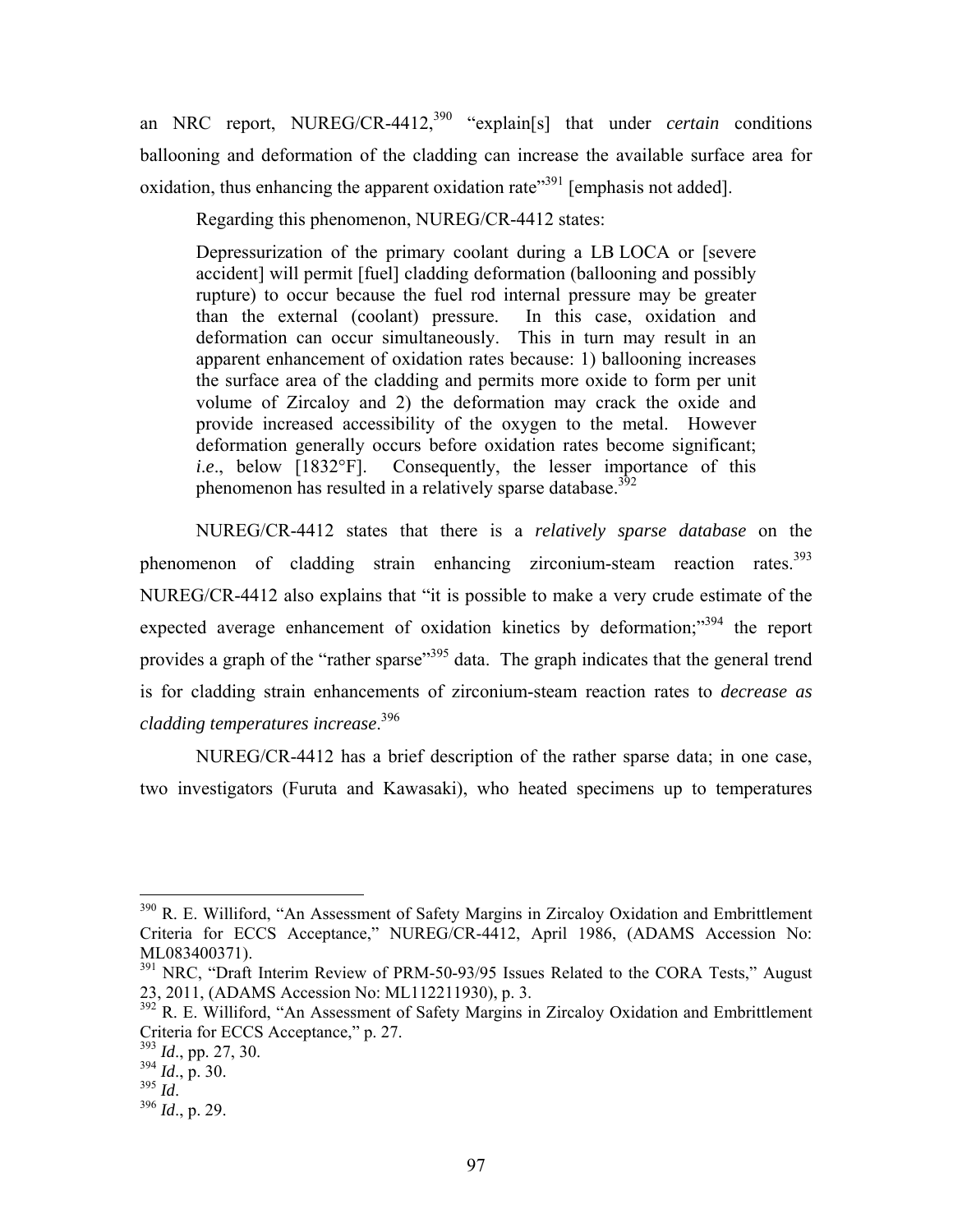between 1292°F and 1832°F, reported that "[v]ery small enhancements [of reaction rates] occurred at about [eight percent] strain at [1832°F]."<sup>397</sup>

In fact, NUREG/CR-4412 states that only one pair of investigators (Bradhurst and Heuer) conducted tests that encompassed the temperature range—1652°F to 2192°F—in which zirconium-steam reaction rates were under-predicted for CORA-16. Bradhurst and Heuer reported that "[m]aximum enhancements occurred at slower strain rates. ... However, the overall weight gain or average oxide thickness in [the Zircaloy-2 specimens] was only minimally increased because of the localization effects of cracks in the oxide layer." 398 A second report states that "Bradhurst and Heuer…found no direct influence [from cladding strain] on Zircaloy-2 oxidation outside of oxide cracks."<sup>399</sup> (In CORA-16, in the temperature range from 1652°F to 2192°F, cladding strain would have occurred over a very brief period of time, because cladding temperatures were increasing rapidly.)

Clearly, it is unsubstantiated that the estimated cladding strain accurately accounts for why reaction rates for CORA-16 were under-predicted in the temperature range from 1652°F to 2192°F. First, there is a relatively sparse database on how cladding strain enhances reaction rates. Second, the little data that is available indicates that cladding strain *may* only *slightly* enhance reaction rates at cladding temperatures of 1832°F and greater.<sup>400</sup>

Furthermore, ORNL papers on the BWR CORA experiments do not report that any experiments were conducted in order to confirm if in fact cladding strain actually increased zirconium-steam reaction rates and accounted for why reaction rates were under-predicted in the 1652°F to 2192°F temperature range for CORA-16.

There is also one phenomenon NRC did not consider in its 2011 analysis of CORA-16: "[t]he swelling of the [fuel] cladding…alters [the] pellet-to-cladding gap in a

<sup>397</sup> *Id*., p. 30.

<sup>398</sup> *Id.*<br><sup>398</sup> F. J. Erbacher, S. Leistikow, "A Review of Zircaloy Fuel Cladding Behavior in a Loss-of-Coolant Accident," Kernforschungszentrum Karlsruhe, KfK 3973, September 1985, p. 6.

<sup>&</sup>lt;sup>400</sup> R. E. Williford, "An Assessment of Safety Margins in Zircaloy Oxidation and Embrittlement Criteria for ECCS Acceptance," p. 30.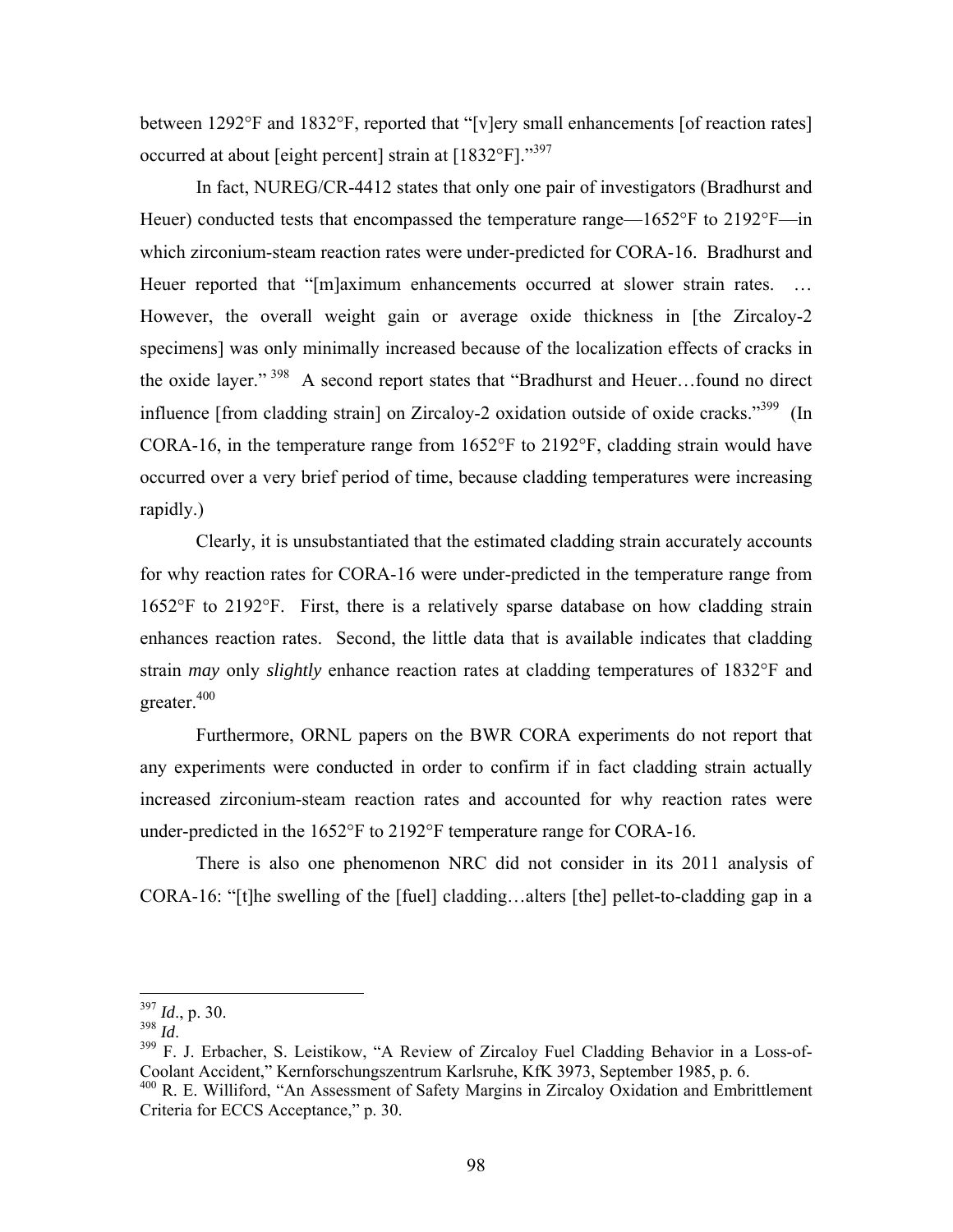manner that provides less efficient energy transport from the fuel to the cladding,"  $401$ which would cause the local cladding temperature heatup rate to decrease as the cladding ballooned, moving away from the internal heat source of the fuel. The CORA experiments were internally electrically heated (with annular uranium dioxide pellets to replicate uranium dioxide fuel pellets), so in CORA-16, the ballooning of the cladding would have had a mitigating factor on the local cladding temperature heatup rate, which, in turn, would have had a mitigating factor on zirconium-steam reaction rates.

CORA-16 is an example of an experiment that had zirconium-steam reaction rates that were under-predicted in the "low temperature" range from 1652°F to 2192°F by computer safety models. The CORA-16 results indicate that the currently used zirconium-steam reaction correlations, such as the Cathcart-Pawel and Urbanic-Heidrick correlations, are inadequate for use in computer safety models like MELCOR.

#### **About the Author**

1

On March 15, 2007, Mark Leyse submitted a 10 C.F.R. § 2.802 petition for rulemaking ("PRM"), PRM-50-84, $^{402}$  to the NRC. PRM-50-84 requested: 1) that NRC make new regulations to help ensure licensees' compliance with 10 C.F.R. § 50.46(b) emergency core cooling systems ("ECCS") acceptance criteria and 2) to amend Appendix K to Part 50—ECCS Evaluation Models I(A)(1), "The Initial Stored Energy in the Fuel."

In 2008, the NRC decided to consider the issues raised in PRM-50-84 in its rulemaking process.403 And in 2009, NRC published "Performance-Based Emergency Core Cooling System Acceptance Criteria," which gave advanced notice of a proposed rulemaking, addressing four objectives: the fourth being the issues raised in PRM-50-84.<sup>404</sup> In 2012, the NRC Commissioners voted unanimously to approve a

 $401$  Winston & Strawn LLP, "Duke Energy Corporation, Catawba Nuclear Station Units 1 and 2," Enclosure, Testimony of Robert C. Harvey and Bert M. Dunn on Behalf of Duke Energy Corporation, "MOX Fuel Lead Assembly Program, MOX Fuel Characteristics and Behavior, and Design Basis Accident (LOCA) Analysis," July 1, 2004, ((ADAMS Accession No: ML041950059), p. 43.

<sup>402</sup> Mark Leyse, PRM-50-84, March 15, 2007 (ADAMS Accession No. ML070871368).

<sup>403</sup> Federal Register, Vol. 73, No. 228, "Mark Edward Leyse; Consideration of Petition in Rulemaking Process," November 25, 2008, pp. 71564-71569.

<sup>404</sup> Federal Register, Vol. 74, No. 155, "Performance-Based Emergency Core Cooling System Acceptance Criteria," August 13, 2009, pp. 40765-40776.